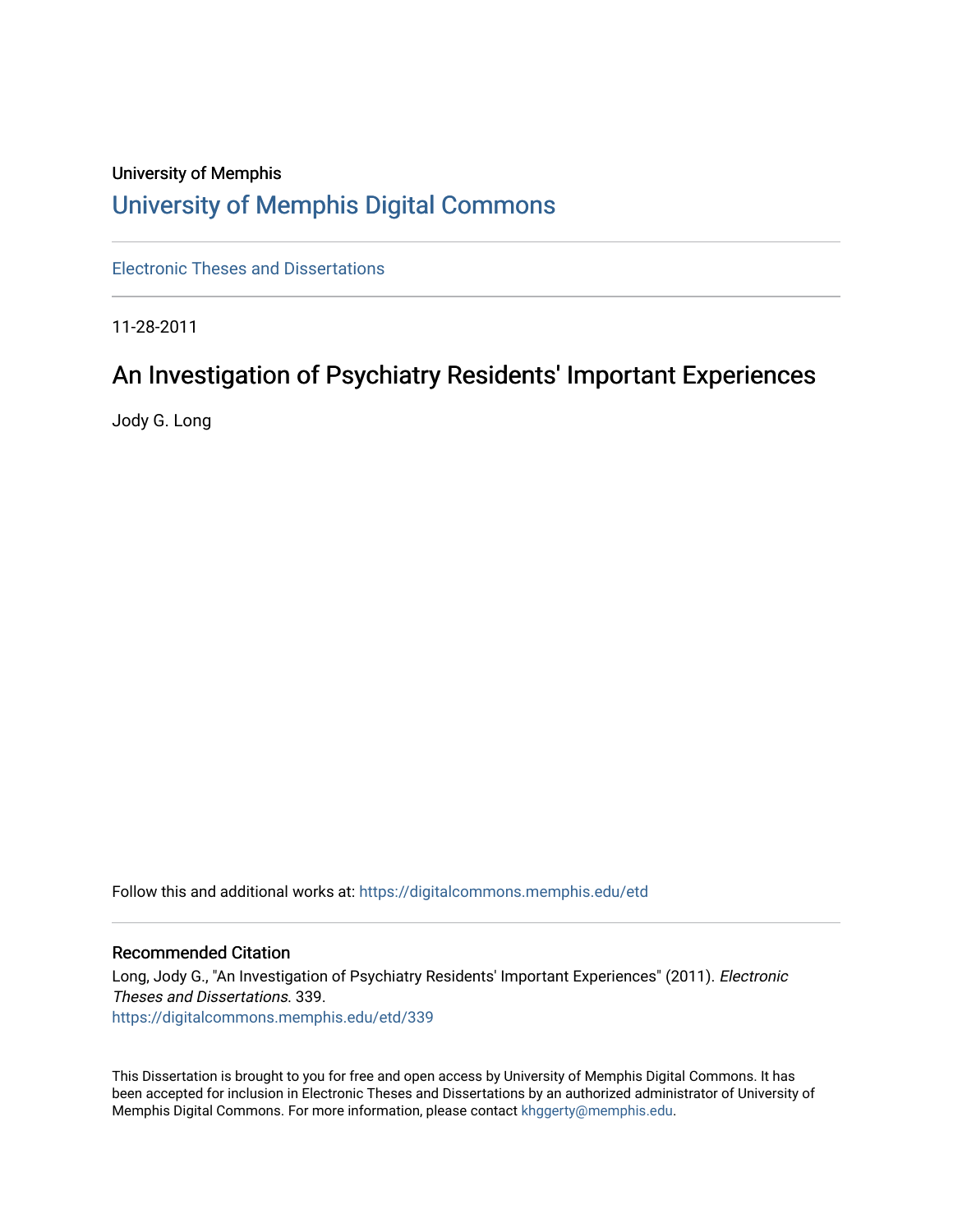# AN INVESTIGATION OF PSYCHIATRY RESIDENTS" IMPORTANT EXPERIENCES

by

Jody Long

A Dissertation

Submitted in Partial Fulfillment of the

Requirements for the degree of

Doctor of Education

Major: Higher Education

The University of Memphis

December 2011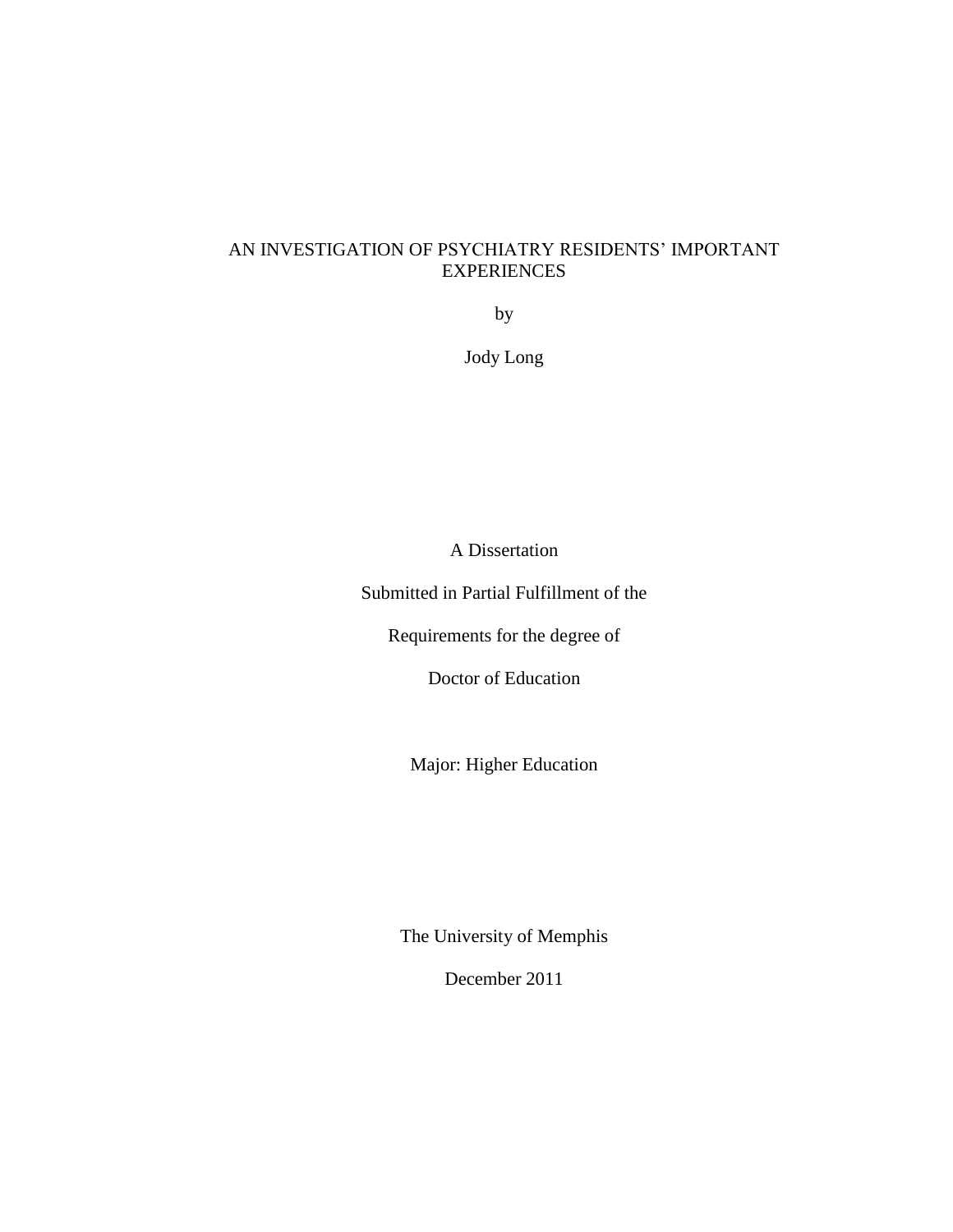#### ACKNOWLEDGMENTS

 I want to express my gratitude for the people who have helped me complete my dissertation and degree. I start with my wife, Carol, and my family, Mark and Katie. Without their encouragement and support, I could not have taken on this task. I am sure Carol grew weary of my asking her to read numerous drafts to see if it made sense. If not for her, I may not have continued during challenging times. She supported me with unconditional love through classes, exams, papers and my dissertation. Also, my cat, Harry, was by my side during study times and preparation for classes.

 My committee was awesome. Thanks to each of you. Dr Meyer, thank you for being my advisor, mentor and chair of my committee. I remember during one trying period deciding to not return for classes the next semester. However, I received an email stating we need to meet for advisement. Your guidance was crucial for my development as a writer and student. Dr. Mullins-Nelson, I thank you for your committee participation despite never having me in a class. Dr. Cross you were my qualitative research expert and advisor. I appreciate you immensely.

 I finish with thanks for the University of Memphis. Specifically, I thank the younger computer lab students who assisted with my computer skill deficits. Their patient direction was valuable. Also, thanks to Phil Minyard at Student Disability Services who was extremely helpful. Finally, I conclude by thanking those who have been the center of my life for years. To my father and sister, I thank you for your love and encouragement. A special thanks to my sons, Chris and Tate who understood when I had another paper to write. Thank you all for walking with me through my education and accomplishments.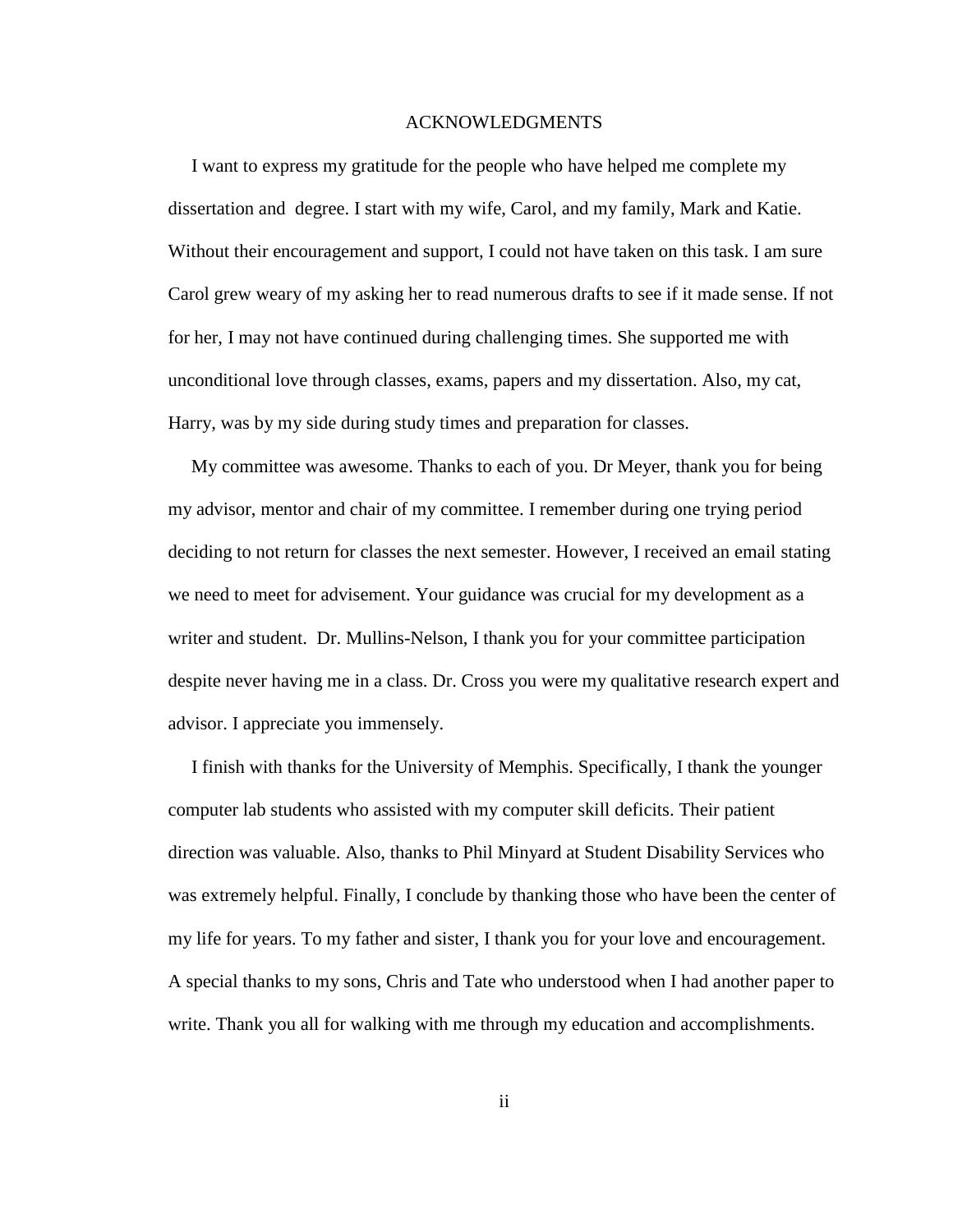### ABSTRACT

 Long, Jody. EdD. The University of Memphis. December/2011. An Investigation Of Psychiatry Residents" Important Experiences. Major Professor: Katrina Meyer, PhD.

 This research study was conducted to explore the phenomenon of the third-year experiences of the psychiatry residents. A review of the literature identified themes and subthemes related to the third-year of psychiatry education. The study was conducted at a university health science center. Data were collected from five residents using participant interviews, focus groups and research observation. The research question was, "What are the important experiences of psychiatry residents and what meaning do they ascribe to these experiences in their acquisition of psychiatric skill?" Qualitative methodology provided a systemic approach for answering the research question.

 This study revealed four themes common to the students in the study. The first theme, Residency Choice was a Momentous Decision, disclosed that the psychiatry residents in this study saw their choice of residency as one of the most important decisions in their lives. The second theme, Observation and Reflection Should be Modeled Prior to Practice, displayed how psychiatry residents preferred observation and reflection of the psychiatric skills taught. The third theme, The Value of the Third Year was the Shift to Psychotherapy Training, revealed that the residents did not see prescribing medications as their sole training objective. The fourth theme, Competency was Overcoming Class Discord to Acquire Their Psychiatric Skills, showed that residents were able to maneuver class conflicts to acquire a competent skill set. In conclusion, this research study revealed that psychiatry residents saw the third year of their psychiatry education as foundations to build the careers.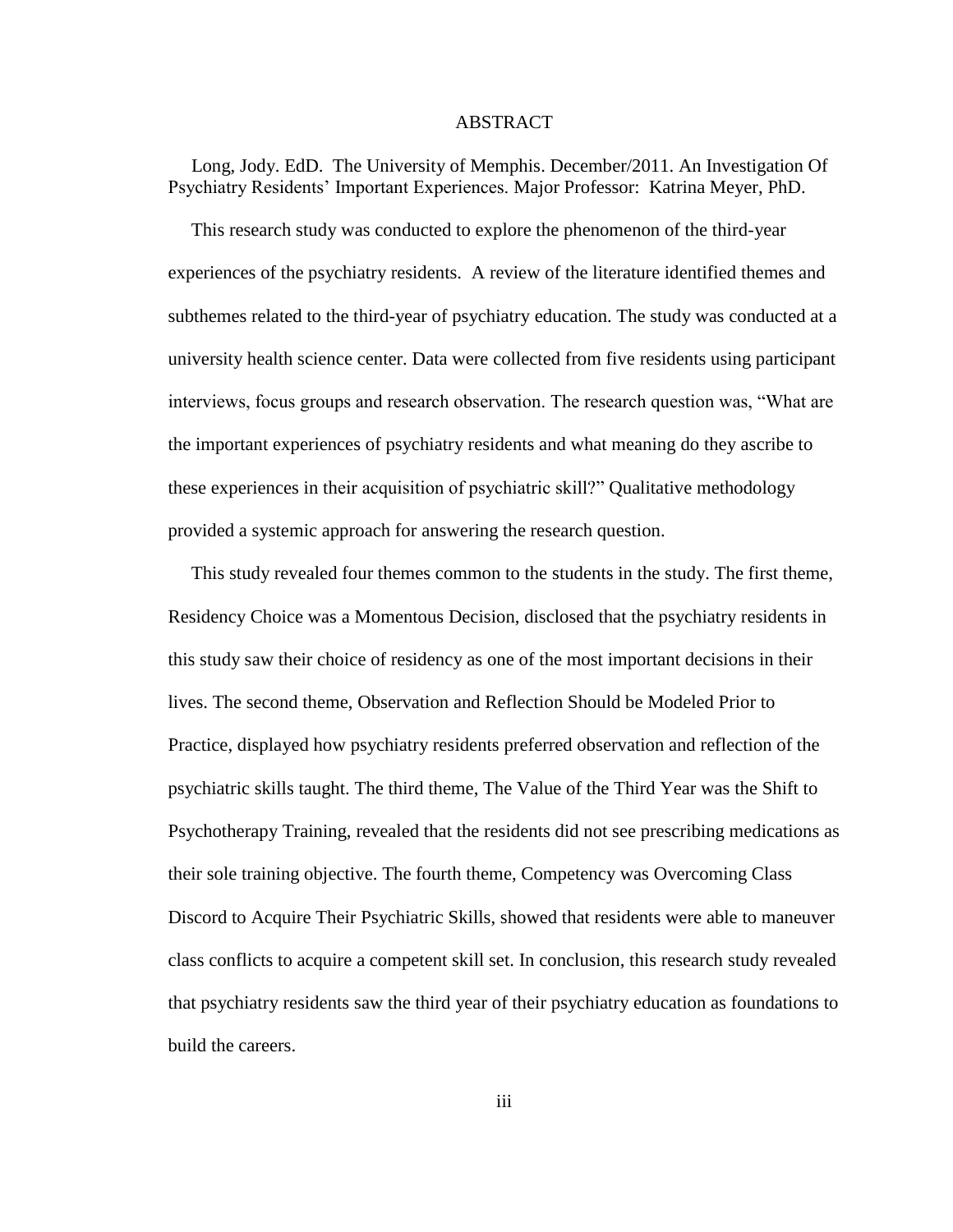# TABLE OF CONTENTS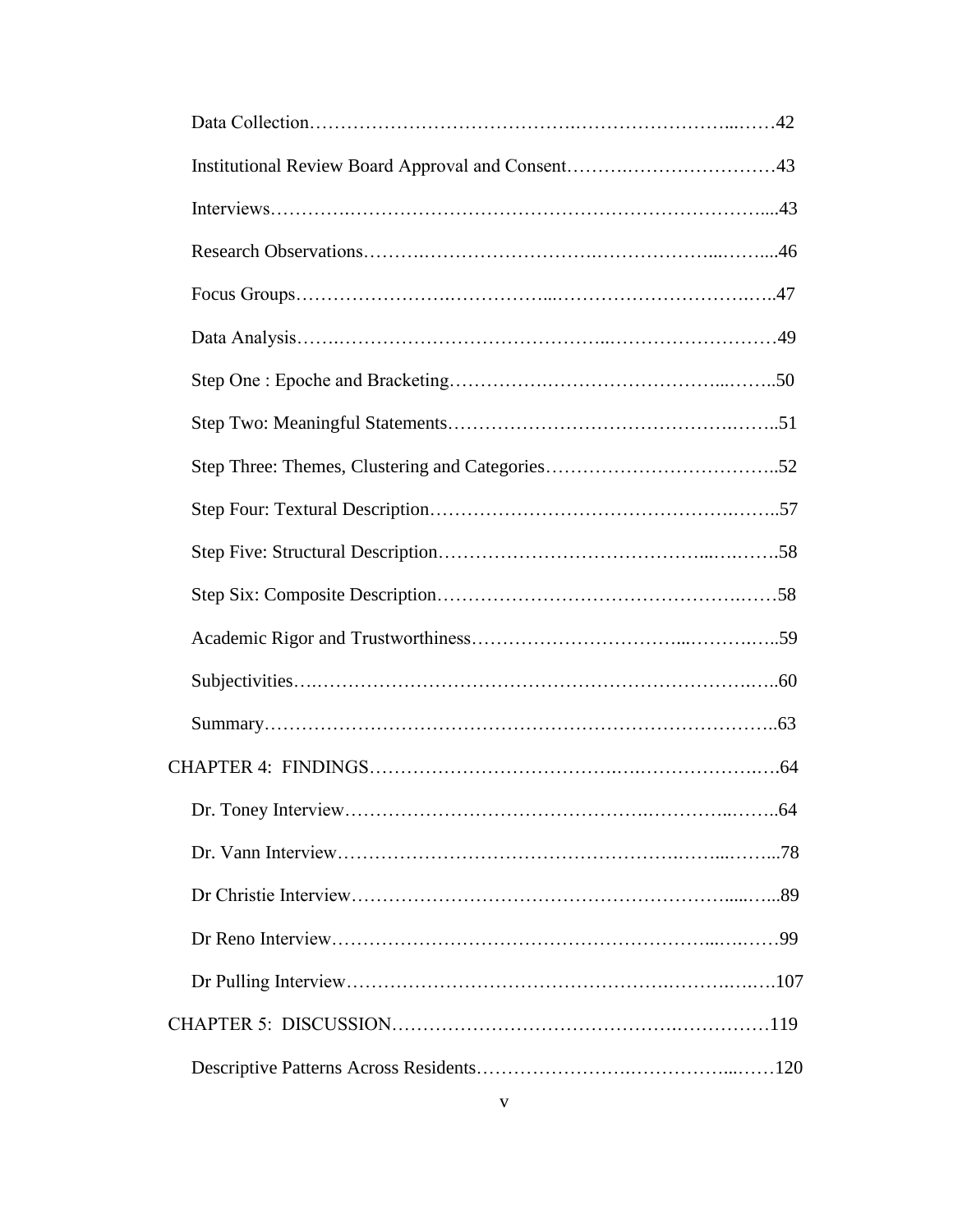| Observation and Reflection Should be Modeled Prior to Practice125  |  |
|--------------------------------------------------------------------|--|
| The Value of the Third Year Was the Shift Toward Psychotherapy134  |  |
| Competency Was Overcoming Class Discord to Acquire Their Skills136 |  |
|                                                                    |  |
|                                                                    |  |
|                                                                    |  |
|                                                                    |  |
|                                                                    |  |
|                                                                    |  |
|                                                                    |  |
|                                                                    |  |
|                                                                    |  |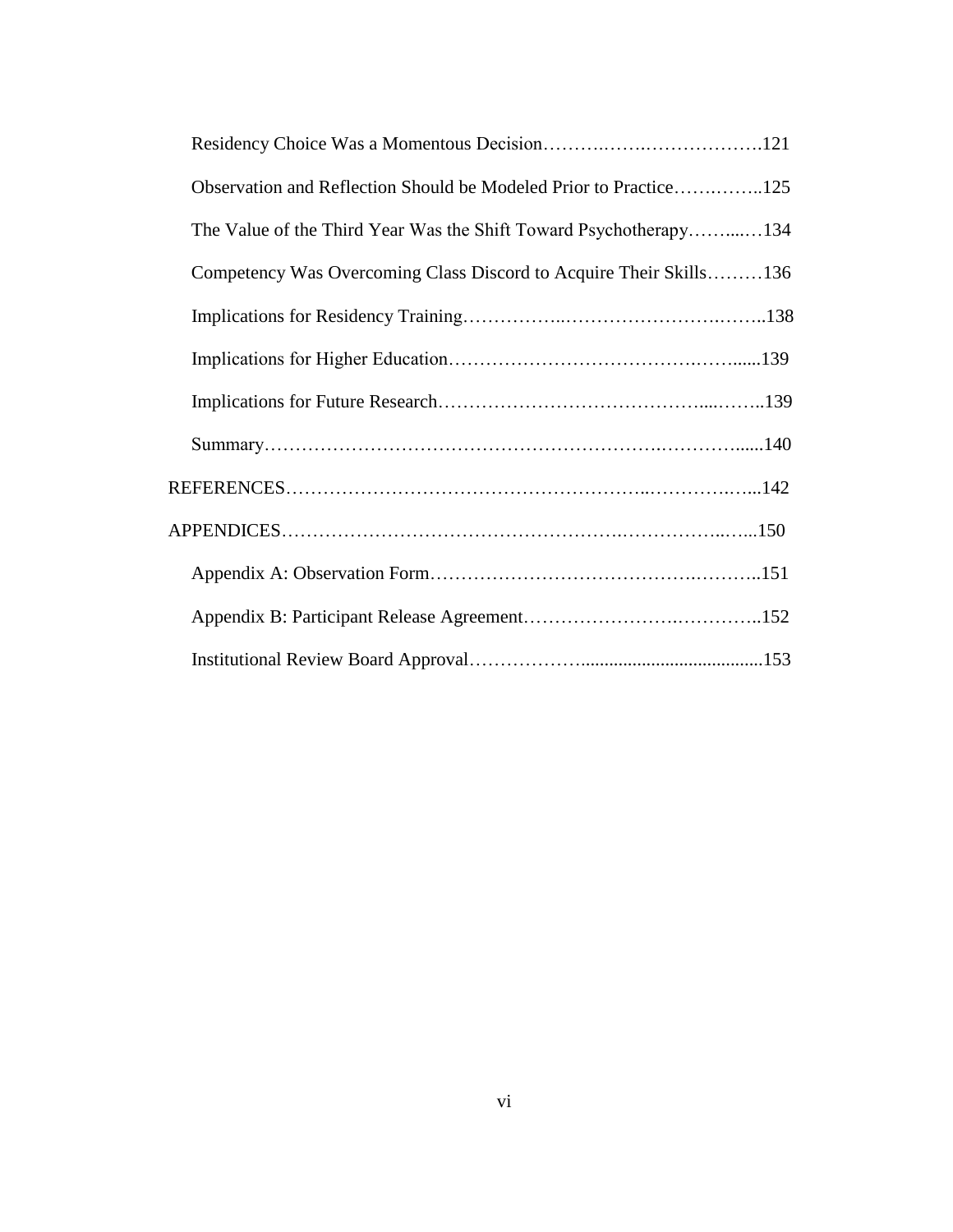# CHAPTER 1: INTRODUCTION

 *There is a principle which is a bar against all information, which is proof against all arguments and which cannot fail to keep a man in everlasting ignorancethat principle is contempt prior to investigation*

# *- Herbert Spenser -*

 I initially became curious about mental health during my first year of college in 1981. A friend became depressed and sought psychiatric treatment. Before treatment, she was gloomy and down most of the time. After treatment, she was more jovial and genial. When she returned to our small town, she received support and encouragement from her close friends and family but she suffered disparaging remarks from some of the townspeople. They said she was nuts, disturbed and crazy. They described the psychiatrist as a shrink, quack and head doctor. However, she was able to complete her undergraduate studies and move forward. During her last year in college we met frequently for lunch with close friends. She was fond of saying her shrink spiritually saved her life.

 I was struck by two major incidents surrounding my friend. The first was her perseverance and her ability to recover with the help of psychiatric care. The second was the insensitive labels she faced. This stigmatization created a second obstacle to overcome. My curiosity about the profession of psychiatry became ardent during this time. Who were these people . . . these psychiatrists? What did they do to my friend exactly? Did they practice hocus pocus or a legitimate medical craft? Why were these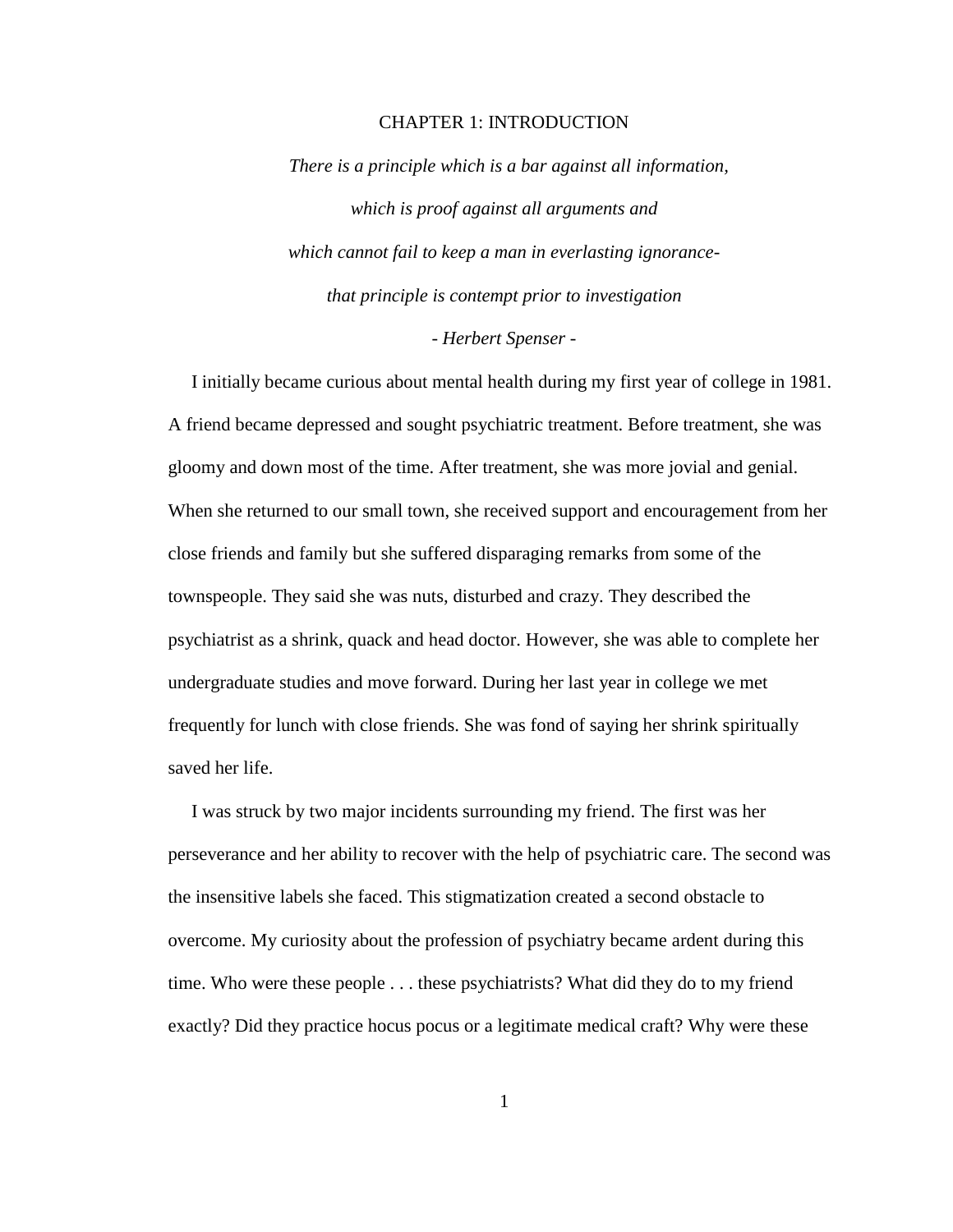derogatory terms bantered among the people in our town regarding the psychiatry profession?

 After college, I developed skill with listening and supporting people as well as a strong desire to pull for the underdog. This guided my decision to pursue a graduate degree in social work and practice in mental health. During my career, I have worked with many psychiatrists and witnessed the recovery of a multitude of diverse patients. I have seen a wide spectrum of skill with therapeutic individuals and psychiatrists. However, my curiosity and fascination about the differences between a gifted psychiatrist and a so called quack or inept psychiatrist has persisted over the years and led to my choice as a research topic.

Few studies exist regarding psychiatry residents' experiences and how they contribute to their becoming effective psychiatrists. Understanding the experiences that residents deem as important and valuable during their training is a critical aspect of residency education. Identifying important experiences shaping residents" professional development may enhance the abilities of faculty and staff to make better decisions regarding residency education (Hilty et al., 2005, p.405).

 Much importance has been placed on the educational curriculum but few studies evaluate psychiatric residents" views of their education. This study adds to the current body of research by conducting a phenomenological study investigating the lived experiences of students in a psychiatric residency program. Specifically, this research addressed how residents assess their educational experience and their important experiences. Further, this study explored the residents" experiences and identified prevalent themes which contributed to their professional development.

 $\mathcal{L}$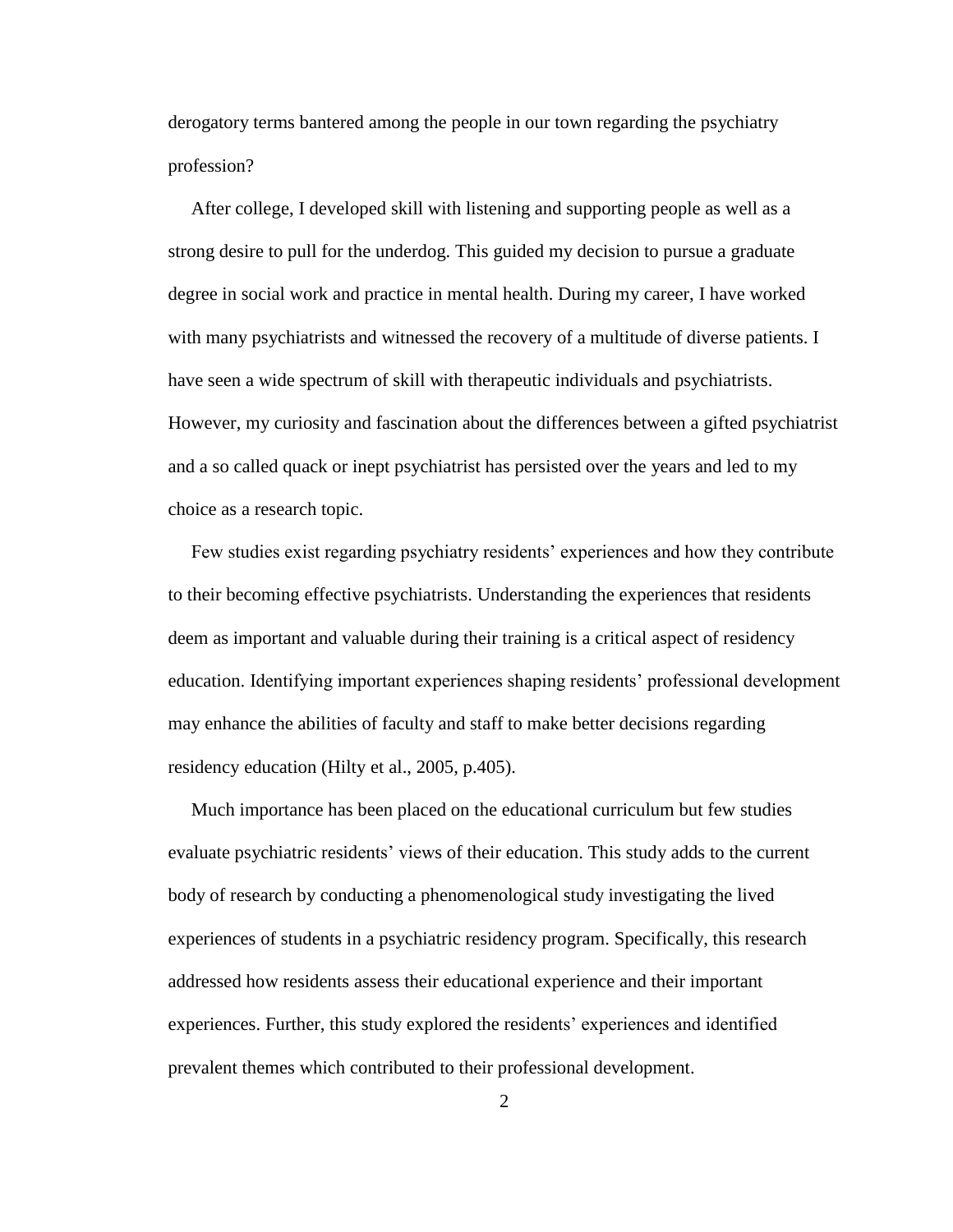I was interested in this topic because I became a clinical social worker to help people overcome their problems in life. My easy-going nature and ability to listen have served well in this profession. I have a passion for helping clients' cope with challenges along their life"s journey. During my career, I have worked with numerous psychiatrists. At my current employment, I have been invited to teach behavioral classes, co-lead group therapies, design treatment plans and supervise assessments with psychiatric residents.

 I have been granted the opportunity to work with some wonderfully gifted psychiatrists and some less skilled psychiatrists. Over the course of my career, I have wondered what attributes a good psychiatrist possesses versus a mediocre psychiatrist. What factors contribute toward a caring, knowledgeable physician in the helping profession? Is it textbook knowledge, business acumen in the face of managed care, compassion for patient suffering, ability to communicate, intelligence, psychiatric strategy or personal approach to treatment? These types of questions do not fit into tightly measured answers. My personal questions about the development of a competent psychiatrist led me to select this topic for my research.

### Background

 The common belief is that psychiatry residents learn by didactic lectures, supervision of patient cases, and clinical rotations (Touchet & Coon, 2005). Medical school and residency education are depicted as a 24 hour a day and 7 days a week sprint with the student barely able to keep up with a grinding caseload. This education stresses the quantity of knowledge rather than the quality of the experience (Conrad, 1988). Several major factors have impacted psychiatry training in the past two decades including the "advancement of neurobiology and its application to psychiatry, the influence of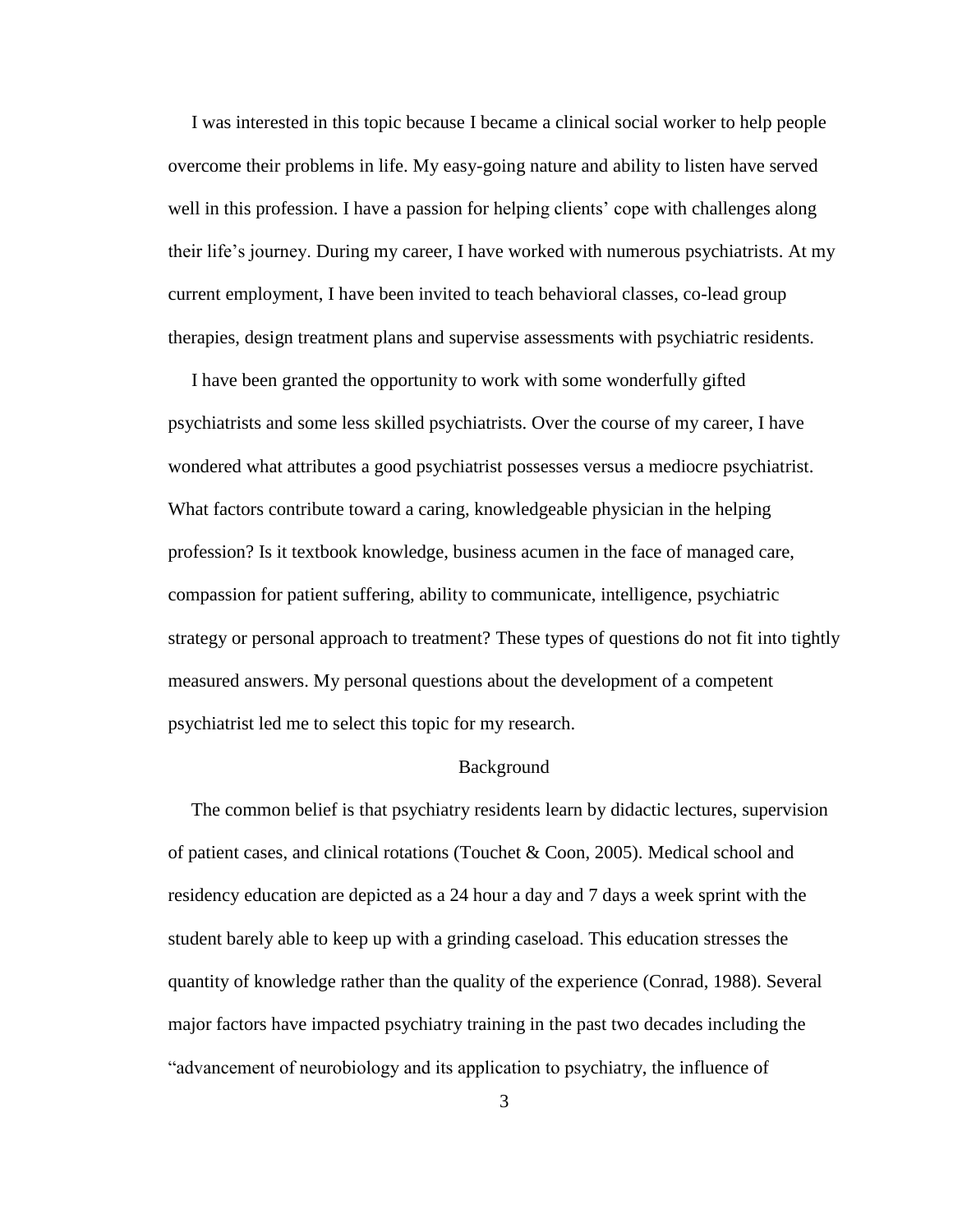managed care on psychiatrists' practice styles, and the need to demonstrate accountability in higher education" (Giordano & Briones, 2003, p. 145).

 Recently education for this profession has shifted from a narrow psychopharmacology to neurobiological training. Psychopharmacology is the study of medication interaction and changes in mental disorders specifically thinking ability, mood and behavior. Neurobiological education focuses on overall neural functioning, neurotransmitters and cellular mechanisms. Neural systems curriculum includes clinical electrophysiology, dementia, obsessive compulsive syndromes, tics, movement disorders, catatonia, neuroimaging, epilepsy, sleep disturbances, violent behavior, developmental neuropsychiatric syndromes, and focal brain disorders (Etkin, Phil, Pittenger, Polan, & Kandel, 2005).

 Decreased financial resources have created turbulence in academic health centers over the past decade. Kirch (2005) stated that revenue constraints, diminishing fees for clinical services, declining appropriations, and pressure to control tuition are to blame for medical schools' financial insecurity. Academic psychiatry departments must demonstrate their productivity and economic stability in the face of financial, efficiency, and accountability demands.

 This means that medical school residency programs are operating with reduced financial resources but still need to train as many medical students as possible. Managed care has negatively affected psychiatric education because managed care organizations refuse to pay for resident training and will not reimburse for trainee time. Most psychiatry residencies are under increasingly severe financial pressure (Kirch, 2005).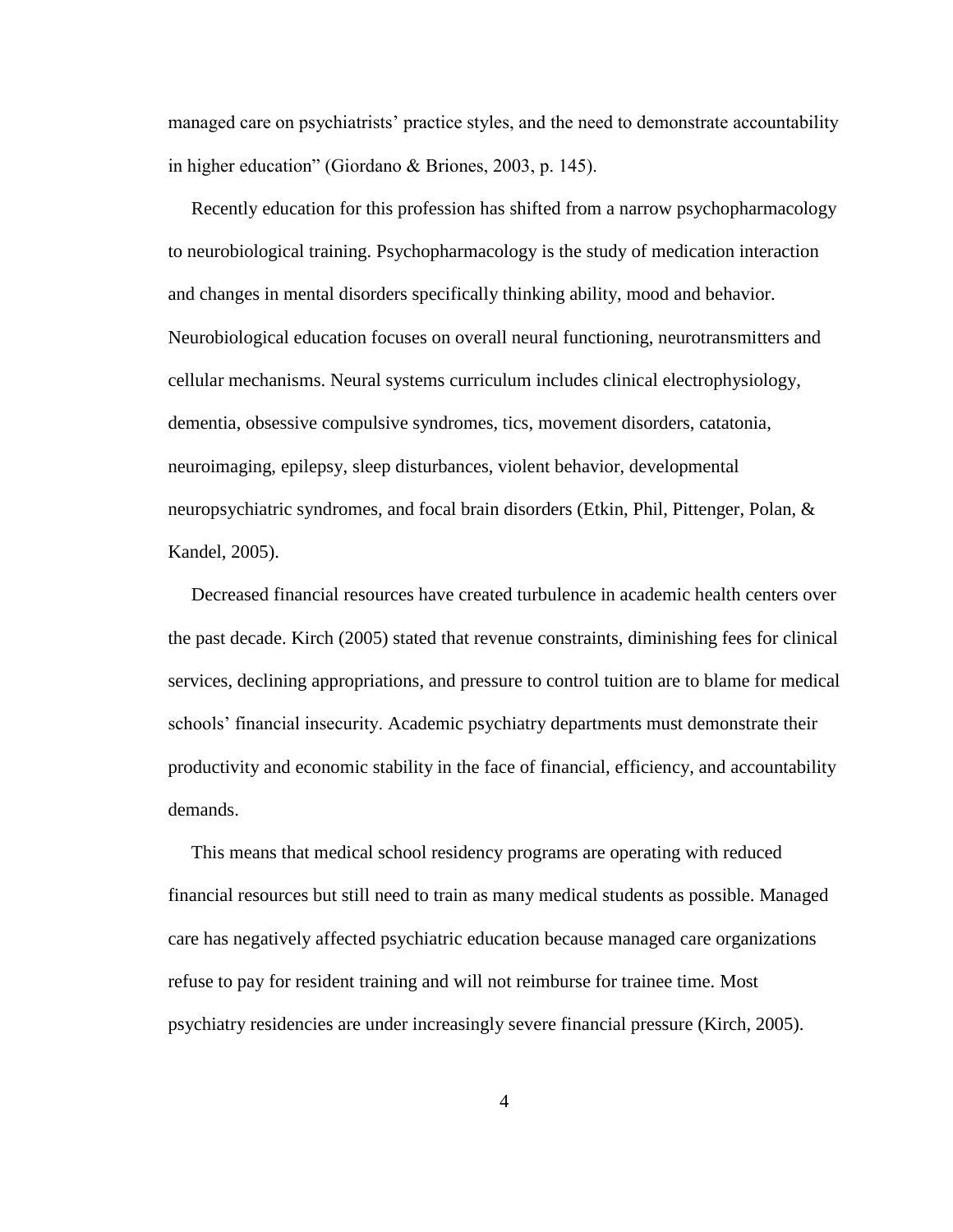As a result, residency training has become complex and demanding. Not only are psychiatry residents required to cultivate a vast knowledge of medicines, but also competencies in the following areas: Family therapy, psychopharmacology, psychodynamics, care for the chronically mentally ill, suicidal/homicidal patients, major forensic and ethical issues, transcultural training, neuroscience, cognitive behavioral theory and practice, group therapy, public/community issues, alcohol and drug abuse, spirituality, evidence-based medicine approaches, and short-term brief therapies such as hypnosis (Serby, 2000, p. 164). In addition, there are 312 psychiatric disorders, hundreds of psychiatric medications and over 400 different recognized models of psychotherapies based on different theories that residents are required to know and understand (American Psychiatric Association, 2000). Each year new medicines are developed and psychotherapies created to address this diverse set of mental illnesses.

 For decades, colleges and universities have recognized psychiatric training as an important issue. In recent years, psychiatry residency has changed due to new mandates, increased demands on the profession, dwindling number of psychiatrists in private practice, and increased numbers of fragile psychiatric populations suffering from geriatric and childhood disorders. According to Carlat (2010), America has a shortage of 45,000 psychiatrists creating a huge vacuum in the near future as many practicing psychiatrists near retirement age.

 In January 2001, the Accreditation Council for Graduate Medical Education (ACGME) revised program requirements for training in adult psychiatry (Sudak, Beck  $\&$ Gracely, 2002). The new ACGME mandates included competency requirements and specific training objectives. However, with the new requirements and objective standards,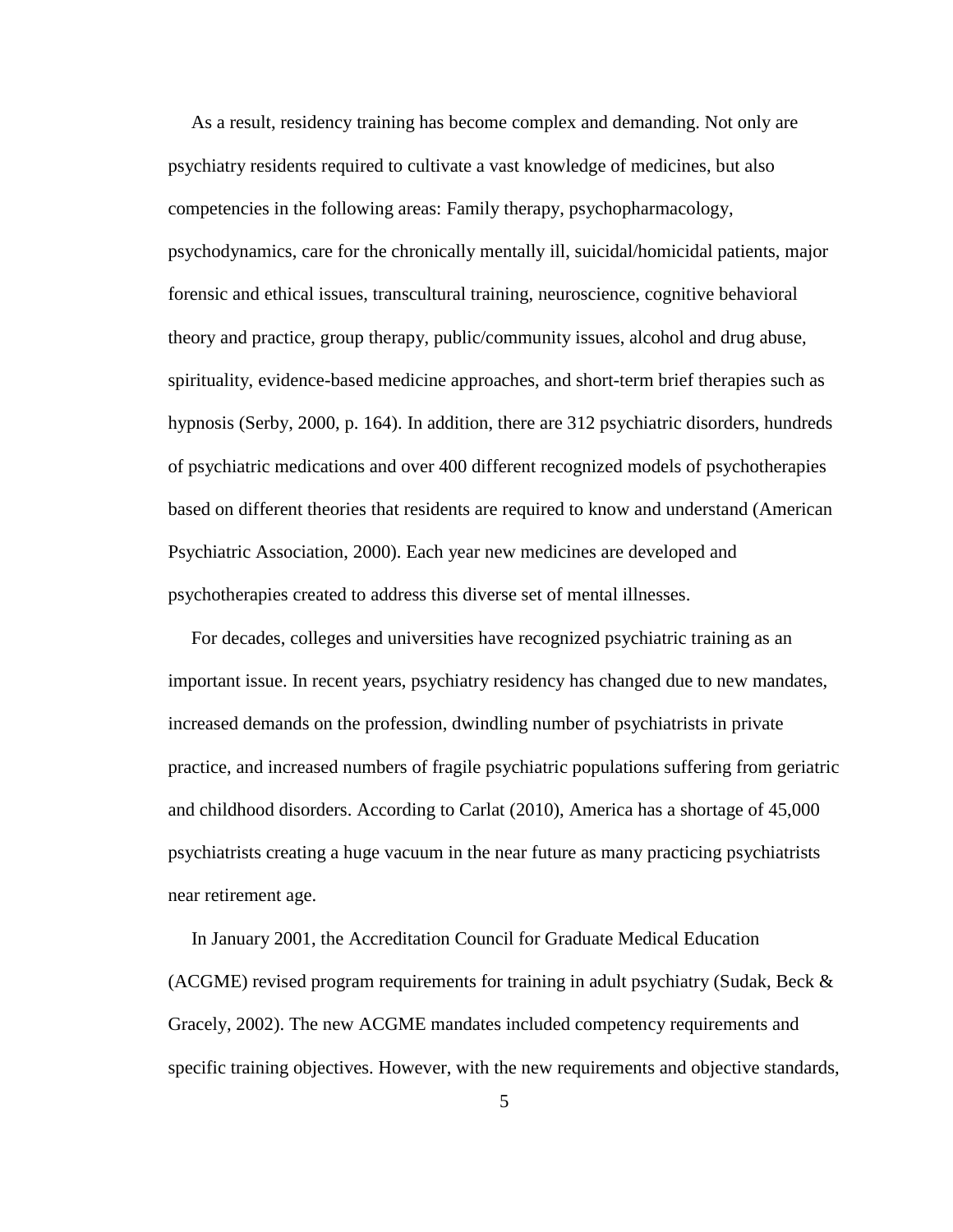residents assessed the quality of their training program differently than administrators. Administrators focus on the positive benefits of didactic lectures and exam scores while residents focus on the quality of patient interaction (Hilty et al., 2005). Medical schools have kept the same curriculum approach because that is the way we have always done it (Tweed, 1994, p. 1229). This may not serve residents well and may not develop the therapeutic skills needed by psychiatrists. While many authors have studied the curriculum of residency training, few have focused on the phenomenon of residency training for psychiatry students and the development of the therapeutic professional.

# Statement of the Problem

 The societal demand for effectively qualified psychiatrists has increased at an alarming rate (Goldman, 2001). The 2001 ACGME mandates, competencies, and requirements for medical school and residency education increased pressure to educate competent psychiatrists. Due to multiple factors, the United States ranks  $24<sup>th</sup>$  in the world in life span (World Health Organization, 1999),  $37<sup>th</sup>$  in medical care (World Health Organization, 2000), and  $23<sup>rd</sup>$  in happiness ratings (Kamenev, 2006). Suicide is the 11<sup>th</sup> most common cause of death in the United States (Centers for Disease Control, 2007). The main complaint from primary care physicians is the difficulty in making necessary referrals to a qualified psychiatrist (Goldman, 2001).

 In order to cope with these critical circumstances, attracting doctors into the field of psychiatry and assuring effective education of psychiatrists has become crucial. Due to the high demand for effective psychiatrists, some states, including New Mexico, have debated and granted prescribing privileges to individuals with the Ph.D. in psychology after they complete a standard period of pharmacological training, typically one year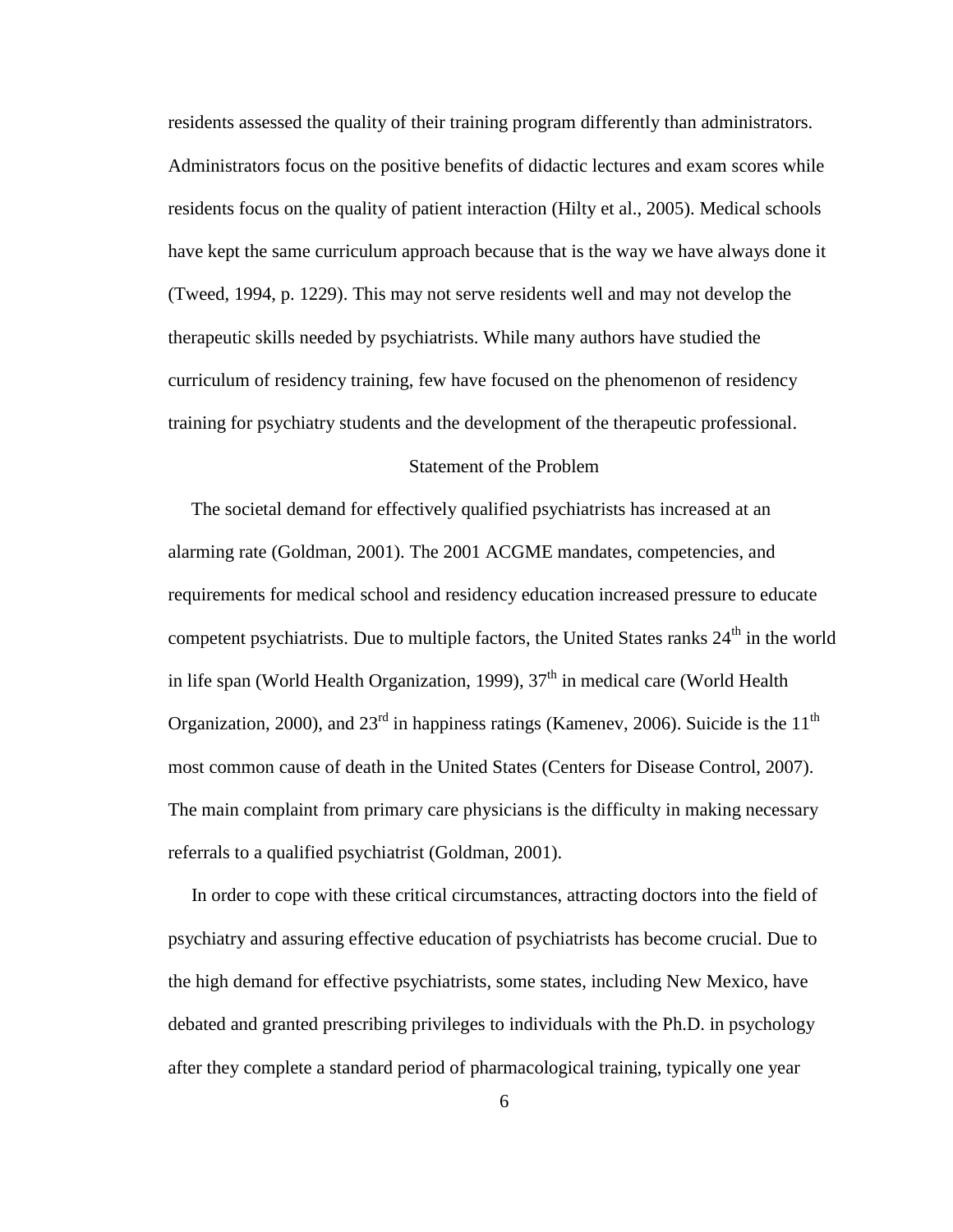(American Psychological Association, 2002). The American Medical Association fought against psychologists" having prescribing privileges by arguing the limited training required by certified psychologists is an insufficient substitute for the extensive training required by licensed psychiatrists treating severe brain illnesses (American Psychiatric Association, 2007).

 This research study contributes to a better understanding of how the residency experience affects the educational and professional development of psychiatric students. This in turn can identify solutions to improving the preparation of psychiatrists or addressing the shortfall of trained psychiatrists as identified above.

#### Purpose of the Study

 The purpose of this study was to discover, through qualitative methods, what factors psychiatric residents experienced as important and as being influential to enter professional practice as psychiatrists. The purpose was to gain a unique view of the phenomenon of residents" important experiences. With the increased need for psychiatrists, I was interested in the resident"s important and meaningful experiences during their psychiatry education. This study expanded the current literature base regarding residency training and how residents defined their experiences as psychiatrists.

# Definitions of Terms

 It is important to clarify terms used in the mental health profession and psychiatry practice. *Psychiatry* is a medical specialty which studies, prevents and treats mental disorders. The clinical application of psychiatry has been considered a bridge between the social world and those who are mentally ill. Psychiatrists are physicians who specialize in the doctor-patient relationship who have graduated medical school and four years of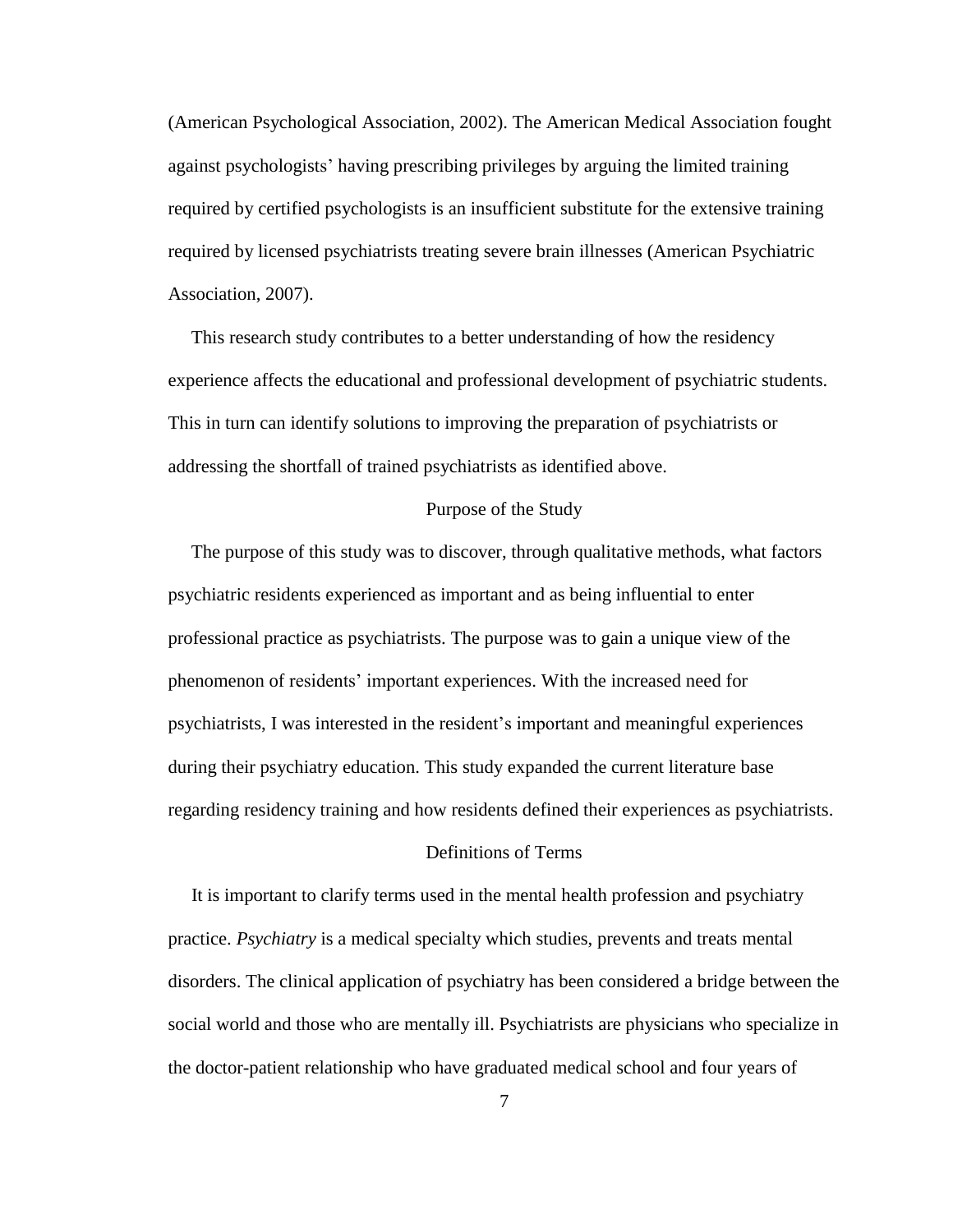residency education. They prescribe psychiatric medications, conduct examinations, order and interpret laboratory tests and order brain imaging studies (Barker, 2003).

 *Residency* is a graduate medical training program in primary care or referral specialty. Residents are physicians who have received a medical degree or diploma and in the United States are composed almost entirely of caring for hospitalized or clinic patients with direct supervision by senior physicians. Residency can also be followed by a fellowship during which the physician is trained in a subspecialty. Medical school teaches doctors a broad range of medical knowledge, basic clinical skills, and limited experience practicing medicine. Medical residency provides in-depth training with a specific type of medicine (Barker, 2003).

 *Psychologists* have obtained academic doctoral degrees. These academic programs typically take four years of post-graduate work to complete. Psychologists must complete one year of psychological supervision under the guidance of a licensed psychologist before they are able to take a written licensure examination. Psychologists conduct psychological testing (Barker, 2003).

 *Clinical Social Workers* have obtained a masters or doctoral degree. Clinical social workers graduated from an accredited graduate school for the advancement of social conditions of a community, especially the disadvantaged by providing psychological counseling, guidance and assistance in the form of social services. Mental health treatment typically comprises a treatment team. The psychiatrist and clinical social worker conduct assessments with the psychologist responsible for psychological testing. All conduct psychotherapy with psychiatrists prescribing psychiatric medications (Barker, 2003).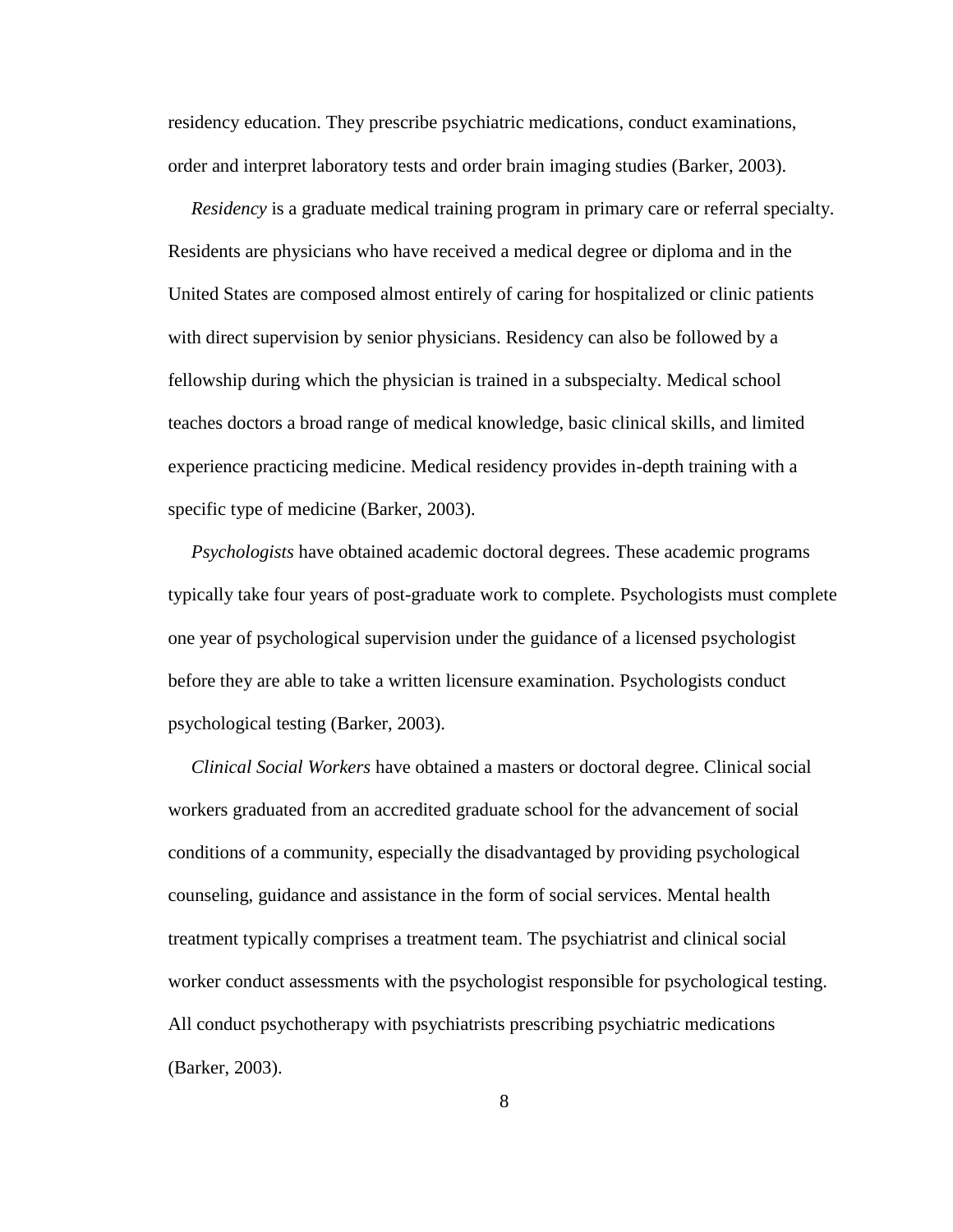#### Theoretical Framework

 I chose to conduct a qualitative research study to explore the lived experiences of psychiatry residents. Denzin and Lincoln (1998) described the fundamental differences between qualitative and quantitative research:

The word qualitative implies an emphasis on processes and meanings that are not rigorously examined, or measured (if measured at all), in term of quantity, amount intensity, or frequency. Qualitative researchers stress the socially constructed nature of reality, the intimate relationship between the researcher and what is being studied, and the situational constraints that shape inquiry. In contrast, quantitative studies emphasize the measurement and analysis of causal relationships between variables, not processes. Quantitative research is concerned with a large sample and results that can be generalized to a larger sample (Creswell, 2007, p. 8).

 Epistemology is the study of the nature of knowledge. It defines the relationship of the researcher to the subject being researched. Qualitative researchers interact with and observe their research subjects over an expanded period of time. The researcher limits or minimizes the distance and separateness between the research and the subjects. Constructionism or Constructivism is the epistemology that informs this qualitative research (Bhattacharya, 2007).

 The theoretical framework for my study was that people construct their own meanings based on their interactions with the world. Ontology is the way one understands the nature of reality based on multiple social interactions. People develop meanings of their experiences. The goal of qualitative research is to simply understand and explore a subject in an in-depth approach through varied and multiple meanings (Creswell, 2007).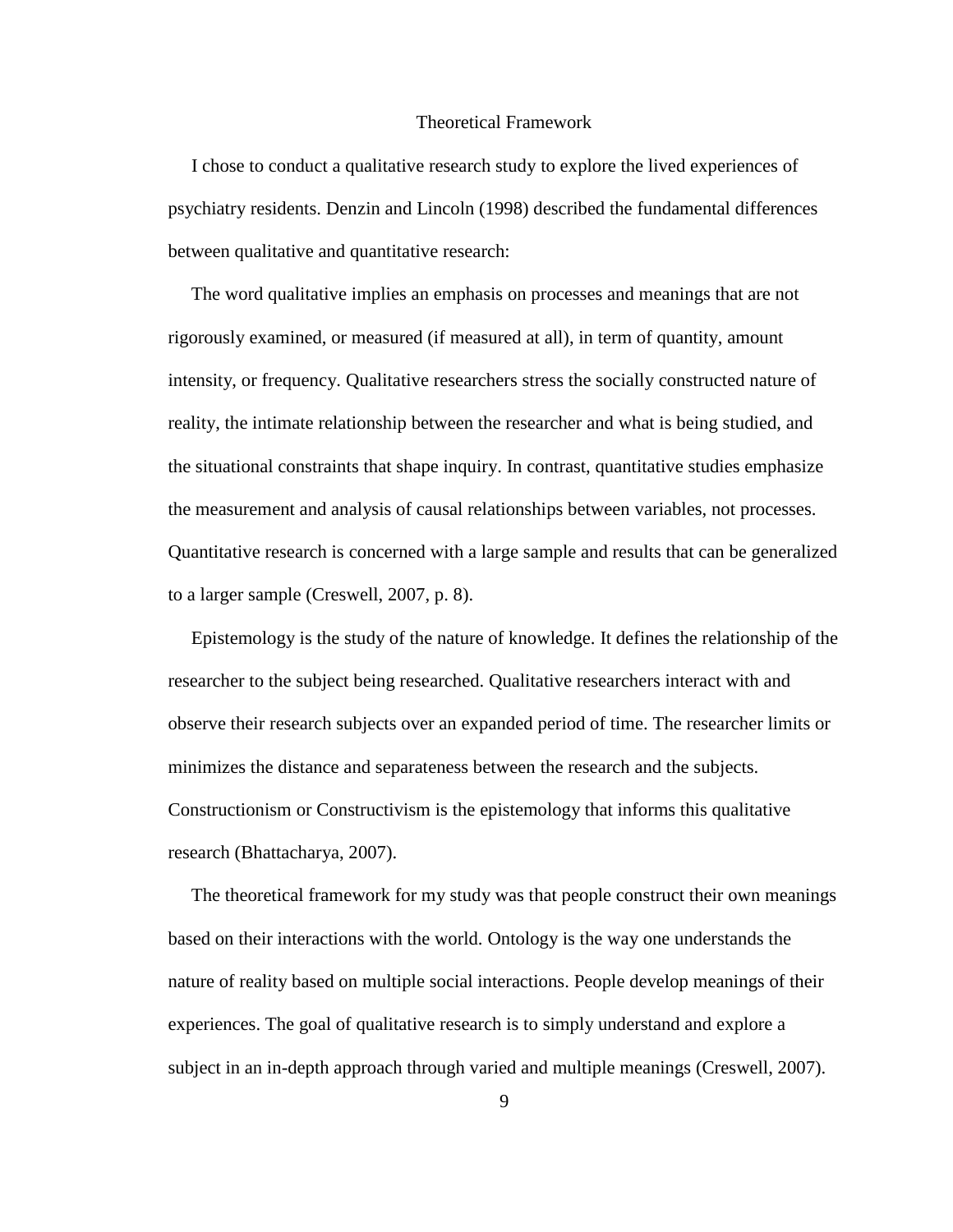The research epistemology influences the axiology or roles of values in the study. In a qualitative study, the researcher accounts for his or her values and predispositions. The qualitative researcher reports these realities, and relies on the interpretations of the subjects and enhances the data of these different perspectives on each identified theme (Smith, Flowers, & Larkin, 2009).

The phenomenologist's focus is describing what the participants have in common as they experience a phenomenon. The basic purpose is to reduce the individual experiences with a phenomenon to a description of the universal essence (Denzin & Lincoln, 1998). The researcher collects data from persons who have experienced the phenomenon and develops a composite description of the essence of the experience for all individuals. This description consists of what they experienced and how they experienced it (Creswell, 2007).

Phenomenology includes collecting data in a natural setting where the participants experience the phenomenon. The researcher is the key instrument and obtains multiple sources of data. Inductive analysis is utilized by organizing the data into increasingly more abstract units of information. Qualitative researchers are not bound by tight causeand-effect relationships among factors (Bhattacharya, 2007).

 Emergent design allows the initial plan for research to change and shift after the researcher enters the field and begins to collect data. This allows questions to change and forms of data collection to shift. A holistic account of the data involves reporting multiple perspectives, identifying the many factors involved in a situation and generally depicting the larger picture that emerges (Creswell, 2007). My chosen method and framework provided a meaningful and reasonable exploration to the research question. My study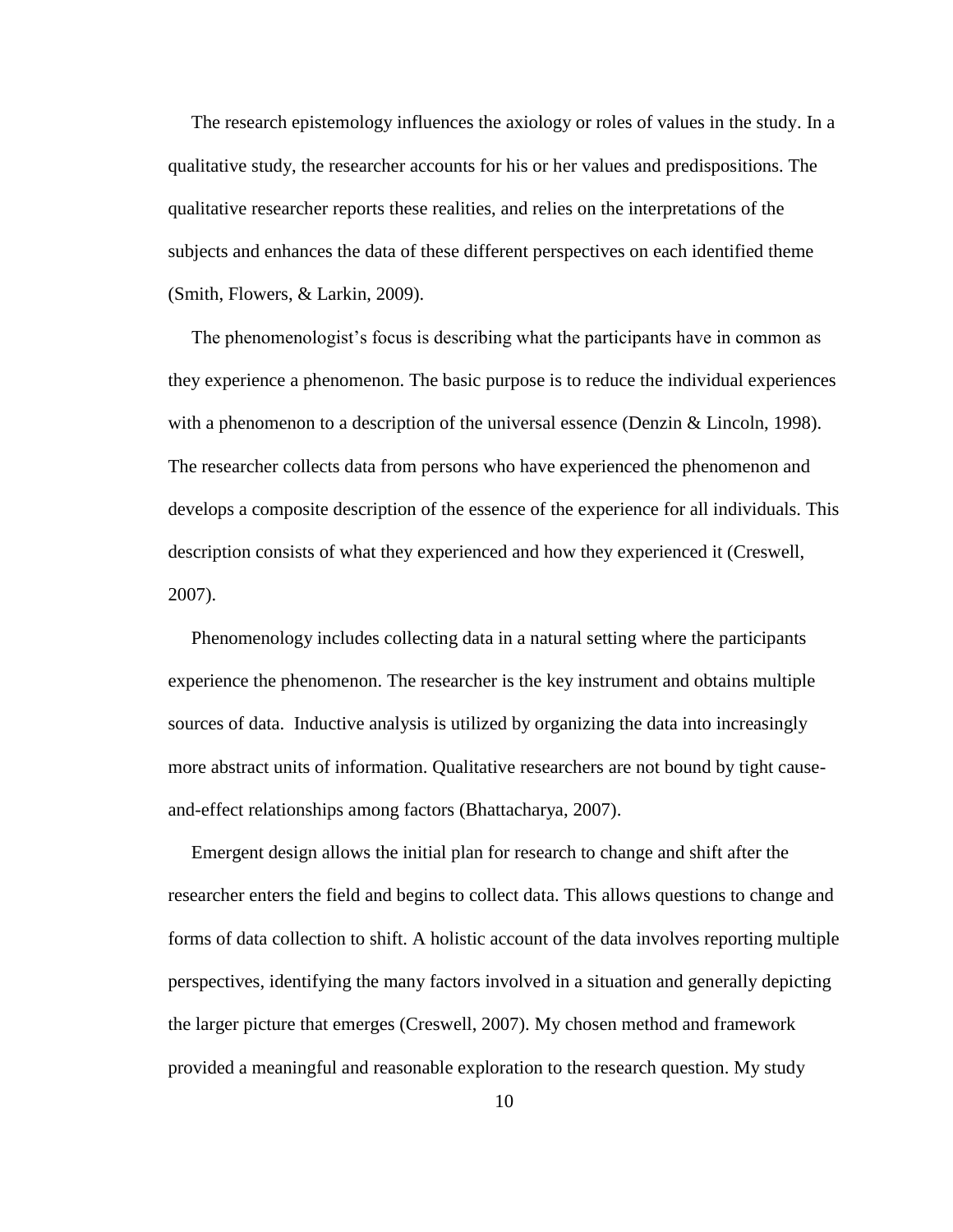focused on a small sample with the goal being depth of expression. The qualitative research seeks to establish trust, rapport and authentic communication patterns with participants (Denzin & Lincoln, 1998, pp. 39).

# Importance of the Study

 In order to improve psychiatry education and training, it might be beneficial for educators and administrators to know what experiences psychiatric residents believe are important and enhance their educational growth. This study expanded the current literature on psychiatry education by using a phenomenological research design to discover residents" important or valuable educational experiences and the influence of those experiences on their development as psychiatrists. Specifically, it explored which experiences with faculty and supervisors, lectures, classroom experiences, journal club, peer interaction and patient contact were vital to their professional growth.

 The results of this study were important to the psychiatry residency program where the research was conducted. A pseudonym was used for the research university, Soho University. There was no record within the department or elsewhere of a previous qualitative research study regarding resident experiences. Results from the interviews provided administrators and faculty with rich in-depth descriptions of residents" educational experiences and the meanings attached to these experiences. The results may help faculty and staff to understand both positive and negative attributes of psychiatry training. This type of information might enable educators to improve the quality of psychiatry training and modify approaches to increase positive educational experiences for residents.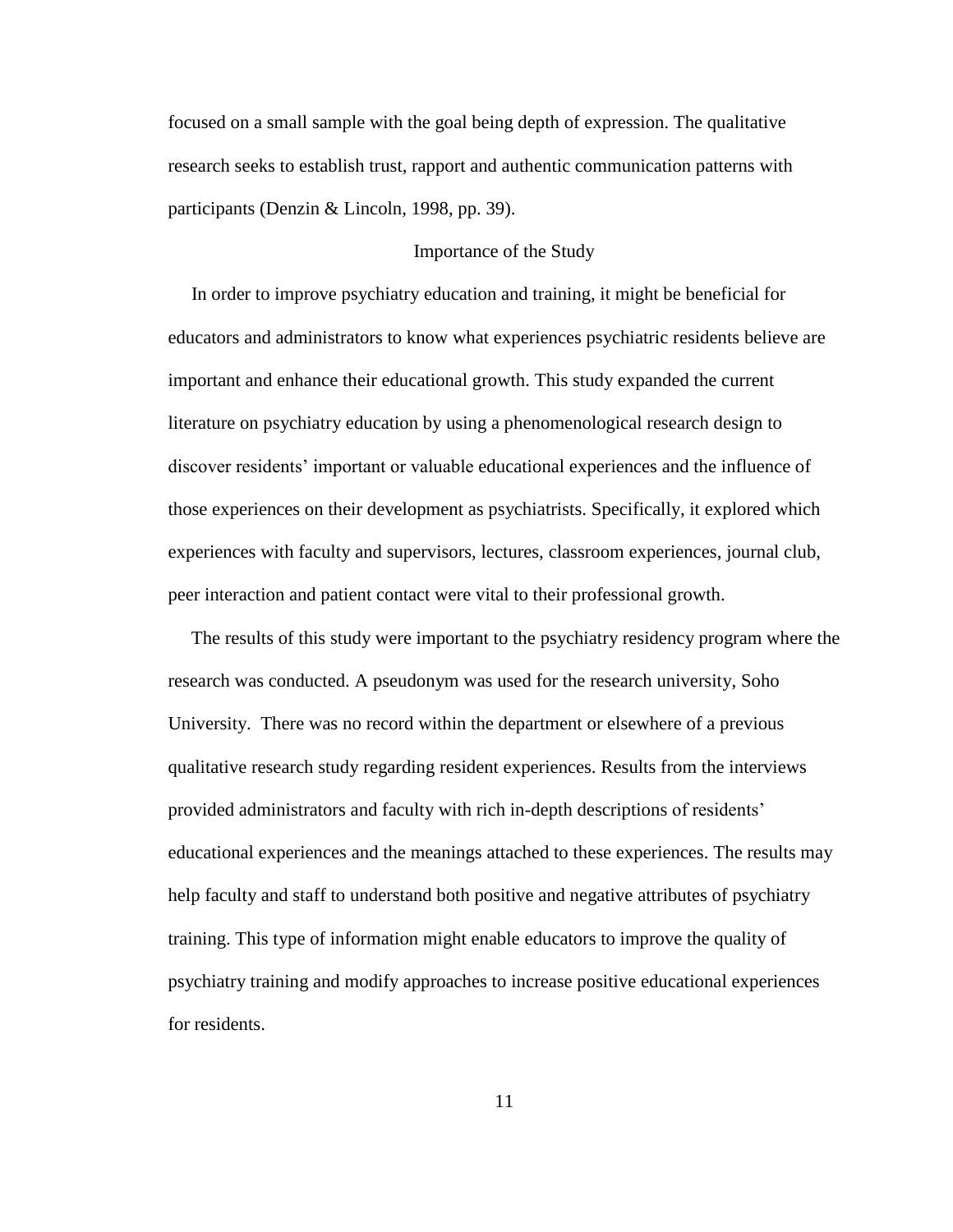#### Limitations

 Limitations of the study included the challenges of interpreting the experiences of participants. Inevitably, these interpretations reflected my own values and predetermined thoughts regarding residency education. One of the philosophical assumptions was that qualitative research is value laden and that biases are present. These assumptions included the language that becomes personal and is based on definitions that develop rather than being defined at the beginning of a study (Denzin & Lincoln, 1998). In Chapter 3, I have discussed the ways I attempted to address my own values and beliefs to best represent the experiences of the residents.

#### Research Question

 The research question for this study was: "What are the important experiences of psychiatry residents and what meaning do they ascribe to these experiences in their acquisition of psychiatric skills?" This study sought to investigate the lived experiences of students in a psychiatric residency program, and identify themes that describe their important and valuable experiences.

#### Summary

 This chapter provided an introduction and overview to the phenomenological study of the lived experiences of psychiatric residents. Chapter 2 presents a review of the literature based on the research question. Current themes and subthemes were identified and discussed. Chapter 3 describes the research methodology and design including sampling procedures, participant selection, data collection, data analysis, and academic rigor and trustworthiness factors. Chapter 4 discusses the presentation of the data including themes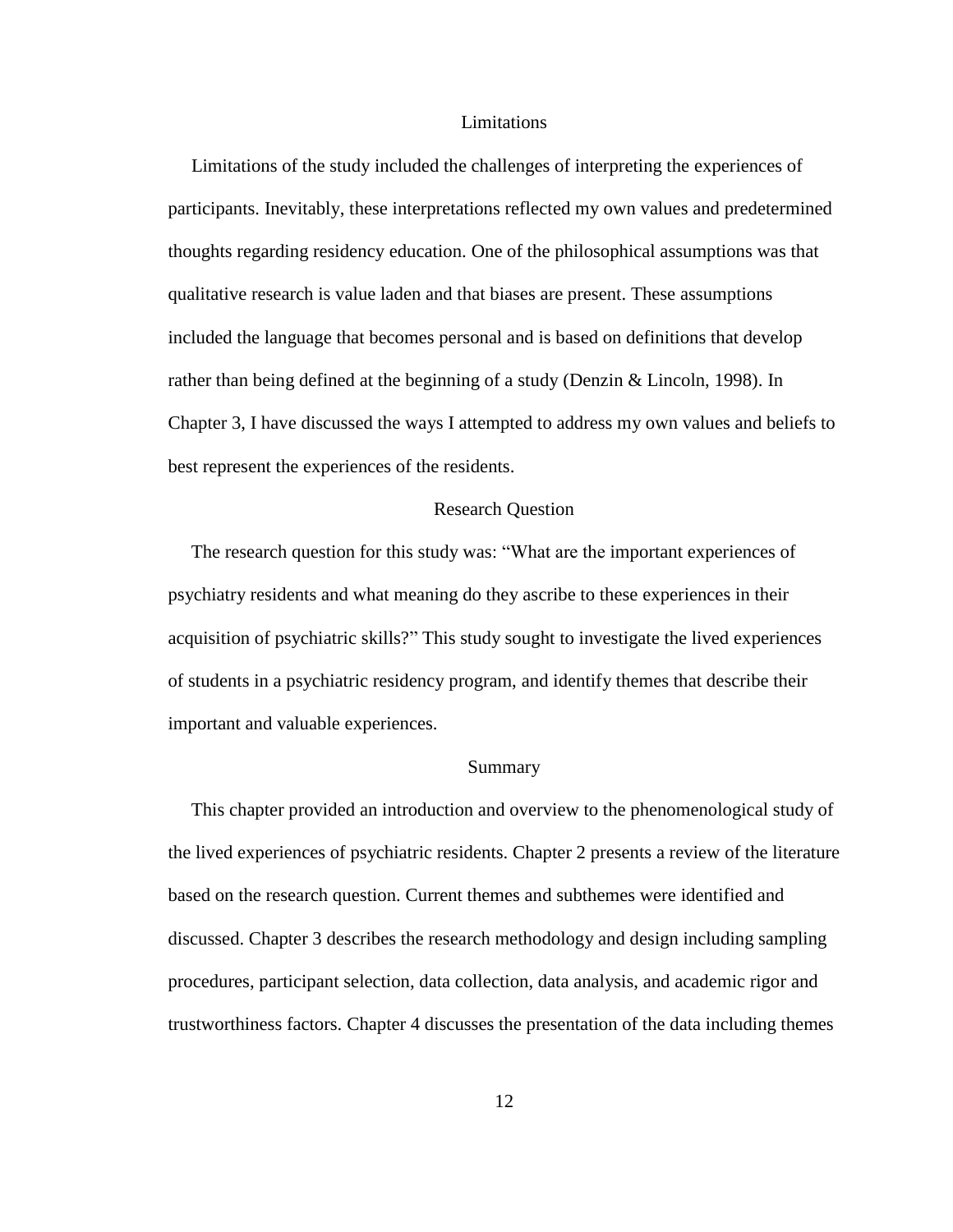generated from an extensive analysis. Chapter 5 reports the findings, conclusions, implications for additional research opportunities and implications for practice.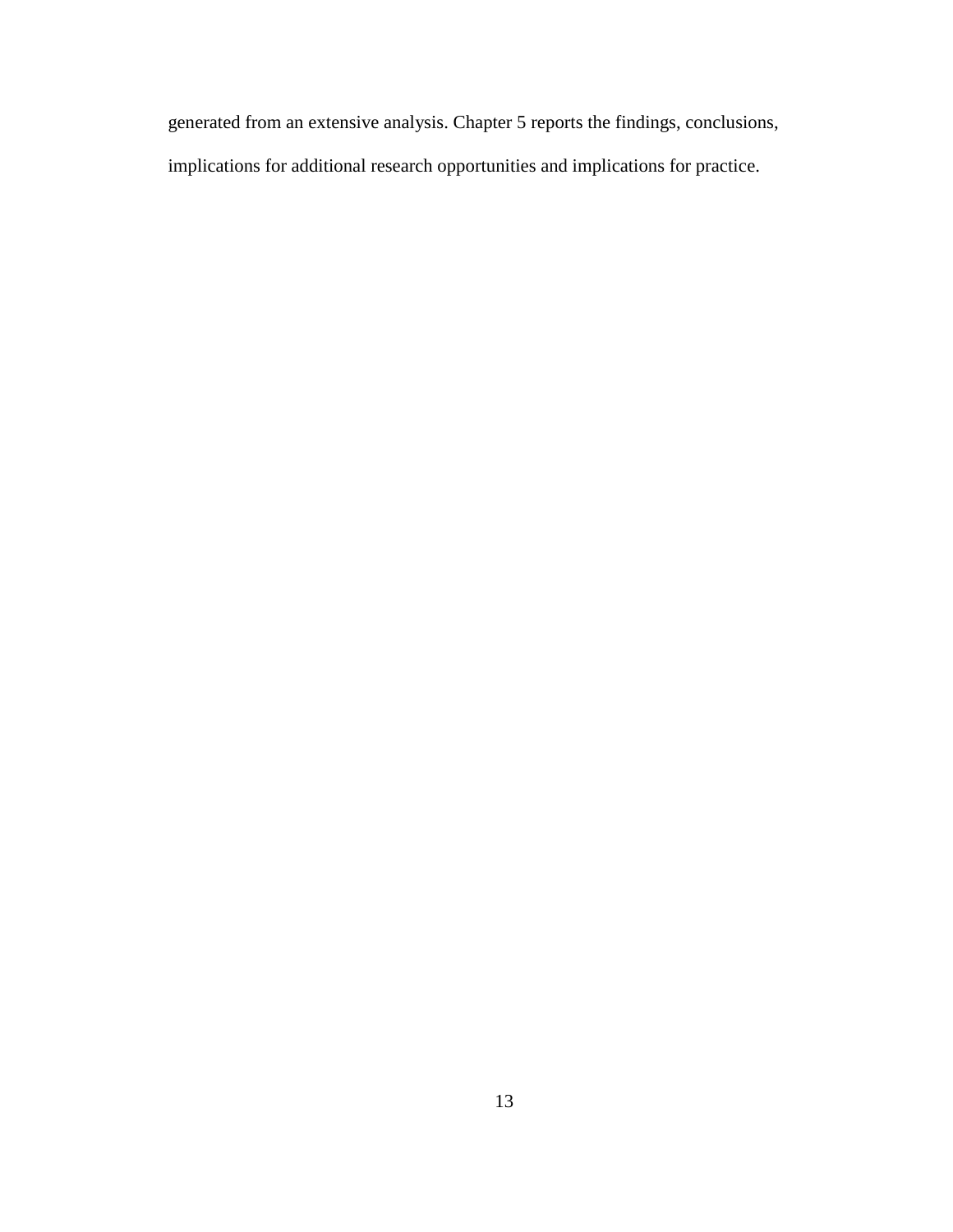# CHAPTER 2: REVIEW OF THE LITERATURE

 This study"s purpose was to discern how residents experience their educational growth, what experiences were valuable, and which experiences were important as psychiatric residents. First it was necessary to understand the background and educational factors in the field of psychiatry residency training. This review of the literature identified three major themes: Traditional instruction challenges, competency in psychiatric training and curriculum verses learning needs. Each theme included several subthemes.

#### *Background of Psychiatry Residency*

 I have described the key aspects and further defined terms that portray psychiatry training. Mental disorders are disorders of the brain shaped by a complicated interaction of genetics and experience. Psychiatrists are medical doctors who specialize in treating mental disorders including affective, behavioral, cognitive, and perceptual disorders. Psychiatric assessment starts with a mental status examination and a case history. Psychiatric treatment consists of a variety of modalities including medications and psychotherapies. Treatment involves either outpatient or inpatient depending on the degree of functional impairment. Psychiatry as a medical specialty has recently reemphasized the combination of both the social and biological systems on a patient"s disease diagnosis. Since the late 1990s, the field of psychiatry has shifted toward a more biological focus and inclusion in the field of medicine (Academic Psychiatry Association, 2010).

 Psychiatry subspecialties include the following: Addiction psychiatry (treatment of patients" with alcohol, drug, or other substance related disorders), Biological psychiatry (branch that focuses on the biological capacity of the nervous system), Child and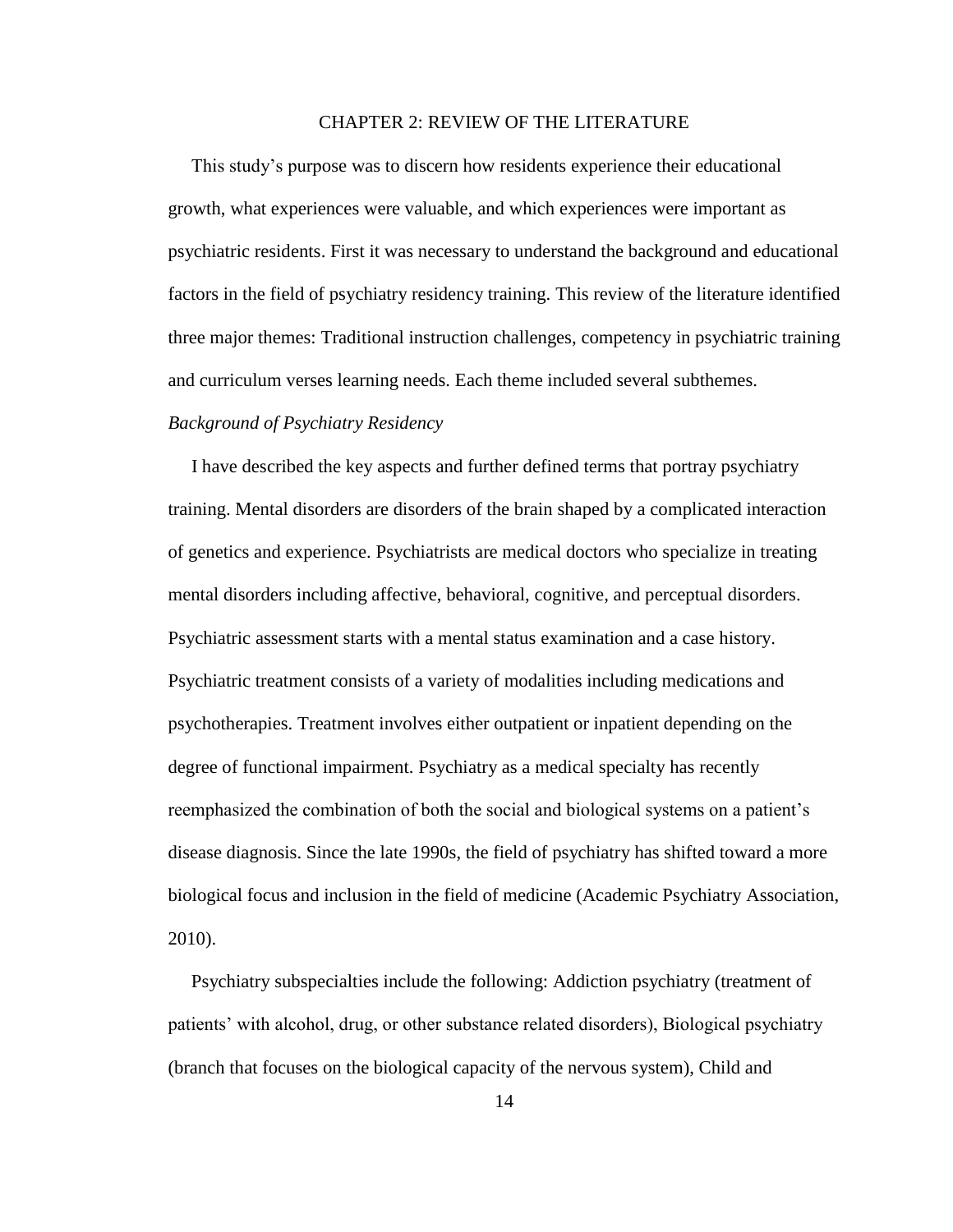adolescent psychiatry (medical care of children, teenagers, and their families), Community psychiatry (public health treatment conducted in community mental health centers), Emergency psychiatry (approach administered in emergency locations), Forensic psychiatry (treatment of mental disorders regarding legal and criminal cases), Geriatric psychiatry (approach that treats clients" who are older in age), Liaison psychiatry (specialty that treats the combination of medical and psychiatry illnesses), Military psychiatry (treatment in a military environment), and Neuropsychiatry (treatment of diseases of the nervous system)p Academic Psychiatry Association, 2010).

 Psychiatry is one of many residency specialties (anesthesiology, dermatology, emergency medicine, general surgery, internal medicine, neurology, obstetrics, pathology, pediatrics, and radiology) that medical schools offer. After graduating from medical school, students receive training in a specific medical specialty. Students begin rotating through specialties during their third year of medical school. Psychiatry education is the training of psychiatric disorders in all age groups, differential diagnosis for clinical and laboratory methods, and treatment by a full range of psychological, biological, behavioral and social techniques. Education centers on the psychological, social, economic, ethnic, family and biological factors that influence development as well as psychiatric illnesses and its treatments. Training is a combination of teaching and supervision and interaction with other medical specialties in a variety of community and institutional settings. Treatment modalities embrace psychopharmacology, cognitivebehavioral, time-limited, group, family, long-term dynamic and supportive therapies. Most curriculums compose a strong biological component along with integrated lectures on neuroscience and psychopharmacology. Didactic lectures stress human development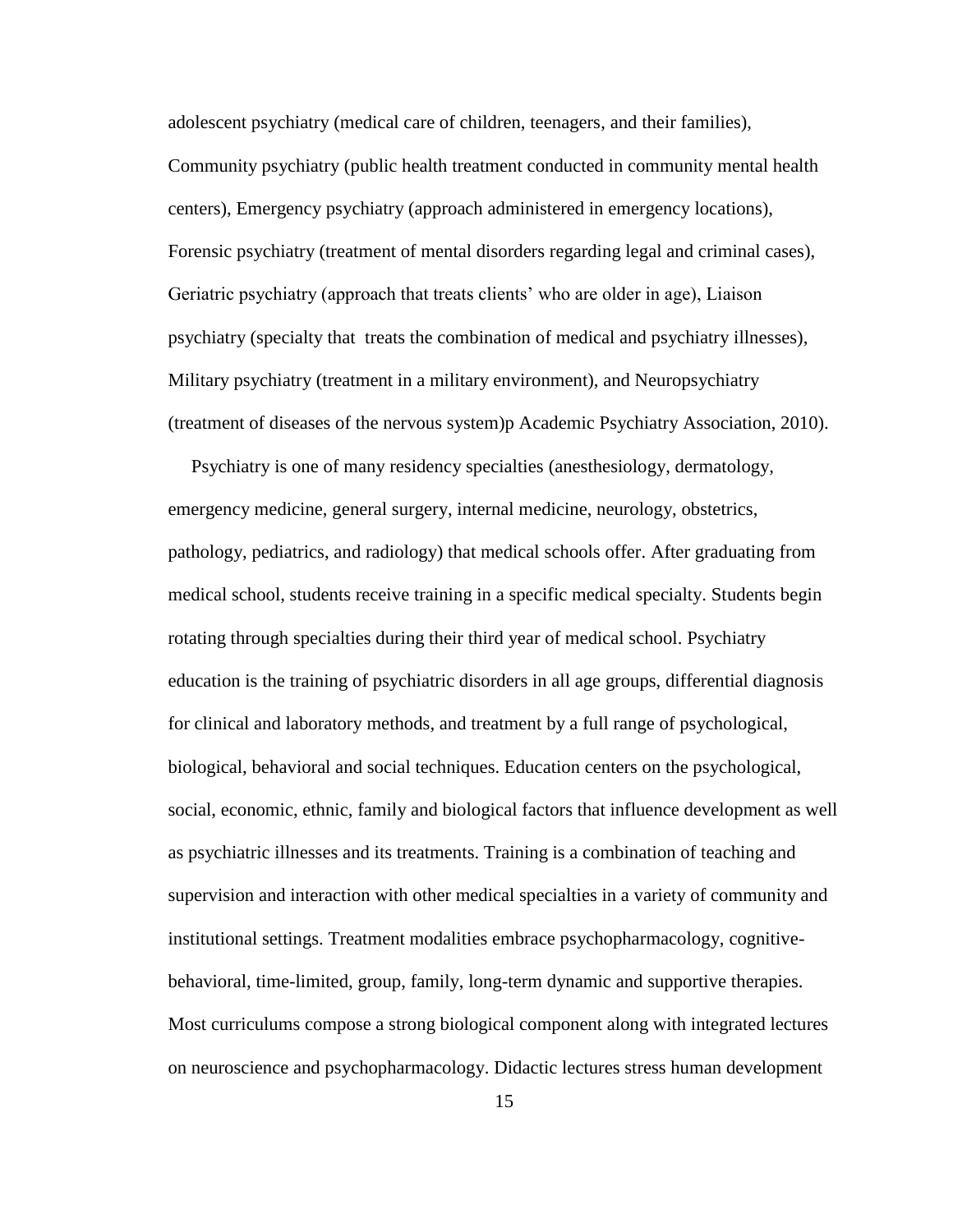and clinical work with patients. Patient populations range from psychotic to neurotic with a wide range of age, socioeconomic, and cultural backgrounds (American Psychiatric Association, 2010).

 Residents work in a variety of settings including inpatient, outpatient, emergency service and consult liaison. Most are 4-year general psychiatry programs accredited by the Residency Review Committee of the Accreditation Council of General Medical Education. Specialties include child and adolescent psychiatry, geriatric psychiatry and forensic psychiatry. Training includes biological, psychological and social cultural aspects of psychiatry emphasizing clinical practice, scholarship, teaching and research. Didactic curriculums typically include theories of the mind and psychotherapy, neuroscience, psychopathology- diagnosis and pharmacotherapy, professional leadership and systems, child and adolescent psychiatry, and human development (Academic Psychiatry Association, 2010).

#### *Traditional Instruction Challenges*

A criticism of residency education was that residents partake only in didactic lectures and practice medication management (McCarthy, Birnbaum, & Bures, 2000). Traditional psychiatric residency instruction consists of two major formats: supervision and didactic lectures. The overall goal of the supervision student-teacher relationship is modeling future effective doctor behaviors. However, complaints about the resident-supervisor dynamic have been cited. Residents encountered dilemmas in psychotherapy supervision 40% of the time stating advice-giving was a hindrance and not helpful because residents are seeking constructive feedback to form their own conclusions (Sinai, Tiberius, de Groot, Brunett, & Voore, 2001, p. 80). A second resident objection was supervisor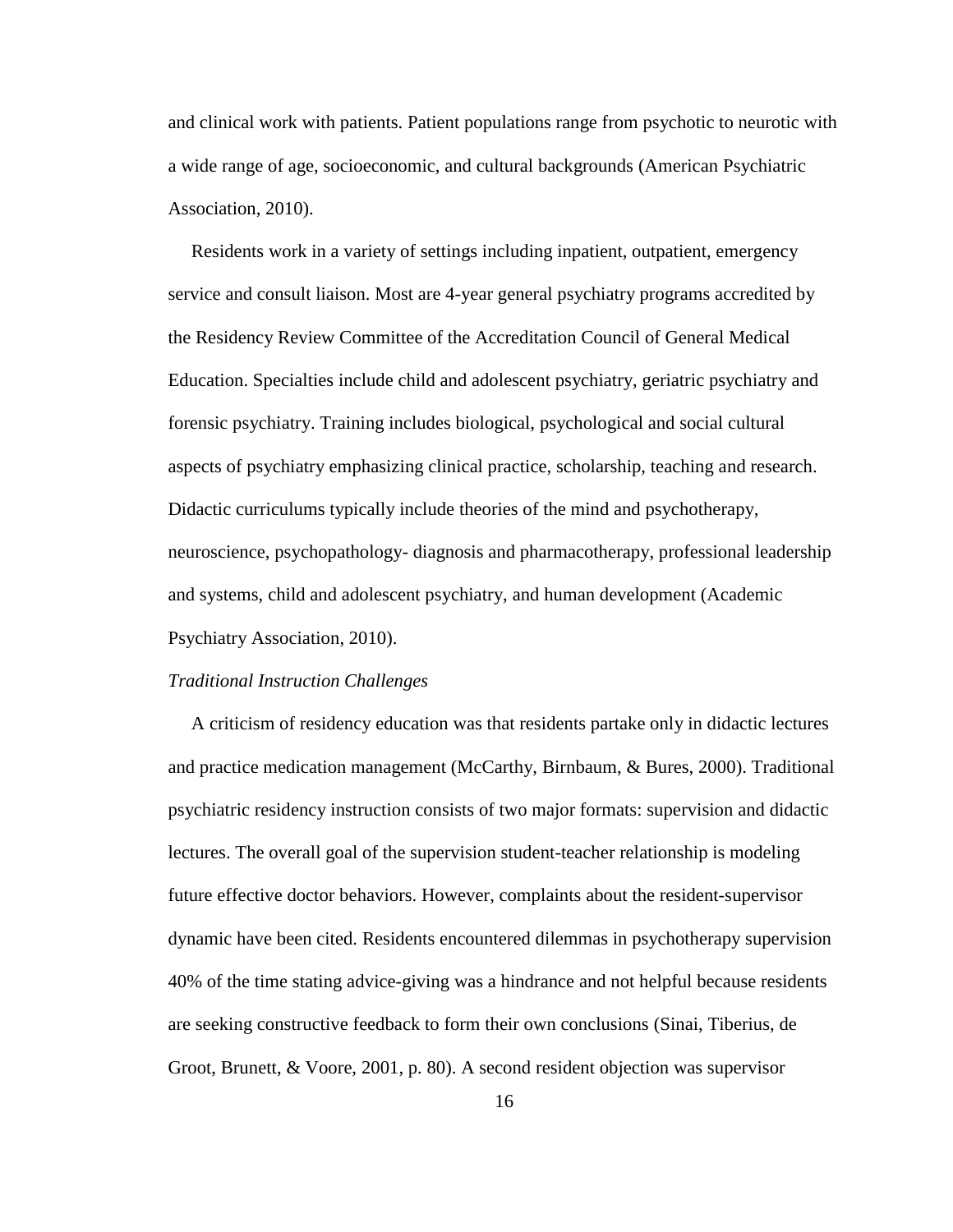criticism and harsh judgments. Residents who complained during supervision were seen as weak and frazzled. Another negative factor was an imbalance of power. Because supervisors exert control over the residents" learning objectives, residents feel obligated to accept whatever the supervisor dictates. This at times better serves the supervisor than the resident needing supervision (Whitman, 2001).

 To be effective, supervision should not only critique the resident"s clinical performance, but also provide feedback, offer encouragement, support residents during difficult sessions and crisis, and serve as a role model (Mohamed, Punwani, Clay, & Appelbaum, 2005). This rarely happens. An Australian study found that educational neglect by supervisors was considered one of the five most adverse experiences during psychiatric residency and was experienced by almost 60% of psychiatric residents (de Groot et al., 2000). Yet, with recent recommendations of clear communication of expectations, support and collegiality, role modeling and time for reflection in place, the problems outlined still persist (Sinai et al., 2001).

 Residency medical education is conducted primarily through lectures and supervision of a resident"s evaluation and treatment of patients. Lectures accentuate the transfer of information from the professor as the expert to the student, who is the passive receiver. Weaknesses of the lecture format include students" expectations that all significant knowledge on the subject will be presented in the lecture and the notion that passive reception of information will result in student expertise. McCarthy et al. (2000) reported that medical school residents are taught with stale traditional medical school methods consisting of didactic lectures.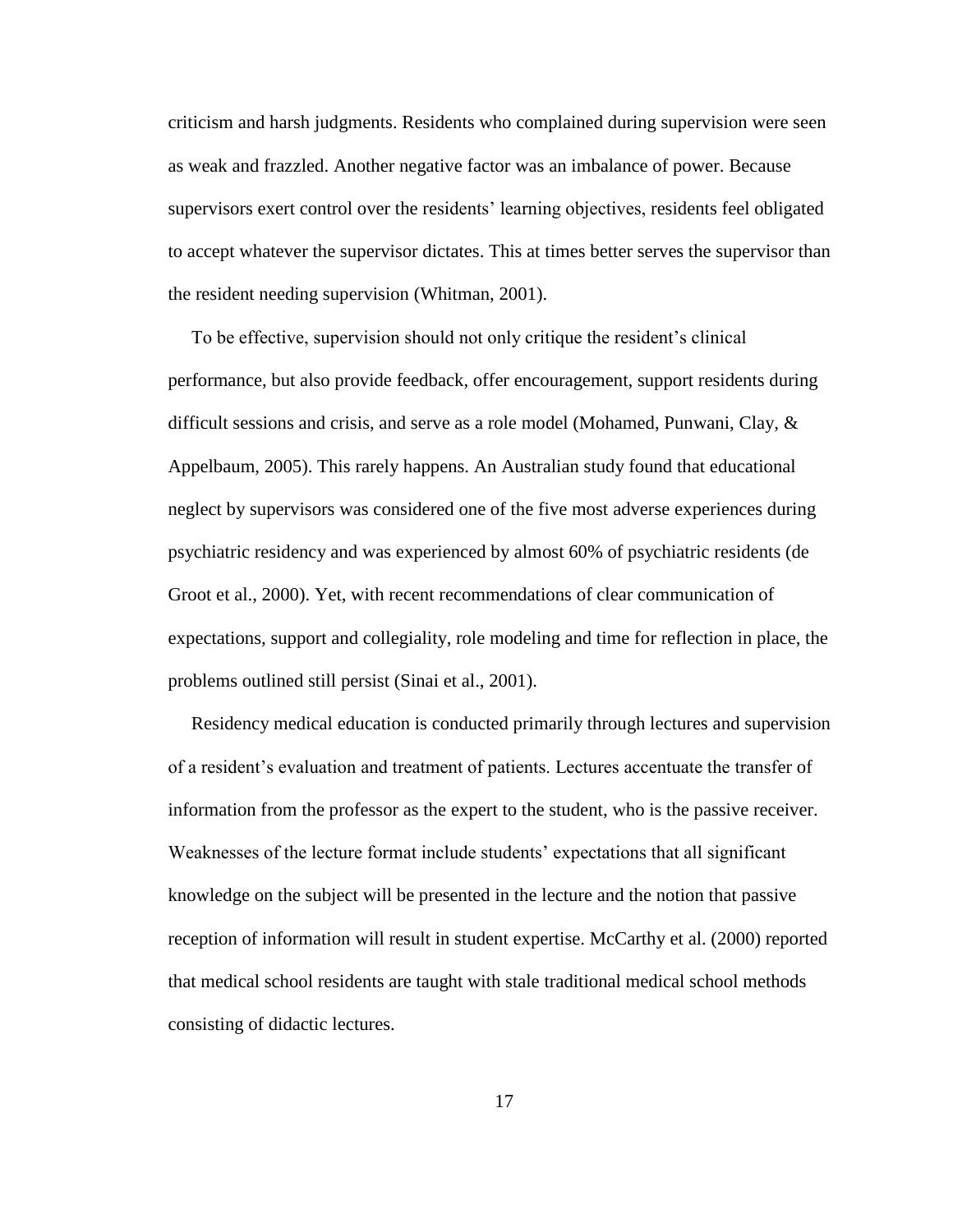Lectures are the heart of traditional instruction but students only recall and retain a small amount of information (Touchet & Coon, 2005). Essentially, the lecture format is a less effective mode of teaching (McCarthy et al., 2000). Another concern with traditional instruction is that it fails to provide a balance between models of psychotherapy disciplines and psychopharmacology approaches; something that residents request but rarely receive (Serby, 2000). The challenge for residency programs is to teach a variety of approaches, have faculty with strengths in these areas, and produce graduates who are capable of providing state-of–the-art treatment.

 To keep up with an expanding knowledge base, changing patterns of healthcare delivery, and increasing societal demands, the current challenge is not how to balance clinical practice with education needs but how to make clinical experiences educational. Ludmerer and Johns (2005) report residents in all disciplines spend as much as 35% of their time in activities with no educational benefit such as taking vital signs which could be completed by support staff. Restoring balance to residency education depends on residents having sufficient time for meaningful clinical encounters, critical thinking, study time and reflection. Improving residency education involves reducing the chores that provide minimal educational value to the resident and that could be done by nonphysician staff (Ludmerer & Johns, 2005).

 Training programs need to reevaluate their instructional methods and increase resident learning efficiency (Touchet & Coon, 2005). Most residents struggle to gain mastery over different approaches (family therapy, psychodynamic, cognitive behavioral, group therapy supportive therapy, existential therapy, client centered) and artificially apply only a couple of approaches such as cognitive therapy or behavioral interventions. There needs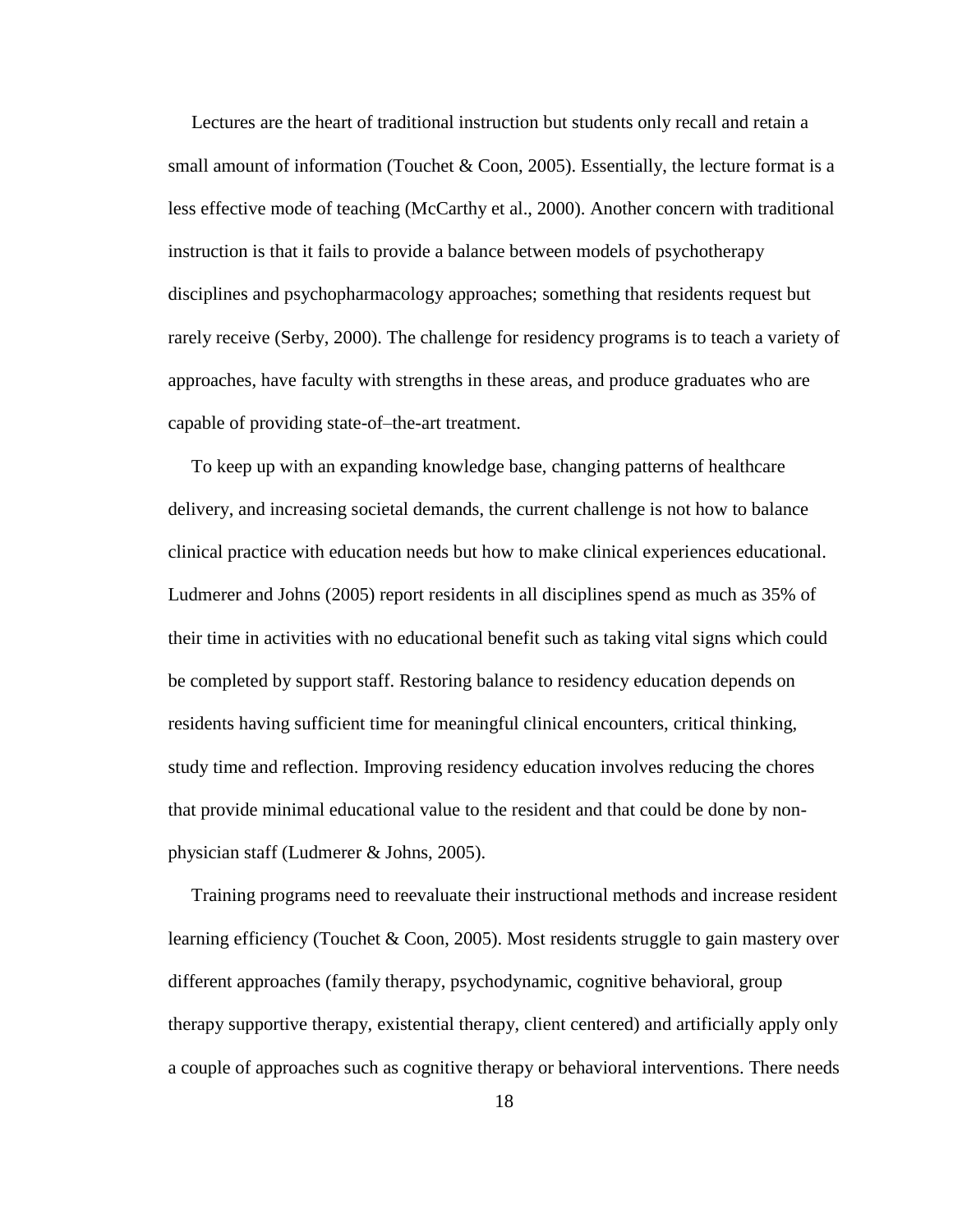to be a greater climate for integrating diverse methods of practice (Prochaska et al., 2006). Developing effective learning skills allows residents to learn certain information and acquire needed clinical skills. Adult learning theory and learner–driven models of educational change transform lecture-based curricula into self-directed, problem-based learning programs (McCarthy et al., 2000)**.** Improvements of residency programs involve responding to feedback and modifying curriculum based on the learner"s needs. However, the old-school lecture format predominates (Touchet & Coon, 2005). Criticisms of the old-school lecture format have increased in recent years, leading to the advancement of alternative instruction formats including problem-based learning, teambased learning, evidence-based medicine, and experiential learning.

 Problem-based learning (PBL) typically depicts a scholarly gray-haired doctor presenting a set of symptoms and asking for a diagnosis from a group of young enthusiastic residents. The residents debate a course of treatment by generating hypotheses to explain the patient"s condition. The faculty"s role in PBL is to facilitate the small group discussion rather than provide a didactic lecture. The educational benefits of PBL include learning self-directed skills, enhancing subject interest, and increasing the students' desire to learn (McCarthy et al., 2000). Medical school students reported that they gained more knowledge when taught through PBL than they did with traditional formats (Schultz-Ross & Kline, 1999). Schultz-Ross and Kline further report that students enrolled in PBL courses gave the program high ratings.

 Another psychiatry residency challenge was the reduced time for residents to achieve competency. Certain medical education departments (dental schools, orthopedics, and cardiology) have addressed this by implementing team-based learning. Team-based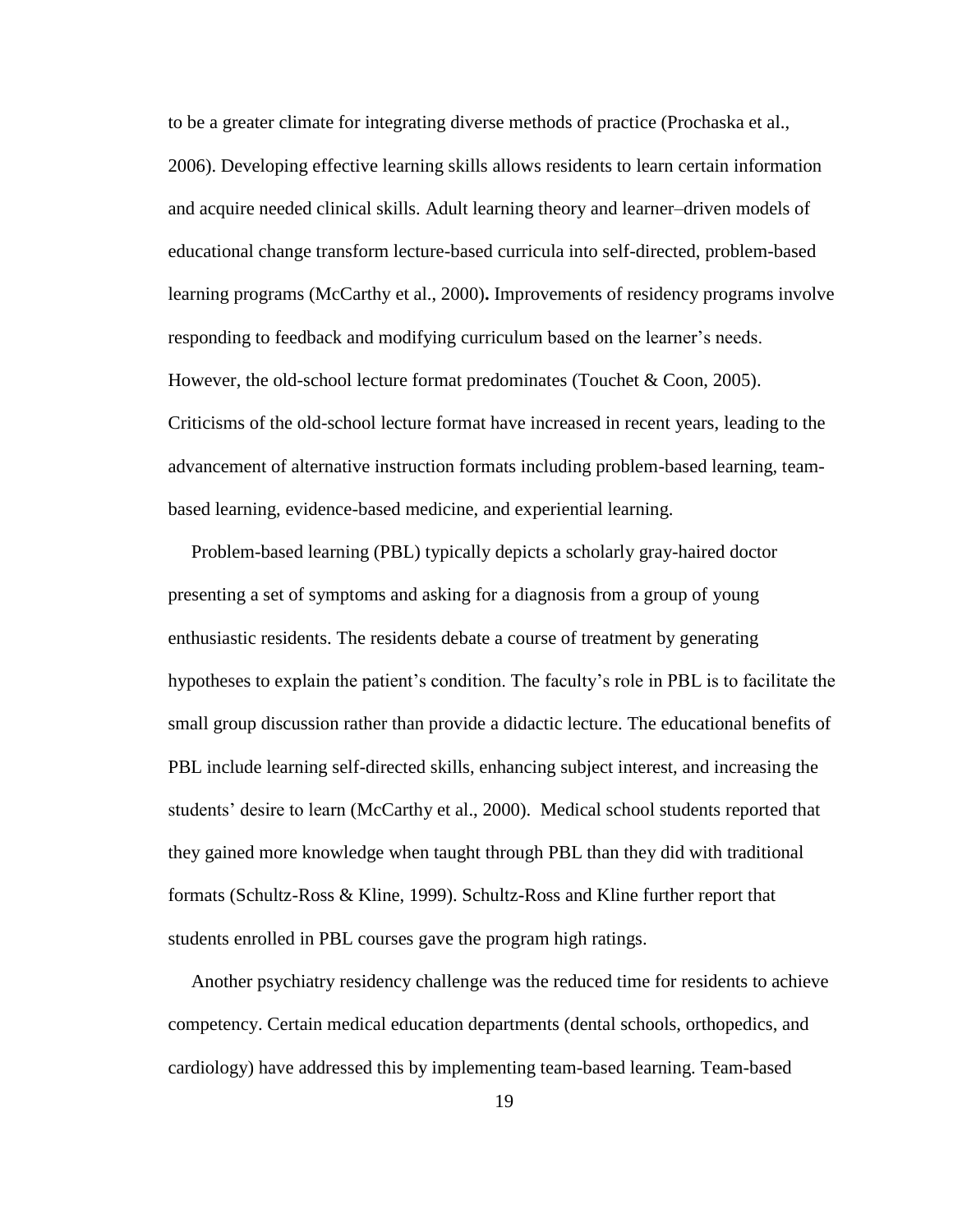learning (TBL) is similar to PBL in that team learning is based upon dividing the class into small groups of students and applying a case-based method. Both attempt to engage students though increased levels of interaction (Pileggi & O"Neill, 2008).

 The main difference between problem-based learning and team-based learning is that problem-based learning is learner-centered and conducted in small group classrooms without interaction with the class as a whole. Students are given a problem before studying the course concepts and are asked to problem-solve the case over the next few days while receiving additional case and concept materials. Team-based learning is instructor-centered and conducted in a large classroom with students breaking into small group discussions. The students receive content information first and then are asked to solve the case scenario by applying discussion- generated information. At the end of the group discussions, the class meets as a whole to review their cases and share feedback. TBL focuses on application-focused coursework and teamwork (Pileggi & O"Neill, 2008). Criticisms of TBL consist of it being relatively new and untested in psychiatric education. The instruction also requires more pre-class preparation for the instructor and the students. Students not only are responsible for their individual learning tasks but also the group's activities (Touchet  $& Coon, 2005$ ).

 Evidence-based medicine (EBM) is another new instructional format in residency education. This approach has been implemented due to the conflicting opinions associated with subjective decision-making. Timmermans and Angell (2001) report, "In some parts of the country, radical breast cancer surgery was performed 33 times as often as breast-saving lumpectomies" (p. 343). The wide variations of medical treatment options establish a need for evidence-based medicine training. Evidence-based medicine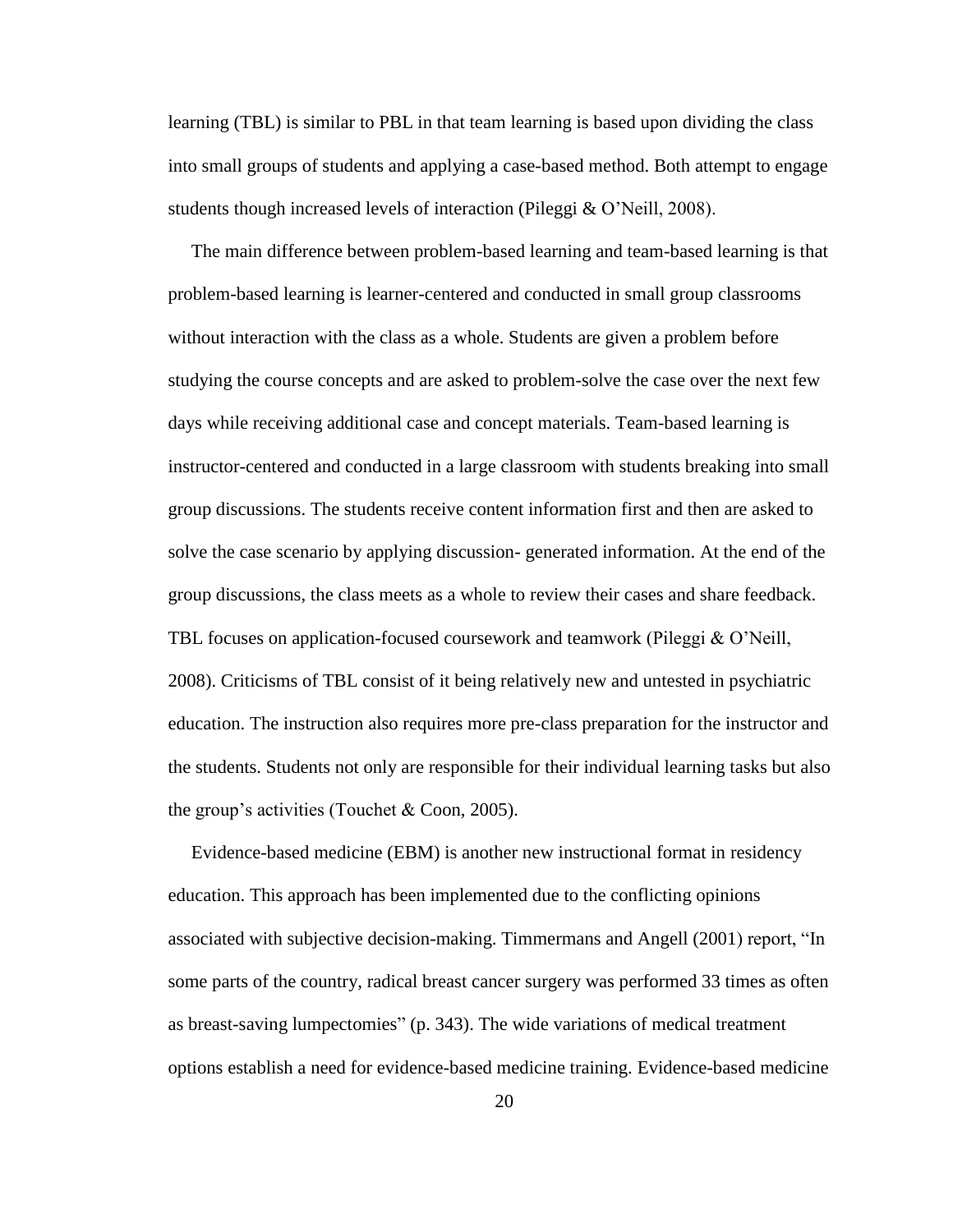is the conscientious and judicious use of the current best evidence in making decisions regarding the care of individual patients (Sackett, Rosenberg, Gray, Haynes, & Richardson, 1996, p. 72). EBM practice integrates clinical expertise with the best available external research evidence. However, only 15% of medical decisions are based on rigorous medical evidence (Welch & Lurie, 2000). Although EBM is a relative new format, advocates state that every medical decision should be supported with scientific evidence (Timmermans & Angell, 2001).

 Negative aspects of EBM include the practical aspects of implementation. Searching complicated evidence and conflicting studies takes time that residents who practice at a frantic pace may not have. Medical school students complain about managing the vast amount of medical literature and research when decisions are needed immediately. The major benefits of EBM are addressing medical uncertainty and increasing evidence-based clinical judgments (Welch & Lurie, 2008). EBM is most useful with high-risk treatments, decisions that a practitioner faces regularly, and decisions where high-quality evidence exits.

Kolb's experiential learning theory has gained acceptance across higher education. Recent authors cite its applicability to residency education (Ballon, Silver, & Fidler, 2006; Kayes et al., 2005). Experiential learning theory identifies the initial steps of cognition and understanding that doctors pass through when learning from experience. The subsequent steps of interpretation and construction of meaning enhance residents' personal knowledge (Teunissen, Boor, Scherpbier, Van Leuten, Van Diemen, Steevoorde Van Luijk et al., 2007). Residents who study in small groups retain more information than by studying alone (Kayes et al., 2005).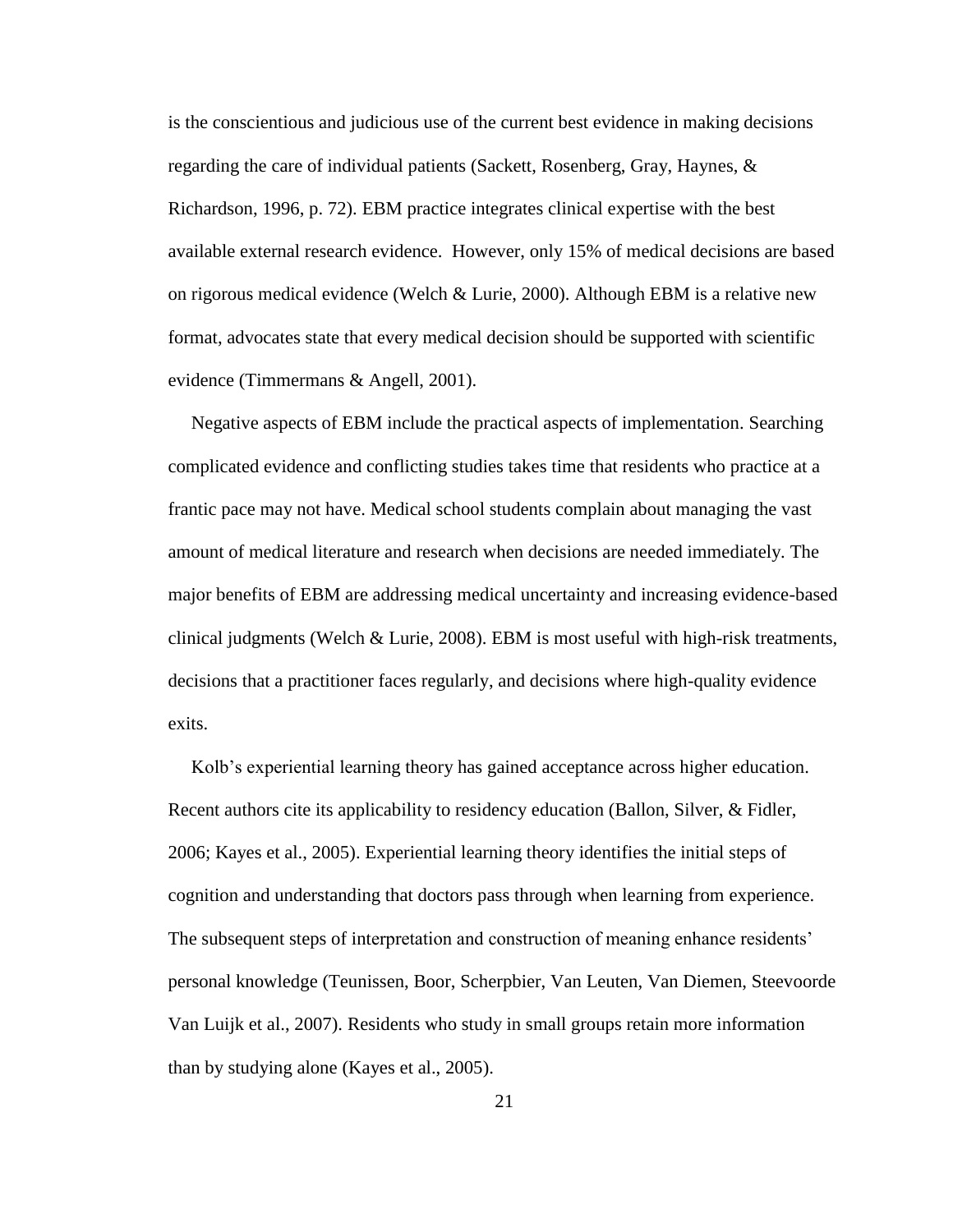The experiential curriculum emphasizes that learning and curriculum are based on the practical and realistic experiences of the resident (Tweed & Donen, 2006). Knowledge is created by the combination of grasping, reflecting and transforming experience (Kayes et al., 2005). This framework highlights the main role that experience has in the learning process.

 Experiential learning features two main methods of grasping experience. *Concrete experience* learners observe and reflect on learning. Concrete experience learners prefer case studies, demonstrations, and recalling past events. *Abstract conceptualization* learners think about and analyze new information. These learners opt for textbooks and journal articles, lectures and authoritarian guides. Transforming information and experience is defined by two learning styles. *Reflective observation* learners prefer to witness a model and reflect on this experience. Reflective observation learners favor structured small group discussions, Socratic dialogue and connections to prior learning experiences. *Active experimentation* learners prefer to jump right in and start doing things. Active experimentation learners prefer group projects, videotaping of practice sessions and problem-solving activities. These methods represent a learner"s preferred manner of integrating learning (Kolb, 1984). Learning efficiency depends on the selection of the most time-effective learning strategy and learning resources that match the student"s learning style preference. Overall, experiential learning enhances residents" empathetic responses and shapes their attitudes toward the clients they are treating (Kayes, Kayes, & Kolb, 2005).

 Treating an intensely challenging array of medical illnesses, disorders, diseases, ailments, afflictions, syndromes, and maladies can be overwhelming. In order to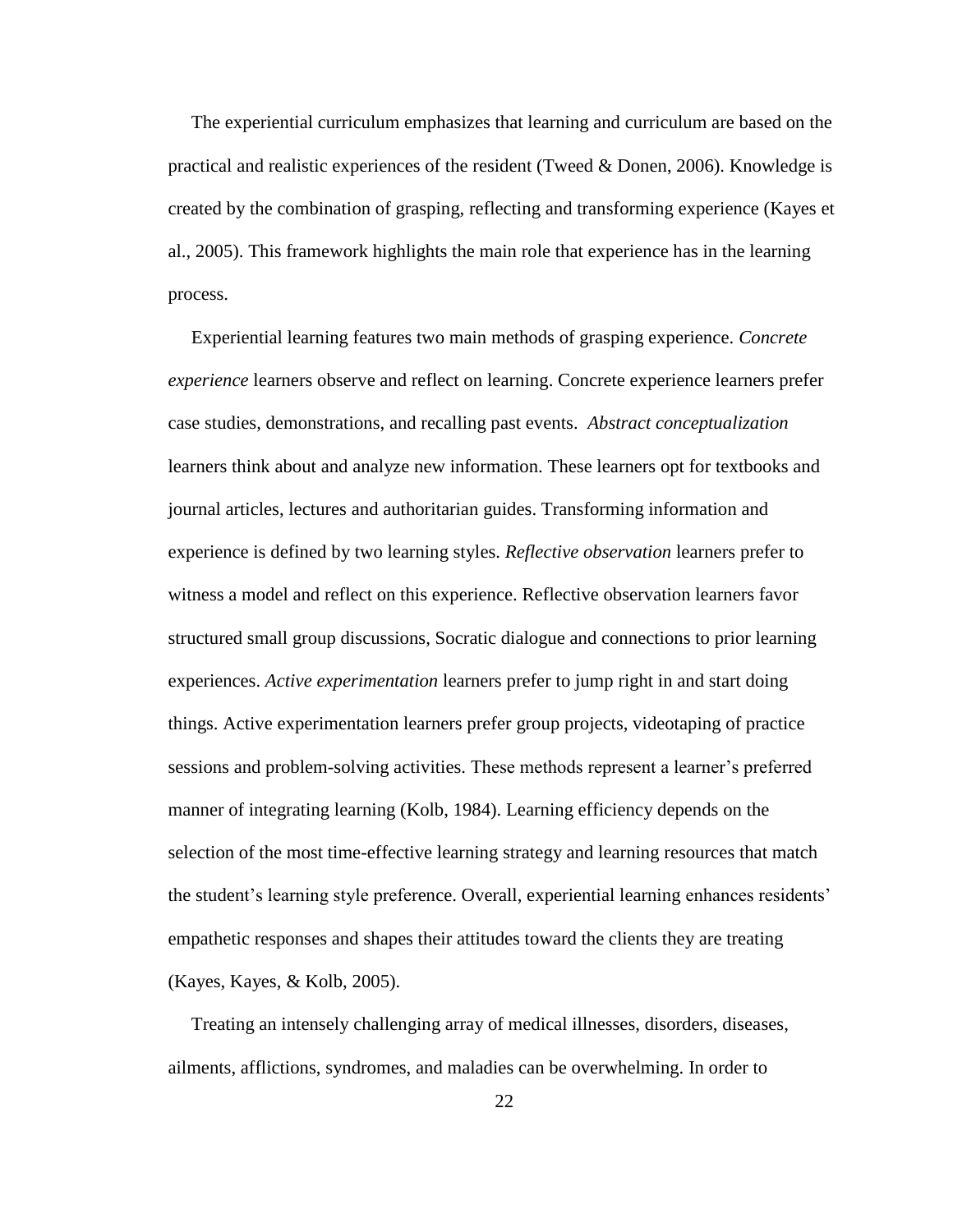effectively treat this multitude of psychiatric illnesses, residents are required to complete a history and physical, diagnose, order lab tests, prescribe medications, and carefully oversee hospital admissions. The challenge for residents is applying their book knowledge and best practices to real-life patients (Timmermans & Angell, 2001).

 Effectiveness depends on the learning environment being hospitable and inviting students to voice their insights during the classroom conversation. If the aim, of a course, is delivering large amounts of data, non-stop lecturing fails to deliver because the brain becomes unable to process massive volumes of facts (Kolb, 1984). Experiential learning methods increase retention of materials, satisfaction of learners and complexity of the learners' skill.

#### *Competency*

 In January of 2001, the Council on Graduate Medical Education"s Residency Review Committee (RRC) for Psychiatry and Accreditation Council of Graduate Medical Education (ACGME) stipulated that "programs must demonstrate that residents have achieved competency in at least five forms of psychotherapy including brief therapy, cognitive behavioral therapy, combined psychotherapy and psychopharmacology, psychodynamic therapy, and supportive therapy" (Yager, Kay, & Mellman, 2003, p. 125). Brief therapy has specific goals and the numbers of sessions are predetermined. Cognitive behavioral therapy focuses on changing current behaviors with directive time limited interventions. Combined psychotherapy and psychopharmacology is the study of the effect of drugs on the mind and behavior, particularly in the context of developing treatments for mental disorders. Psychodynamic therapy focuses on the unconscious processes as they are manifested in a person"s present behavior. Supportive therapy is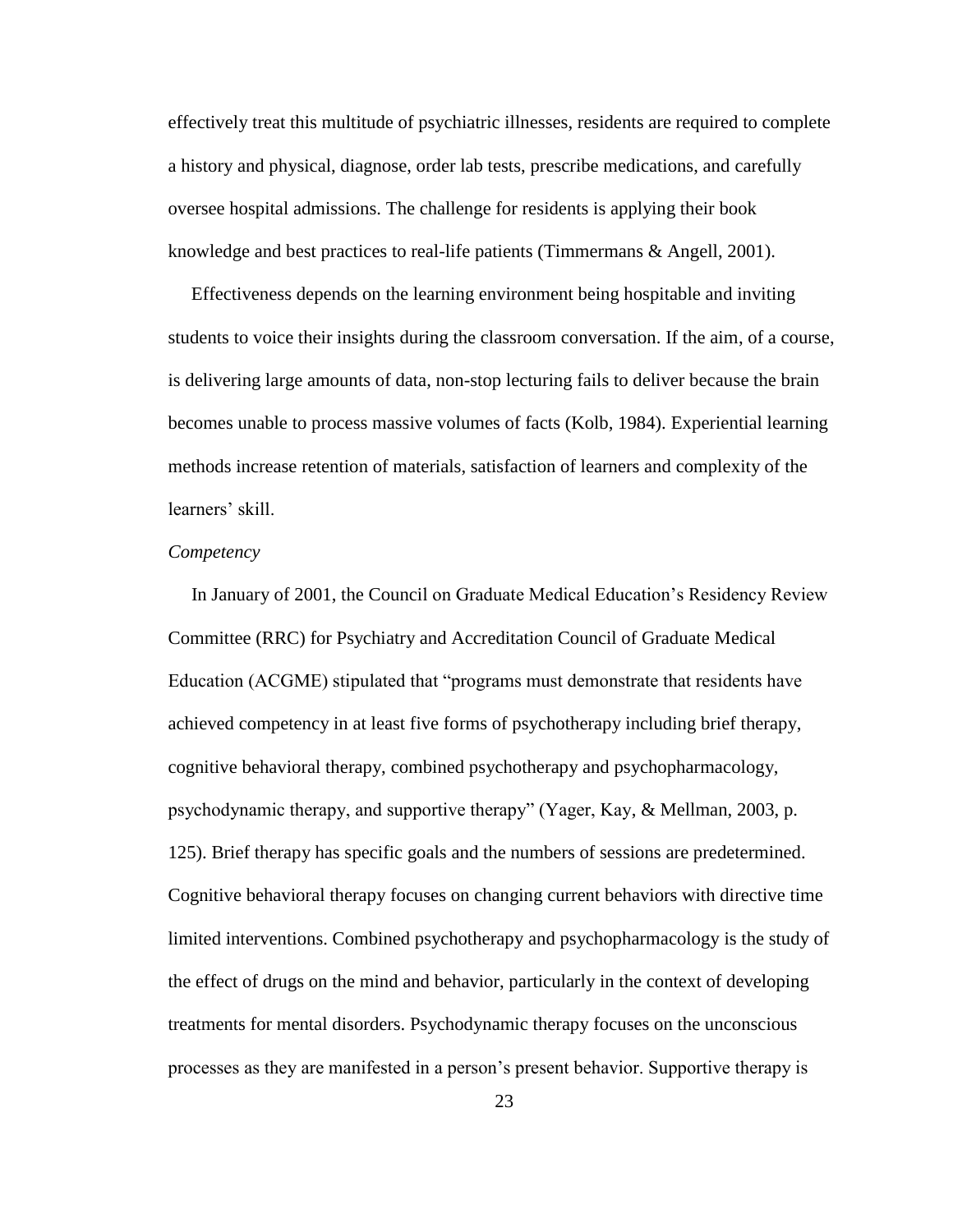directed at helping patients maintain adaptive patterns. Several considerations influenced this change that emphasized psychotherapy competence in psychiatry education.

 Prior to ACGME"s revisions, managed care greatly influenced the profession of psychiatry. Due to the rising costs of healthcare, managed care became the insurance company"s fee setting and treatment authorization tool. As a result, psychiatry was then relegated to the medication management specialty of the treatment spectrum (Mellman  $\&$ Beresin, 2003). Specifically, managed care stipulated fewer psychiatrists and redefined the profession"s roles as consultants for diagnostic evaluations and complex medication management issues**.**

 Psychiatry"s changed role was entrenched by the pharmaceutical companies exerting their financial power through funding clinical psychiatric research with large-scale drug studies (Mellman & Beresin, 2003). Managed health care coupled with pharmaceutical companies" clout and society"s impatience seeking immediate solutions led to an increased demand for psychiatric drugs for a wide range of convoluted problems (Allen, 2010). However, this further devalued psychotherapy skills in the profession.

 Since World War II, psychiatry psychotherapy education has diminished from 3000 hours of training to the current number of 200 to 600 hours of psychotherapy training for psychiatry residency programs. This shift has been attributable to reimbursement trends which promote attention to current symptoms only and pharmacologic interventions. This practice trend impacted and influenced this decrease over time of psychotherapy training in psychiatry residency programs (Giordano & Briones, 2003)**.** The field of psychiatry reacted to these financial restrictions by scheduling patients for shorter visits, practicing medication management, and providing less psychotherapy. From 1996 through 2005, the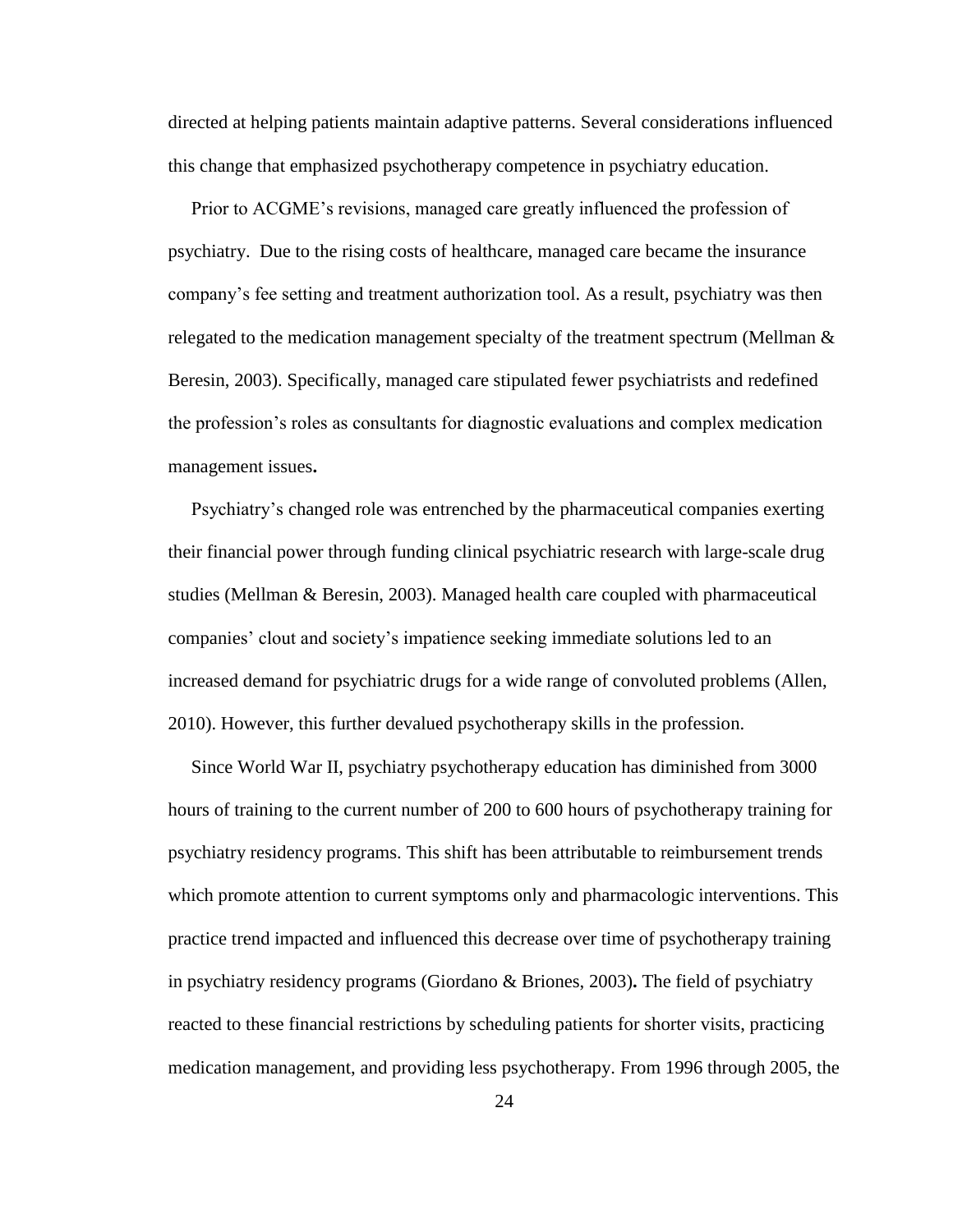percentage of psychiatric visits involving psychotherapy treatments decreased from 44.4% to 28.9% (Allen, 2010). These factors have caused psychiatrists to be more dissatisfied with their profession than any other medical specialty (Sturm, 2001).

 When it appeared that the erosion of psychotherapy training would continue, the RRC and ACGME redefined the guidelines regarding psychotherapy education to combat the current trend of medication only practices. The psychiatry profession has shifted from pharmacology treatment based on the brain disease model to an integrated model including both pharmacology treatment and psychotherapy (Yager et al., 2003). Yet some psychiatry residency programs continue to teach the biological model as opposed to an integrated model (Allen, 2010).

 Current competency requirements now include both psychotherapy and medication management. ACGME psychiatry residency competency requirements in the following 6 areas: Patient care, medical knowledge, practice-based learning and improvement, interpersonal and communication, professionalism and systems-based practice. With this significant development, the profession abounds with diverse competency definitions. Most definitions include a fundamental demonstration of basic knowledge and sufficient medical experience resulting in clinical skill (Khursid, Bennett, Vicari, Lee, & Broquet, 2005). Both psychology and psychiatry agree that a competent therapist must apply textbook knowledge and form effective therapeutic alliances in order to treat unique patient characteristics (Weerasekera et al., 2003).

 Psychiatry residency programs require additional and different study areas than psychology programs. Due to the recent changes by accreditation boards, residency programs must now address facets of combined treatment (Mellman & Beresin, 2003).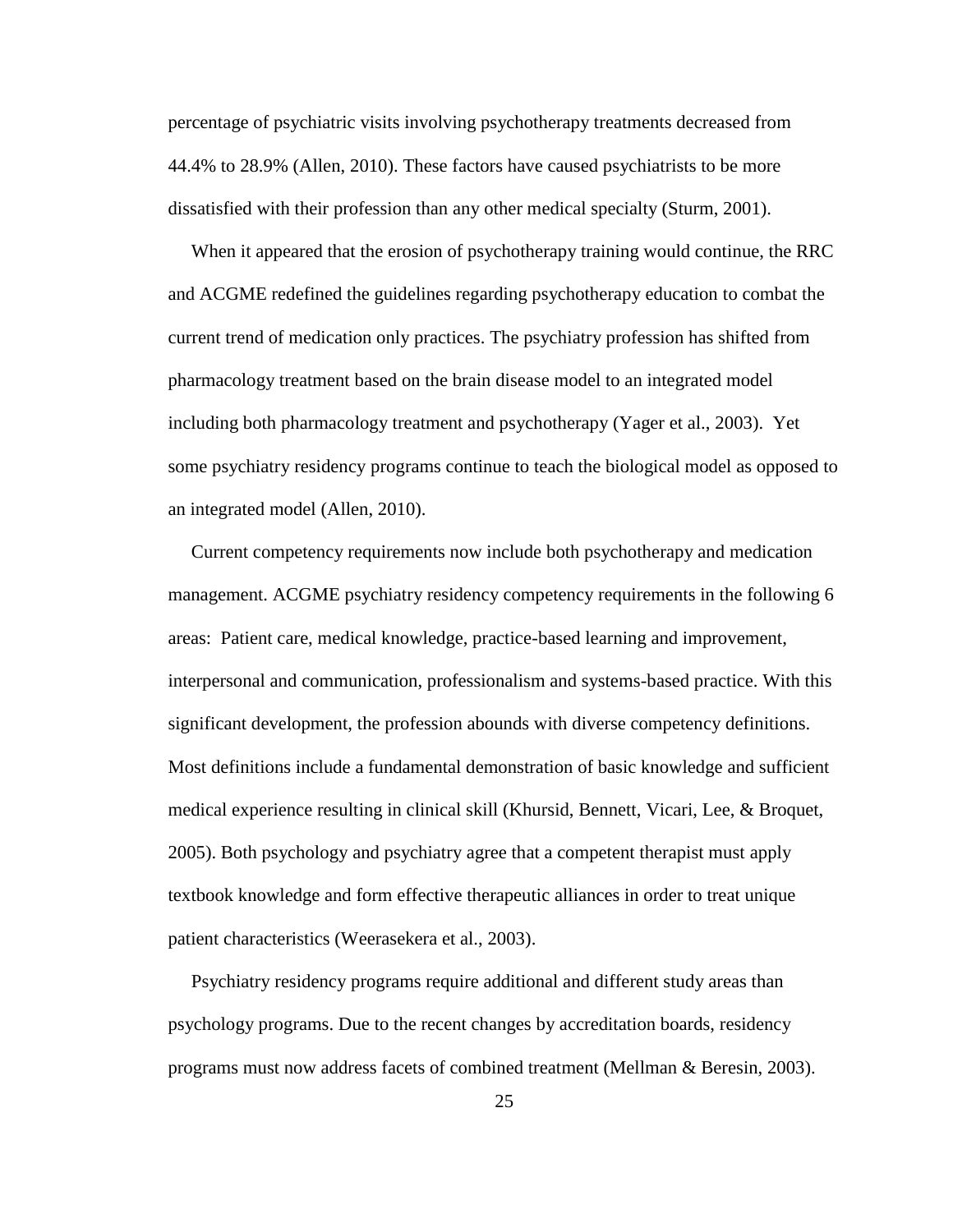Residents need to know how prescribed medications will interact with the complex and varied psychotherapies practiced (Giordano & Briones, 2003).

 Clinical expertise is multifaceted and contributes to the unsettled definition of competency. Several factors affect skill development: motivation to learn, self-efficacy, and emotional well-being. Typically, psychiatry programs teach general psychotherapy skills first such as assertiveness training, and then follow with more detailed sophisticated models such as experiential techniques. Each additional model learned adds another layer of competency and skill (Sudak et al., 2002).

 Competency development constitutes an important distinction between acquiring new knowledge and actually applying new expertise. Development is a gradual process along a continuum with the end result being professional authenticity and competence. Although skillfulness varies over time and circumstances, most successful therapists possess a high degree of empathetic understanding and directive task knowledge (Shaw & Dobson, 1988). Acquisition of skill, layers of expertise, new knowledge interpretation, development assessments, and professional authenticity have created various uses of different assessments of competency.

 A multitude of issues impact current psychiatry training programs including managed care financial restrictions, research funding by pharmaceutical companies, decreased financial support from state and federal governments for residency education, increased need for accountability, public need for competent practitioners, and professional redefinitions of psychiatrists as psychotherapists (Mellman & Beresin, 2003). During the past few decades, other mental health practitioners have claimed psychotherapy as their mental health domain including psychologists, social workers, counselors, and nurse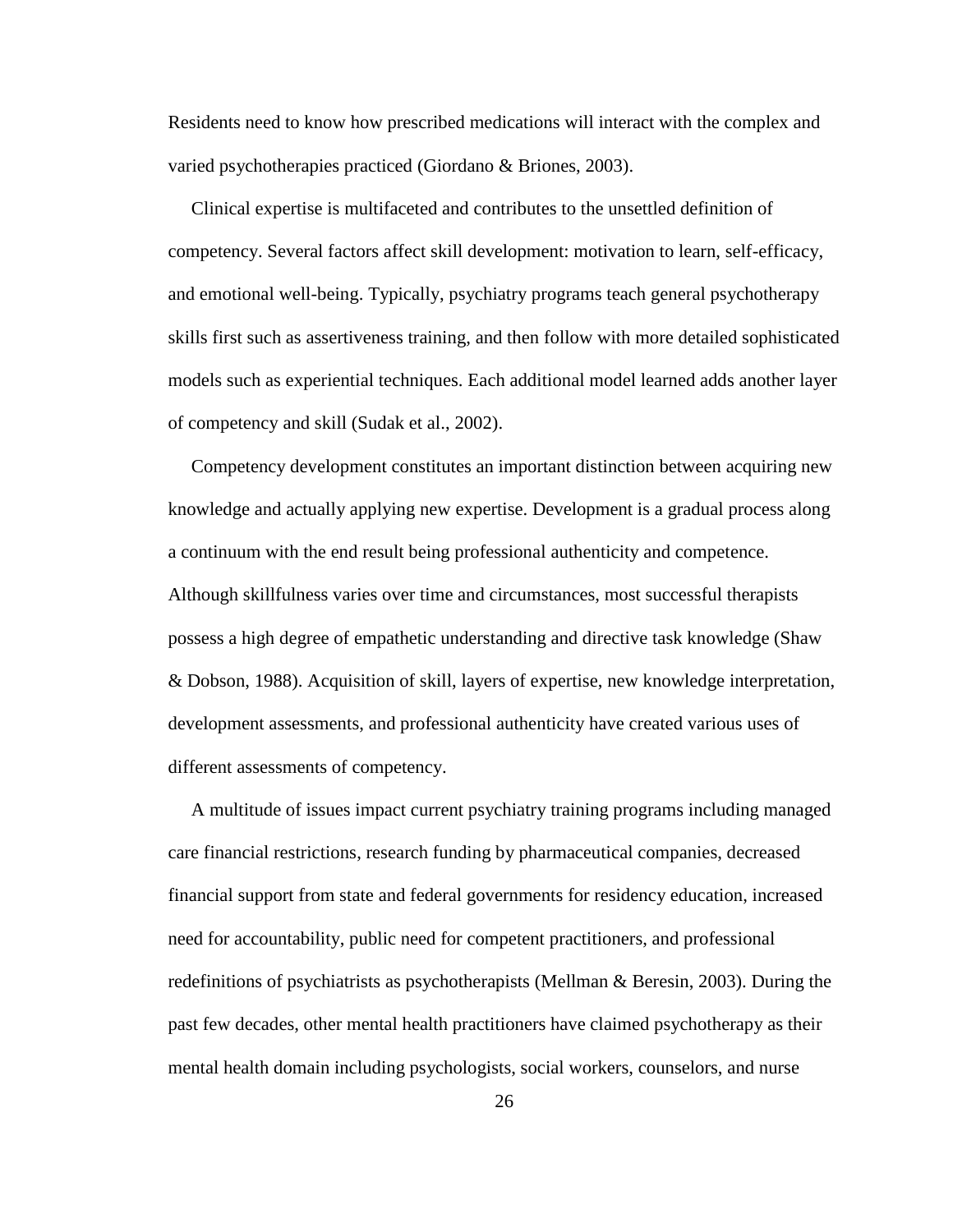practitioners. Yet, these current demands have provided an opportunity for shifting from nonspecific competency requirements (pass/fail didactic lecture grades) to concentrating on distinct goals, quality and quantity of psychiatry education, skill development, and accountability (Bhugra & Holsgrove, 2005).

 These new priorities have generated discussion about changes in psychiatric residency training. Psychiatry programs face a triple challenge: "They must redefine what they are already doing in terms of residency competency, add specific, systematic training in the five psychotherapies, and devise reliable and valid assessment measures for all activities (Mellman & Beresin, 2003, p. 152). As demand has grown, the field of psychiatry faces the additional task of determining how competency is measured (Mohl, 2004).

 Psychiatry requires an empathetic, active clinician, who collaborates with patients to provide effective treatment outcomes (Sudak et al., 2003). Defining an acceptable level of skill enhancement and growth is a major challenge. Assessments typically serve a dual purpose. Assessments performed to further the learning process are formative, whereas assessments implemented to determine adequate performance or acquisition of knowledge are summative. Both are needed to be effective (Weerasekera et al., 2003). Individuals who administer residency programs and psychiatric residents report that competency measures are beneficial by providing assessments of skill and feedback for improvement. Current methods of assessment include direct observation, progress note review which involves reviewing a patient's session documented note regarding description of problems faced and interventions utilized, audio-recorded and videotaped interview analysis, and chart reviews which entails reviewing documentation of a patients chart including a initial assessment, treatment plan, and individual progress notes.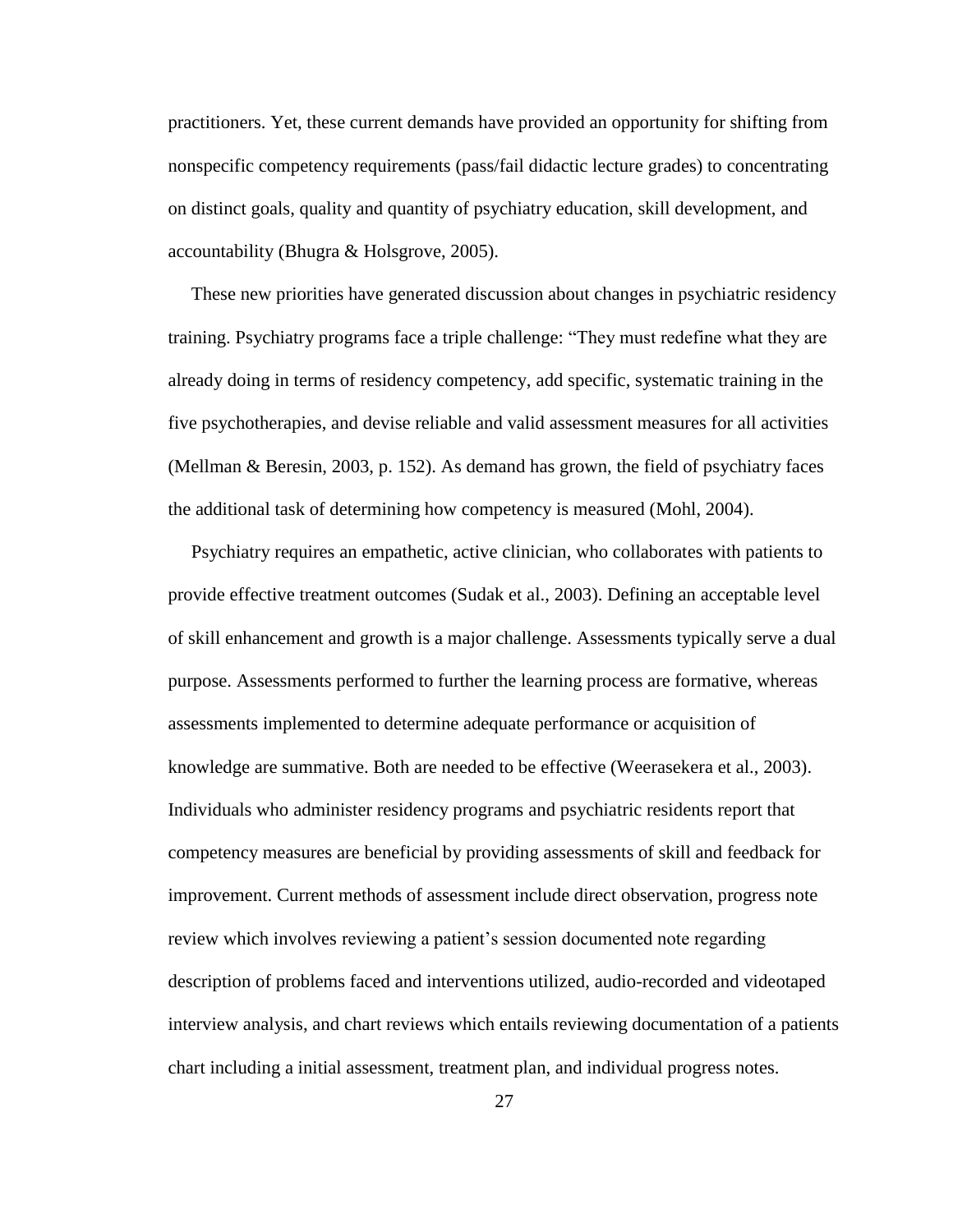Updated methods have been implemented recently such as psychotherapy skill tests (residents are given a set of patient characteristics and problems then are asked to choose an appropriate treatment plan and intervention) and cognitive behavior checklists which provide a list of necessary steps to ensure the procedure was conducted effectively. As each step is completed it is checked off the list (Khurshid et al., 2005).

 Measuring residents" skills include numerous formats. Self-evaluations and global ratings are widely used and simple to implement. Global ratings are broad conclusions about the quality of skills and knowledge demonstrated by a resident and are typically conducted at the end of each rotation. However, self-evaluations and global ratings possess poor predictive validity because they provide only limited information and direction for remediation. Checklists and benchmarks (standards of performance) both assess components that are essential for the performance of a task. Benchmarks are observable or measurable skills that reflect accurately the level of mastery for an assessed competency. A 360-degree assessment was created for business environments and uses assessments from all persons involved with the employee"s duties and has recently been implemented in residency training. Direct observation involves faculty scrutinizing residents performing clinical duties, with performance checklists. Unless direct observation is conducted with specific criteria and checklists, reliability is questionable with this mode of evaluation. Standardized written examinations (psychiatry uses the Psychiatry Residency In-Training Examination or PRITE and the American written board examination) are well known and have established reliability. Strategic management simulation is a newer approach that evaluates decision-making in complex situations (Swick, Hall, & Beresin, 2006). It is a computer-based program with six half-hour tasks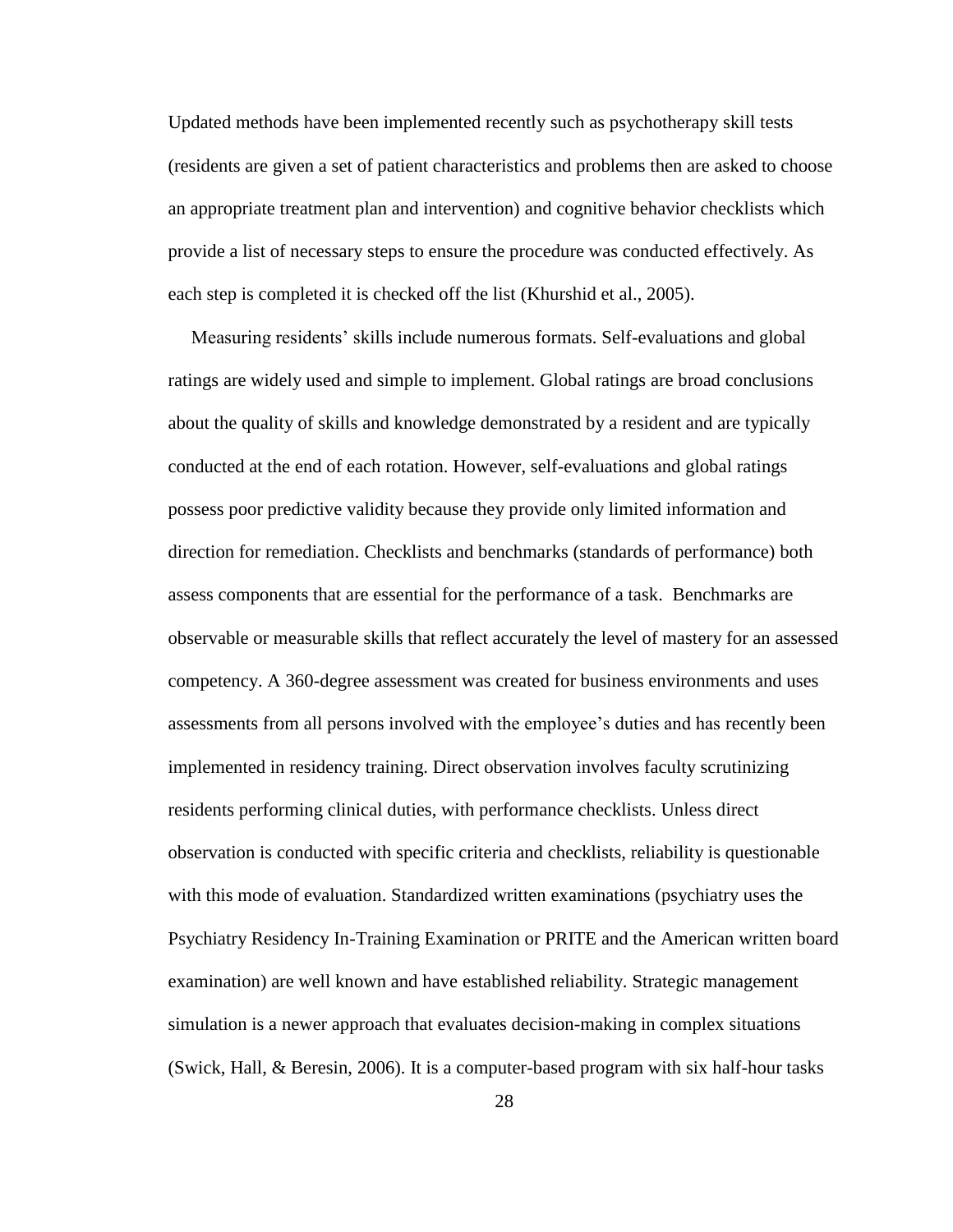or clinical vignettes. Residents are expected to complete different scenarios while the program assesses their planning, implementation, use of information and strategy. Lastly, rating scales performed by faculty to assess residents performing certain therapeutic tasks are common but do not consider contextual variables such as patient characteristics, therapist characteristics, presenting problems, and stage of therapy (Weerasekera et al., 2003). Problems occur as a result of rater errors including leniency/severity and failure to distinguish among dimensions of competence such as generalizing from perceived talent to all areas of competence. Also a permanent record of specific resident problems based on rater errors creates an added risk for medical schools by the threat of legal consequences (Swick, Hall, & Beresin, 2005).

 The PRITE is the most common examination of psychiatry skill assessment. Examinations are limited to assessment of textbook knowledge. Khursid et al. (2005), reports "The instruments used by [psychiatry residency] programs in teaching and assessing competencies varied widely across the programs. The various instruments used by programs included use of case formulation (65%), video-taped sessions (45%), progress notes (44%), audiotapes (21%), multiple choice exams (20%), portfolios (12%), patient outcome measures (9%) and other not specified methods (5%) (p. 454)". Although use of multiple forms of assessment increase validity, no consistently accurate and reliable measures are in practice today. Overall, a number of rating scales exist but they are either cumbersome to use due to time constraints and lack of available money dedicated for assessments or have reliability issues such as global ratings and validity issues such as self-evaluations (Swick et al., 2005).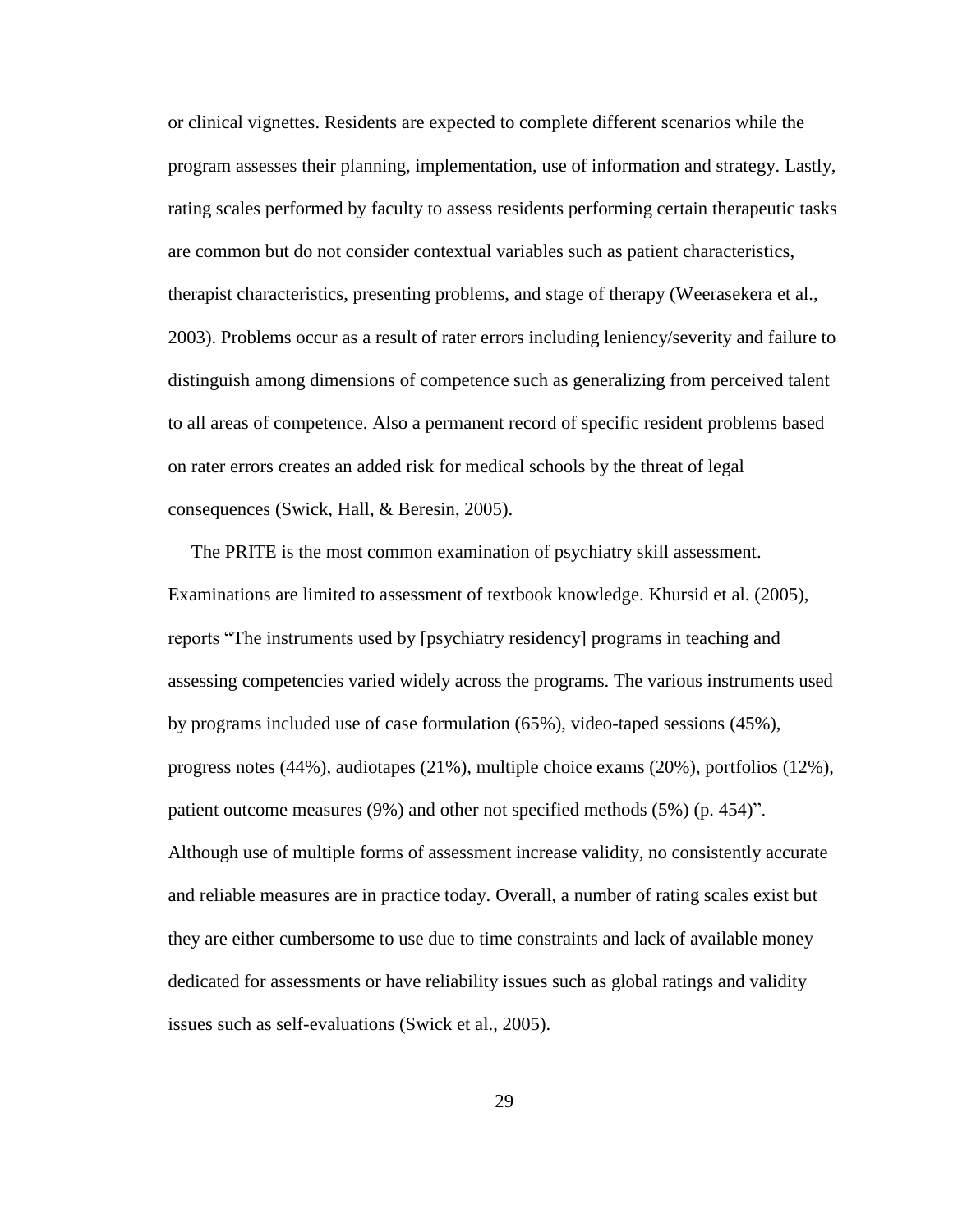### *Curriculum verses Learning Needs*

 While learning their craft during residency, many residents feel incompetent and pulled in different directions by their roles and responsibilities. The dilemmas, struggles and development of residents are now critical issues. Residency instruction has been focused on the technical aspects of doctoring: diagnosis, treatment, and intervention. As a result, medical school does an excellent job with imparting medical techniques, but struggles with providing humane and caring approaches (Fauth, Gate, Vince, Boyles, & Hayes, 2007). Technological medicine places little emphasis on teaching doctor-patient relationships (de Groot et al., 2000). Years after psychiatric intervention, clients remember successful treatment consisting of trust, empathy, understanding and acceptance, not a specific antidepressant medication or a problem-solving intervention (Yalom, 1995).

 More attention has been given to providing the resident with learner-centered, competency-based education. Psychiatry curriculum should be designed from the perspective of how students learn best, what their needs are and upon proven educational principles (Conrad, 1988). Stale formats that transmit core knowledge and skills with students receiving an identical comprehensive curriculum are questionable (Tweed & Donen, 1994). At the same time, the restrictions on residents' working hours necessitate a more efficient approach to graduate medical education (Conrad, 1988).

 Psychiatry residents are expected to learn core fundamentals consisting of 1) substance abuse disorders; 2) anxiety disorders; 3) mood disorders; 4) personality disorders; and 5) somatoform and factitious disorders (disorders characterized by a patient"s long complaint history about symptoms not caused by physical disease). Other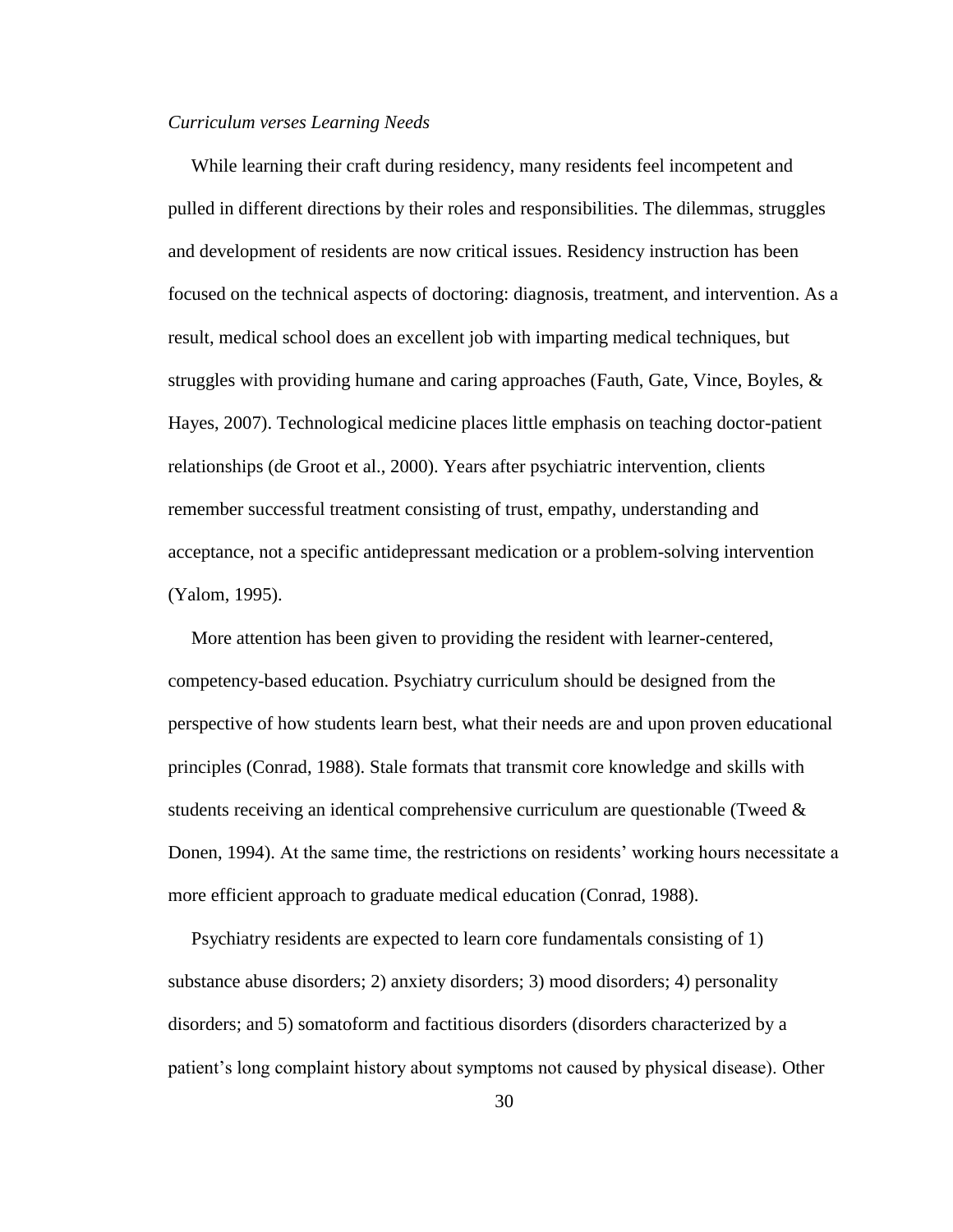skills and abilities needed to ensure competency include 1) patient education; 2) patient assessment; 3) building rapport; 4) dealing with angry/agitated patients; 5) managing patients who have serious/chronic mental illness; 6) discussing serious news; 7) recognizing and understanding strong negative or positive reactions to a patient; and 8) understanding therapeutic process versus content (Thornhill  $&$  Tong, 2006, p. 24).

 In addition to these fundamentals, residents need to understand the essence of the practice of psychiatry including the following considerations. Persistent serious disorders like schizophrenia, bipolar disorder and severe recurrent depression are at the core of psychiatric practice. Diagnosis is currently based on phenomenon and function but is likely to transform into a biological marker and psychopathological diagnosis. Psychiatry comes with a rich history filled with many socio-cultural and theoretical factors, and is complicated by stigma, misconceptions and prejudice. Psychiatry"s boundaries with related specialties and disciplines like neurology and psychology are in flux with the possibility of increased collaboration (Thornhill & Tong, 2006, p. 25).

 Relying solely on concrete therapeutic techniques and core basic knowledge may not suffice in certain clinical situations. In addition to developing cognitive skills, mastering the art of psychotherapy involves developing a high level of relational and emotional responsiveness (Zeddies, 1999). Emotional availability includes the therapist"s willingness to develop a deep and sustained emotional contact with clients. This emotional availability within the therapeutic process represents a difficult task for young therapists and is often lacking in traditional instruction methods (Thornhill  $\&$  Tong, 2006).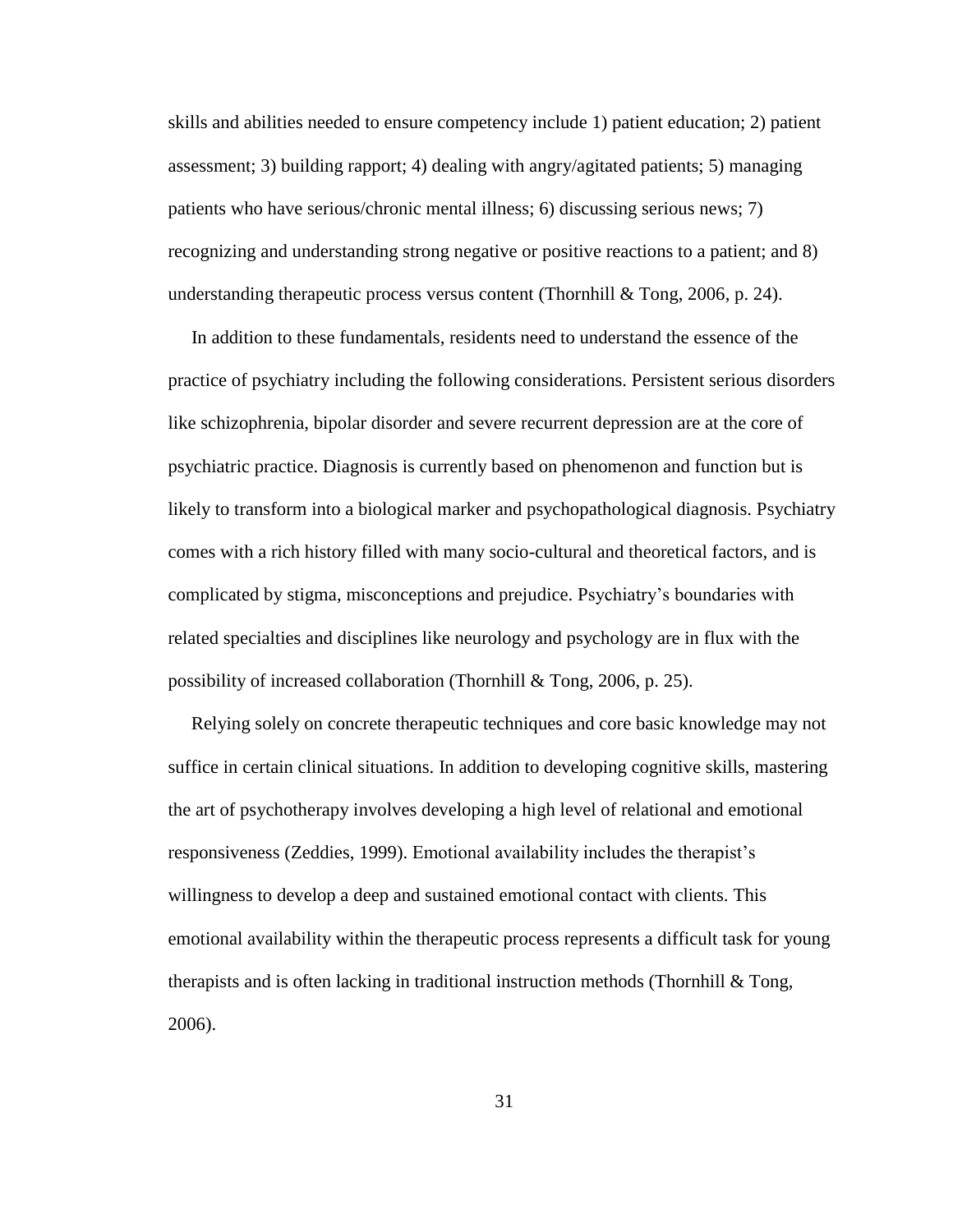True teaching and learning the art of psychotherapy involves more than applying techniques presented in treatment manuals. If therapists attempt to rely solely on explicit rules detailed in therapy manuals, their application of these techniques may be awkward. The foundation of psychotherapy is a unique human relationship (Vakoch  $\&$  Strupp, 2000). However, novice therapists may seem mechanical when applying their new knowledge with actual clients.

 Traditional psychotherapy training practice (didactic teaching methods, manualguided techniques, supervised training cases) provides a basic format but lacks an overall holistic approach improving the effectiveness of psychotherapists. Improvements for medical education include systematic practice, open dialogue, and on-going reflection (Fauth et al., 2007). The most successful training programs emphasize a supportive treatment context (Ludmerer & Johns, 2005). Education is based on mentorship, role models, guidance, socialization, interaction, and group activity (Vakoch & Strupp, 2000). This is developed through more than textbooks and lecture format.

 Optimal development occurs when therapists maintain an awareness of therapeutic practice, and its complex intricacies reflect upon their experiences, and critique their own performance. Training programs should not be rigidly structured but flexible in terms of allowing students to engage with numerous professionals and educators. New practitioners need to encounter and deal with problems and continually reflect on their educational experiences (Ronnestad & Skovholt, 2001). The educational process of acquisition rather than transmission of knowledge is important.

 As a result of traditional approaches, the older instructional methods have been shifting toward more vibrant techniques that increase student participation such as team-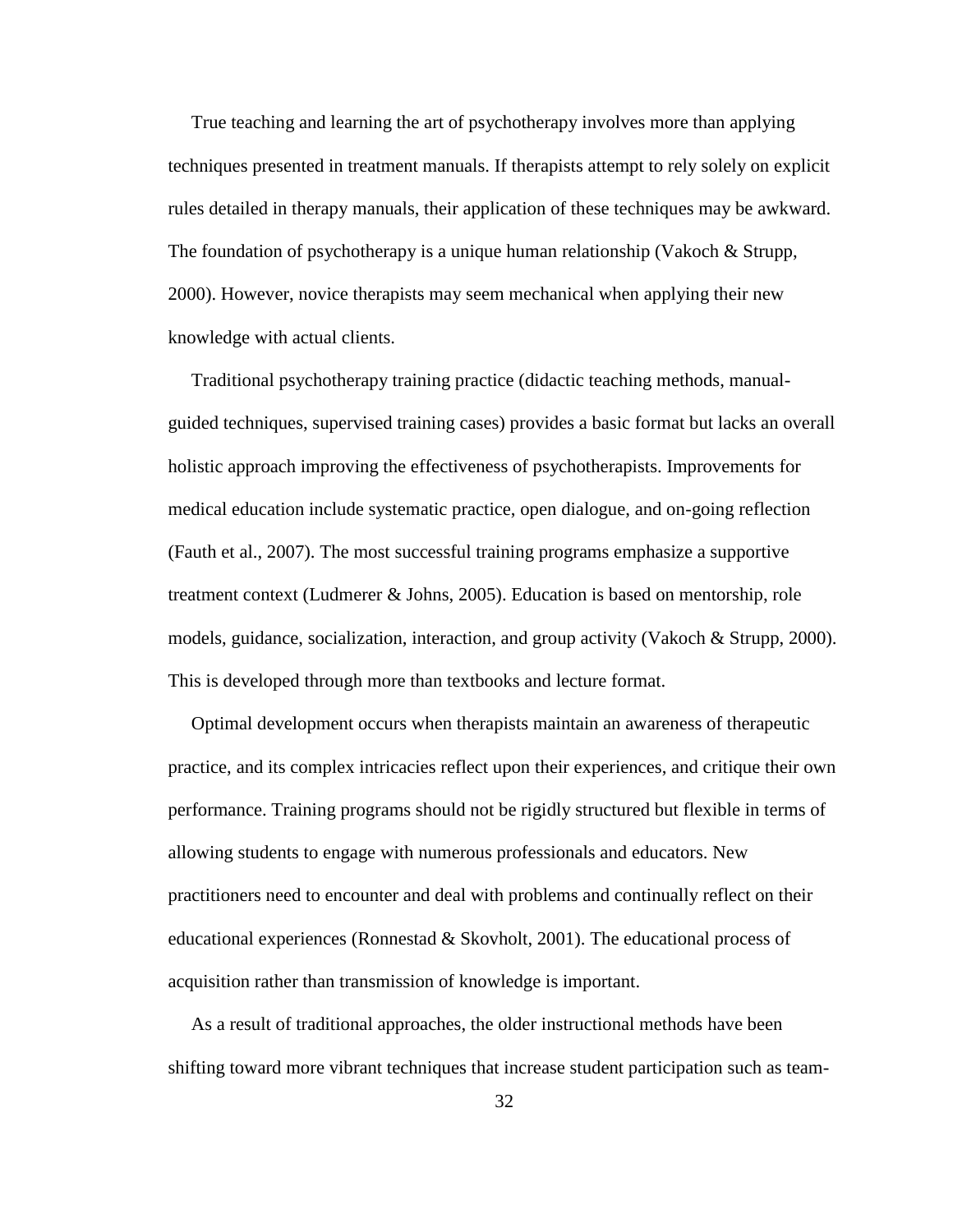based learning, problem-based learning, evidence-based medicine, and experiential learning. Teacher-centered methods highlight imparting information, transmitting structured knowledge and facilitating understanding. The teacher-centered method places the teacher in charge of imparting knowledge and thinking. Learner-centered instruction concentrates on helping students develop expertise, negotiating understanding, preventing misunderstandings and encouraging knowledge creation. Learner-centered instructional methods view learning as a life-long developmental process that leads to the acquisition of knowledge, attitudes and skills. It views teaching not in terms of dispensing knowledge but as a challenging two-way street (LeCouteur & Delfabbro, 2001).

 The frustrations and disappointments expressed by residents might be reduced if the long standing model of repetition and rote-learning of subject matter continues to change. Shifting from teaching-centered instruction to learning-centered instruction increases reflective practices. Learner-centered instruction embraces making sense of broader realities and generating knowledge and skills useful for interacting in the professional world (Samuelowicz & Bain, 2001).

# *Summary of the Literature*

 During the past few years, residency training has undergone some change. However, the overall delivery of residency education remains entrenched in didactic lectures and faculty supervision format. Requirements and standards have changed with the demands of the profession. Current residency training requirements have a dual purpose of combining medication management and current psychotherapies. With such a great need for psychiatrists, their training has become critical.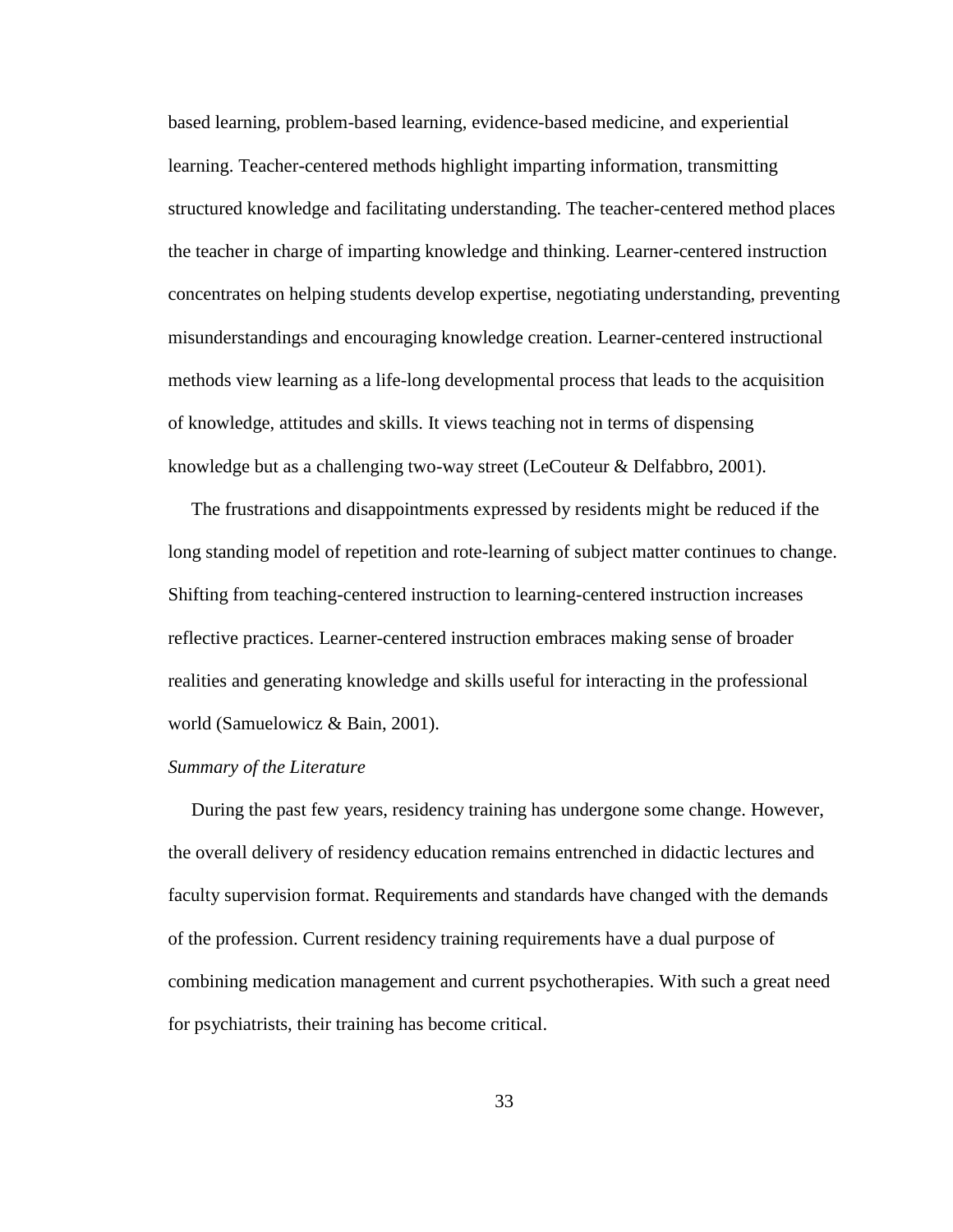A major curriculum problem at any level is that without regular revision and updating, it becomes rapidly obsolete (Tweed & Donen, 1994). A complex subject, such as psychiatric medicine, cannot be reduced to small well-defined units of instruction (Touchet & Coon, 2005). Medical educators have begun to express serious concerns about conventional and traditional approaches to curriculum design and instructional delivery (Tweed & Donen, 1994).

 There has been an ongoing debate regarding pharmacological medication versus psychotherapy focus due to the recent surge of psychiatric drug treatments for behavioral problems. Society has embraced the blaming of behavioral problems on miswired brains and seeking pharmacological treatments for mental deficits. Some colleges of medicine have adopted a moderate approach which accepts the problems in living and diseases of the brain as overlapping categories and teach both pharmacology and psychotherapy treatment approaches in their clinical settings. The national accreditation associations, Accreditation Council of Graduate Medical Education (ACGME) and Residency Review Committee (RRC) mandated the inclusion of psychotherapy and certification that graduates are competent in several different types (Allen, 2010). Psychiatry residents now study both molecular genetics and emotional discord along with the interaction between genes and environment. Since Freud, there has been an ongoing nature versus nurture argument which is currently prominent in graduate medical education.

 The other key transition of psychiatry residency education is from the traditional lecture format to inclusion of problem-based, team-based, evidence-based and experiential learning formats. Both team-based and problem-based learning possess the economic advantage of instructing large numbers of students with only one professor.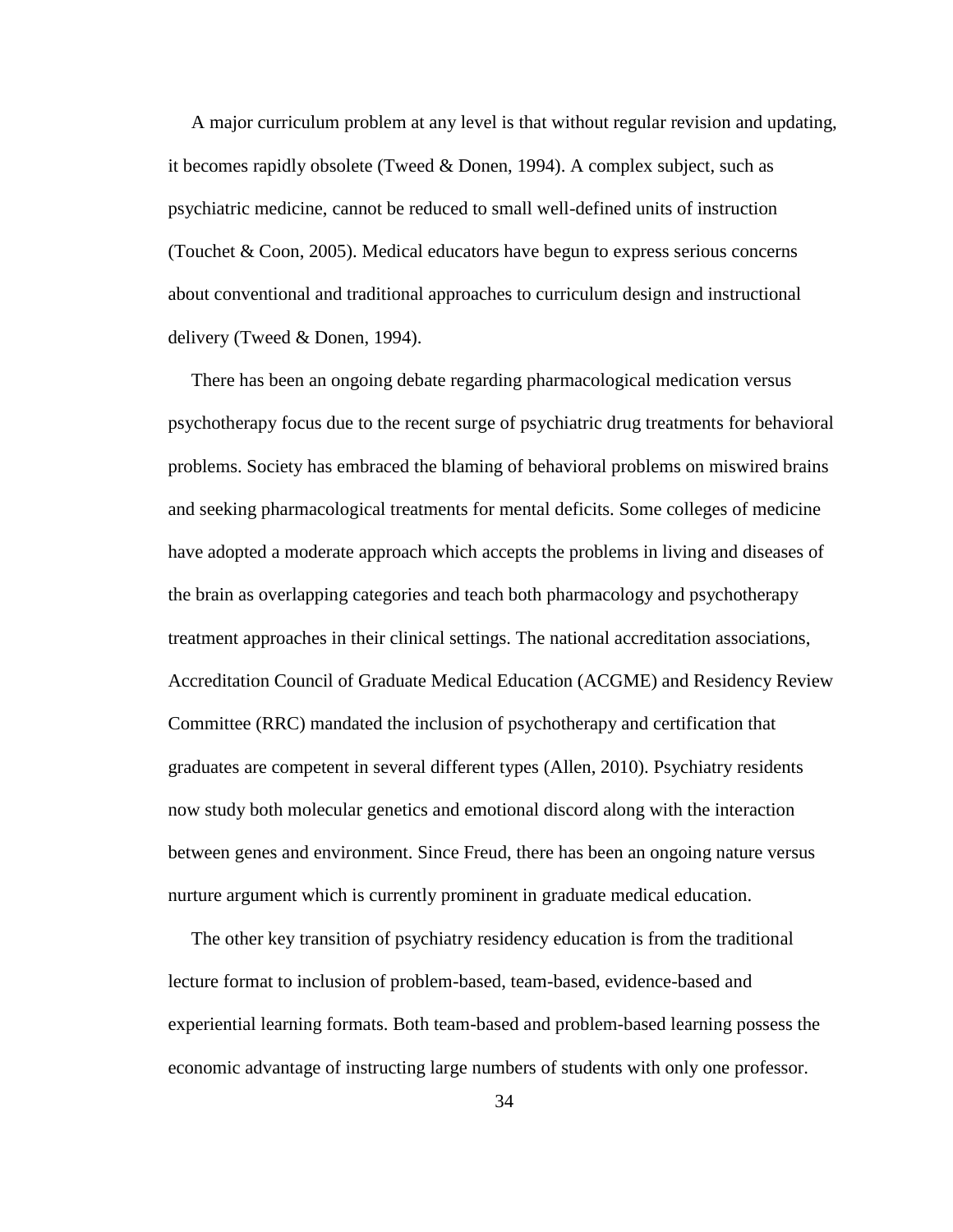Both utilize reflective thinking skills that are critical in learning settings. In the medical field, problem-based learning and team-based learning showed greater learner-to-learner engagement that lectures by faculty (Pileggi & O"Neill, 2008).

 Evidence-based medicine practices are based on the best available researched methods. EBM attempts to clarify uncertainty by relying on proven researched decisions. Experiential learning accentuates students gaining knowledge, skill development, professional competency and empathetic abilities (Ballon et al., 2007). Experiential learning protocols have been cited as valuable additions to residency education (McCarthy et al., 2000).

 Residents cite the need for better educational training (Teunissen, Scheele, Scherpbien, Van der Vleuten Boor & Van Diemen-Steen Voorde, 2007). Postmodern perspectives of instruction value teaching as a two-way or shared experience between student and teacher (Samualowicz & Bain, 2001). Professional growth is as important as memorizing didactic information. Many studies exist on what educators and administrators believe is important to residency education but the resident"s description has not been addressed in the recent research literature. Lecouteur and Delfabbro (2001) cite the need for educators to take into account the students" conceptions about the phenomenon of learning.

 There is no single theory explaining the processes at work as a resident gradually develops into a proficient psychiatrist. Recent trends highlight the need to assess the processes of how a trainee develops into an expert professional, and how these tasks can be improved (Thornhill & Tong, 2006)). One neglected aspect of current instruction is to explore contemporary residents' experiences (Bhugra & Holsgrove, 2005). In moving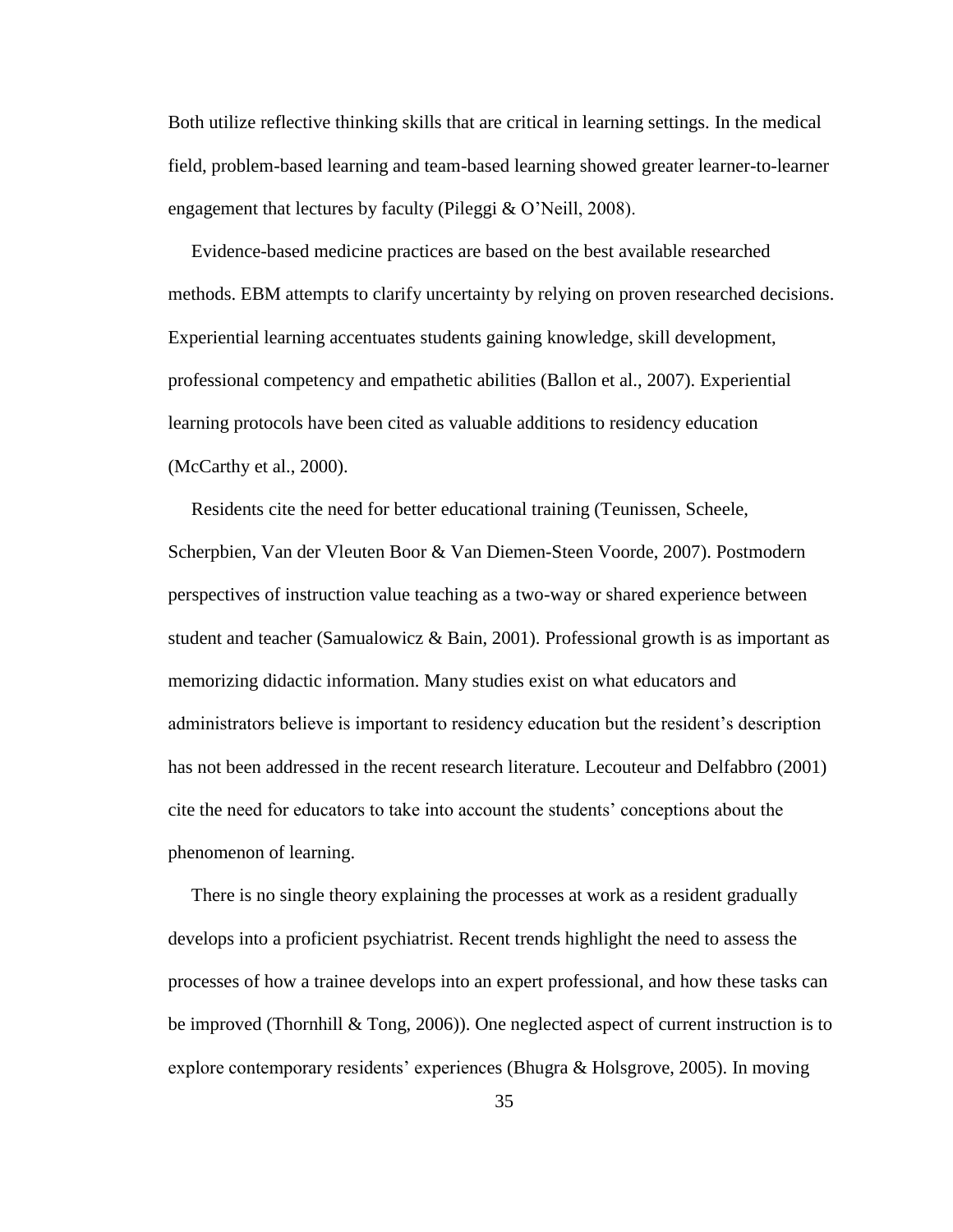forward from traditional models of instruction to competency-based programs with emphasis on skill-development, it would be beneficial to include resident's experiences (Hilty et al., 2005). Empirical research has not that clarified how educational programs train residents to develop into proficient psychiatrists. Therefore, this study asked residents which experiences shaped their abilities as therapeutic individuals.

 Qualitative studies have explored a typical resident"s day (Hilty et al., 2005), residents' experiences with patient suicide (Fang et al., 2007), views of supervisory relationships (Ratanawongsa, Wrights, & Carrese, 2008), beliefs concerning clinical activities (Teunissen, Scheele, Scherpbier, Van Der Vleuten, Boor, & Van Diemen-Steen Voorde, 2007), experiences in developing professional identity (Pratt, Rockman, & Kaufman, 2006), and experiences with dialectical behavioral therapy training (Sharma, Dunop, Nina, & Bradley, 2007). However, little has been identified in the literature regarding the psychiatric residents' experiences with their education, training, and overall development. A comprehensive search of the research literature showed that no recent phenomenological study had been conducted to explore residents" experiences with their development as a therapeutic individual and professional psychiatrist.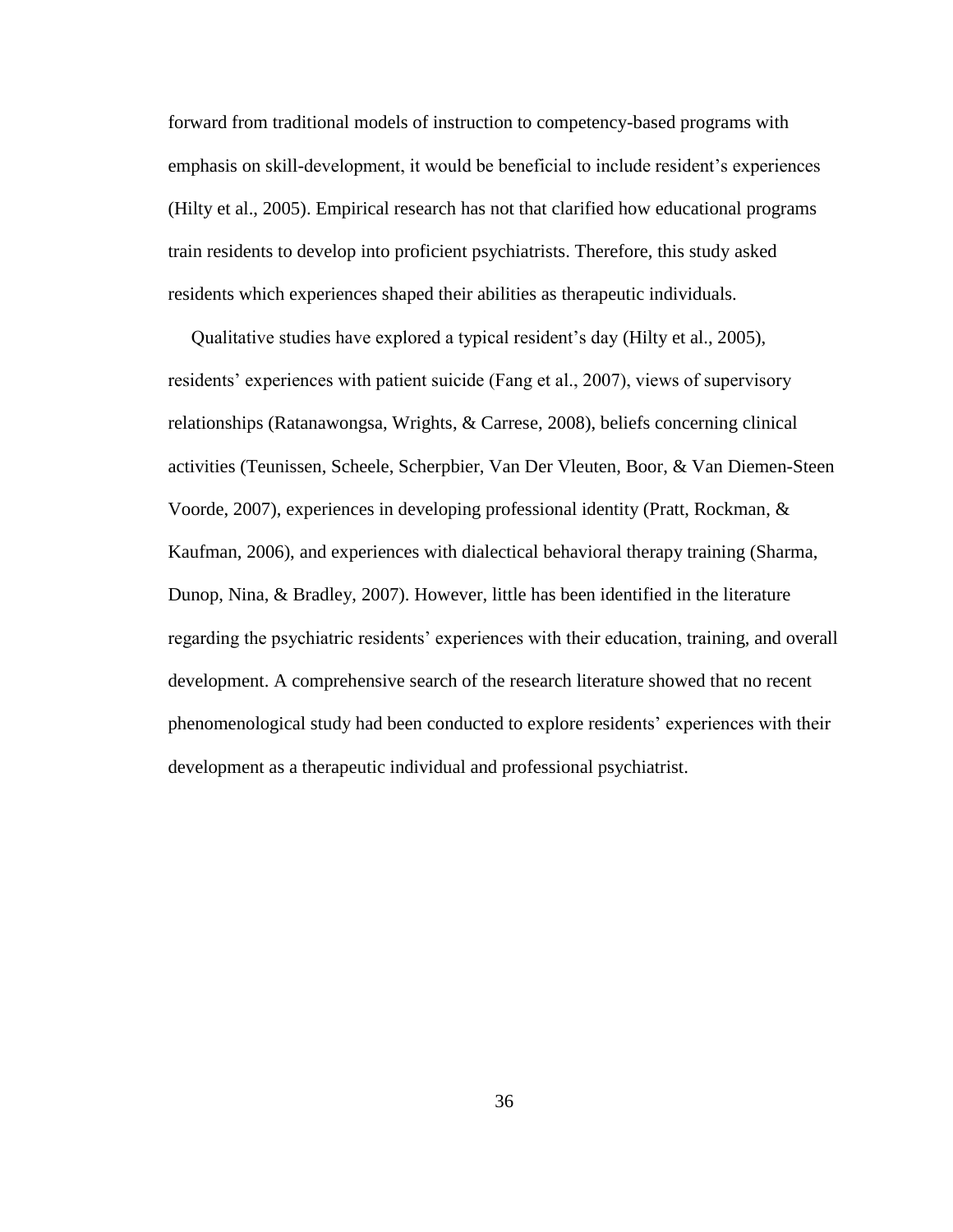## CHAPTER 3: METHODOLOGY

 As a young child, I vividly remember traveling with my family. Vacations were spent visiting with extended family members throughout the state of Georgia. We lived in the North Georgia Mountains and the rest of the family lived in South Georgia. It was a full day"s drive from one end of the state to the other. My parents would leave at a certain time, pull over for planned stops at certain times, and drove a scheduled number of hours and a set number of miles. We sped down the highway as blurred landscapes passed by the window of our car. Traveling was an exhausting, unsatisfying all-day chore.

 Upon our arrival, the topic of conversation consisted of such things as the number of hours the drive took, the number of miles driven, the number of times we stopped, the number of times required to refuel, how long we stopped for lunch, what were our miles per gallon, the average miles per hour. My nuclear family was interested in the numbers getting to our destination not necessarily the journey. This might seem like extreme Type A behavior, but as a young restless traveler it seemed like the norm.

 When my children were little guys, I decided to take a different approach. Because money was tight with a young family, we went camping. We decided to slow down the destinations conquered and glide through the day. We were less interested in the number of miles covered and more interested in the experience. Having thrown a tent, sleeping bags, and a cooler in the car, we skimmed the map for different campsites along our way and set out. With no predetermined destination in place, we stopped when we were hungry and decided to pull over when we grew weary and restless. We would pick a camping destination by looking for state parks along the way. We enjoyed our day by traveling the back roads.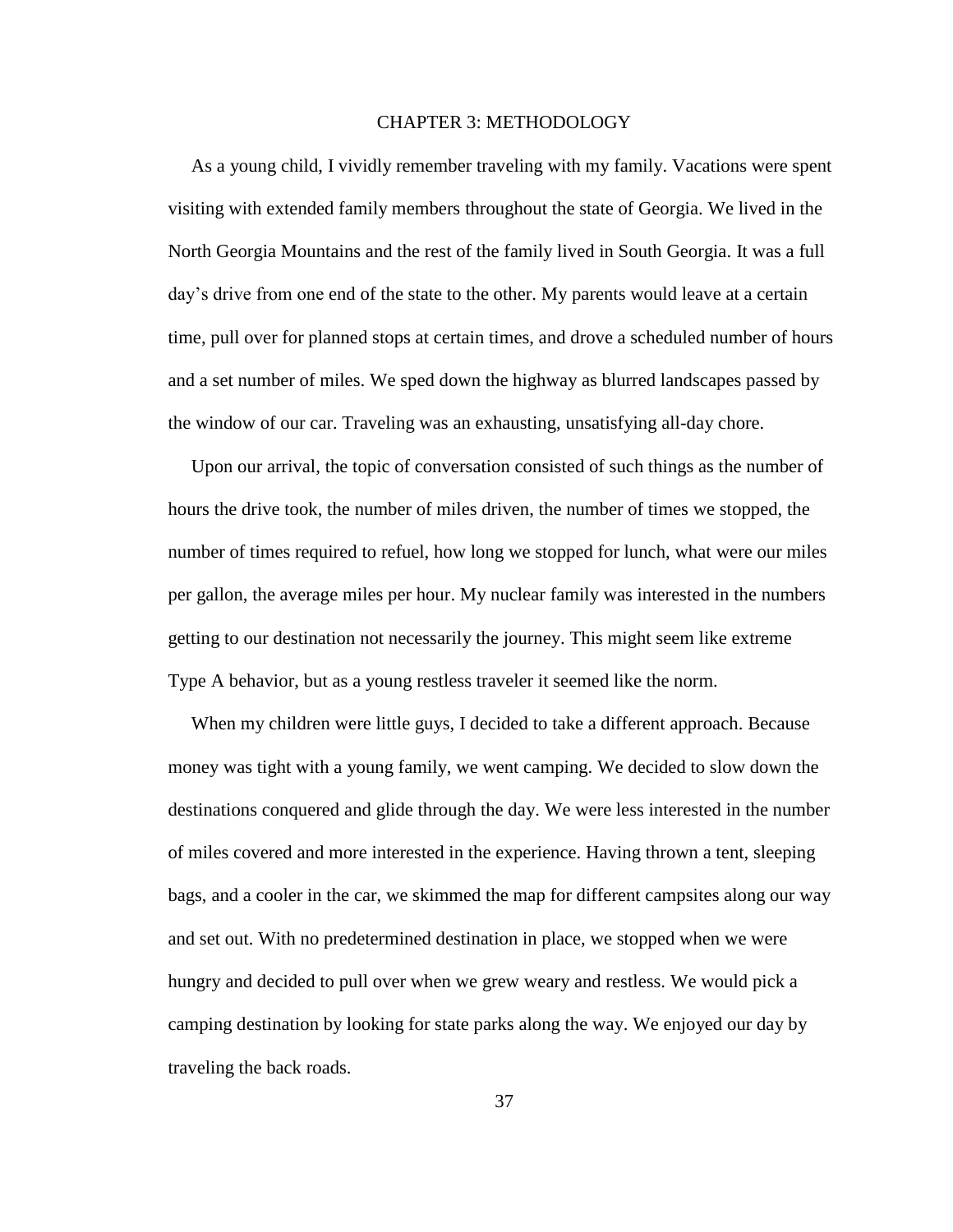I relate these two traveling approaches to my understanding of quantitative and qualitative research. Quantitative research is concerned with the number of miles traveled, the starting and ending odometer readings, the hours and minutes elapsed, the number of regular and aberrant stops, and the mileage counts. Although camping involved demanding work (setting up the campsite, unfolding tents and cooking over an open flame) and enduring challenges (bugs, outdoor facilities, no air conditioning), the rewards (hiking in natural forests, experiencing scenic sunsets, roasting marshmallows over the campfire) have provided a lifetime of stories to be told. Qualitative research is much like camping. It is about exploring the essence of nature and the people camping next door. Qualitative research exits the numbered highways and travels the scenic back roads and wooded campsites. Qualitative data description provides a deeper richer meaning of the information through fewer but extensive interviews and allows the researcher to acquire closeness to the participants (Moustakas, 1994). To fulfill my educational degree requirements, I set up camp to explore the psychiatric residents" important and meaningful experiences.

 This chapter outlines the research design, setting, participants, data collections procedures, data analysis methods, and the strengths and limitations of the study. The goal for this research was to understand more deeply the experiences of psychiatry residents that were significant in their professional development. To reach this goal, a phenomenological research study was appropriate.

#### Research Design

 Phenomenology distinguishes itself from other qualitative studies by "describing the meaning for several individuals of their lived experiences of a concept of phenomenon"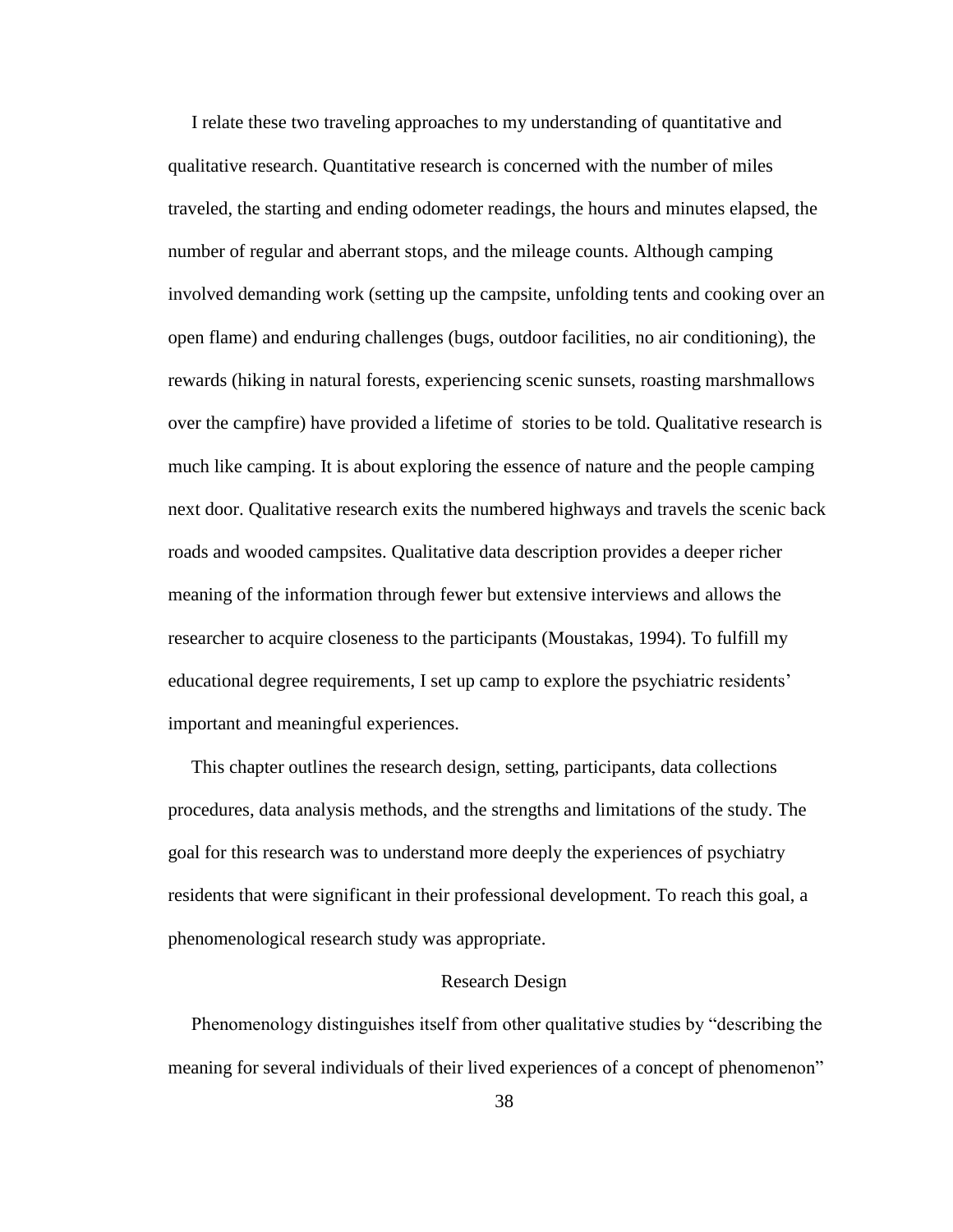(Creswell, 2007, p. 57). Creswell further defines phenomenological research by collecting data from persons who have experienced the phenomenon and developing a composite description of the essence of the experience for all of the individuals. It explores an understanding of the nature and meaning of the participants' everyday experiences. Phenomenology best correlated to my research interests and the goals of this study.

I sought to understand the residents' views of the world in which they learn and their important experiences during residency. The phases of data collection evolved and shifted as the interviews were conducted. The key idea was to learn about the essence of residents' development through the residency experience from the participants. Phenomenological research provided the study"s framework because it described the meaning individuals ascribed to their lived experiences of a phenomenon and utilized systemic data analysis procedures to assess the participants' experiences (Creswell, 2007). This study drew from three sources of data: individual interviews, personal observation, and a focus group. Additional details on these data sources will be given in the section on data collection.

# Setting

 This study"s research setting was a public health science higher education institution, Soho University, which offers medical education and residency training, located in a large southeastern city in the United States. The university health science center offers training in medicine, dentistry, pharmacy, basic sciences and allied health professions and is part of a large urban medical center. The research was conducted in its psychiatric department, which offers both residential training and clinical services to the community.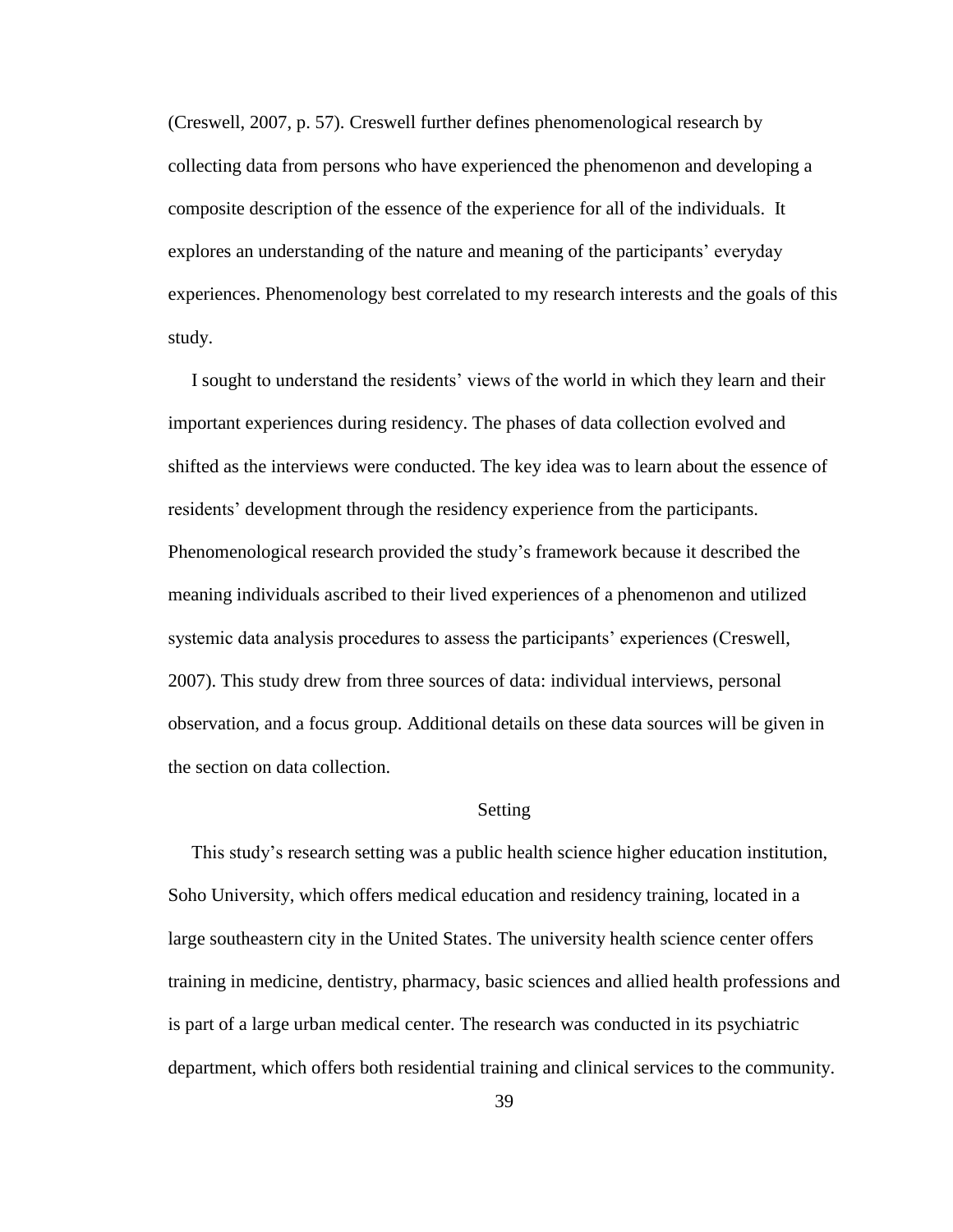The psychiatric department is the location where psychiatric residents get hands-on experience. They treat clients under the supervision of faculty members through individual psychotherapy, group therapy, and family therapy. The residents are scheduled for didactic lectures, supervision of individual cases, clinical rotations and group therapies during the third year. The outpatient psychiatry clinic serves adults who have been clinically judged appropriate clients for outpatient therapy. The clinicians assess patient"s need for hospitalization and/or detoxification, mood stability, suicidal thoughts, and support in the community. The outpatient clinic is a major training site during the second through the fourth years of residency. The mood and anxiety teaching seminars highlighted both pharmacologic and psychotherapy approaches with the goal of educating residents in clinical and research techniques during the beginning of the third year.

 The psychiatry program is divided into a child adolescent division and an adult division. The psychiatry adult division employs full-time and part-time faculty including the chair, co-chair and residency director who are each psychiatrists. One part-time psychiatrist supervises resident caseloads and their treatment. Faculty members also include three psychologists and a licensed clinical social worker. Full professors included the chair, co-chair, one part-time psychiatrist, and the three psychologists. Associate professors included two psychologists and one assistant professor who was a psychiatrist. Compared to other university departments, the department was small (class size of five) with psychiatry training services located in one building floor.

 The psychiatry residency training program is fully accredited. The goals of the first year of residency centered on primary medical skills with rotations in internal medicine or pediatrics with residents being introduced to inpatient psychiatric treatment. During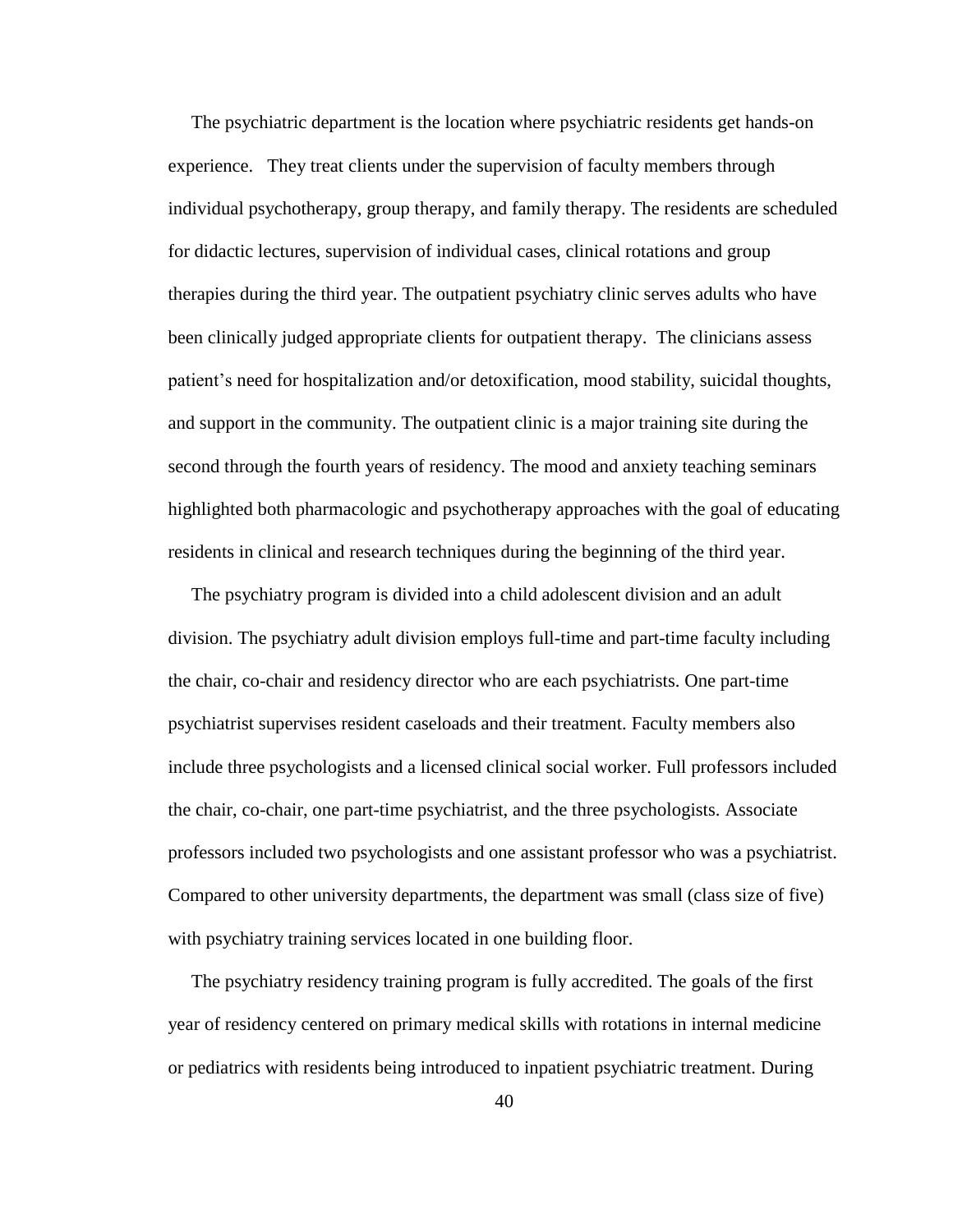the second year, goals addressed enhancement of the residents" inpatient psychiatric treatment with inpatient, emergency, and chemical dependency treatment programs. Third year goals included outpatient treatment of both adults and children. The fourth year"s goals were devoted to skill development with the consultation-liaison psychiatry service (branch of psychiatry that specializes in the interface between medicine and psychiatry usually taking place in a hospital setting) at a general medical hospital and the Government Hospital. Didactic lectures and seminars were coordinated with the rotations such as the alcohol and drug treatment program at the local Government Hospital. Most instruction occurred in small classes and group settings. Class size for each year is five residents. Typically the residents start and complete residency at the same medical school.

### Participants

 This researcher was employed by the medical group which was a nonprofit incomegenerating organization associated with the university. However, the medical group was its own separate entity with a board of directors, division of human resources, and different goals and nonprofit status from the university. This department of psychiatry was chosen as the setting for this study because of interest in development of psychiatry residents, access to the psychiatric residents, and therefore its convenience. The residents knew the researcher from being housed in the same facility thereby increasing access to the research participants.

 Five third-year psychiatric residents were interviewed. These five residents were chosen through purposeful sampling. Creswell (2007) identified the concept of purposeful sampling as a means of selecting participants and sites because they can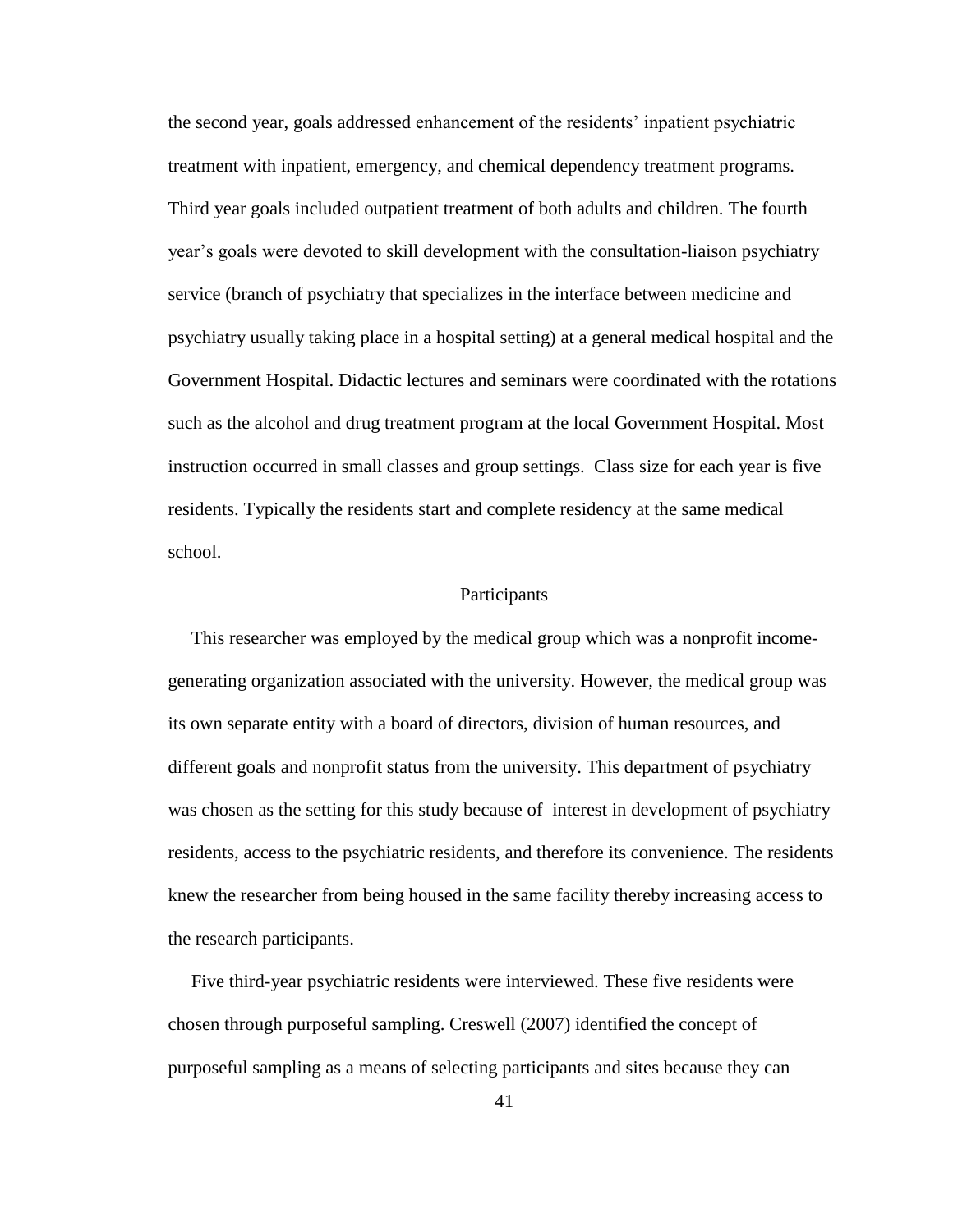purposefully inform an understanding of the research problem and phenomenon of the study (p. 125). Specifically, criterion purposeful sampling was selected because the participants are residents who have experienced the phenomenon for at least three years during their residency training. These five residents comprised the entire class at Soho University for one academic year*.* 

 Smith et al. (2009) recommend interviewing three to six participants for a phenomenological study because the meaning created by the inquiry is more valuable than the size of the sample. Creswell (2007) generally cites a narrow range of participants but specifically recommends five to 25 interviewees. deMarrias (2004) suggested less is more by implying that the fewer number of participants, the greater the depth of data collection. Moustakas (1994) defined the criteria for my participant selection: Experience of the phenomenon, an interest in understanding its nature and meanings, a willingness to participate in interviews and follow-up interviews, willingness to partake in recorded interviews, and a willingness to have the data published in a dissertation (p. 107). My sampling strategy was to gain a rich in-depth description of the experiences from the participants. The participants included four females and one male with three Americans and two foreign residents. Their ages ranged from 28 to 49.

# Data Collection

 Moustakas (1994) advised employing multiple data collection methods to triangulate the research design. Triangulation adds credibility through the use of multiple sources as evidence (Denzin & Lincoln, 1998). Creswell (2007) stated that multiple methods of data collection characterize good research methodology and demonstrate an in-depth understanding of the research. My three sources of data collection were interviews,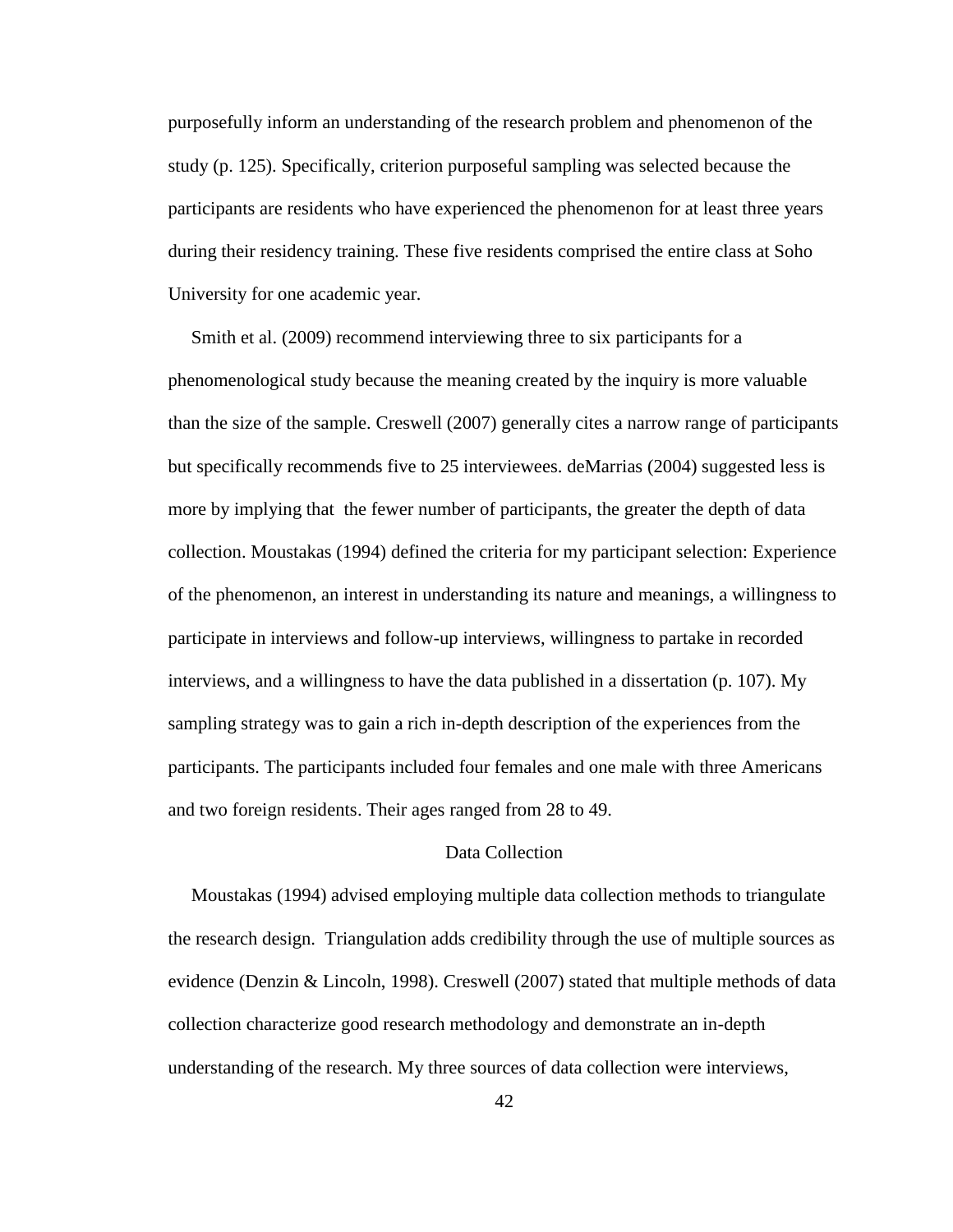researcher observations, and focus groups. For my study, focus groups took the form of group supervision.

#### *Institutional Review Board Approval and Consent*

 Institutional review board approval was received from the University of Memphis and Soho University where the research was conducted. Potential participants were informed of the purpose of the study and asked to either accept or decline participation. All accepted and signed the consent form that described the purpose of the study, any possible risks, the choice to end participation without any consequence, the estimated time to complete the interviews, and intent to publish the data in my dissertation.

 In my opinion, the primary risk for the participants was confidentiality. However, I took extra safety measures to ensure the participants felt at ease during the research process. Each participant was assigned a pseudonym. All information gathered from the interviews was locked in a file cabinet in the researcher"s private office. Any descriptive details of the participants were held to a minimum. The year of the residency class was not included in the description of the participants.

# *Interviews*

 Three individual interviews were conducted with each participant. The benefit of an unstructured interview approach allowed the experiences of the participants to guide the conversation in a more meaningful way (Seidman, 1998). Creswell (2007) elaborated that phenomenology data collection is drawn from first person accounts of their life experiences. My experience with psychiatry residents was that they are extremely busy people. Residents rarely had time for idle chit-chat and coffee pot conversations.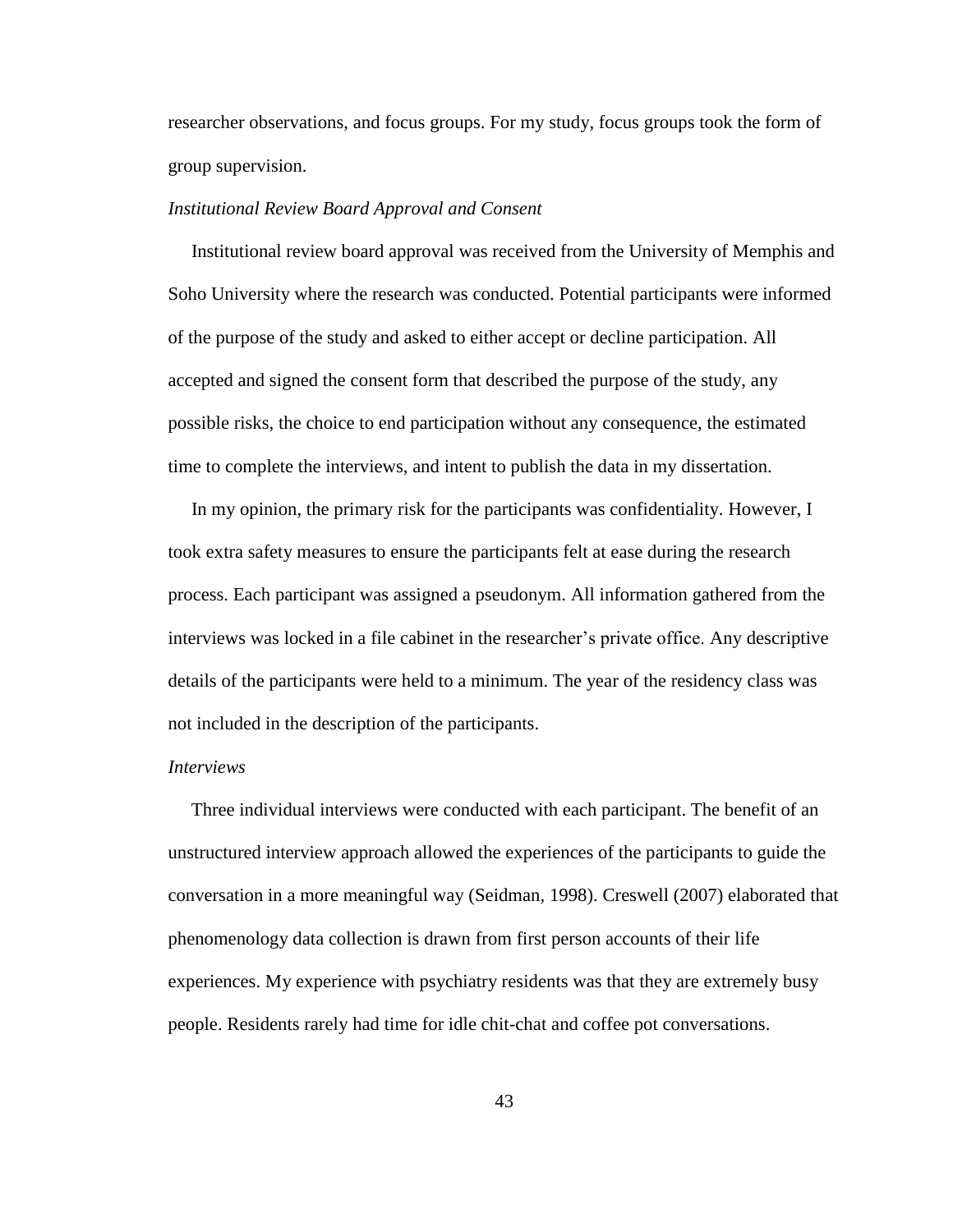To fulfill the research purpose and the psychiatry resident"s needs, I scheduled onehour initial interviews with each of the five residents in their offices. The first interview centered on exploring the participants" experience in the context of their lives. They were asked to reconstruct their early experiences in residency that were important and valuable to their career development. A second interview was scheduled to add depth to the initial information by gathering concrete details of their experience with the phenomenon. Lastly, a third meeting was scheduled for further resident reflections regarding how their experiences during residency made sense in their present lives and for validation purposes (Seidman, 1998). The focus for the interviews is listed in Table 1

Table 1

| Focus of the Interviews     |                                      |  |
|-----------------------------|--------------------------------------|--|
| Interview                   | Focus                                |  |
|                             | Life History as a Resident           |  |
| $\mathcal{D}_{\mathcal{L}}$ | Details of the Residents' Experience |  |
|                             | <b>Reflections on Meaning</b>        |  |

 The interview questions were broad and general so that the participants could construct meanings without being influenced by this researcher. The intent was to interpret the significant experiences and important factors from the residents regarding their development as competent psychiatrists. For the phenomenologist, the hope was to gain an intimate view of residency development from those whom may have a different premise about their development (Creswell, 2007). The research question for this study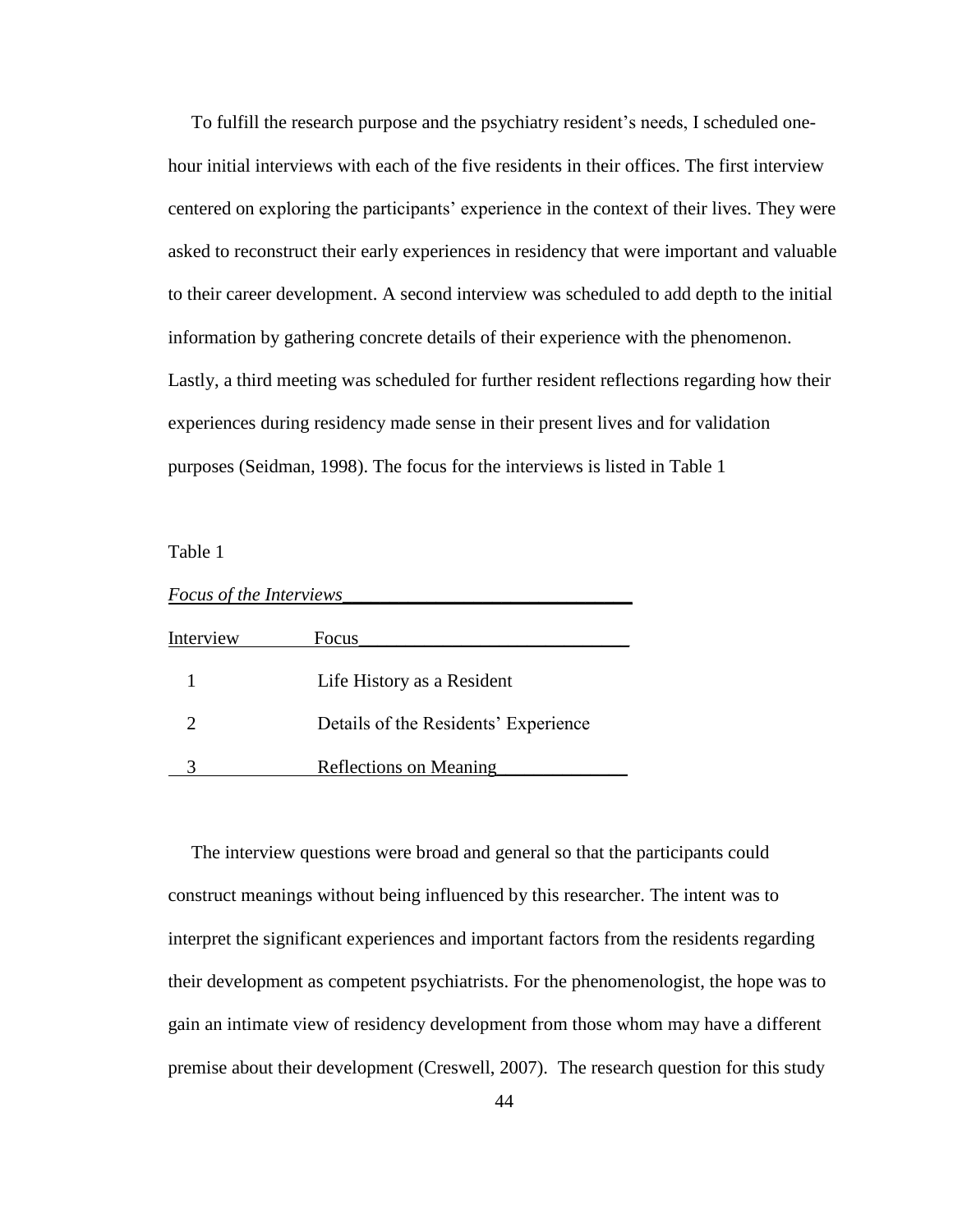was: "What are the important experiences of psychiatry residents and what meaning do they ascribe to these experiences in their acquisition of psychiatric skills?"

 Short, open-ended, clearly worded questions provide for detailed responses and exploratory questions allowed for specific event responses (Seidman, 1998). Close-ended short-response questions create an interrogative atmosphere. The key was developing a safe, trusting, pleasant atmosphere for the participants so each felt comfortable while sharing his or her experiences (Seidman, 1998).

 According to Smith et al. (2009), the goal of phenomenology research interviewing is to understand the experiences of people and the meanings they make of these experiences. An example of an initial interview question was "Tell me about your experience as a psychiatry resident." My specific task was listening attentively with understanding and empathy. Follow-up questions explored narrative accounts, overall meanings, specific experiences, accounts of events, significant occurrences, and clarification of contradictory statements.

 The interviews ended when the information was saturated and no new information emerged. Qualitative research interview questions do not explore why the participants think a response, action or behavior occurred. Qualitative research seeks responses that describe experiences that allow the participant to tell his or her unique story. Typical research questions include "Tell me the first time you experienced this phenomenon or describe a typical day in your life" (Bhattacharya, 2007, p. 43). Interview effectiveness depends on gathering in-depth full descriptions of the phenomenon. Each interview lasted for 45-50 minutes and was audio recorded and transcribed. The last 7 interviews were transcribed by a professional transcription service company.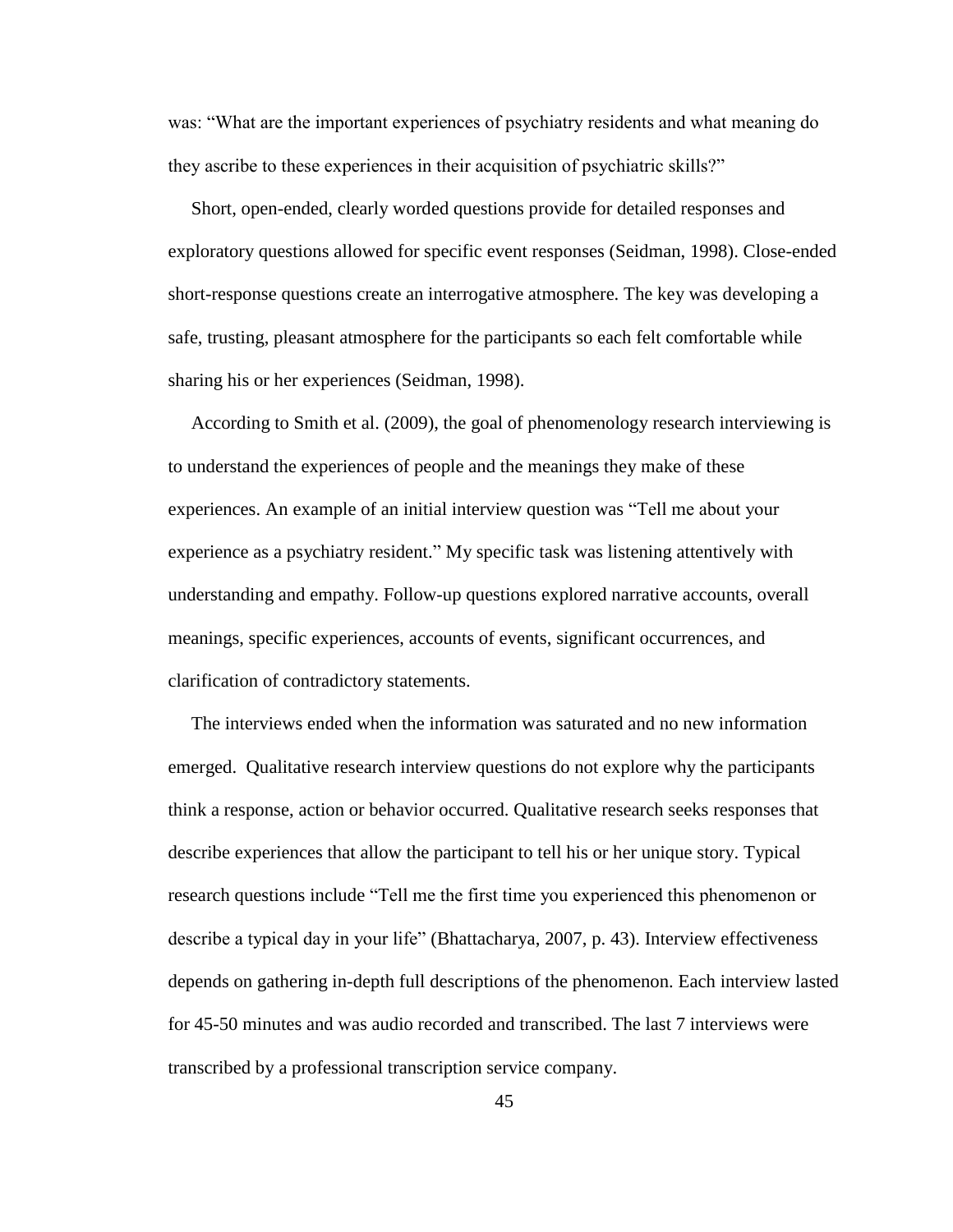# *Research Observations*

 Research observation was the second part of triangulating my data collection. Creswell (2007) described observation as a series of steps beginning with obtaining permission to observe the research participants. For my study this involved scheduling time to observe the third-year residents during their didactic lectures and patient clinics. Determining my role as observer was the next step. Initially, this was as passive observer (Creswell, 2007). I did not see my observer role as a problem for the resident or their clients. During the faculty supervised residents clinics, an additional observer was not disruptive. Observing didactic lectures did not prove inconvenient for the residents or the faculty member. The residents and their clients shrugged off having a clinician observe the sessions.

 I utilized an observational protocol form consisting of both descriptive and reflective aspects to document. Factors recorded included the physical setting of the lectures and offices, specific events and dynamics, the residents" behaviors, facial reactions, and words, plus my own reactions noted after the observation; additional detailed notes were recorded immediately afterward describing the observational session. Memos and notations written in the margins of the field notes helped organize my initial thoughts. Jotting notes and writing memos about key concepts again helped with exploring the transcript data. Creswell (2007) cited the benefit of an observation protocol form for recording data which allows the researcher to organize thoughts along categories and headings. I constructed a draft form used during the observation sessions which is included in the appendix. The specific purpose of collecting observational data was to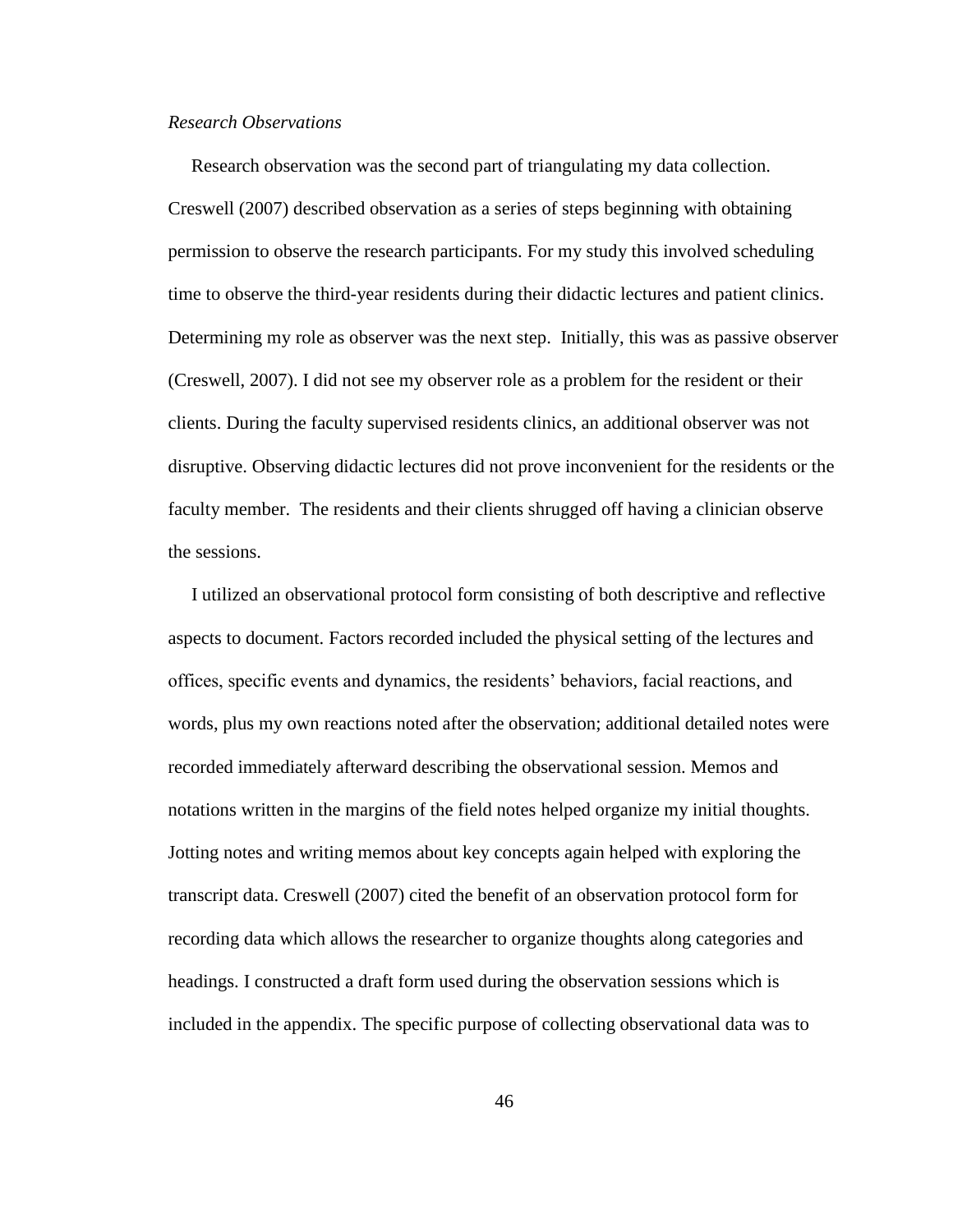present the observational data to the resident and explore their reflections of observed behaviors. This occurred during the resident's interview.

## *Focus Groups*

 My third data collection method was focus groups. Smith et al. (2009) cautioned that the use of focus groups must meet the research purpose of the study. This method was chosen because it was a conventional choice as a data collection method in the social sciences. Focus groups possess advantages when the participants" communication yields beneficial data (Creswell, 2007). Focus groups are best used when interviewees are accommodating and cooperative allowing multiple voices to be heard at one meeting. The researcher roles for focus groups included facilitating the discussion, monitoring the interaction, and maintaining an ethical environment (Smith et al., 2009).

 Successful group interviews yielded exploratory key information allowing the respondents to recall descriptions of specific events. My approach followed the individual qualitative interview format and focused on the research goal exploring meaning and purpose (Seidman, 1998). This was an open-ended question and non-directional approach used in a natural setting. The skills required for a focus group interview were flexibility, objectivity, empathy and listening proficiency. The objective was to obtain responses from each group member by ensuring that one member did not monopolize the group discussion.

 The form of qualitative focus group for my study was group supervision where the group of residents presented and reflected on challenging cases. Group supervision of complicated new cases is part of the residents" curriculum. Self-exploration and selfunderstanding were the most cited outcomes associated with group supervision (Yalom,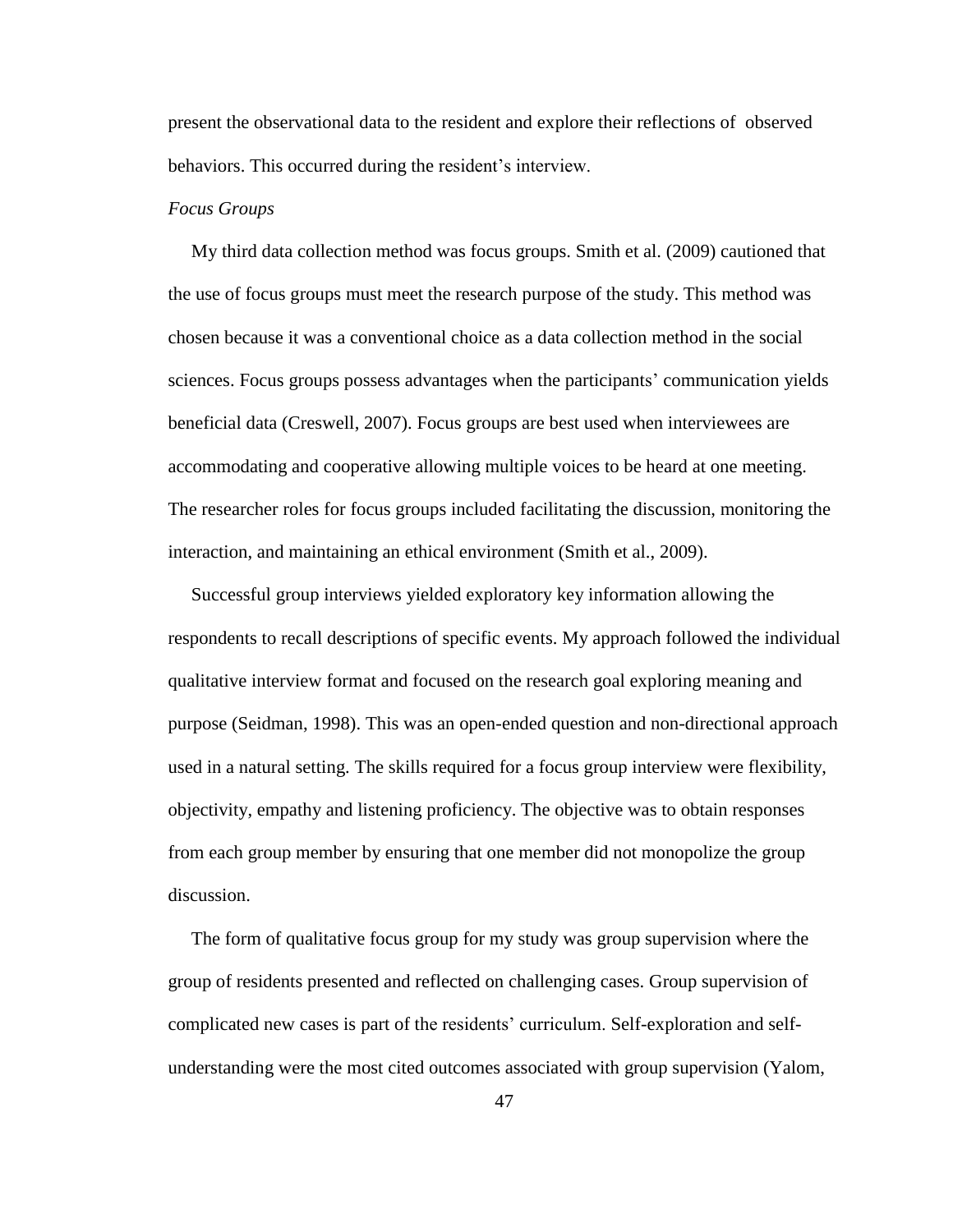1995). Group supervision involved student learning and growth through the interactions occurring among the group members. Supervision allowed participants to experience mutual support, reflect on common experiences and complex tasks, review learned new behaviors, enhance personal competencies and increase insight (Whitman, 2001).

 I scheduled an hour on Fridays for five weeks to review with the residents their weekly client caseloads. Thus, the focus group met each Friday in my office. The focus groups were recorded and transcribed. Important experiences encountered guided the focus groups. Each session began with what were your impressions of the groups this week and the new intake cases. The focus group sessions concluded when the data were saturated. Data saturation occurred when the researcher no longer heard or saw new information. This satisfied both the residents' curriculum needs, my employment duties and fulfilled my dissertation requirements.

 Each interview, observation, and focus group was unique due to the distinctive differences that make up human beings and educational experiences. With respect and honor of the research process and research participants, I included special consideration (sympathetic regard and careful reflection) regarding the setting and the style and substance of each participant response. I expressed to the respondents that their participation was important. Specifically, I said that there are no right or wrong answers, only genuine answers. When information no longer added to the understanding of that category, it signaled the end of the data collection method and indicated that saturation had occurred for the collection method (interview, researcher observation, and group supervision). The data collection plan is listed in Table 2.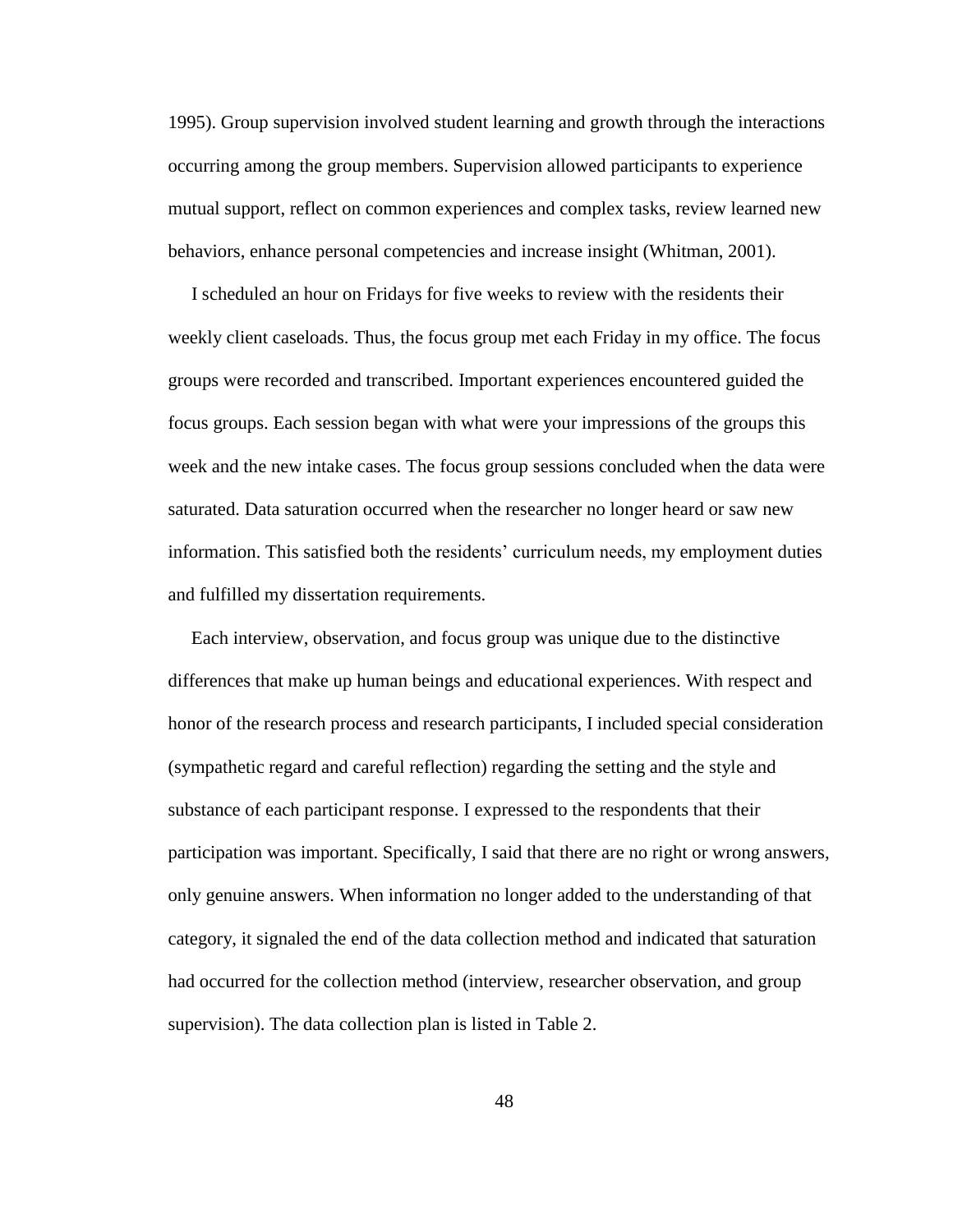Table 2

| Data Inventory         |        |                                             |  |
|------------------------|--------|---------------------------------------------|--|
| Data Collection Method | Table  |                                             |  |
| <b>Interviews</b>      |        | $3 \times 1$ hour = 3 hours per resident    |  |
| Observation            |        | $3 \times 1$ hour = 3 hours per resident    |  |
| <b>Focus Groups</b>    | 1 hour | $=$ 1 per week<br>for 5 weeks per one group |  |

# Data Analysis

Qualitative methodology provides a systemic approach for answering the research

question through a detailed data analysis of the data (Creswell, 2007). I used a method of

data analysis recommended by Creswell (2007) and Moustakas (1999) labeled the

Modified Stevick-Colaizzi-Keen Method. I have paraphrased the data analysis steps

listed by Moustakas (1994) and will explain how I utilized this model.

 The first step begins with a description of the researchers own experience of the phenomenon. This attempts to set aside the researcher"s personal experiences, called Epoche or bracketing, so the study can focus on the participants" experiences.

 The second step generates a list of meaningful, significant and important statements from the verbatim transcript of the participants' experiences. This is conducted by utilizing horizontalization which treats each statement with equal value and develops a list of non-repetitive, non- overlapping statements.

 The third step takes each non overlapping significant statement and groups them into larger components of information called meaning units or themes. The meaning units are clustered into themes or related categories.

 The fourth step composes the meaning units or themes into a description of the textural structures of the experiences. Textural description is derived from the first three steps narrating what was experienced by the participants. The textural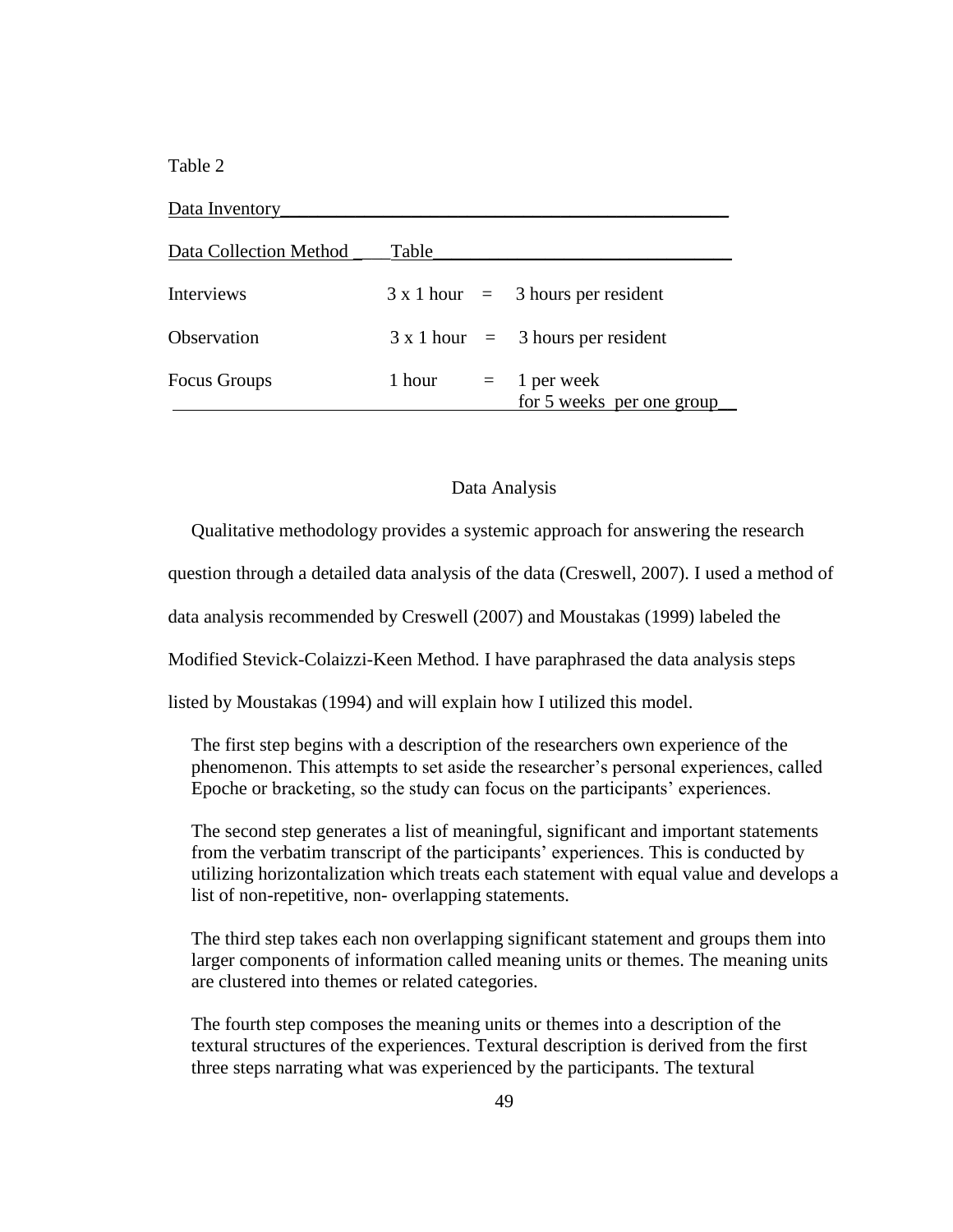description is a description of the meaning the participants have experienced. Verbatim examples were included.

 The fifth step consists of writing a description of how the experience happened. This structural description reflects on the setting and context in which the phenomenon was experienced.

 The sixth step constructs a composite textural- structural description representing the group as a whole from the individual textural and structural descriptions. This section is the essence of the experience and represents the interpretation of all individual textural and structural descriptions. It consists of what the participants experienced with the phenomenon and how they experienced it. (pp. 121-122)

# *Step 1: Epoche and Bracketing*

 I applied the first step of data analysis by writing my experiences with the phenomenon. My own experiences with psychiatry were a source of both insights into the phenomenon under study as well as a source of bias. A full description of my experiences with psychiatry started with my first job out of graduate school at a state psychiatric hospital in rural south Georgia. I experienced the golden age of psychiatry (before managed care limited and decreased financial reimbursements 20 years ago) and the present managed care era. I have practiced a wide spectrum of care, including personal growth holistic approaches during my early career and symptom management approaches in recent years. I have experienced psychiatric treatment with long-term chronic schizophrenic patients and the high functioning worried-well patients. Over the years, I have worked with seasoned veteran psychiatrists and young enthusiastic psychiatrists. I have witnessed psychiatrists who possessed excellent skills and abilities and witnessed others who were less able and endured career stagnation. Data collection analysis included my own personal experiences.

Bracketing my viewpoints of the subject made sure the participants' themes were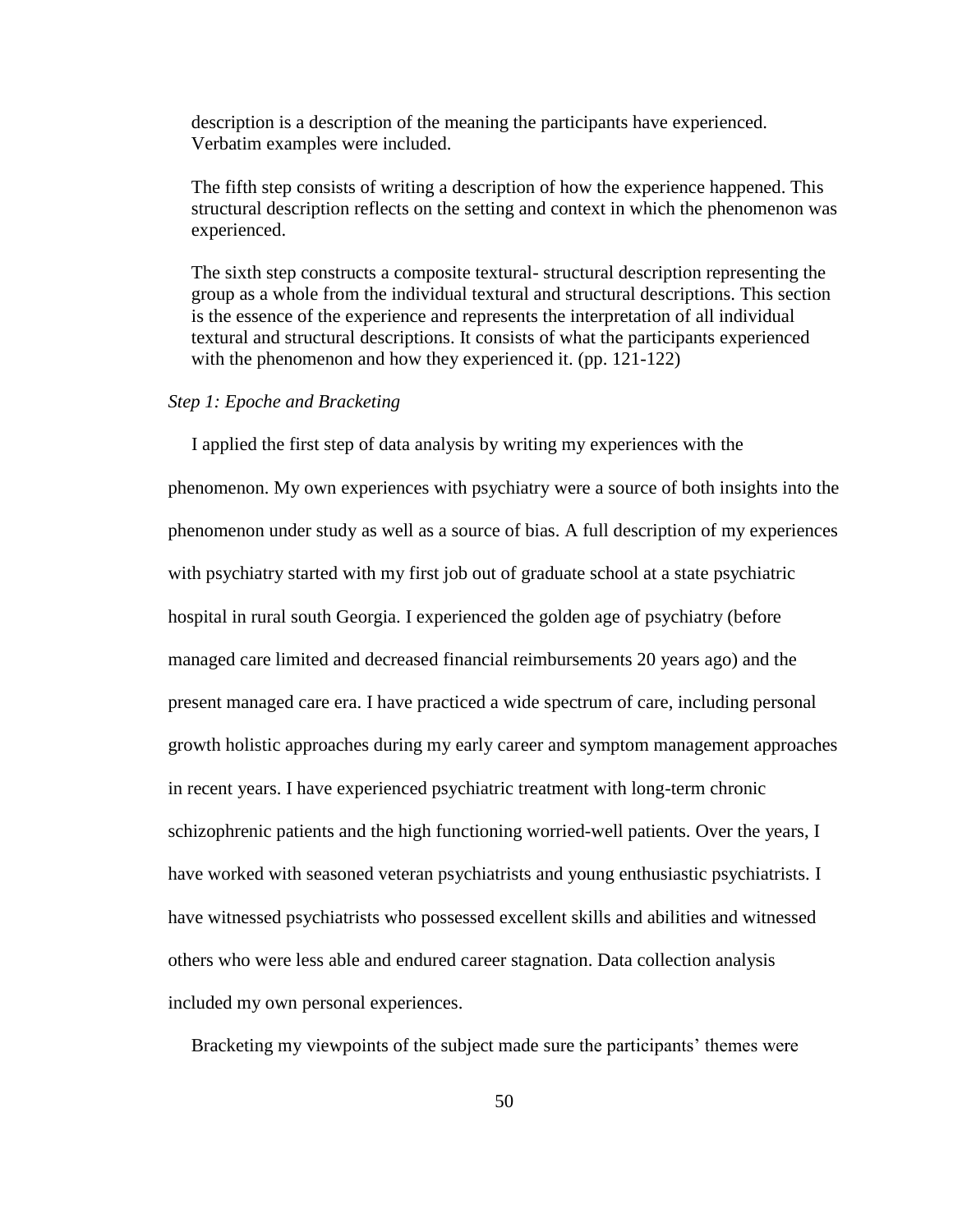derived from the voice of the participants. After describing my personal experiences of the phenomenon, the participants' transcripts were read several times. My mission was gaining an overview and acquiring meaning of their statements. Before these readings, I again applied Epoche, bracketing my preconceived notions, so that I could better understand the interviewees' statements.

# *Step 2: Meaningful Statements*

 This step of analysis created a list of meaningful and important statements taken from the participants" transcripts. My tactics for this step incorporated horizontalization, memos and journaling, and identifying meaning statements.

 *Horizontalization.* Step two created a list of meaningful statements by utilizing horizontalization. Horizontalization treated each statement with equal importance and consideration. It considered every expression with relevance by granting the same weight as other statements. These expressions contributed to an understanding of the phenomenon. I gained a sense of the entirety of the transcript before breaking it down into parts.

 *Note Taking and Memos.* I read and reread the transcript data, sketched ideas, wrote notes in the margins, described my reflective thoughts in the transcripts and highlighted certain information that I deemed important. In general, the key words, phrases and explanations which the respondent used were recorded. Significant and relevant statements were identified from the interview transcripts and participant descriptions by studying the notes taken, conducting a close line-by-line analysis and drafting a summary sheet. For example, jotting notes and writing memos about key concepts helped explore the data. Then, for each underlined segment I wrote in the margin an explanation of why I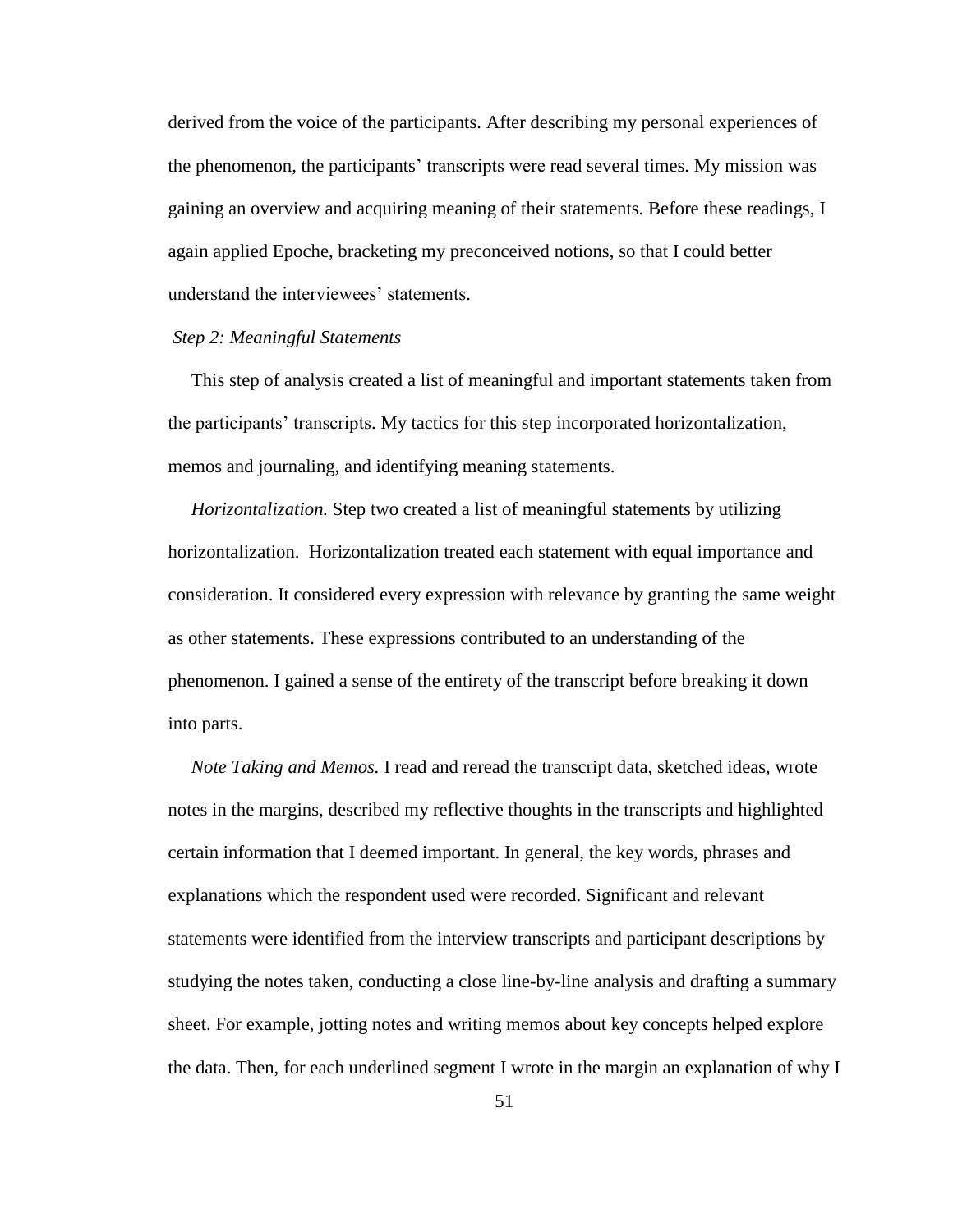thought this segment was underlined and therefore important.

*Identifying Meaningful Statements. I identified each participant's thoughts about* certain significant experiences including key relationships, pivotal events, emotion-laden statements, life-defining moments, the understandings that mattered the most and those that presented a clear phenomenological focus. Identifying these significant statements reflected the participants" strong emotional descriptions, emphatic disagreements with their studies or other residents" perspectives, striking or contrasting phrases, surprising declarations, and considerable detail regarding a point of view, decisive views about the phenomenon, distinctive agreements and dissimilarities. Part of this involved recording some of my own persuasive recollections of the participant interviews and my more striking observations about the transcripts. I reflected back on these notations with the knowledge that my first impressions were captured. At this early stage in the analysis, I organized my data into file folders, notes on index cards and computer files. This assisted with locating data when needed. I noted information that was conceptually interesting or unusual. This created a list of statements, the primary patterns of the data I considered meaningful, and created structure for the phenomenon.

# *Step 3: Themes, Clustering, and Categories*

The phenomenon of residency was based on the residents' descriptions of the experience. Inductive analysis assured that patterns emerged from the data rather than being imposed by possible preconceived biases. I interpreted the phenomenon by the elements and structures uncovered in the transcript data. During step 3, I was interested in the sequence of the data that each participant provided in response to the major research question. My aim was to generate a comprehensive and detailed set of notes, themes,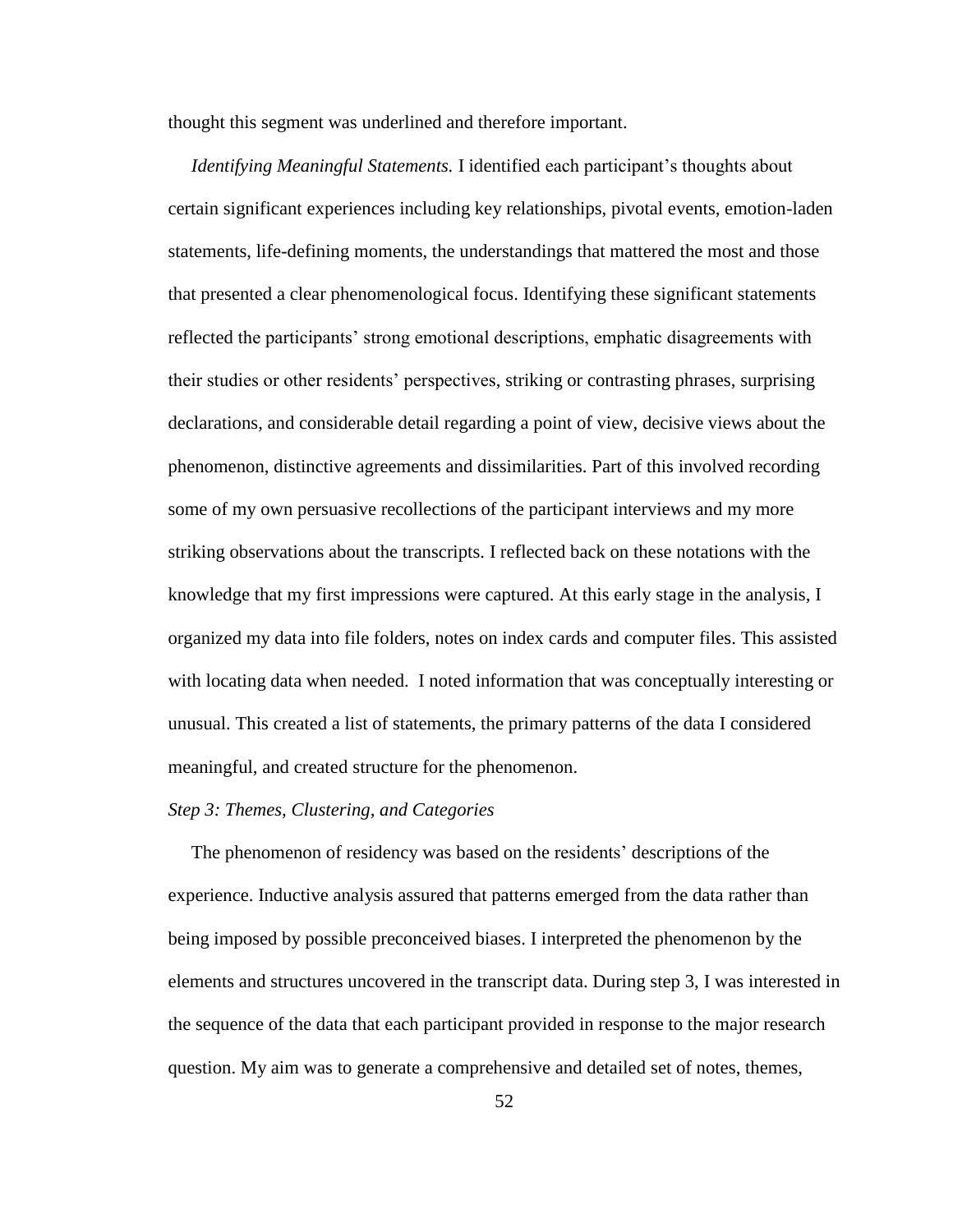clusters and categories of the data.

 *Themes.* Developing themes included observing patterns of commonality and uniqueness for each specific participant"s transcript and then across multiple transcripts. This stage of analysis was the most detailed because of the volume of data analyzed, 15 individual interviews 5 focus group interviews and 3 days of observations. I cultivated these significant statements into themes and analyzed each line of the transcript by asking how the word, phrase and sentence relate to the research question. At this point, I adopted an old school approach by analyzing the data with a hard copy of the transcripts with wide margins.

 I started by looking over field notes from the observations, interview data, and focus groups. Next I scanned all the organized data folders to uncover major organizing ideas. Reflecting on the larger participant ideas presented in the data began to form my initial theme categories. This step entailed developing dimensions of the themes and providing interpretation of the participants' views. Detailed description meant describing "what is seen" and providing details within the context of the setting (Moustakas, 1994). My idea was to highlight use of pauses, laughter, tone and degree of fluency. Analogies such as the complexities of camping were an important component because of its linking of concepts and pragmatic description. Themes described the meanings for the participants which mattered the most such as key objects of concern, relationships, processes, places, events, values and principles. As I developed these meaning statements, I anticipated a descriptive core of comments, which had a clear phenomenological focus.

 *Clustering.* During this step of analysis, I identified and clustered the significant statements into themes or meaning units and removed repetitive statements that stated the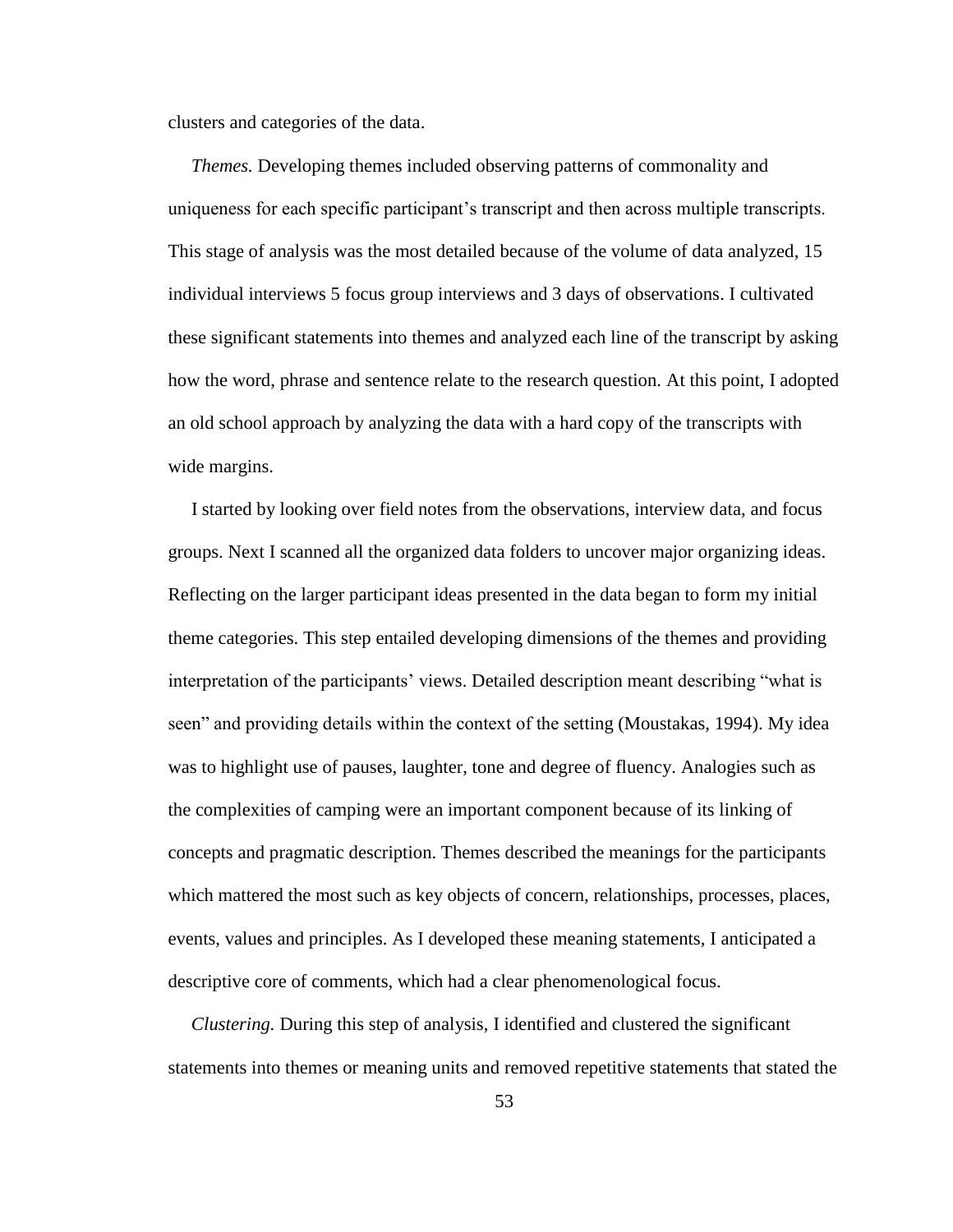same ideas. I began to cluster the transcript data into meaningful groups that eventually revealed constant themes. This task moved from the particular to the shared and from the descriptive to the interpretive. Clustering organized the themes into categories by noting how one theme related to another theme. My initial theme categories were based on reviews of the major organizing viewpoints, notes on how the themes related to each other and reflections on the larger developing ideas. Multiple forms of evidence (individual interviews, observations and focus groups) defined each categories specific meaning. This phase of analysis brought order and meaning to a large amount of data by retaining the themes that provided meaning and structure to the phenomenon.

 Clustering the initial categories of significant statements and themes used a unique characteristic of the research process by sorting through the database regarding similarities, consistencies, and inconsistencies between participants" experiences through notes and memos. Searching and then searching again the collected data allowed me to sort the initial themes, investigate new ideas, connect additional ideas, and process my own reflections about the participants" meanings. Other possibilities for uncovering meaningful moments included examining silent moments or what is not said, noting disruptions and contradictions (places in the transcripts where the dialogue fails to make sense or does not continue), and interpreting metaphors described by the participant.

 I stepped aside and formed an overview and summary of what had taken place within each initial theme category. My objective was to practice flexible, creative thinking regarding the expansion of certain categories and the revision of others. I started reducing the clustered themes into related categories by identifying patterns and themes between categories and counting the frequency of certain themes. I harvested tentative themes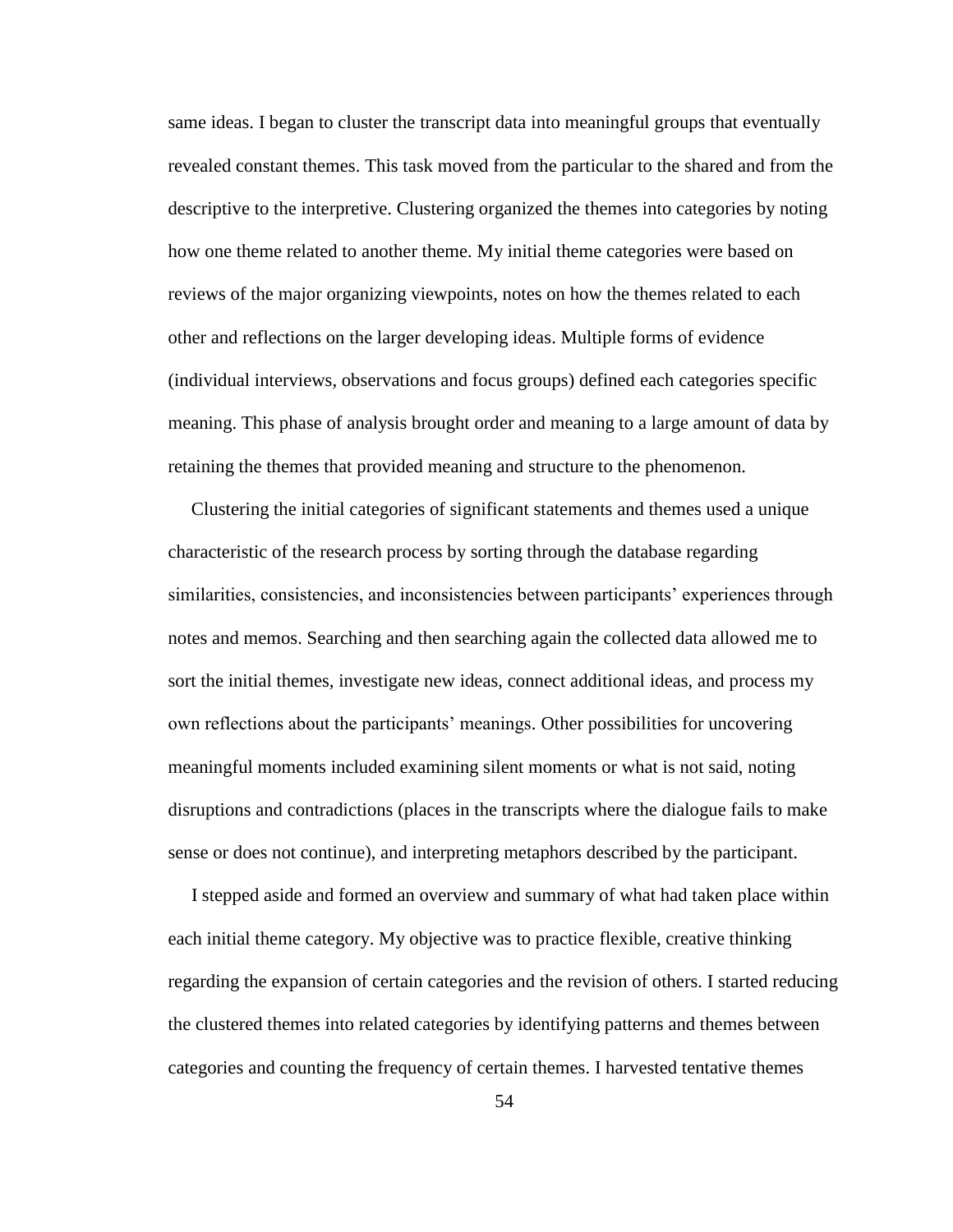through the practice of reduction, trial and error and categorizing specific meanings that were common across all transcripts.

 Creswell (2007) described reduction as "winnowing the data (p. 152)." He stated not all information is used in a qualitative study, and some may be discarded. Creswell (2007) further stated data analysis is preparing and organizing the data for analysis by reducing the data into themes through a process of clustering and condensing the clusters and finally representing the data in figures, tables or a discussion. For example each resident cited the benefit of observing their professors model certain psychiatric techniques. The modeling of techniques and observation were clustered into a theme. Creswell"s "winnowing" approach reduced and combined the themes into clusters of categories. Statements that were repetitive or overlapped another statement's meaning, repeated the same idea, duplicated an earlier statement or occurred repeatedly were eliminated during this step. Certain themes were evaluated for their inclusive importance and certain themes were discarded if the theme became redundant or could be combined with other themes. Combining and reducing themes produced the major categories of themes.

 My strategy was to cut and paste sentences and thoughts from the original themes into a separate labeled word document. I determined if the identified themes contained information that was necessary to understand the experience and if the statement could be summarized and labeled. Next I eliminated statements that did not meet these criteria and repetitive statements. I studied each theme to identify thoughts or experiences that were overlapping or were unable to be labeled. I read through this list of statements numerous times. When I found a statement that appeared to overlap, I cut and pasted it next to the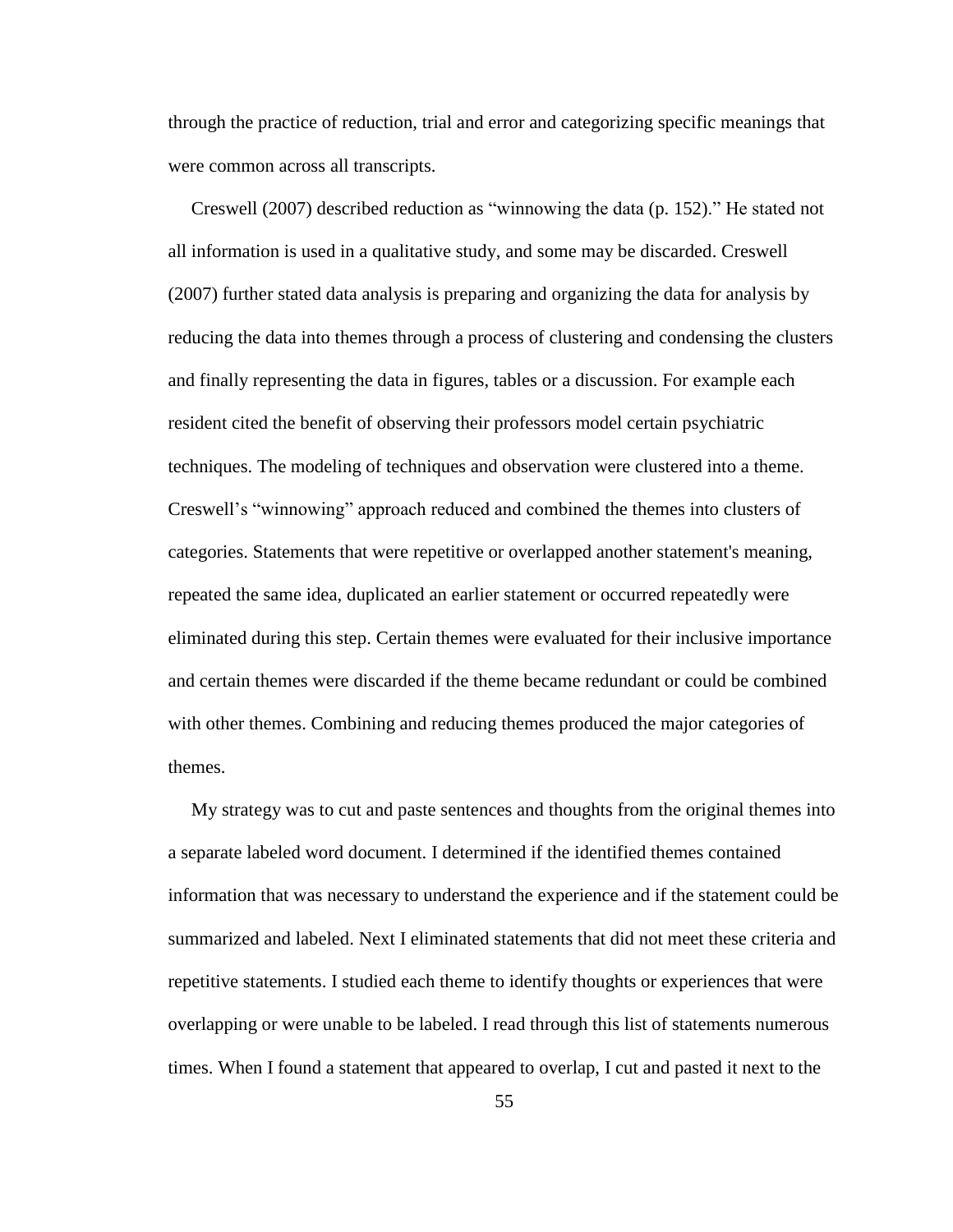similar horizon (significant statements that provide an understanding of how the residents experienced the phenomenon) in order to combine and create a single statement that captured the participant"s statement. The residents" citation of the benefits of observation and their professors" modeling techniques were identified as a prominent theme. This resulted in a series of individual, non-repetitive statements. This step drew together the emergent themes into categories.

 To add clarity, I catalogued my internal dialogue by recording memos, journaling my thoughts and detailing field notes and refining my pre understanding about the phenomenon. I used my own understandings to make sense of the participant"s descriptions. These notes provided a system to document my thoughts and insights as I proceeded through data reduction. During this task of analysis, I created notes in a word document that detailed my reactions, interpretations, observations and reflections of potential categories of themes.

 I clustered the themes listing major themes chronologically in the order each was identified. I examined the number of participant theme citations as an indicator of their interest in a particular theme. However, the objective was to see how the themes fit together which was the goal of the overall research question.

 *Categories.* Creswell (2007) used the metaphor of viewing themes as a family by initially identifying five to seven themes (p. 153). These themes have children or subthemes and even grandchildren or subthemes represented by segments of data. I again evaluated the differences and similarities between themes, the frequency of occurrence of the themes across participant transcripts, the connections across participant responses, compelling emphasis of certain themes, and relabeling of themes (Moustakas, 1994).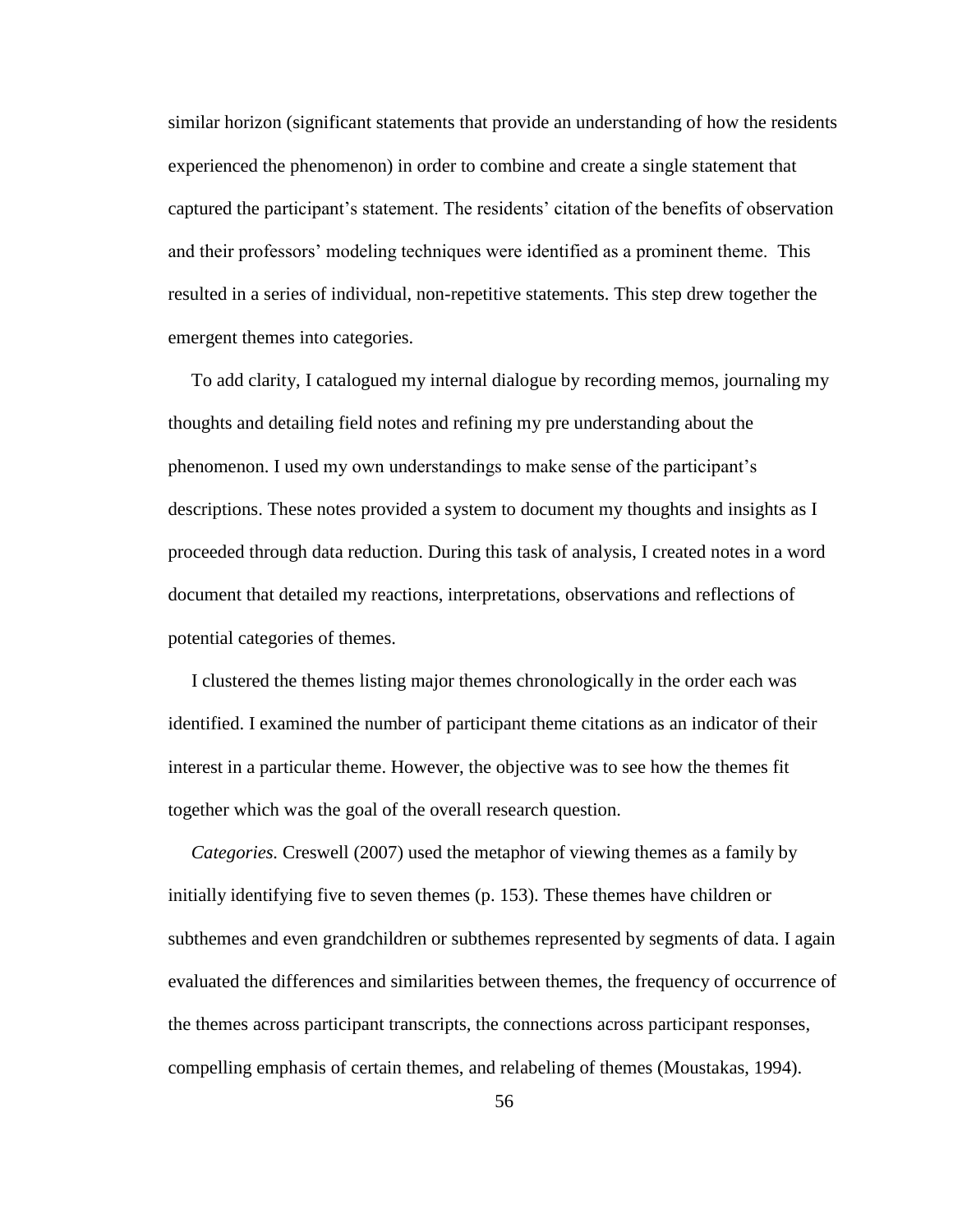Rearranging and reordering themes in the form of a master table assisted me during this methodical but important stage of analysis. Some themes connected to other themes. An alternative I liked was printing out a list of themes and cutting out each labeled theme so that each theme was on a separate piece of paper. Then with a large piece of poster paper, I moved themes around exploring how the themes related to each other. Those possessing similar understandings were placed together. Those in opposition were positioned on opposite sides of the poster. I also highlighted collections or emergent themes which related to particular participant interview moments or key life events.

 Next I examined themes for their positive and negative descriptions in the interviews. Development of theme categories involved charting and mapping how the themes fitted together. Organizing themes in more than one way enhanced the analysis. Grouping and clustering important themes into larger categories resulted in the core themes of the experience. This step compared the theme categories against the complete transcript record and resulted in consistent and clearly expressed clusters of categories. The categories of important and meaning statements and meaning units provided a unique characterization of the research descriptions. The end result captured what is crucial for the participants" experience. These theme categories laid the ground work for the descriptive writing that followed.

## *Step 4: Textural Description*

 The next steps consisted of developing a structure or frame illustrating the relationships between themes. The development of a full narrative included a detailed commentary with participant citations and a theme-by-theme interpretation. The interviews became a set of parts as each was analyzed, but then came together in another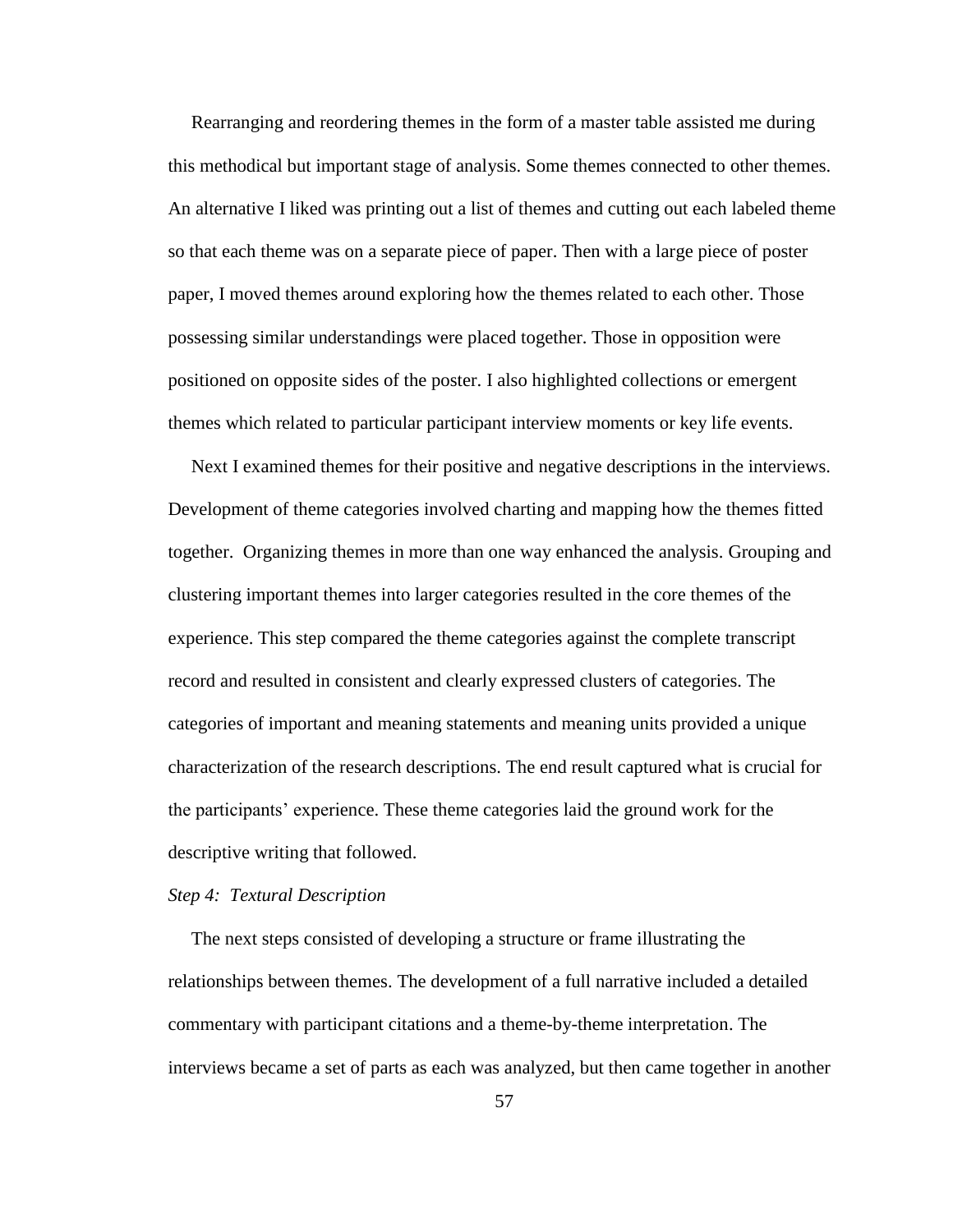new whole at the end of the analysis. Step four was constructing a sense of the whole experience which required examining each phenomenological experience from the different themes and at several times in the process. Textural description was taken from the first three steps in data analysis and describes *what the participants experienced*, a description of the meaning individuals have experienced. Moustakas (1994) stated the essential structure of commonalities of the lived experiences are described as a whole (p. 100).

## *Step 5: Structural Description*

 Step 5 addressed a structural description of the meanings and an essence detailing how the participants experienced the phenomenon, organized the conditions, situations, and contexts of the important themes. Verbatim examples and direct quotes were used to augment and provide evidence for the descriptions. The structural description was an account of the context and setting that influenced how the participants experienced the phenomenon.

# *Step 6: Composite Description*

 As a result of these descriptions, a composite description of both the textural and structural descriptions of the phenomenon was assimilated. This was the *essence* of the experience for the phenomenological study (Moustakas, 1994). The composite description captured the common experiences of the participants and the underlying structure of the experiences. Participants were given an opportunity to review their descriptions for accuracy (Creswell, 2007, pp. 150-154).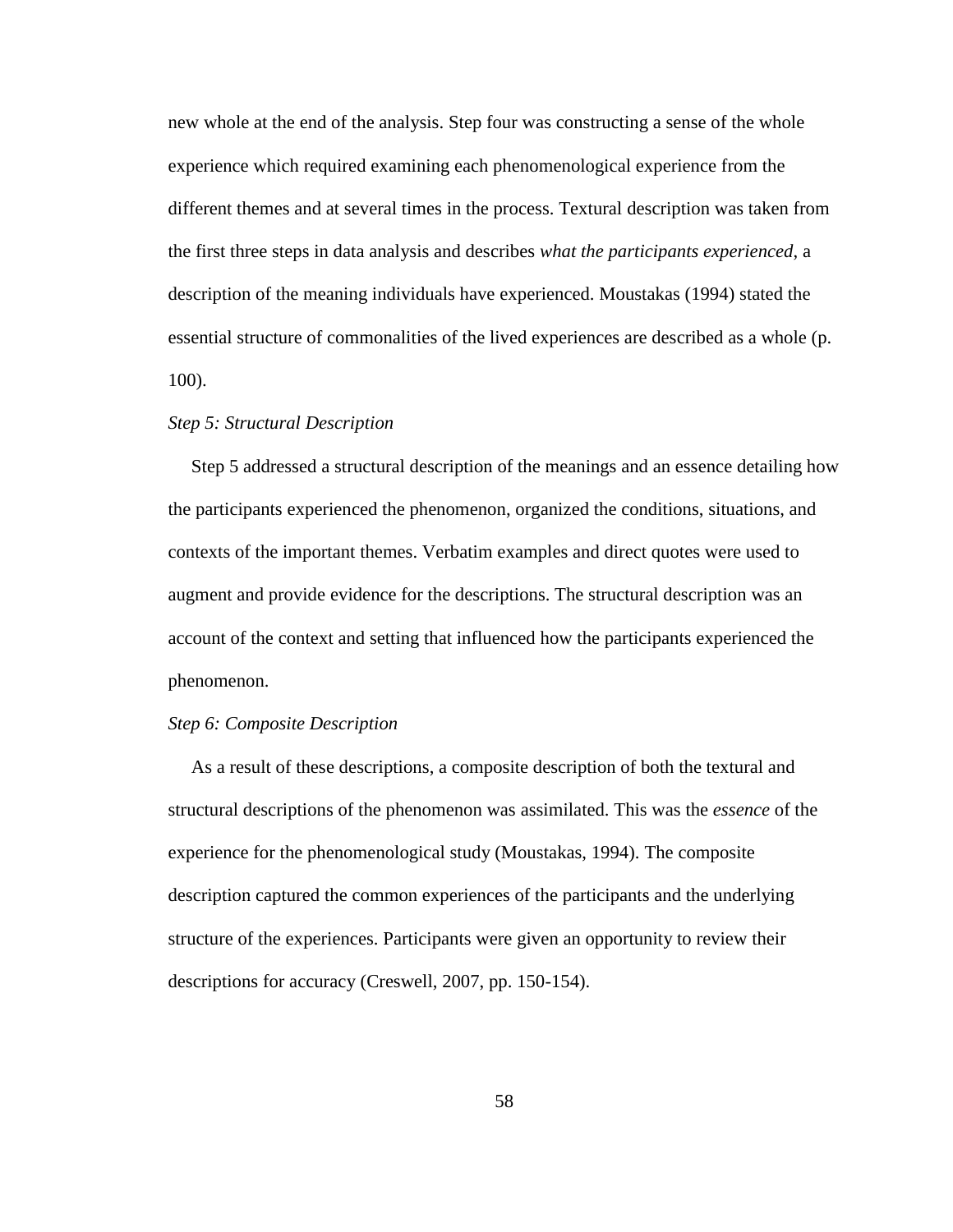## *Academic Rigor and Trustworthiness*

 Qualitative interviews were based on coauthoring by the participants and the researcher. The quality of the research interview depended on the interviewer"s active listening skill and ability to follow the interviewees" responses. Various types of audits enhanced the quality of the interviewing process. Bhattacharya (2007) defined member checking as an instrument that provided an opportunity for the participants to clarify, edit and correct possible misinterpretations of the data collected. Member checks ensured that the transcribed data matched the constructed experiences from the individuals and groups. Confirmability was contingent on measures such as member checking to verify the data collected. I applied member checks to safeguard the accuracy of my understanding and improve communication with the participants during the interviews. My duty was to interpret and write about the phenomenon of psychiatry residency. Member checks assisted me with this objective.

 The interviewees" and researcher"s offices were located in the same hall allowing access to confirm data by this researcher asking for clarification when developing the themes. This provided the participants the maximum opportunity to co-author the research.

 Anfara, Brown, and Mangione (2002) cite the validity and reliability measures of qualitative research resulted from prolonged engagement in the field, multiple sources of evidence or triangulation, pattern-matching or inductive data analysis, peer debriefing and member checks. Peer debriefing was used to add to the reliability of the study. Peer debriefing involved consulting with a knowledgeable colleague to clarify certain dilemmas encountered in the field. Peer debriefing provided certain benefits such as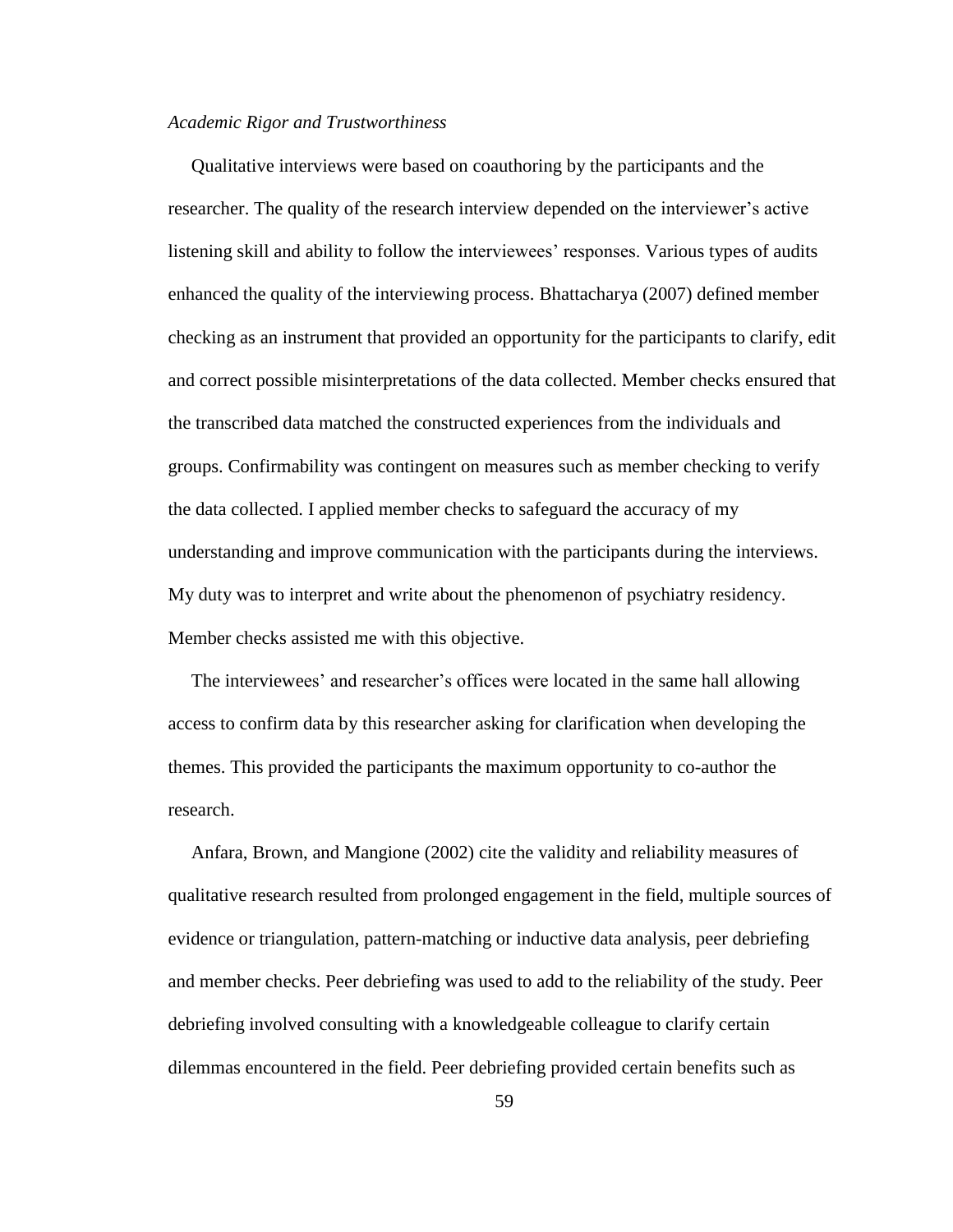conversations about ethical predicaments, arenas to brainstorm ideas and a colleague"s reactions to research quandaries, advice about decisions on which way to proceed, and discussions regarding analyzing qualitative data to achieve validation. A trusted colleague (who had recently completed his qualitative dissertation) served as peer debriefer through the data collection and data analysis process.

 Peer debriefing provided another layer of trustworthiness. The role of peer debriefing, meeting with a colleague to review implementation of the research methods, was to ease the researcher"s methodological practices and provide feedback concerning the accuracy and completion of the researcher"s data collection and data analysis procedures (Schwandt, 2007). These meetings with a colleague (who was familiar with the topic and qualitative research) assisted me with my analysis and interpretations. This outside objective feedback helped keep the analysis true to the research purpose (Creswell, 2007).

 Triangulation fortified the credibility of phenomenological data analysis (Creswell, 2007). According to Anfara et al. (2002), triangulation uses more than one method to study a research topic. The goal of triangulation was to increase the researchers understanding of the research subject and the reliability of the research data. My three forms of data collection were participant interviews, researcher observation and focus group supervision.

# *Subjectivities*

 My interest in psychiatry began during my undergraduate studies. Afterward, I attended a graduate school of social work. My abilities as a qualitative researcher were complemented by my experience as a clinical social worker. Psychotherapy, which I have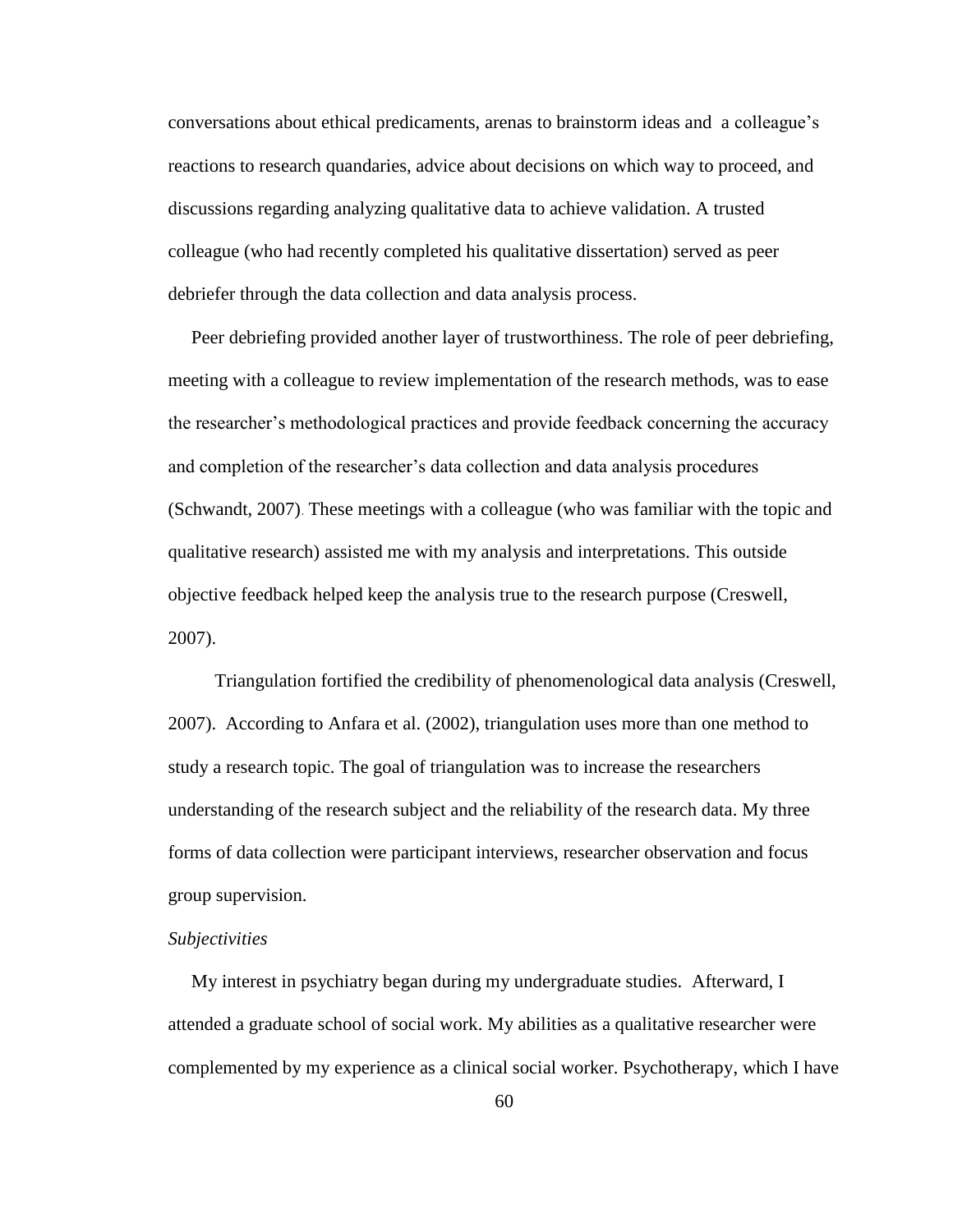practiced during my career, possessed many of the characteristics and the principles of qualitative research.

 Postmodernist psychotherapy is characterized by a participant-observer dynamic. Therapy is a process where the client collaborates with the clinician in constructing his or her reality. The focus, much like bracketing of preconceived notions, is more on the client than some preconception held by the clinician about what has taken place with the client. There are many possible meanings as opposed to one true meaning that allows clients to create more adaptable views of their problems. The major tenet of psychotherapy is that there are many ways to explain a situation rather than one right or correct way.

 Narrative therapy parallels qualitative research with the following characteristics. Narrative therapy is based on the clinician acknowledging the client's experiences are valid and valued. Psychotherapy includes conversations, stories and narratives. Therapeutic objectives seek to empower clients and explore their own unique narrative stories about themselves. Re-authoring is the process of honoring these stories which had previously been denied or suppressed (Barker, 2003). Therapy in this sense is similar to qualitative research interviewing. Common intervention techniques ask clients to reflect on their internal dialogues. This reflecting process occurs during sessions in which the therapist also may reflect on his or her thoughts and the client to reflect on what was said. The use of reflection is cited as a valued qualitative research step (Smith et al., 2009).

 The therapeutic dynamic explores examples of client"s lived experiences that reveal gaps in their story or denial of their performance. Typically these lived experiences contain inconsistent complaints and problem descriptions. Specific questions include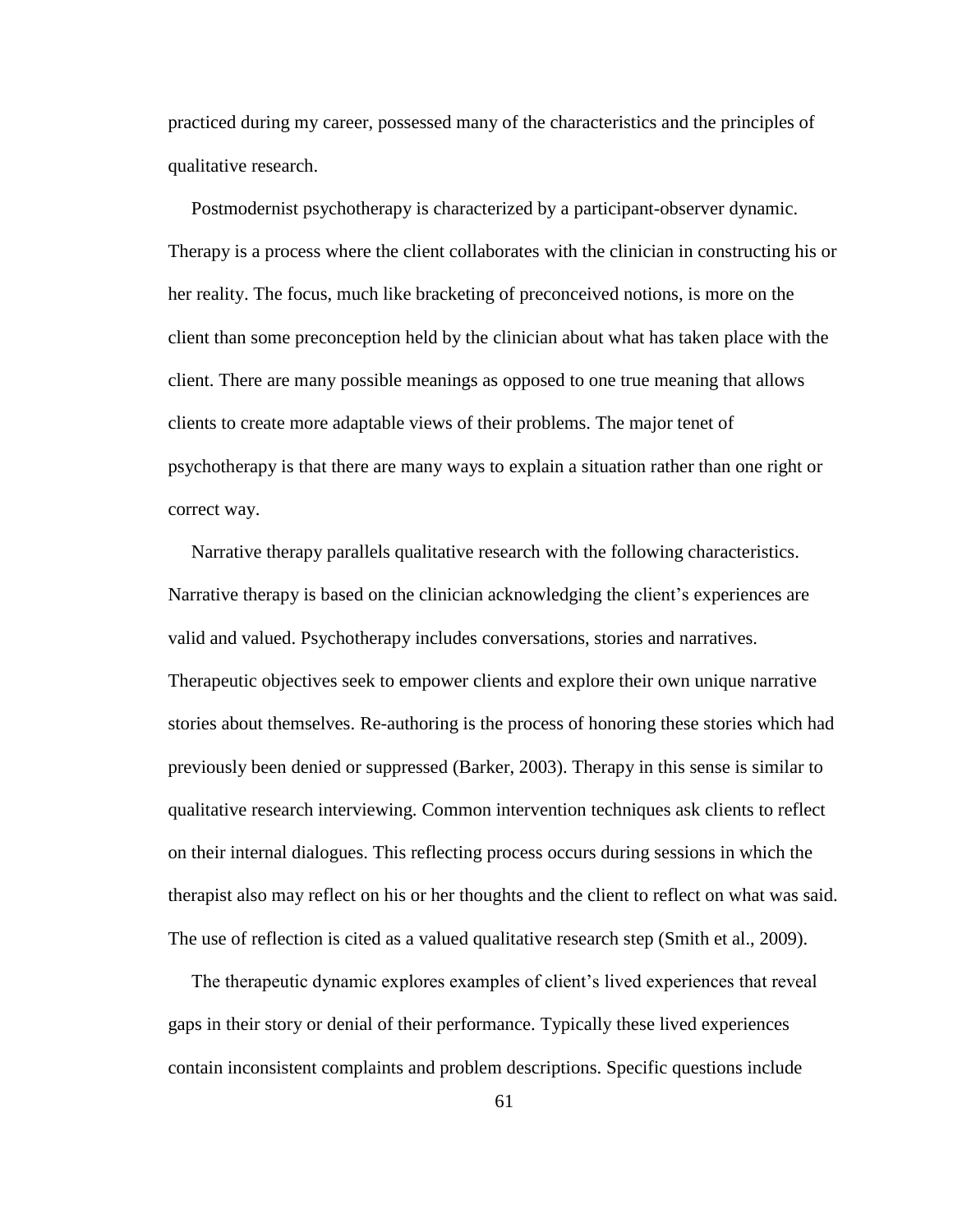"What can you tell me about your abilities that would help me understand how you managed to take this step" "Tell me about the times when depression did not keep you from what you wanted to do" and "Tell me about how you overcome similar experiences in the past". Therapy is a process of caring, empathetic conversations which evolve into new meanings for clients. Therapy, applied in this manner, is like interview questioning in qualitative research. Both psychotherapy and qualitative research views the clinician/researcher as a co-writer engaged in the co-construction of new meaning. My therapeutic skill, practice and experience with these psychotherapy procedures added to my understanding and ability to conduct phenomenological research.

 Wertz (2005) defines Epoche as abstaining from preconceived notions, setting aside opinions, prior experiences, biases, prejudices and predispositions to better understand the participants" experiences. The purpose is clearing the mind by reducing every thought to equal value and eliminating predetermined evaluations of the research. Epoche is like bracketing and requires special attention and effort on part of the clinician (Moustakas, 1994).

 Certain researchers (Denzin & Lincoln, 1998; LeVassear, 2003; Peshkin, 1998) have challenged the possibility of completely clearing one"s mind from experiences, beliefs, and assumptions. Moustakas (1994) encouraged reviewing one"s thoughts and feelings, setting aside prejudgments and returning to the person with a fresh perspective. The objective is a fair representation of the phenomenon being explored. Explorations of my own subjectivities helped me observe the participants with an unbiased view.

 I confronted my preconceptions and experiences as I did when conducting psychotherapy sessions. This occurred multiple times. Occasionally a client triggers a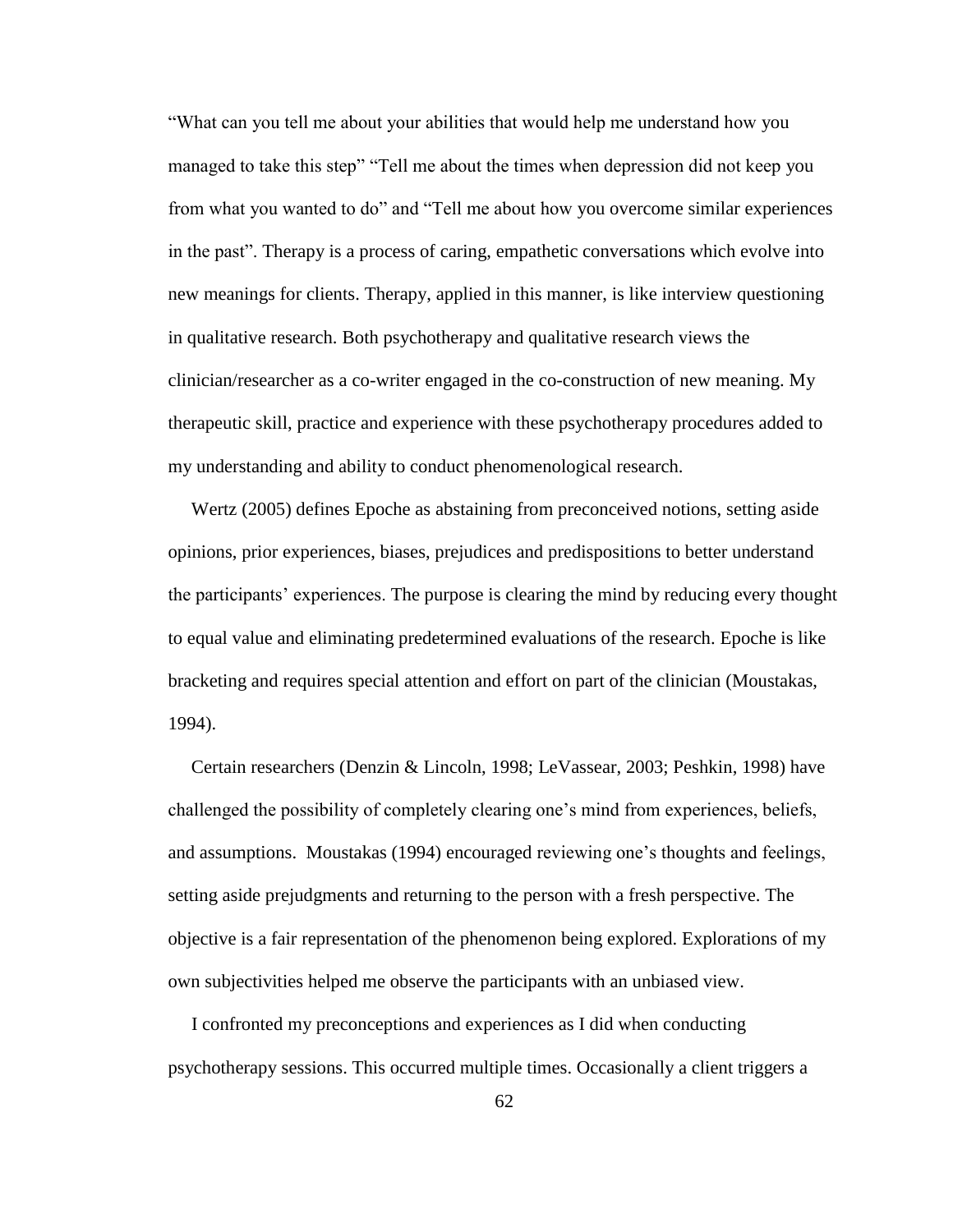negative reaction for no apparent reason. Effective psychotherapy requires addressing and processing these emotions and reactions. Although there was no one way to nullify my preconceived ideas, I was observant of the presuppositions that arose during my research. "Phenomenology is committed to descriptions of experiences not explanations" (Moustakas, 1994, p. 58). My duty was to bracket my pre-conceived assumptions regarding psychiatry residents, the profession of psychiatry and psychiatry residency. Once my assumptions were processed, I scrutinized the phenomenon ensuring that the emergent themes were not tainted by my preconceptions. Subjectivity research measures included journaling, peer debriefing, and bracketing.

# Summary

 Chapter 3 provided an in-depth account of the research analysis utilized for this study. The overall research intent was the development of categories and emergent themes that accurately portrays the participants' significant statements of their development. The research purpose was to acquire a deeper understanding and insight into the significant factors of psychiatry residents. The data set consisted of the residents" important experiences and the meaning the residents' ascribed to these experiences in their acquisition of psychiatry skills. The phenomenological experiences could be an important facet of improving their training.

 The data set consisted of obtaining and describing residents" experiences regarding the research question through individual interviews, researcher observations and group supervision/focus groups.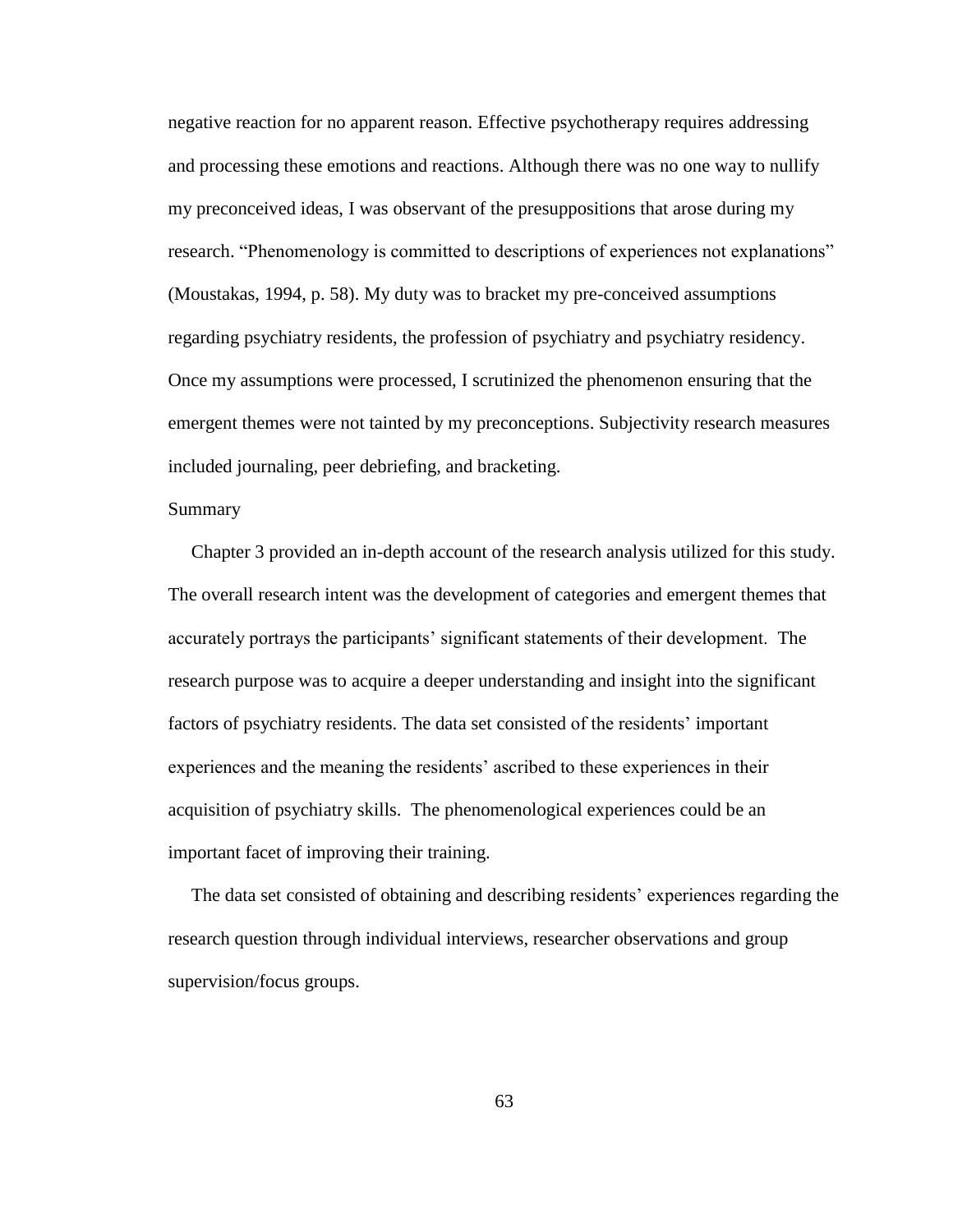# CHAPTER 4: FINDINGS

 In this chapter, I present the findings from the research with the five participants from a psychiatry residency program. The question I set out to explore was:

"What are the important experiences of psychiatry residents and what meaning do

 they ascribe to these experiences in their acquisition of psychiatric skills?" Each resident"s experience related to the research question was explored through individual interviews, observations, focus group interviews and my reflective writings. These descriptions of the individual residents' experiences revealed unique dissimilarities between the participants. In Chapter 4, I present the themes that depict the essence of all five participants" experiences during their third year of residency training. The five participants in the study were Dr. Toney, Dr. Vann, Dr. Christie, Dr. Reno, and Dr. Pulling. All names are pseudonyms.

# Dr. Toney

 Dr. Toney was the oldest of the participants. At the time of the interviews, she was in her late forties. She had transferred from another residency program. She voiced initial reservations about participating in the study. When the residents were informed of the study"s purpose and the researcher"s desire to conduct interviews, Dr. Toney replied that she needed time to think about it. This cautious approach was identified in her themes. However, when consulted individually, she agreed to participate.

 After approaching Dr. Toney with a degree of apprehension, I presented the study"s research question. I allowed her to lead the interview at her personal discretion. The first few minutes of the interview were dedicated to placing her at ease so that she felt comfortable discussing a wide range of personal experiences and self-reflections. It was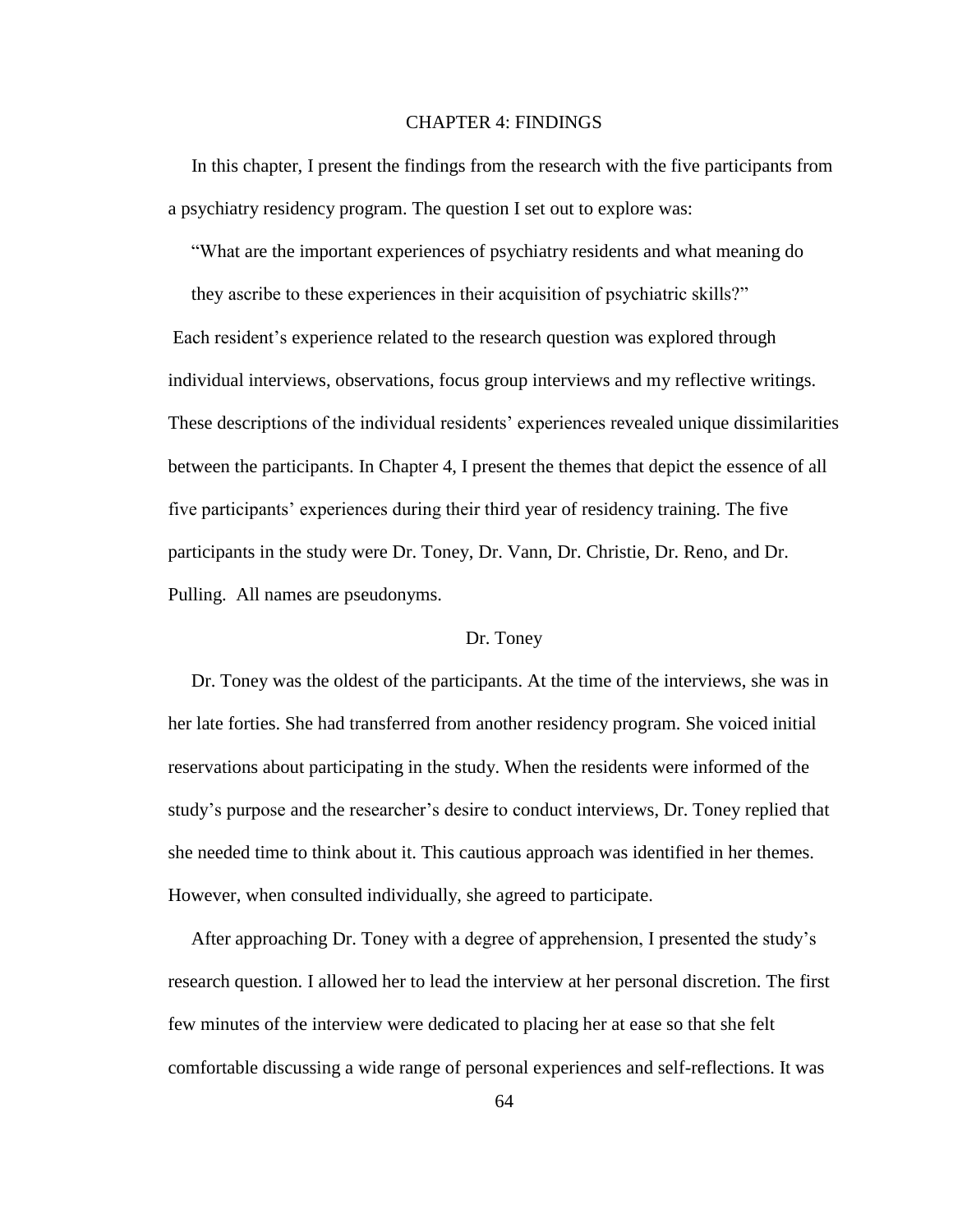important for her to realize the confidential nature of the interviews. She had professional interaction with and knowledge of my position with the medical group associated with her university residency training. Initially, the goal was to develop trust so that her experiences with residency could be explored deeply and thoroughly. After the first few minutes, she sensed that this interview was not to blind side her with difficult questions. She developed a sense of comfort that was necessary for the interview process. She embraced talking about her experiences from both positive and critical perspectives. A number of diverse themes emerged from the interview descriptions of her experiences. These themes consisted of 1) Learning through reflective observation, 2) Perseverance through educational obstacles, 3) The journey of choosing a residency program, 4) Residency class discord, and 5) Vital third year experiences.

### *Learning Through Reflective Observation*

 As the interview progressed, Dr. Toney became an insightful participant. The first theme, learning through reflective observation, detailed Dr. Toney"s struggle to incorporate psychotherapy skills during her training. After the first interview question was clarified, she eagerly and with much animation, told her story of residency. Specifically, she cited the lack of professors modeling the techniques presented during didactic lectures and reading assignments. Dr. Toney began:

 One of the things I see lacking in the residency program is having people who know what they are doing, just model some of that for us. The most valuable experience that I"ve had was when I had the opportunity to just watch somebody who"s really good at what they do. In my first year of post graduate training, they teach you how to do the physical exam and how to do the interview. That stuff"s all pretty mechanical and just recall . . . it's different [in psychiatry] especially in the third year. I didn't realize how valuable it was to just be able to sit back and watch until I got to do it.

She provided a detailed example from her experience with the child psychiatry clinic.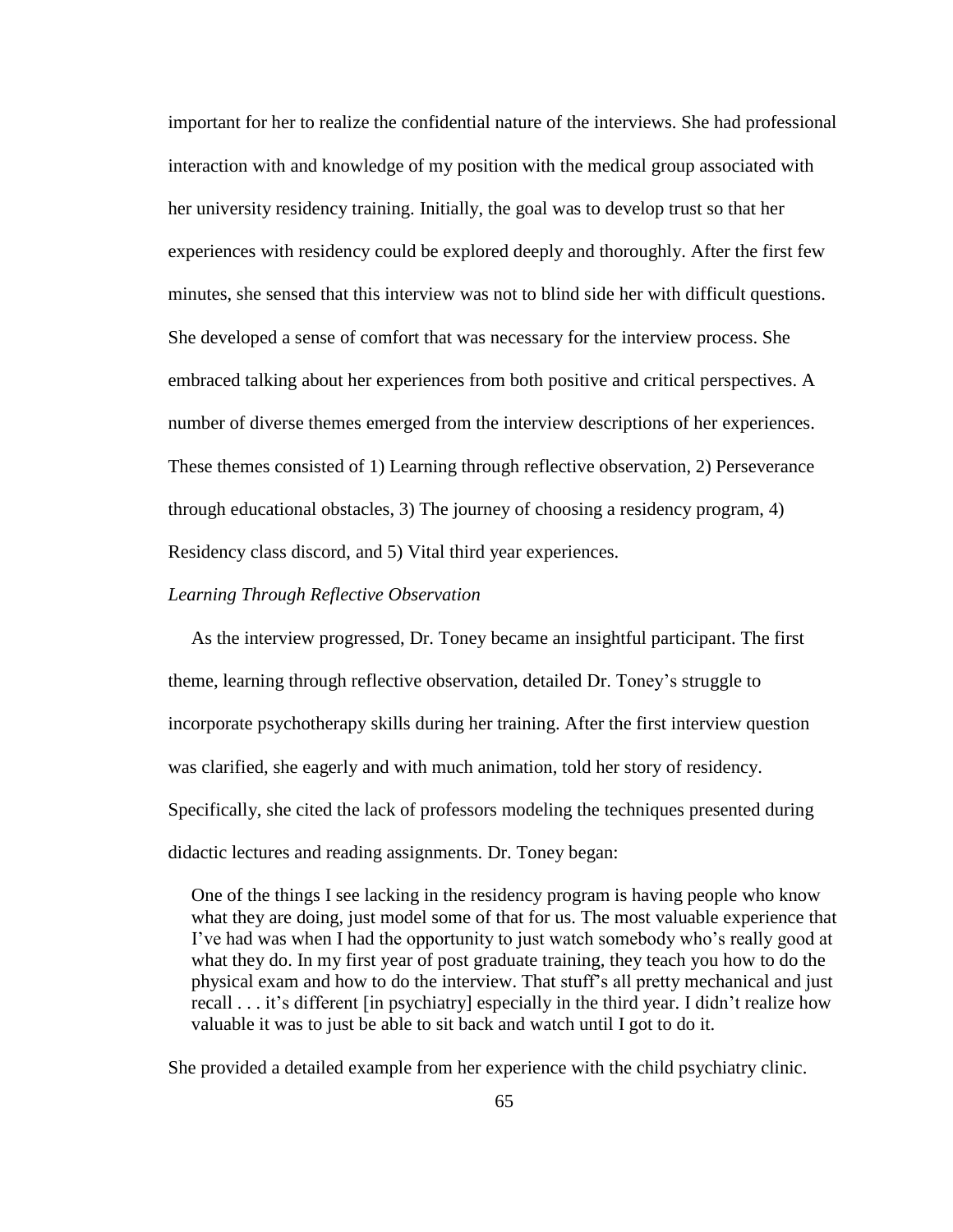I"ve been kind of frustrated over there because it"s different interviewing children. A lot of times there are other family members present and the kid is moving around. It"s hard to get their focus. So, it would have been especially valuable, I think, if I could have watched some of them to see how they handle that. I asked them when we first got over there and they were like, no, you do your own interviews. They [her professors] showed us some films that were probably made in the 1950"s of some psychotherapist. But I wish sometimes that they would not be so afraid to model [techniques] themselves because nobody does that. Nobody does.

However, when given the opportunity to observe her professors, she readily described

this as an important learning experience. She loved seeing patients with her supervisor,

Dr. B.

I get to see him in action and I can't even express how valuable that's been. Also, just to see how he [Dr. B] doesn't say anything. Because as a beginning therapist, that's the hardest thing, I think, sometimes is just shut up. He"s good at it. That"s great to watch but I just feel like, I don't know, I just feel like the experience is still very limited.

Psychologically Dr. Toney took her learning objectives and assignments seriously. She

had high expectations for fulfilling this year's educational goals. Her struggle was

considering what to do or say during her patient sessions. She described a prior

supervisor's model that was greatly beneficial.

He's [her supervisor] such a fabulous persona. He's amazing to watch. I also really respect Dr. A. He's terrific and I really respect him as a clinician, all his knowledge and enthusiasm with clients. I prefer to see them do it [conduct a session] because I am getting it reinforced all these direct ways.

She related feeling lost at times during psychotherapy sessions. Much concern was

expressed about not wanting to make mistakes. She described her need for skill

acquisition early in her third year:

 I don"t want to screw somebody up because I don"t know what to do during patient sessions. Psychotherapy is just such a struggle to figure out what you"re supposed to do. They actually encourage you to start picking up patients before you really have a clue. It really does feel like you a bumbling along and don"t have a clue what you are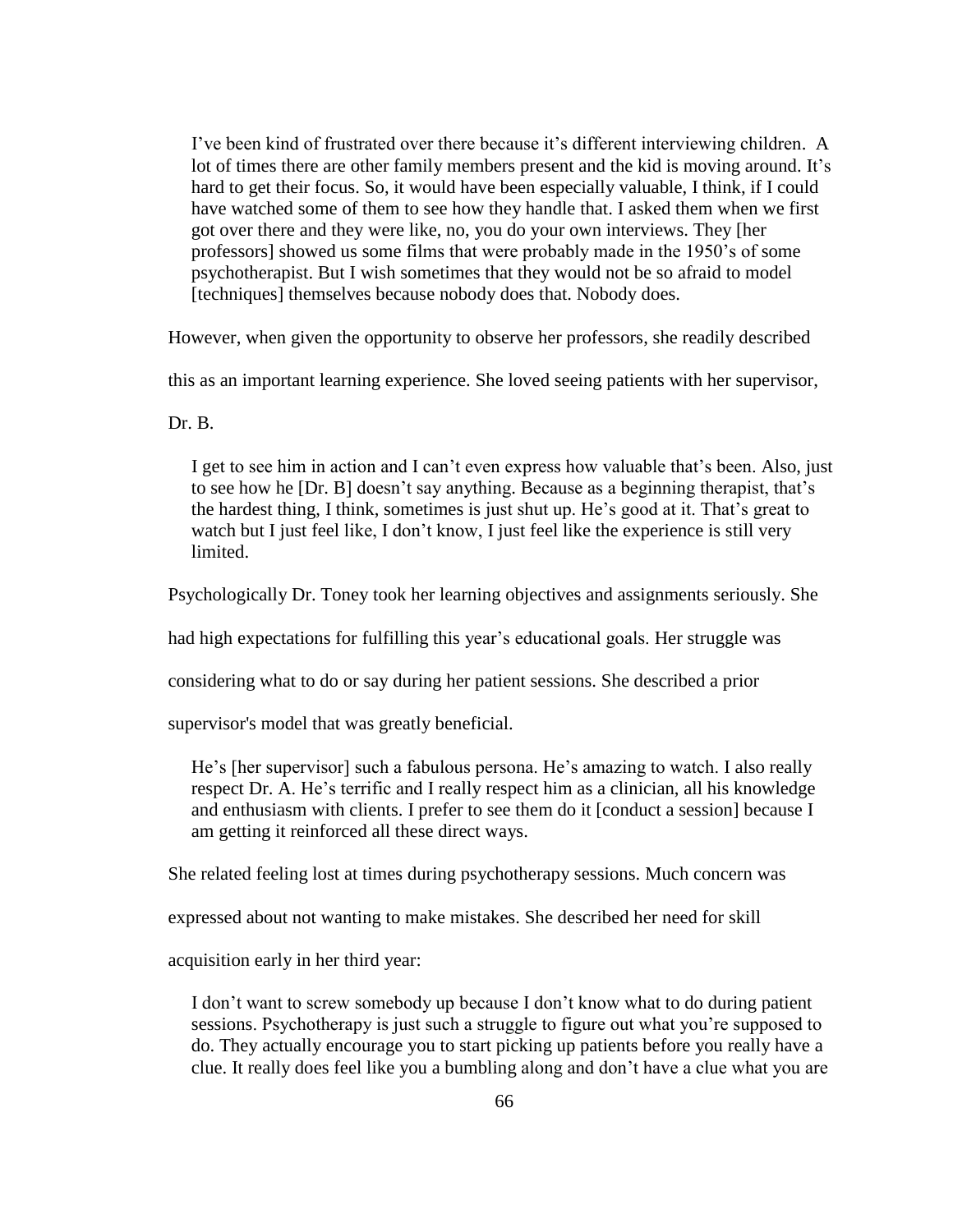supposed to do. Sometimes you feel like I'm an idiot. I'm just sitting there. It's been really confusing for me.

I was startled by the earnestness and devotion to her craft she disclosed. She described an

incident during her medical school rotations that demonstrated the value of therapeutic

modeling and its importance to her skill development.

 It wasn"t until my fourth month of training that I actually got to work with this guy that had mostly a well-to-do clientele of adult males in the San Antonio area. He had been in private practice for a long time and he told me the first day . . . I don"t want you to be offended by this but these are my patients and this is my private practice. I'm not going to let you poke around on my patients. You'll be able to come in, watch and learn what you can and I hope that's enough for you.

She continued with this scenario:

He seemed almost apologetic that he wasn't going to let me do that. I guess I kind of felt the same way at first. But you have a tendency, when everybody else is throwing you out there and basically having you do surgery on your own. Then somebody tells you, you"re not touching my patients. You kind of think, God I am as competent as anybody else, come on. The very first day, I came to see it differently because he was so well liked by his patients. He had such a smooth and pleasant bedside manner that he was just wonderful to watch and to use as a role model, to model some of your own behaviors after.

Dr. Toney identified the transition from didactic learning tasks to her implementation

with patients as a struggle. She displayed a deep commitment toward developing

competent psychiatric skills by viewing her third-year responsibilities as a foundation for

the rest of her education. Her concern with this theme situated her desire to shift from

didactic lectures to an experiential learning format. Dr. Toney stated her learning need for

reflective observation, specifically observing her professors modeling effective

psychiatric techniques. She stated the lecture format did not meet her educational needs.

This left her struggling to grasp and learn the information presented. When given an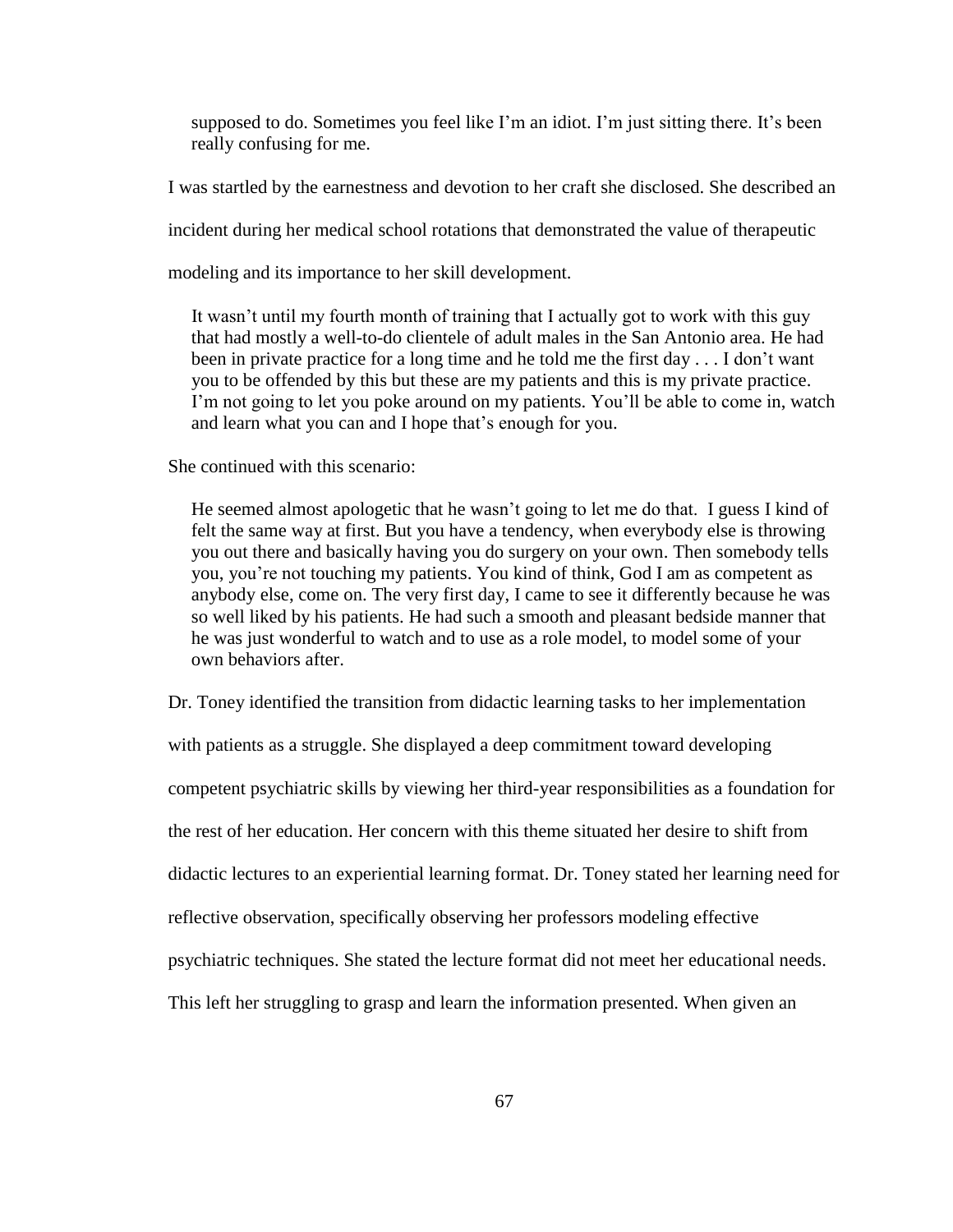opportunity to observe her professors, she was able to understand and embrace her learning objectives.

## *Perseverance Through Educational Obstacles*

 The second theme from Dr. Toney"s interviews was her perseverance through educational obstacles. She was the first of her family members to attend college. She came from a family with a strong work ethic who valued work over education. Her educational opportunity occurred in a dramatic fashion having overcome multiple obstacles to achieve her education. She described her path to formal education.

 Going to college wasn"t really something that was ever on the map for me as a youngster. Plus, I hated high school. So, I thought I never wanted to see the inside of another school once I got out of the 12th grade. But when I got married, I married a guy that had an advanced degree and he encouraged me to go back. He was the first person that I ever knew that said that. College isn"t like high school. They don"t have their thumb on you all the time. You kind of get to do what you want. I thought okay, I"ll try it. I did but then we started our own business and I got so busy. I never got back to it.

This was her first hurdle to overcome. After the first ten minutes of the interview, I was

immediately struck by the genuine responses by Dr. Toney. Her responses were

captivating. This emerged from the one person I thought would require more prompts and

encouragement because of her initial hesitancy when approached about my study. She

portrayed her next set of obstacles with only a slight nod of approval:

 It was 1995 when I was in an industrial accident at the place where I worked. It was a serious accident. They gassed us with phosgene gas which is like mustard gas that they used in World War II. It made me blind for two days. I ended going to The Texas Rehabilitation Program and they said we can train you for another job or you could go to school. I was like, hey, I kind of always wanted to go to school. But I was in survival mode as a single mom. I was thinking what can I take that I can get back out in the job market as fast as possible.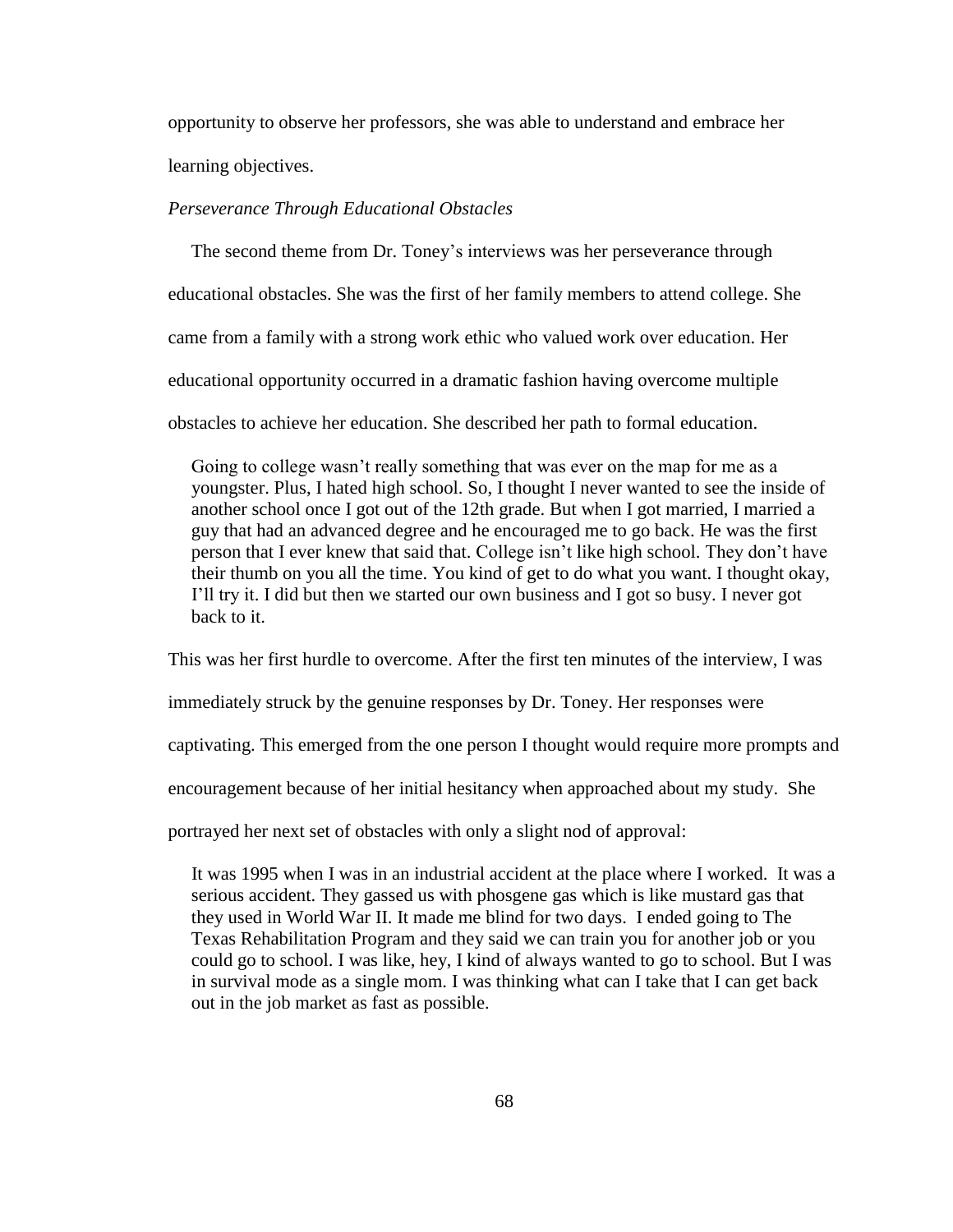When she paused during the interview, I replied "please tell me more". After a lengthy description of her educational opportunity, she described an epiphany moment with her daughter.

 One day my daughter came home to me and asked me something about her going to college. It suddenly dawned on me that my daughter was at the age that I didn"t have to be in survival mode. I might actually have an opportunity to dream about what I wanted to do for a change, so I did. I started just taking various courses at college and I found that I really, really liked science and biology.

This life-defining moment fueled her commitment to pursue her educational goals. Yet,

she suffered lack of encouragement from her undergraduate advisors. She detailed these

battles.

 I decided to get a degree in biology and about halfway through that, I started thinking med school would be cool or maybe psychology. A lot of people that I came into contact when I was doing undergraduate biology, they were all going to med school and so it was always around me. I started thinking, I could that, why not? I went and saw my college counselor and he was like, you"re too old. Don"t even try, they"ll never take you.

Her self-determination identified in this conversation was maintained during her current

residency tasks. Although she regarded herself as stubborn, she possessed a fierce degree

of resolve and fortitude. Her life experience has been an asset and a source of strength.

Her vigilance was portrayed by these recollections:

 I"m just hard-headed enough that when he said that I thought, I"m going to show you. Anyway, that"s how I ended up getting into med school is that this Texas Rehabilitation Program got me started in college. They paid for my first two years of college until I got an associate's degree. Then I didn't want to stop at that point so I kept going.

Dr. Toney"s critical incidents, life-defining moment, personal resolve and aspirations for

an education emerged as her second theme. She displayed the same attributes during her

residency education as she did with her undergraduate studies.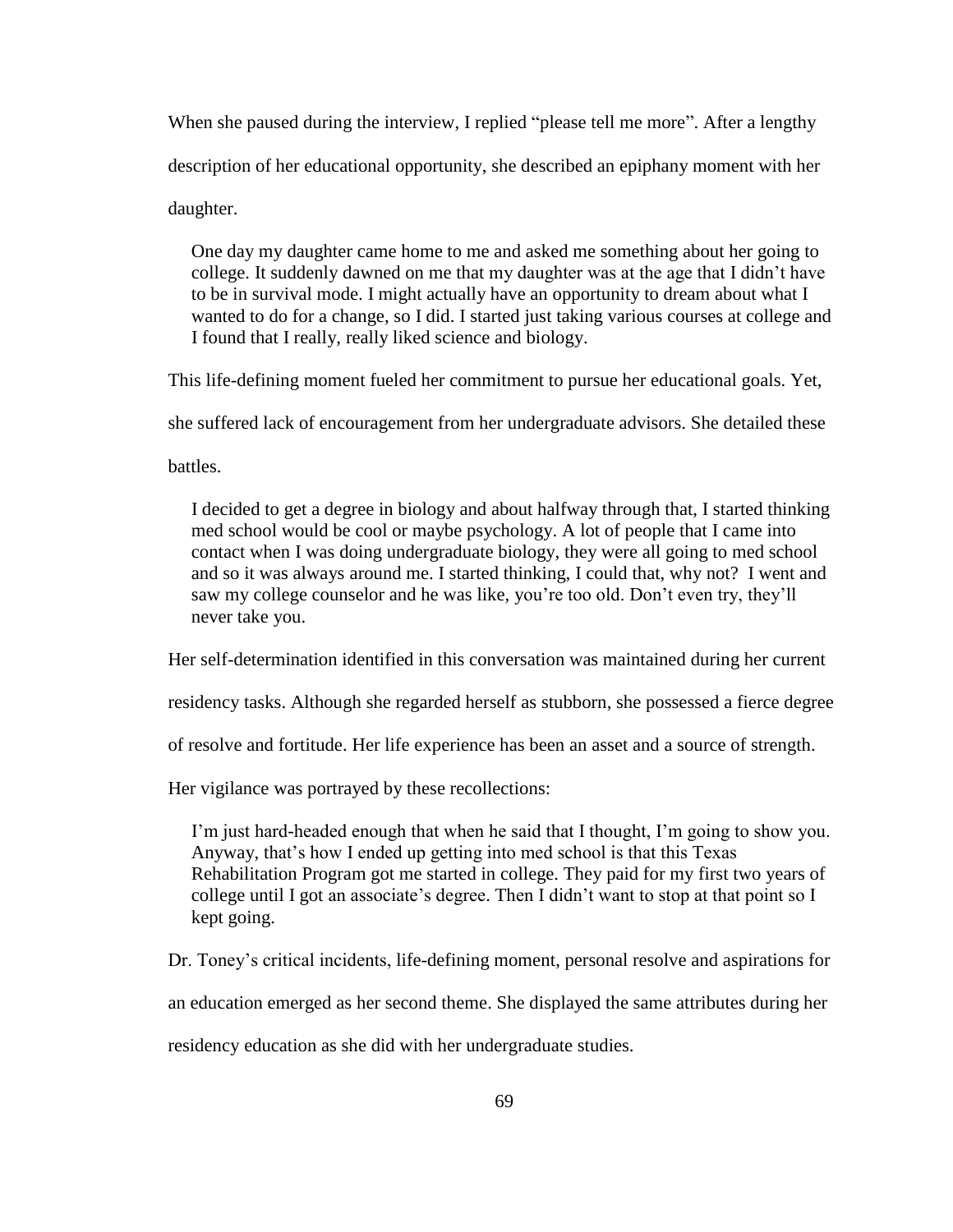## *The Journey of Choosing a Residency*

Her third theme was the journey of choosing a residency. Choosing psychiatry

residency began as a natural attraction but became a major life decision. Based on her

narrative, this was a perfect fit for her interests, life experience, philosophy,

determination and learning attributes.

 When I got into med school, I found myself kind of fascinated with the psych part. It just seemed the body was more mechanical. The head is the only place where it is different and that makes it more interesting to me. Whenever somebody has a kidney problem, they all work the same . . . but not up here in the head. Once I started my rotation that was it. I just fell in love with psychiatry. That opened a door to a very fascinating world for me.

After noting her personal attraction and inherent aptitude for exploration, she continued

with this theme description.

 I never thought, I want to be a doctor and work with people . . . as I studied psychology. Then when I got in medical school, that started coming back into my mind. As I studied psychiatry and psychology, I was like, wow, how cool is this. Then when I actually did my psychiatry rotation, I just felt like this is it. I found what I love. I did a bunch more psychiatry electives and then I did a couple of other electives. About half of my class went into anesthesiology because it was paying so much at the time. I thought, I guess I better at least do an elective in that just to rule it out and physical rehab and pain medicine because I thought that might be interesting. After my electives, I just couldn"t get away from psychiatry after that. I just fell in love with it.

Dr. Toney described a personal account of her experience with psychiatrists and her

preconceived notions about the profession.

 When I was in this industrial accident, I think it happened on a Thursday or Friday and that following Monday when I tried to go back to work, I found myself having a panic attack. I didn"t know what it was at the time. I had never had a panic attack. I was driving to work and I started hyperventilating and sweating and pulled over on the side of the road. I was like what is wrong with me. I went to my local walk–in clinic and I said you have to give me something to help me calm down because this is what happened to me. I can't make it . . . to work. He [the doctor] just happened to be a veteran who told me of his experiences with PTSD (Post Traumatic Stress Disorder). At that point, he recognized that I was having an anxiety attack. He gave me 10 Xanax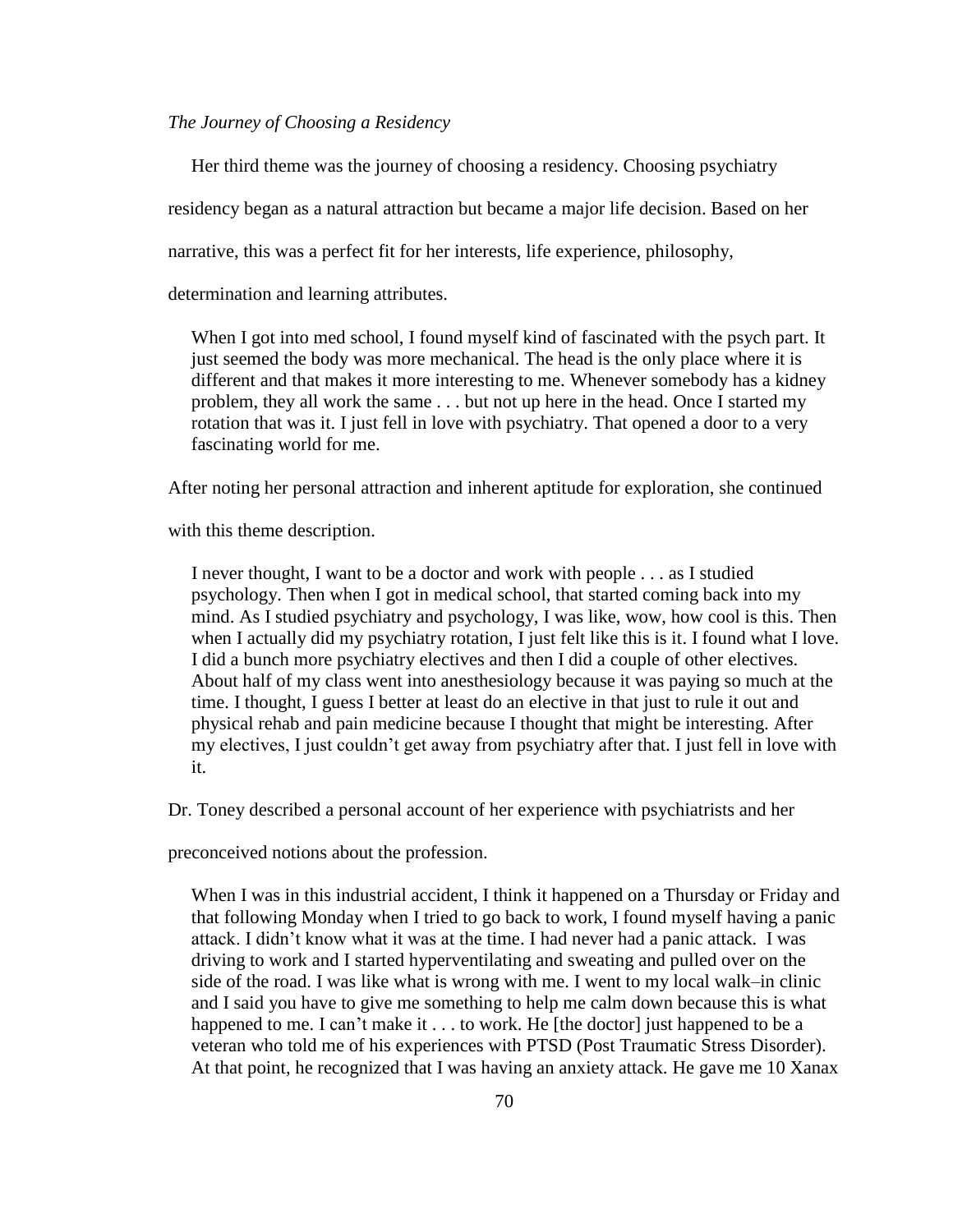and he said this is all I can give you. You"re going to have to see a psychiatrist to get some more. I ended up just opening a phone book. I knew nothing about psychiatry.

Dr. Toney continued to need little prompting. I simply nodded my assurance and held her

eye contact.

 I looked in the phone book and I just found a psychiatrist that was close to my house. I called this shrink . . . and made an appointment to see her. It was really helpful to see her a few times. That opened a door to a fascinating world to me. I grew up in a small town with just a bunch of country folks, and I didn"t know any mentally ill people.

She connected this prior experience to her choice of residency. She reflected on the

significance of this episode in her life.

 I never thought, oh, I want to go be a psychiatrist and work with people like this. At that point, I hadn"t really thought about going to medical school or anything but when I got back in medical school, that [seeking help] started coming back into my mind. As I studied psychiatry, I was like so that's what was going on with me. Since then it has been absolutely fascinating to be here.

It was apparent that Dr. Toney took her educational opportunities passionately. She

carried this into her residency training. She chose psychiatry residency based on her

attraction for helping people and the creative aspects of the profession. This theme, The

Journey of Choosing a Residency described a strong bond with her residency choice. Dr.

Toney gave substantial time for personal reflections of her learning experiences. Her self-

efficacy and motivation positively impacted her skill development.

#### *Residency Class Discord*

Her fourth theme was a tumultuous account of collegiality and encounters with the

other residents. During this interview sequence, I admired her willingness to describe her

responses in such an ardent manner.

 I am shocked how childish and unprofessional a group of psychiatrist [residents] can be. People [psychiatric residents] that work in the mental health industry and you would think that they would have a little more compassion for others and more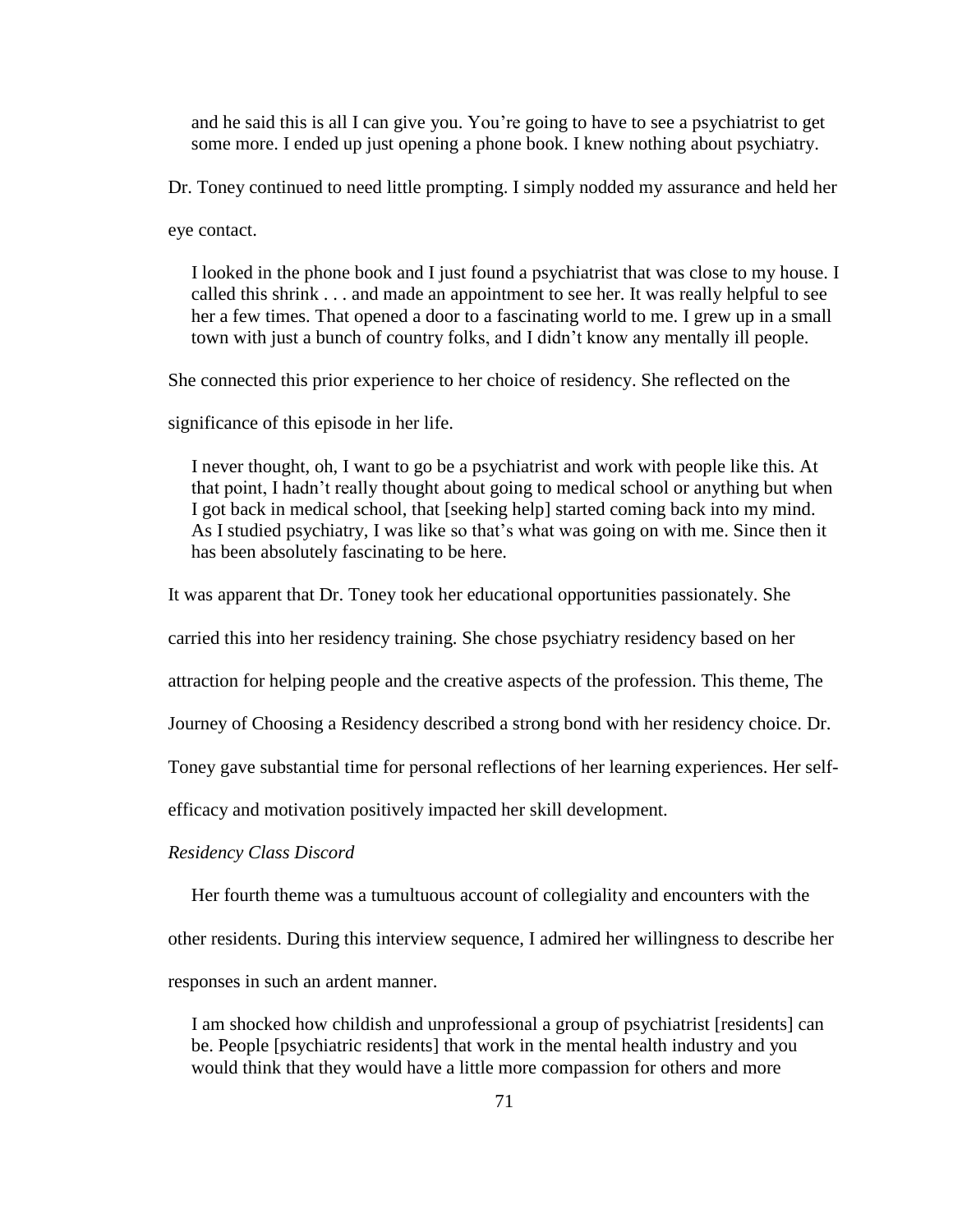understanding. I've met some really great people but I am also shocked almost on a daily basis how un-nurturing, backbiting and petty people can be. I find myself sometimes . . . I guess people just use up all their compassion and patience on their patients. They don't have any left for each other.

My notes from my observation day further expounded on the lack of collegiality between residents. During one of my observation encounters, Dr. Toney and Dr. Pulling became embroiled in a heated discussion. Dr. Toney submitted a time off request to the chief resident, Dr. Pulling. Dr. Pulling, Dr. Van and I were sitting in the library waiting for the start of a group supervision class. The group supervision class was a weekly one hour class conducted by the researcher. The class reviewed the status of new patients entering the psychiatry clinic and the significant experiences from the weekly group therapies.

Group supervision was held every Friday at 9 am. My observation data follows:

 Dr. Toney entered the group supervision room and handed Dr. Pulling the form for her requested vacation time. Dr. Pulling responded the form was incomplete. She bluntly stated that the form needed to have an additional section completed (which was a new requirement) and that an email was sent out 2 weeks ago. She handed the form back to Dr. Toney. Dr. Toney replied that she was sorry but she did not receive the email and that her form should suffice. Dr. Pulling repeated that she would not accept this form until it was completed. It needed another resident's signature agreeing to cover for emergency purposes Dr. Toney in a heated tone, stated "oh come off it, Carol! I know what this is about. We all know what you're trying to pull!" After a tension filled moment, Dr. Toney took back the form and looked over the incomplete section. Dr. Toney in a direct voice, asked if Dr. Pulling would agree to cover and sign the form. Dr. Pulling promptly replied no. Dr. Toney, then, turned to Dr. Van and asked her to cover and sign the form. Dr. Van stated that she needed to check her schedule but would get back with Dr. Toney after the supervision class.

While both residents engaged in abrupt if not rude conversation in this exchange, much tension existed between certain residents during this year"s class. Dr. Toney"s aggressive response was representative of the contentious interactions that plagued this year"s class. I asked Dr. Toney to talk more about these resident interactions. At times, these conflicts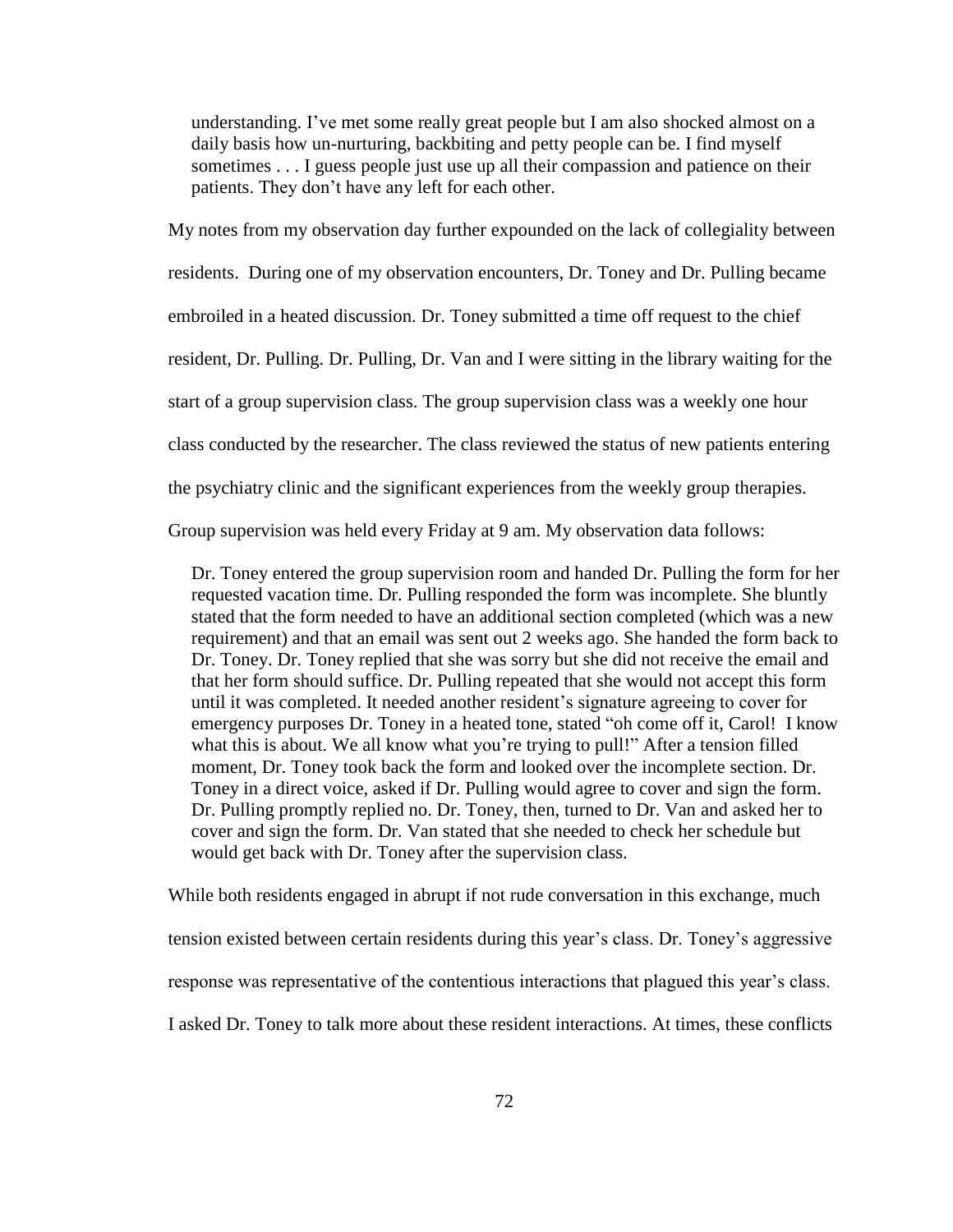have been a detriment to educational skill attainment. She responded with a rather

extensive description of her psychiatry rotations.

 I remember one of my formative experiences in medical school. I did a rotation on a psychiatry unit at the VA (Veterans Administration Hospital). A couple of their people were out. The ones that were still there, they were all overworked. One of them had back surgery and was out for a long time. They tried to pick up the burden. At a meeting, they asked when is Sue Smith or whatever her name was coming back from her surgery. One of them said she is coming back next week. They all talked about it and decided that was too soon that she needed to take another two weeks off from work to get over that kind of major surgery . . . I thought, oh my gosh, because I had worked in surgery and they just dog each other about taking time off. Then, in psychiatry [VA] people were thinking in a compassionate way. I remember thinking this is the only place that you would ever find this attitude and compassion.

She detailed her current experience with these prior rotation descriptions.

Ever since I've been here, it's like man, was that ever a fluke. I don't think I've ever seen that again. Instead it's like, I won't or I don't know. I think these people (other residents) used up all their compassion and patience on their patients. They don"t have any left for each other.

Learning environment and resident interactions were topics that were unavoidable for Dr.

Toney. I was impressed with the way she reported her experiences with this theme. These

conflicts detract from potential meaningful clinical encounters. This type of ongoing

conflict negates certain aspects of team-based and problem-based learning collaborations.

She described a group of residents embroiled in an immature clash. My observation of

the conflict between Dr. Toney and the chief resident symbolized the interactions of this

group of residents. Part of these conflicts originated from the lack of negotiating strongly

held opinions between the residents.

# *Vital Third-Year Experiences*

Vital third-year experiences emerged as Dr. Toney"s fifth and last theme. This

included her surprise at enjoying certain training aspects. She detailed her preconceived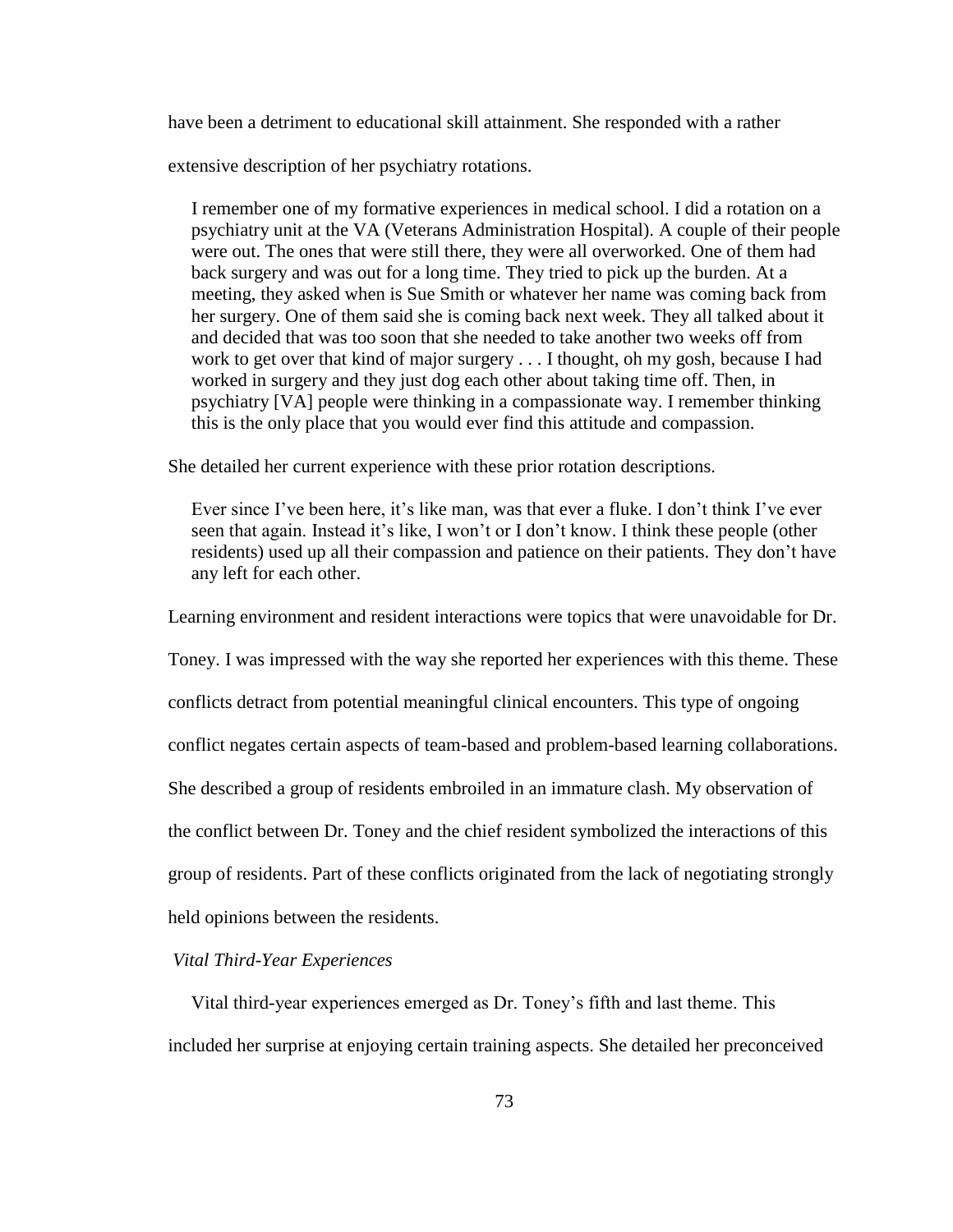notions of the current year"s educational goals. Again, she was generous with her

discussion of accepting this year's different approach from previous years.

 I guess the one thing that surprised me is I thought I would be really bored in the third year because I liked emergency psychiatry. I like working with very decompensated patients and psychosis. I think psychosis is fascinating. I was telling myself before I started this year, you"re going to have to get through this year because you"re going to have all these stable patients just coming in for med management or whatever.

She continued with her personal account from her second year when working at an

inpatient hospital.

It wasn't like that at all. It's been a lot more interesting . . . having the time to actually spend with patients. When you're on inpatient services, you don't have time to sit with a patient for an hour and talk. You"re kind of doing the evaluation and then you"re going to the next patient. You"re writing all your notes and then before you know it, your day is done. Then you"re on call and you"re sleepy the next day and all that.

As she continued, she spoke of both the benefits of her third-year didactics and the

drawbacks of certain lectures.

We have a lot of didactics here. The program that I was in before didn't matter which year that you were in, you had, every Wednesday afternoon, didactics four hours. Here we have probably three times that in didactics and it seems like a lot when you look at it as far as hours in class. The things that they expect of you, it almost seems like it"s still not enough.

She voiced the need for better organization of her didactics.

 It"s a lot of didactics and they"re good didactics, but I don"t know, I think the timing of some of it is just off a little bit and just personally, my personal opinion, I hate it. I know that the teachers don"t want to go in there and just talk everyday but I really hate it when they assign topics. Everybody has to take their turn presenting the topic but we end up doing is sitting in there. Some people (her fellow residents) come very prepared with lots of notes written, and they"ve even looked up on the Internet to get supplemental things to talk about when they present their topic. Some people sit there and just go down the page. Well, the first paragraph talks about blah, blah, blah . . . I"ve already read the article. Why do I need you now sitting here reading me what each paragraph of the article talked about. That's not helpful. That's not a didactic to me. Sometimes the attending in there with us jumps in and gives examples and sometimes they just sit there and let somebody do that for a whole hour. You feel like,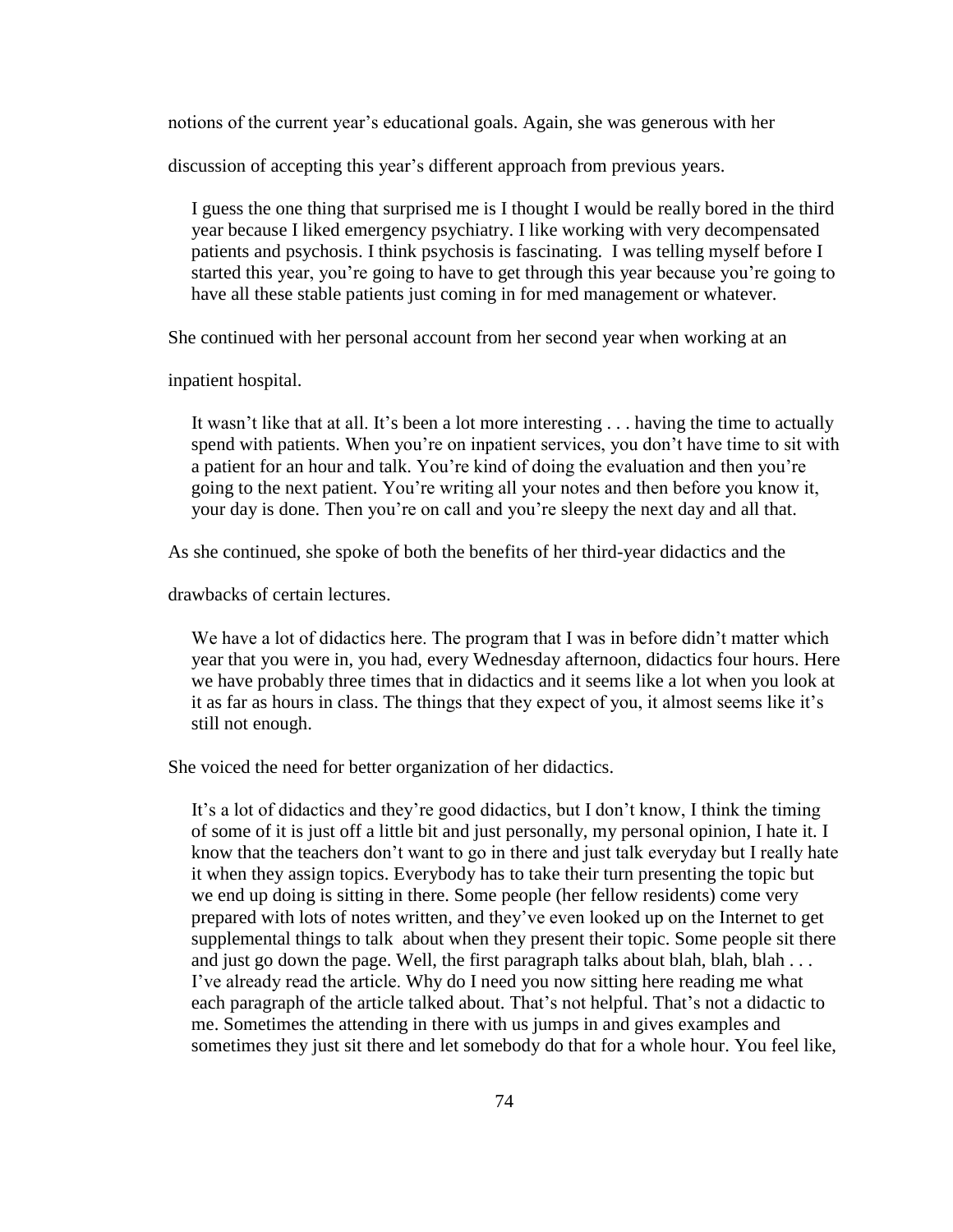boy, this was a great day. What a waste of my time. I could have reread the article myself and come out of it with more than that.

Dr. Toney addressed the lack of insightful information presented by her fellow residents.

Later in the conversation, she shifted to a discussion of the third year being a once in a

lifetime experience due to patient interactions becoming a meaningful experience.

 You really just don"t feel like you"re that invested in each patient but when you get to the third year, they're actually your patients. Even though it's not the most exciting stuff that some of the other rotations are. You feel so much more invested in the outcome when you"re seeing these patients regularly over the course of a year. You"re making decisions on their medications, their treatments and you"re getting to know them.

At this point, she volunteered information with minimal prompting. I inquired gently by

stating in a soft voice to please tell me about her psychiatric skill attainment.. She

continued:

 Especially in this clinic, we have enough time to see all of our patients for almost an hour if we want to. I know I probably shouldn't but I do that a lot because I really just like to hear my patient's stories . . . I want to be able to luxuriate in the extra time I have right now. I'll never be able to do this again in my life. Where I thought I was going to come into this whole year just thinking, gosh, this is going to be a terribly boring year, it's not. It's fun to be able to really get to know the patients and follow them over the long-term. I think it"s helped me see them as more than just patients.

She described practicing a humanistic approach to psychiatry treatment. Humanistic

Psychology promotes a holistic approach through emphasizing the healthy parts of a

person (Yalom, 1995). Also, she depicted her third year as a transition to becoming a

more complete psychiatrist. She described her patient interactions, skill development and

the third year as a foundation for her career.

 You have more freedom. I think you feel more confident that you know what you are doing. You"ve learned to establish rapport with patients relatively quickly and feel good about it. I guess the work schedule is a lot nicer, you have less emergency call and better quality of life in general. The thing I like most is that I just feel more confident in what I"m doing. I feel like I know what I"m doing, except for some of the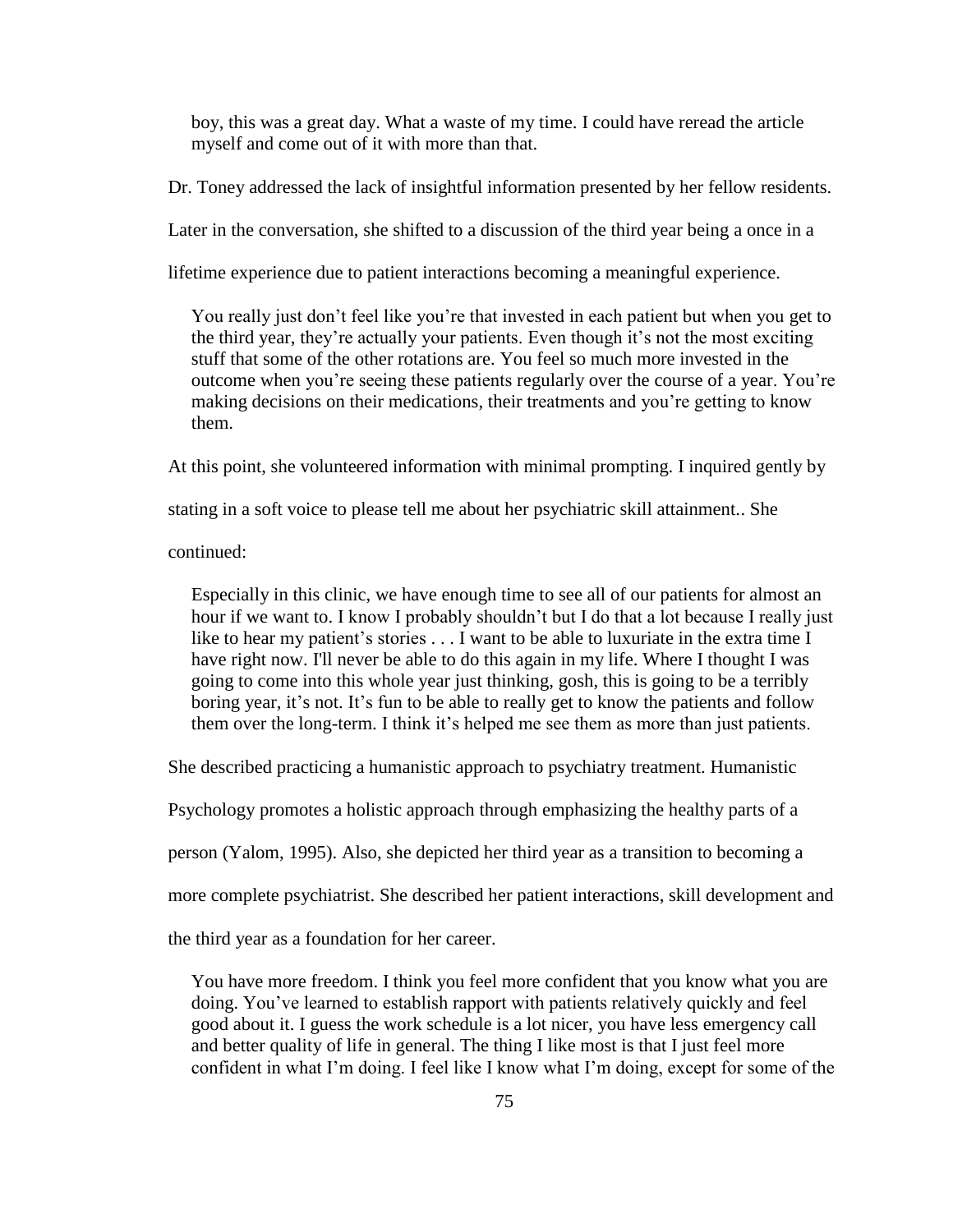psychotherapy and the group thing. I"m still struggling with that, but I"m sure that will come.

I asked her to continue with these vital experiences.

 I have a certain patient that I think stands out to me. You just get a patient that really kind of touches you for some reason. Their story or their presentation and their struggles and how they"re dealing with it. And I just look forward to every one of those moments. I just really like psychiatry and having that intimate connection with patients.

She identified critical incidents that defined her skill development. Her third-year

encounters guided her competency development, skill enhancement and valuable medical

experiences. Dr. Toney"s degree of reflection and self- analysis revealed her interpersonal

commitment. As her interviews drew to a close, I explored her most valuable experience

as a resident. I emphasized the word "most" when asking this question. Much of the

research literature identified didactic lectures and supervision as the most influential

aspects of residency training. Here is Dr. Toney"s down-to-earth reply.

 I just like being with the patients, talking to the patients. I can remember when I was younger, I knew a person that used to see a psychiatrist. I used to think you"re an idiot, who needs a psychiatrist, this is all just common sense. Life is good, life is bad sometimes, you just deal with it. What I"ve come to realize through my training, med school and my training here is that it has nothing to do with what the stressor is. I just think I take more into account, my own personal life, more compassion for the human condition and for people in general. I feel like I"ve become more nurturing, understanding and compassionate. I may not be the most capable, but I have a whole lot more coping skills than a lot of the population and I guess I never knew that. Random acts of kindness, that's it, that's really what it's all about and I think every day that I come to work it reinforces that to me in my real life.

I include, below, my observation notes of Dr. Toney interacting with her patients to substantiate

her above experiences.

 During an initial psychiatric assessment, Dr. Toney had a distinctive ability to place people at ease and assess their diagnostic criteria. She possessed a candid straightforward presentation coupled with an authentic caring approach. Her patients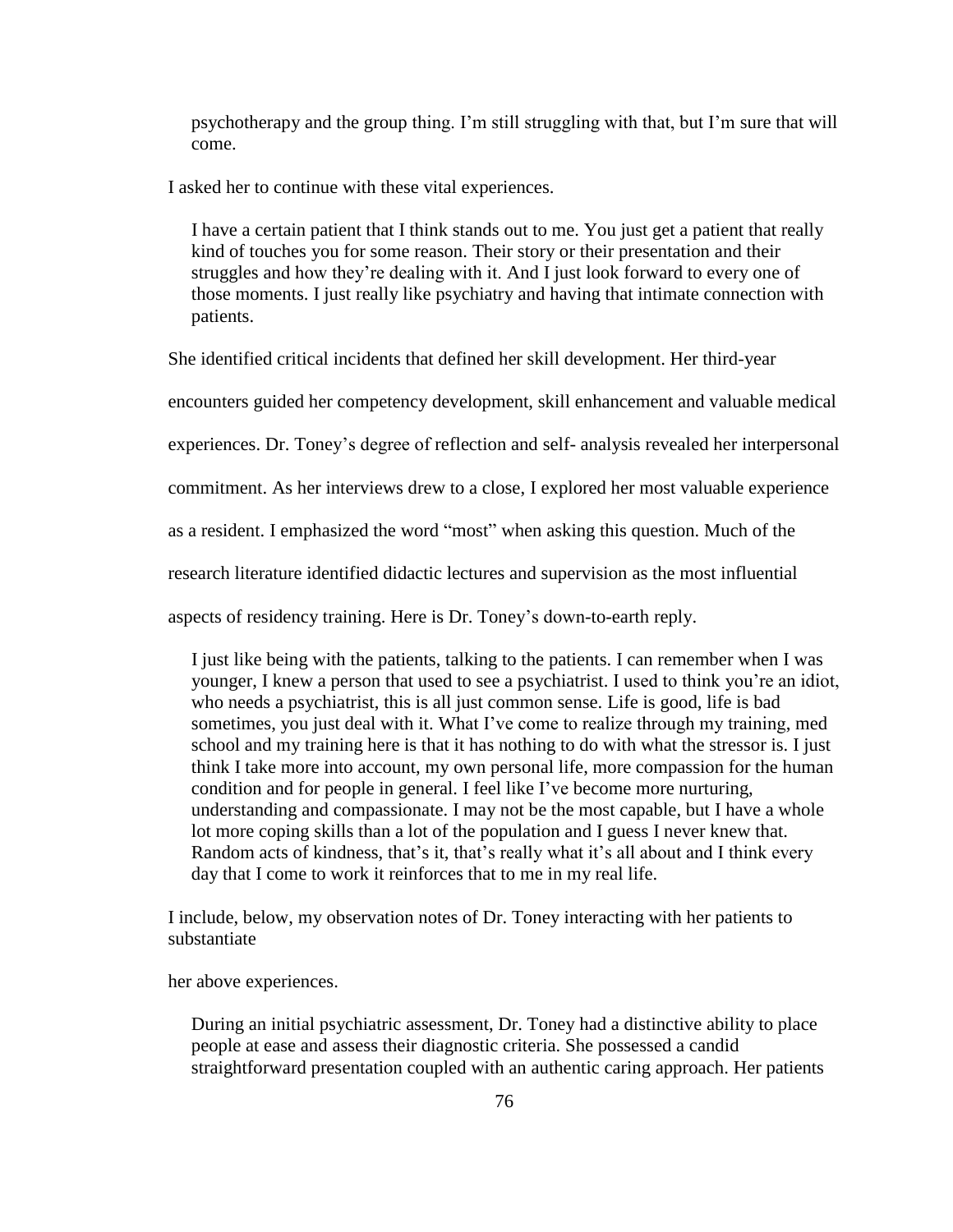responded with appreciation and a sense of hope. In group therapy, she grasped the humanistic dynamics. She understood the therapeutic philosophy of engaging the psychological transformation and the tactics of change. During sessions, she was never at a loss, remained attentive and invested in her patient's well being.

I asked to her continue describing vital experiences for her psychiatric skill attainment.

Again, her personal self-reflection was described in both her personal growth and her

professional approach.

The more I'm able to maintain my professional composure in those really difficult circumstances, I get better. I can tell you when we started speaking about losing people too young the other day in group. That was hard for me because my husband just died two years ago and he was only 48 at the time. That"s hard, but I think the more you do it, the more you"re able to use your own experiences.

She cited life experience as a cornerstone for her learning and skill enhancement. Her

comments referenced a previous statement regarding constructionism and making

meaning of her experiences.

 I think I"m a pretty patient person and understanding, because of the things I"ve been through in my own life. I've had a lot of rough times  $\ldots$  plus I'm older. I guess those aren"t really significant experiences but my past has helped me to develop a better understanding of people that are going through struggles and to be more compassionate. I feel like I want to help them instead of just making a paycheck.

With a modicum of encouragement, she continued with knowing her residency choice

felt right.

 I"ve done a lot of things in my past. I"ve done a lot of different jobs in completely different fields. I feel like I"m not one of those people that grew up with doctor parents and dreamed about being a doctor since I was growing up. I never in my wildest dreams thought I would end up here. And its right, I know it's right for me... I feel right doing what I ought to be doing. That makes it so much easier and so much more fulfilling to me on a daily basis.

She brought her past experience full circle by identifying her most valuable experience as

her interaction with patients.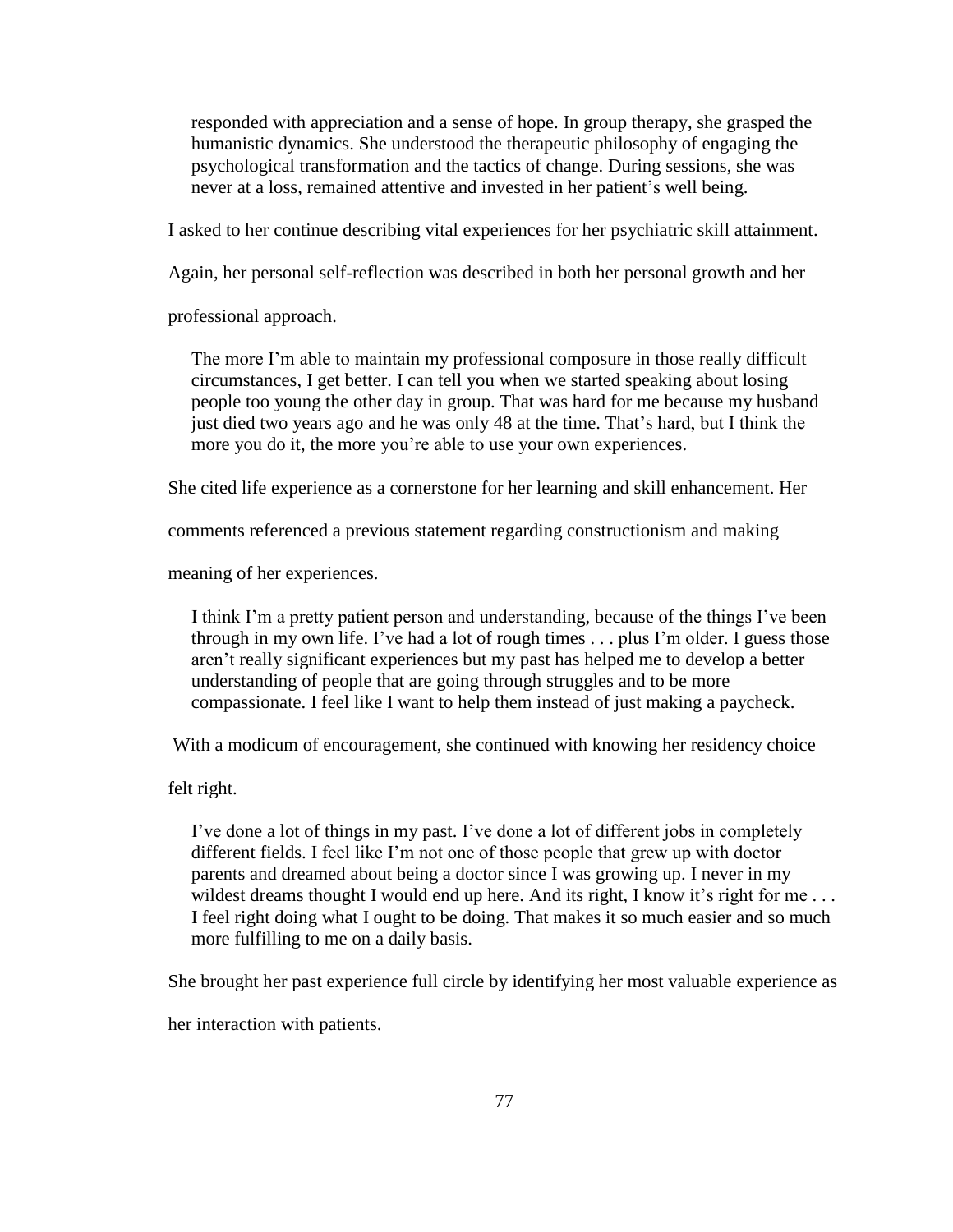There's nothing better than to get somebody [a patient] who's really messed up, be able to evaluate them and start them on the appropriate medication. Then see them six weeks later and they"re smiling and happy and feeling like you"re their hero. That"s a pretty good feeling . . . that keeps me coming back to work every day.

She ended with a gratifying summation of her important experiences during her

residency.

 I didn"t just come here because of some childhood fantasy. I did everything else first and then finally stumbled into the right place and I love helping people.

 I thought Dr. Toney would be a guarded participant but she proved to be the most substantial of all. Dr. Toney's willingness to address her psychiatry training, struggles with certain educational formats and benefits of her education was gratifying. She placed importance on her learning and developing abilities as a psychiatrist. She held herself accountable by not minimizing her educational duties and tasks. She placed much meaning on the importance of her skill development and role as a helping professional. Dr. Toney provided a dedicated account of her important experiences. The residency experiences described were not an intellectualized version but more of a personal description of her residency education, her learning style and her challenge to become a skilled psychiatrist. Her inner resolve forged her success in college, medical school and her psychiatry residency. Her ability to overcome obstacles enhanced her skillfulness as an empathetic active clinician. Her account was the most lengthy of the five participants.

## Dr. Vann

 My next participant was Dr. Vann. Dr. Vann, a Caucasian female in her late 20s, was the youngest participant in the study. She looked younger than her stated age. She attended medical school directly after graduating college and then immediately entered psychiatry residency. She was polite and gracious while agreeing to be interviewed. I met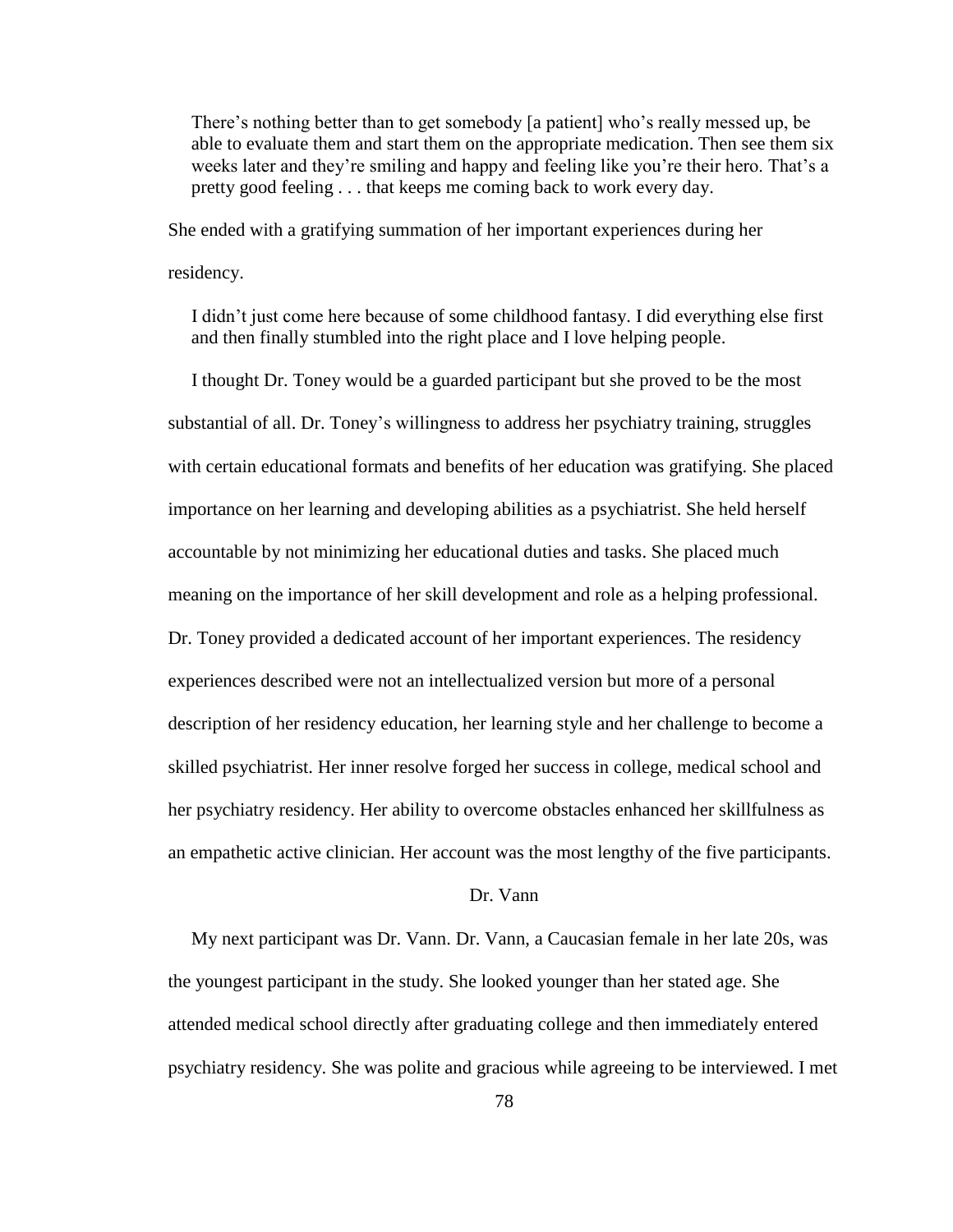her three years ago at a residency graduation dinner. As a first-year resident, she accepted the resident of the year award for her research efforts. I remember one of the elder professors commenting that she looked like she had not yet graduated high school. During the third year, she served as co-chief resident. The co-chief residents present concerns from the residency class to the residency director and supervise the on-call schedules. Her five themes included 1) Lack of Poise and Self-confidence, 2) Choosing Residency, 3) Conflict avoidance, and 4) Constructing knowledge.

# *Lack of Poise and Self-Confidence*

 Dr. Vann began with a demure approach requiring more direction and encouragement from me than the other participants. She was slightly hesitant when voicing her experiences. This was more due to her gentle spirit and youthful age than her not having intellectual responses. When asked about her important and meaningful experiences as a resident, she began talking about lack of assuredness when applying her psychiatric skills. This emerged as her first theme, a lack of poise and confidence with applying her psychiatric skills. She explained:

It [patient sessions] can be really aggravating. I've noticed the first two sessions it seems like we don"t accomplish much. A lot of it is getting to know each other. About the third session, for quite a few people, I"ve noticed that we"ve had a bit of a rocky start and I always hope I don"t lose them. I"m really interested in seeing later if that first session paid off, seeing what we dealt with in those beginning sessions.

She needed mild reassurance to explore this topic's meaning and her skill acquisition. I

asked about experiences that might be a building block for her career.

 It"s nice to be exposed to all the different types of therapy. One of the things that I"m kind of concerned about is that I"m going to be good enough at any one particular type of therapy. Something that"s useful for me to be that good at it. I feel like I need some more training and maybe CBT ( Cognitive Behavioral Therapy). Just to have as something that I feel confident in, that I can do when I get out. I do wish there was a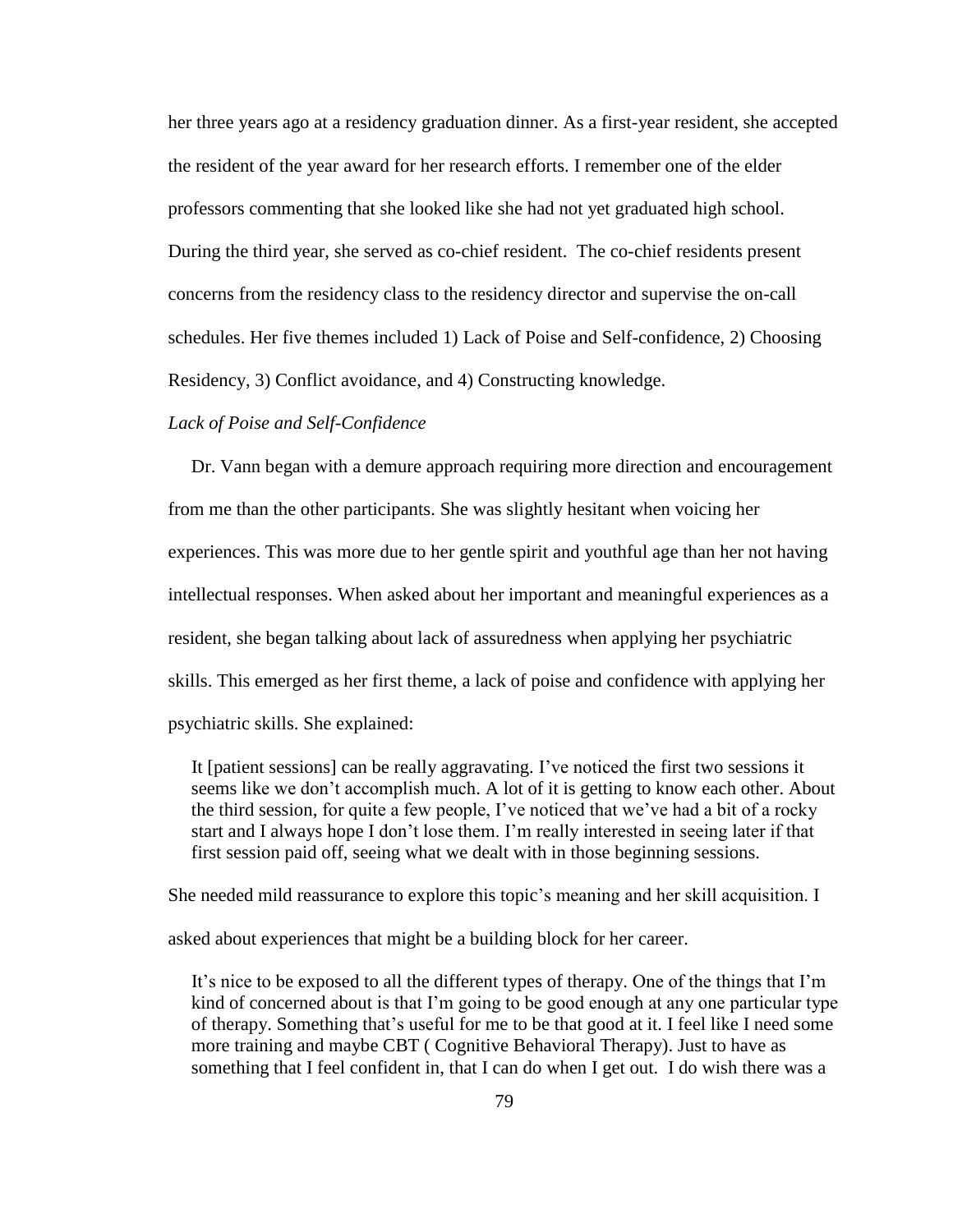little bit more focus on one specific school of training. Maybe I won"t end up using that but at least I"ll feel confident knowing that one type of therapy.

Wanting to know more about her abilities as a third-year resident, I inquired further by

asking tell me about your training experiences. She described her learning needs and

tasks:

 If I have a really interesting patient, I"ll try to talk to a few different people [residents, faculty] about that case and get their take on it. A lot of times different people have different ideas behind what the best treatment would be or what the best therapeutic goal might be for that patient. So I try to put that together.

She described her use of self-reflection and presented a straightforward account of these

patient interactions.

 It"s after I feel like the patient"s been somewhat successful. You know, a few months later maybe they"ll come back. They will have seen me a few times and I"ll feel like, okay, they"re really doing well with this intervention. Sometimes it"s the opposite though. Sometimes they do poorly after whatever intervention I have and I think, uh oh. Those stand out to me in particular. I guess the people who are doing well and I can say, great. I think that"s because of what I did or they"re doing poorly and I can think, well, maybe I could have done something better in that instance.

I appreciated her modest description of engaging patients with the tactics of change. She

was candid with her critique of self and learning experiences. She continued with her

description of these approaches:

 I like the variety of different sites that we go to probably the best. I feel like we get a lot of different patient populations, a lot of different settings throughout our training. I feel that really gives me some confidence. I'm not going into a situation that I'm not aware of how to deal with because I"ve only been at the VA.

Pursuing these concerns, I inquired about experiences outside of her patient interactions.

She presented the challenges she faces as a resident.

 Its juggling so many things, that I"m not sure I do a good job with my patients, with my colleagues and my studies. It's probably time management. You have so many different forces that are pressuring you. You always want to make sure you"re taking care of your patients. But then you also have your responsibility for learning and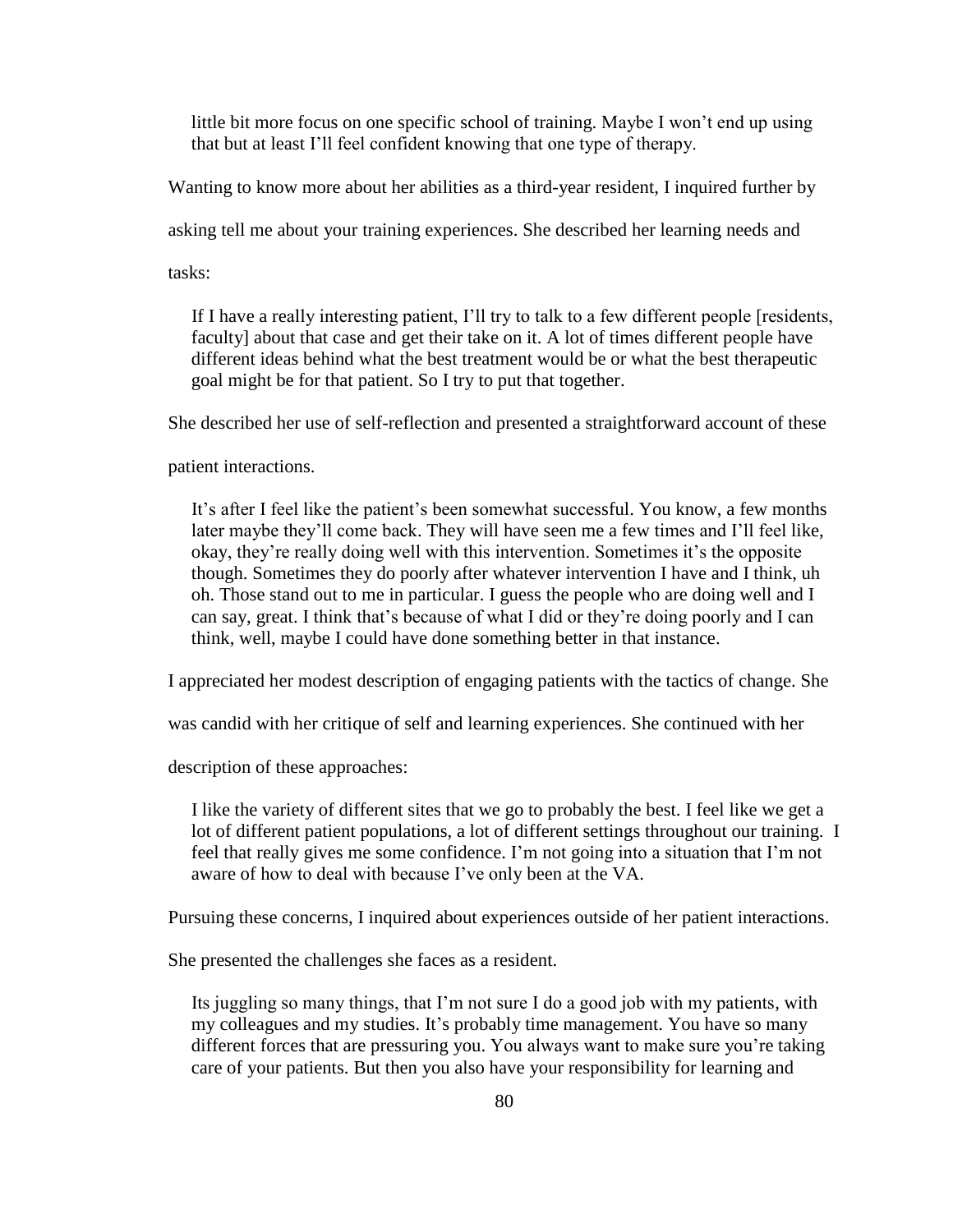education, so you have your classes, reading, journal clubs, case conference. You always have lots of things to do. Because of chief residency, I have the administrative part, too. It's kind of a hectic balancing act.

After a moment of reflection, she then addressed utilizing feedback from her supervision

which helped with these tasks.

 With my supervision, my attending will tell me, look, this is something that might get you in trouble in the future. You need to pay attention to this type of situation because it might get you in trouble. It [feedback] hasn't been really mean, it's been constructive, but they"ve definitely said you should have done this instead of what you did. I tried to keep those instances in mind when the situation comes up again.

Dr. Vann was open to corrective feedback. She did not take her critique as a personal

criticism but utilized this to better her skills. I asked about experiences that she

considered a foundation for her skill development. Specifically, I asked please tell me

about specific examples of your educational experience that were important.

 I guess seeing somebody [patient] get better makes you feel like, wow, I can actually do this. Yeah, that's it. Before, I didn't know what I was doing. I felt like, I hope that they"re getting better, since they"re not in the hospital. But it"s harder to know when they are not in the hospital and coming for appointments only once a week or two weeks. It's nice getting to actually see that one patient get better. Even though she'll probably end up back in the hospital some day, but it"s been rewarding this year seeing that she has not been there so far. It's been really good.

I supported her responses by noting that she enjoyed her patient interactions. She related

that these types of experiences when she saw her patients improve added to her

professional competency.

 Yes, because for a long time I sat there and wondered "do antidepressants really help?'- I mean you read all the studies and everything, but in practical experience, you just don't have that until this year. But when you have an outpatient for over a year, you might actually see that they"ve got some better which benefits you. It makes you feel like you"re getting it right.

Dr. Vann struggled to gain proficiency over the different psychiatric approaches taught

during her third year. Her concern was transforming her training into a competent skill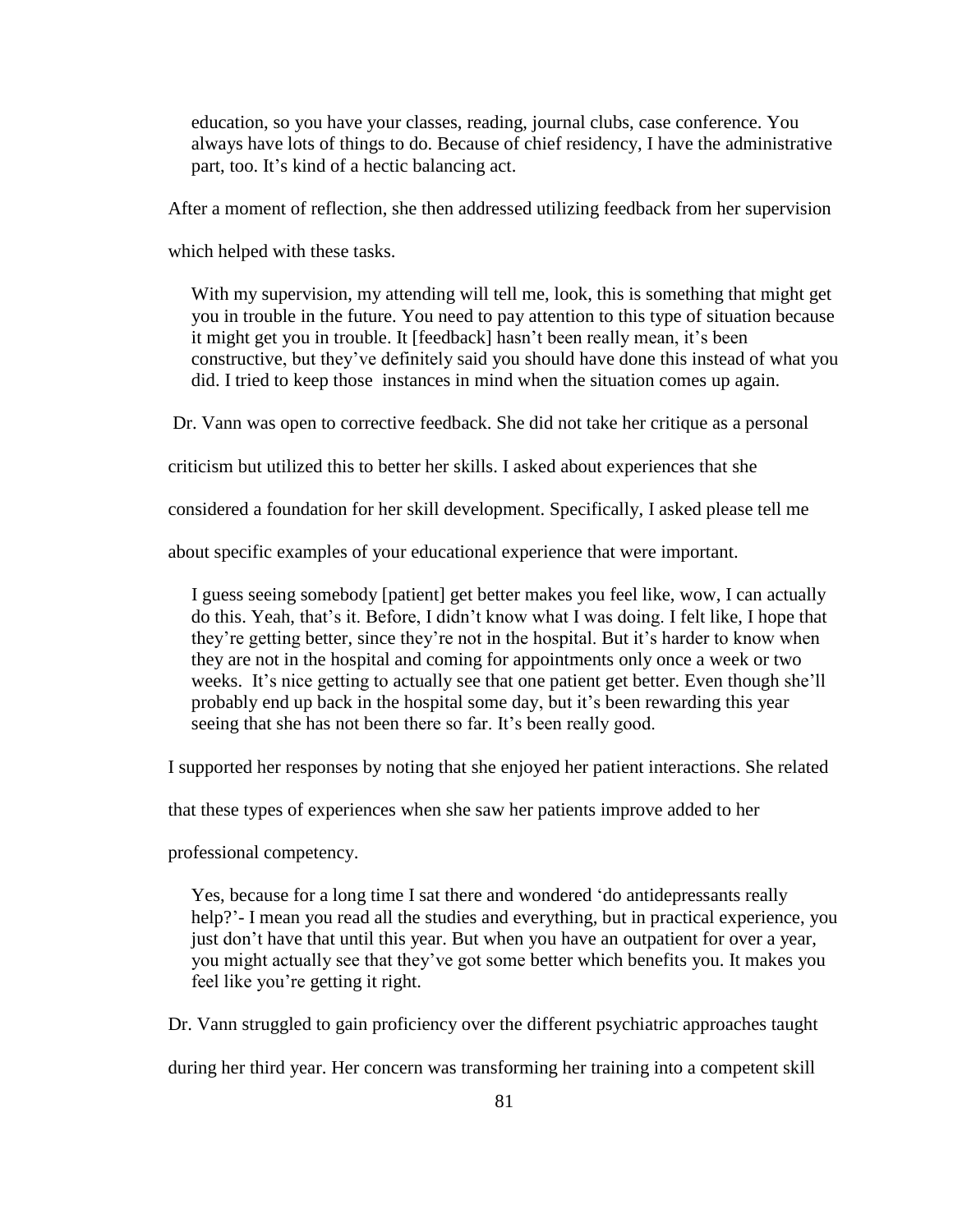base. However, I was impressed with the commitment Dr. Vann displayed toward wanting to learn psychiatry. Although her responses were concise, she was sincere about her abilities and skill development as evidence by her humble self description and demur affect during her interview.

#### *Choosing Residency*

As our interviews progressed, I returned to my research question by asking about

meaningful experiences and circumstances. Dr. Vann described her choice of residency

as an important factor which she considered a justification for her career. She described

her residency choice as a vital developmental experience. This was her second theme,

making sense of residency selections.

 I was one of those people who didn"t know what they wanted to do for a while. So I didn"t really make up my mind that I wanted to go into psychiatry until the end of my third year of medical school. I always thought that I"d probably end up doing something along those lines like internal medicine, infectious disease, something like that. When I was doing my third year rotations, I realized [choosing a residency] it's a lot different than what I thought it would be.

With encouragement, she continued with these descriptions of her residency choice.

 I don"t know, when I was on my psychiatry rotation, I really liked it. I really liked interacting with the patients. I really liked the time that I could spend with them. I liked the fact that I didn't have to feel obligated to do a little bit of everything like in the primary medicine fields. I felt like I was able to specialize some. There were a number of factors that came together that made me decide that's what I wanted to do.

I reframed her response by stating it seems as if she was unsure of her residency choice

until exploring several options. She agreed and proceeded to describe these factors.

Right . . . It was just my interest and experience with rotations in the field. There's a lot of research in the neurosciences and so that was exciting. Part of the reason why I liked it is because it was challenging. There"s not just one right way to do something. You don't get a lab test and, okay, this is it. This is what I'm going to treat them, this is the antibiotic that I need to treat them with. That kind of thing, I liked that. Also, well, I enjoyed reading about the field. I thought this is something once I'm done with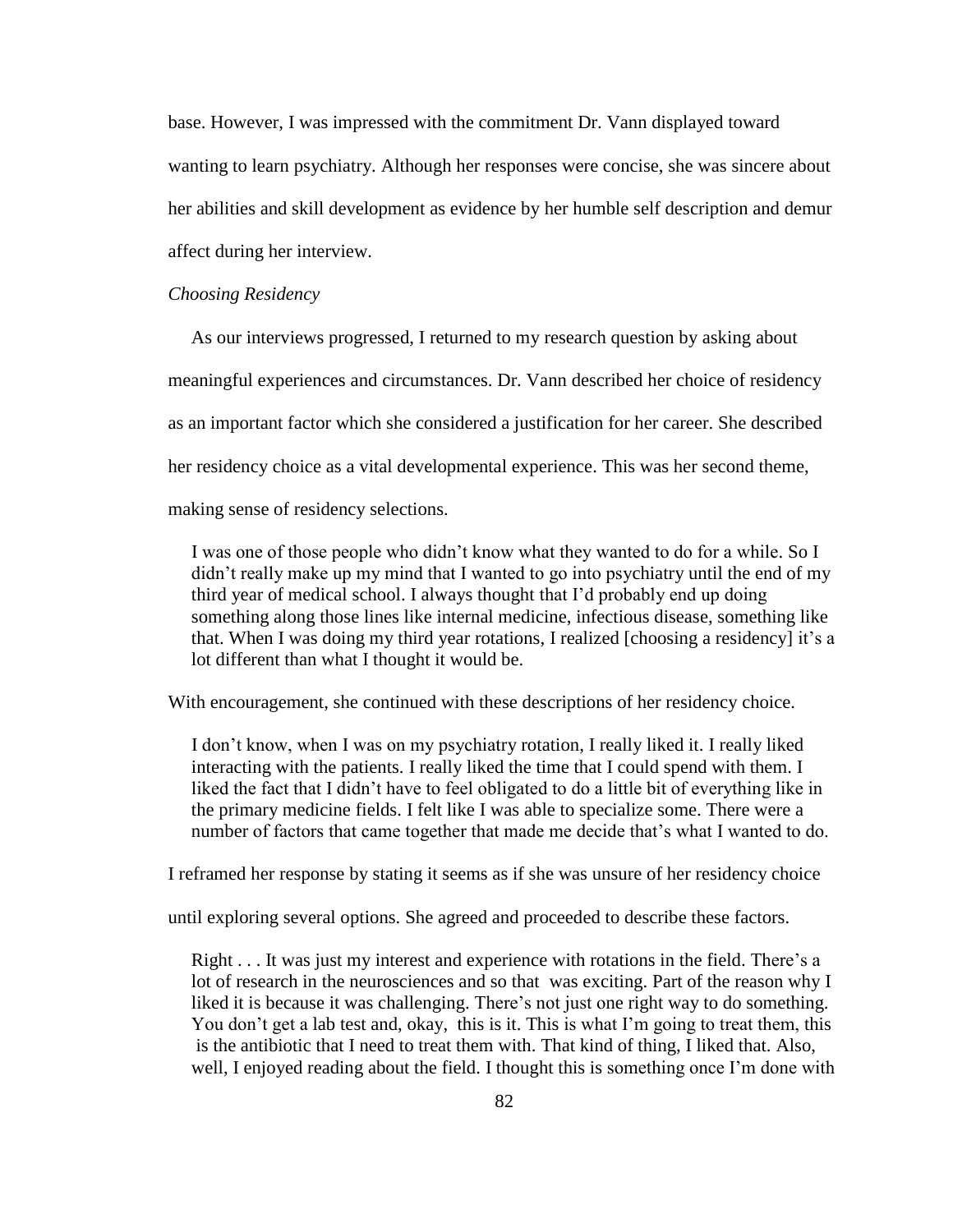medical school that I"ll still want to continue reading about. I want something that I"m interested in learning about when I"m older as well. You can have a fairly good lifestyle. It's not like a surgeon when you have to put in so many hours to keep up the practice to maintain credentials or things like that.

This depiction reflected her desire for creativity but also her pragmatic knowledge of the

field. I asked her to clarify her last statements regarding her experience with psychiatric

skill acquisition. She voiced a need to practice biological psychiatry and the art of

psychotherapy. Dr. Vann continued:

 I"ve gotten my MD. I don"t really see myself going out and just doing therapy or just prescribing meds. I plan to, of course, use medications and I think for some patients, it's more valuable. I agree that there is a lot of, I guess, artistic license or nurture to psychotherapy and I appreciate that. I hope that I can incorporate it in the future when I practice. I hope to do both because they are both important.

After some initial encouragement, Dr. Vann presented with a mild approach. Although

she described a lack of assurance, she held a deep conviction to develop her psychiatric

skills by displaying concern for her patients. Choosing psychiatry residency revealed her

need for a studious approach and time for reflection. She considered several factors over

a lengthy period before making her residency selection.

## *Conflict Avoidance*

After discussing her residency choice, Dr. Vann then initiated a description of her

interactions with the residents. This emerged as her third theme, conflict avoidance. She

provided the following poignant examples of this theme.

Well, our class has had a lot of difficulties. It's been very challenging. We spend a lot of time together in class. And we see each other a lot in clinic. I guess there"s the opportunity to have a lot of interpersonal conflicts in that setting. I"m sure that happens in the real world too. So, I guess it's a good experience to learn from. But yeah, it"s been demoralizing for me at times being the co-chief. Maybe this is not the best subject for me to talk about.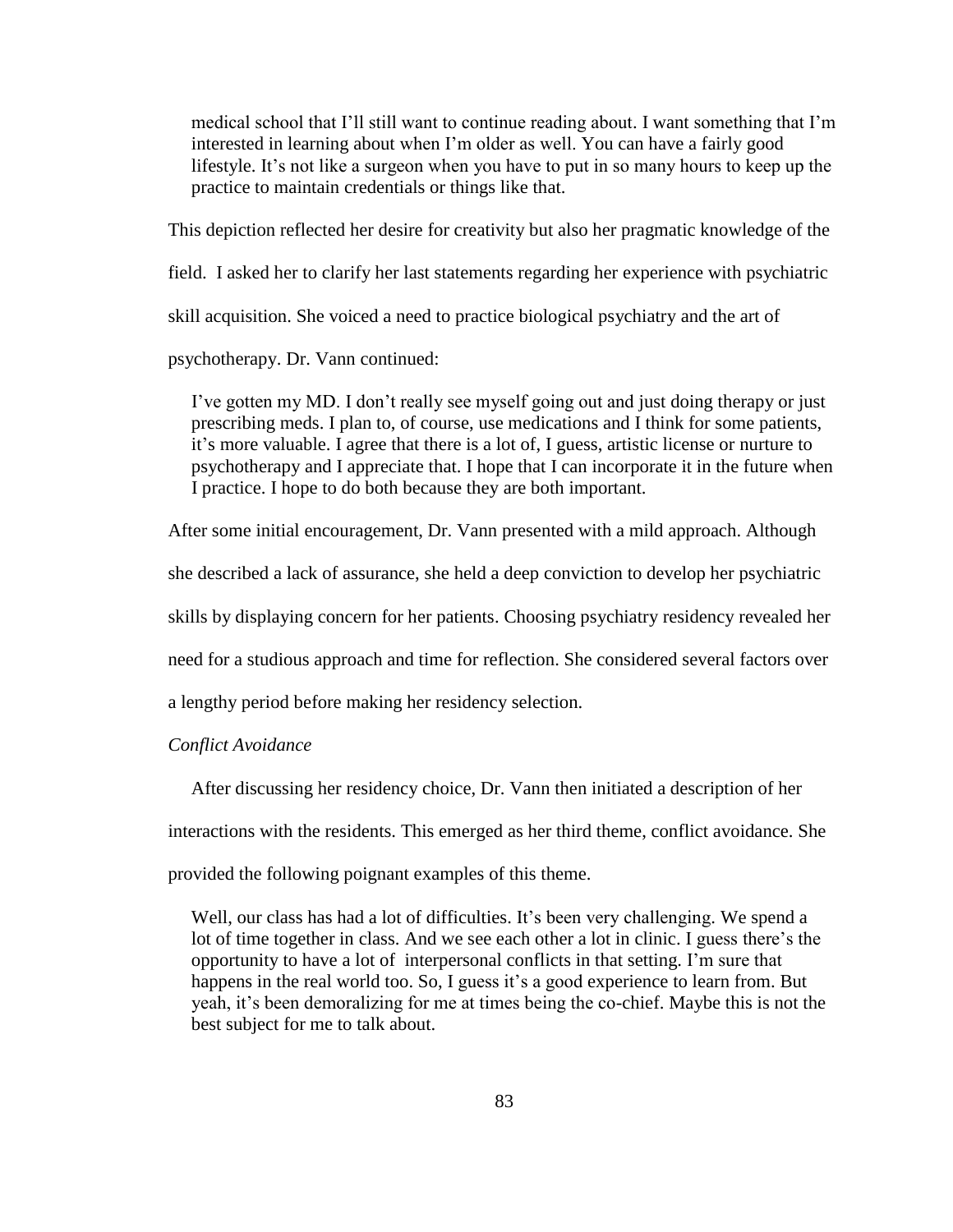I explained that I had no preconceived direction for the interview and that her important

experiences were the purpose of my research. I asked about the impact this had on her

learning experience. She continued to describe these ongoing conflicts.

 I just feel like I just don"t want to be there physically because of those conflicts. That makes it challenging when you don"t want to be physically in a place because of conflicts, you know. It kind of interferes with you being interested in learning and being engaged in the class topic discussion or when patients are presented. I think it can have bad effects.

I responded that I understood and asked her to please continue. She provided a

psychological example of the kind of dynamic that exists between some of her resident

colleagues.

 It seems to me, you know, in generalities, that some people like turmoil, and if there is none they"ll create it. Then other people just don"t like turmoil at all, they avoid it.

I continued by asking her about her personal experiences with turmoil.

 I"m one of those avoidant people, I guess I don"t like turmoil. I would rather be by myself and doing my own thing. Just leave me alone. At times, I wish I could just disappear when the turmoil or conflicts break out. If there was a hole, I would crawl in it. Again, it"s hard to be a group.

I include an observation encounter that provides an example of Dr. Vann"s

interactions with colleagues. This example occurred at the beginning of the academic

year.

 Dr. Vann confronted Dr. Christie about hijacking the group topic away from the subject she introduced. He [Dr. Christie] simply nodded and did not become defensive. Dr. Vann continued to state her style may be different [than his] but is no less effective. He again simply nodded stating he was not aware at the time but would not attempt to do this again. She ended with "okay" and a gentle smile.

This example depicted her embracing an assertive but congenial manner. Dr. Vann

preferred harmony instead of conflicts with her colleagues. These statements reflected

this caring and gentle nature. She described these conflicts inhibiting the potential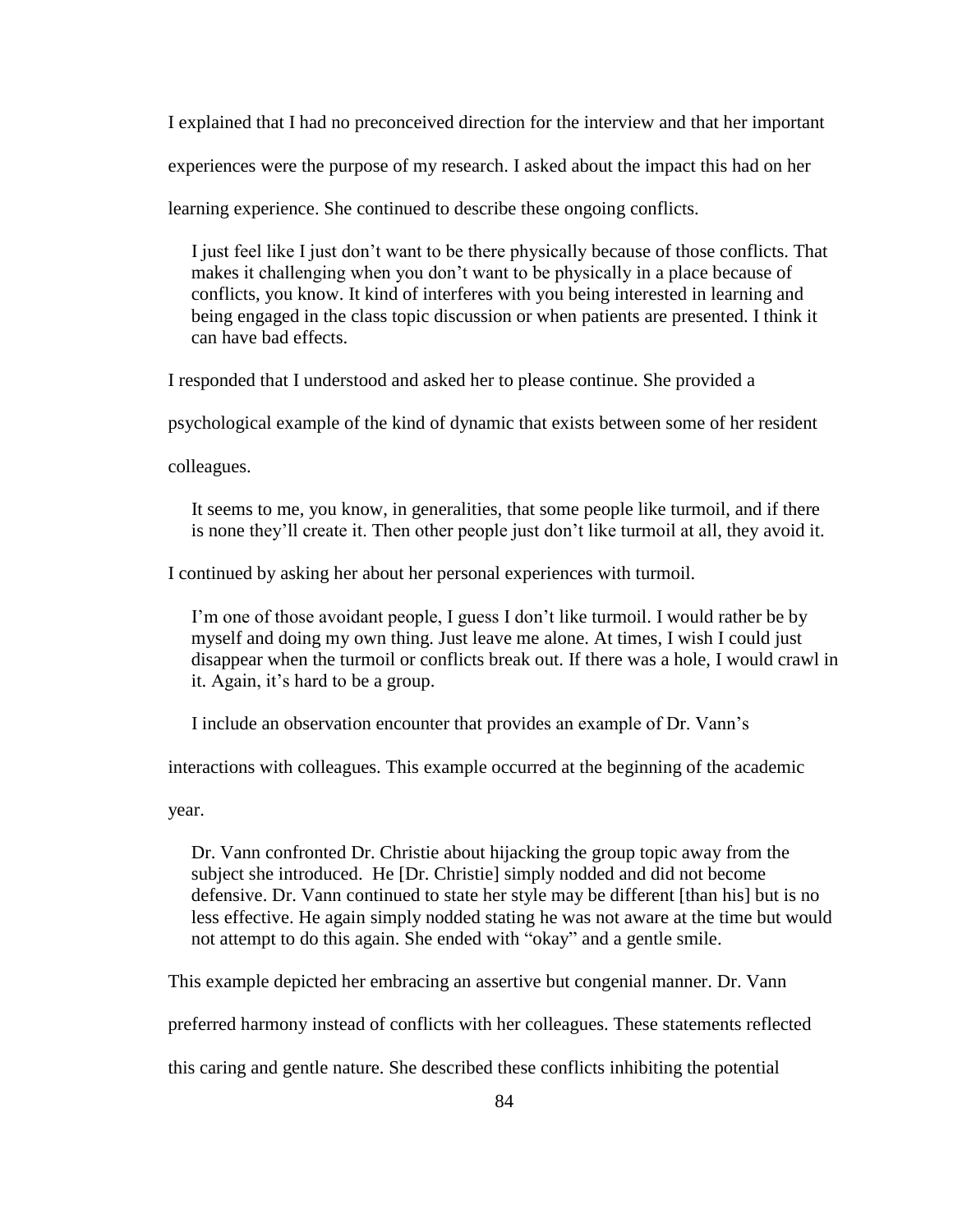benefits of peer collaboration described with team-based learning and problem-based learning formats.

### *Constructing Knowledge*

 Noting Dr. Vann"s gentle approach with her residency challenges, I inquired about her experiences with learning tasks by stating please tell me about meaningful learning experiences. Her third theme was the experience of constructing knowledge. I asked which valuable experiences with her faculty professors, events with her studies and overall learning objectives stood out in her mind. She followed with this description:

 I liked my interaction with the consult liaison service. I was at the med-consult service probably longer than anyone else my year. That"s just the way it worked out and I really liked working with [my supervisor] a lot. He had a way of showing some practical therapeutic interventions on the consult service so it was nice to see how he threw that in.

Dr. Vann cited the empowering benefit of observing other"s techniques and modeling

specific skills. She seconded Dr. Toney's educational preference for an experiential

learning approach. Both stated the value of observing the techniques taught in their

didactics and having the opportunity to reflect on these learning experiences. She

continued with meaningful examples of this learning style.

 I really enjoyed watching other people interact with patients because a lot of the time the way that I learn the best is mimicking their interactions and then practicing it myself. Sometimes their exact interaction doesn"t work for me but if I"m able to play with it, then I can come up with something I feel that I'm comfortable. I feel like that's a good way to learn, otherwise, I'm just kind of guessing. Probably, that's been the most helpful thing to me.

I asked about other learning aspects that were meaningful. She described the value of

learning from a team approach at her various psychiatry rotations.

Different hospitals have different approaches to how they do things, so that's nice. I enjoyed my time at St. Patrick Hospital because I felt like they had a lot more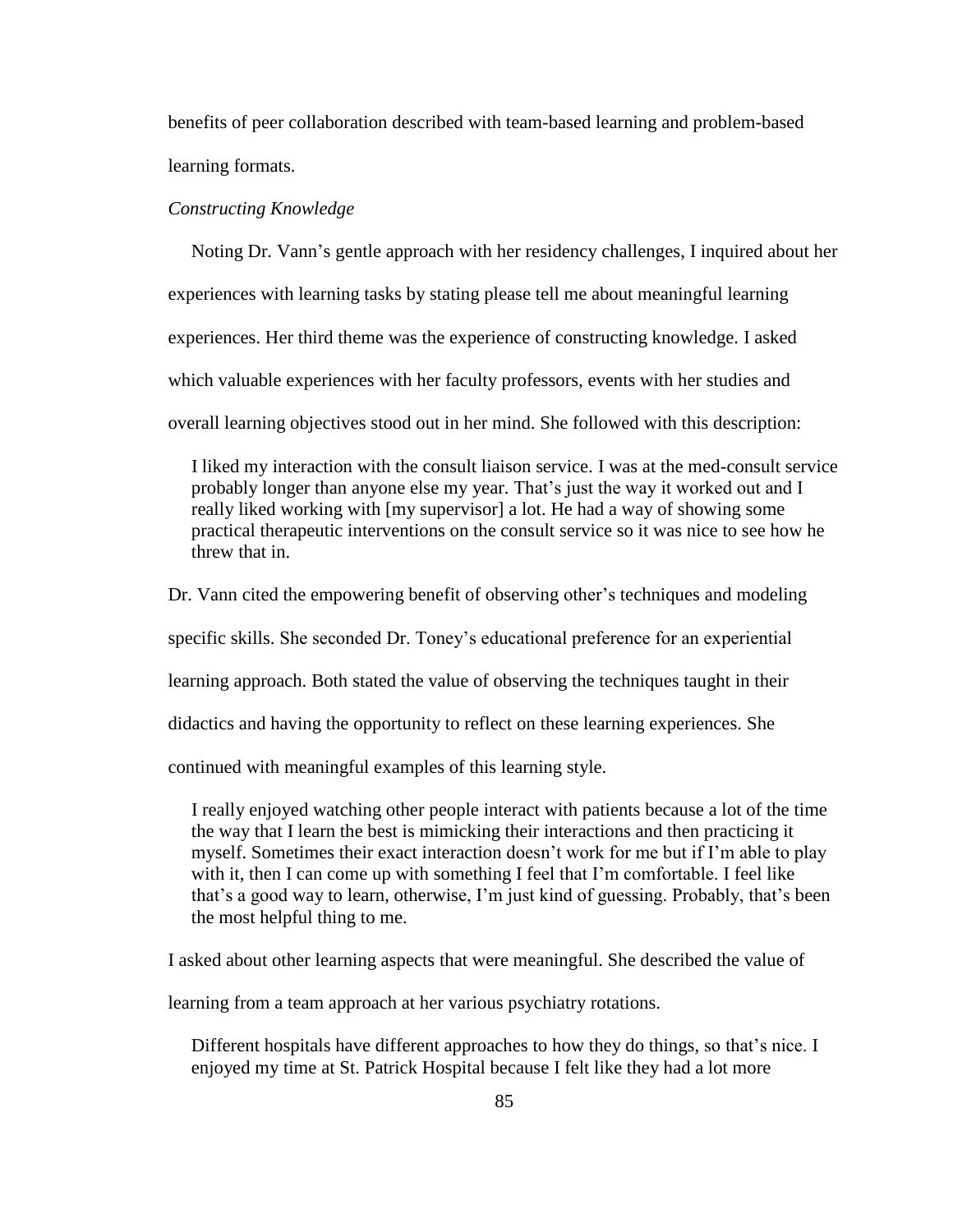resources than maybe some of the other hospitals did. The social workers and psychologist there were really helpful. They actually sit down and do pretty much in depth interviews with the patients, then they"d come and talk to me about the information that they had gotten. I"m not used to that at maybe the Government Hospital because the social workers there are so busy doing their job. They don"t really have a chance to sit down and get to know the patient. At St. Patrick, I spent a lot of time talking to the social worker there on what her impression was because sometimes patients will present a different way to another person. It was really nice to be able to see how a team should work together. We actually have time to form a therapeutic alliance.

The team-based learning approach had an important impact on Dr. Vann"s training. She

voiced a learning preference for small group patient care discussions. I inquired further

about her experiences with the different psychiatry facility's approaches. She replied:

 A lot of times the social workers [at the Government Hospital] are told, okay, you have to work on placement. You have to find them a place to stay when they get out of the hospital. The social worker is spending pretty much all of their time finding a place for this person to go once they get out of the hospital. I don"t feel like they really get the chance to do anything therapeutic. I guess at St. Patrick it seemed like the social workers there, well, they [patients] had places to go. So the social workers didn"t have to work on placement so much. They actually got to spend some time working a little bit more therapeutically and kind of get to know the family dynamic. They"d call on the phone and talk to them and it was just really useful for me to be able to figure out what was going on with them [family]. It was more of a team approach. It helped learning about how to effectively treat them.

Dr. Vann reported the usefulness of practicing the team-based and problem-based

approaches. Again, she valued small group discussions for patient care. She described her

experiences with these approaches.

It's the integration of the family with the patient's care. Some of the patients, we see, might not need hospitalization but aren"t stable enough to be on their own. The problem with [Government Hospital] inpatient is you"re just trying to get "em" in and get "em" out. You know, get them to just be stable. Really a lot of the time their acute episode isn"t completely resolved when you"re getting them out of the hospital. And you know you"re thinking okay, are they able to be at home? It"s just busy work.

After describing her hospital rotations, I inquired about other important learning

experiences. She conveyed her experience with supervision and didactic lectures.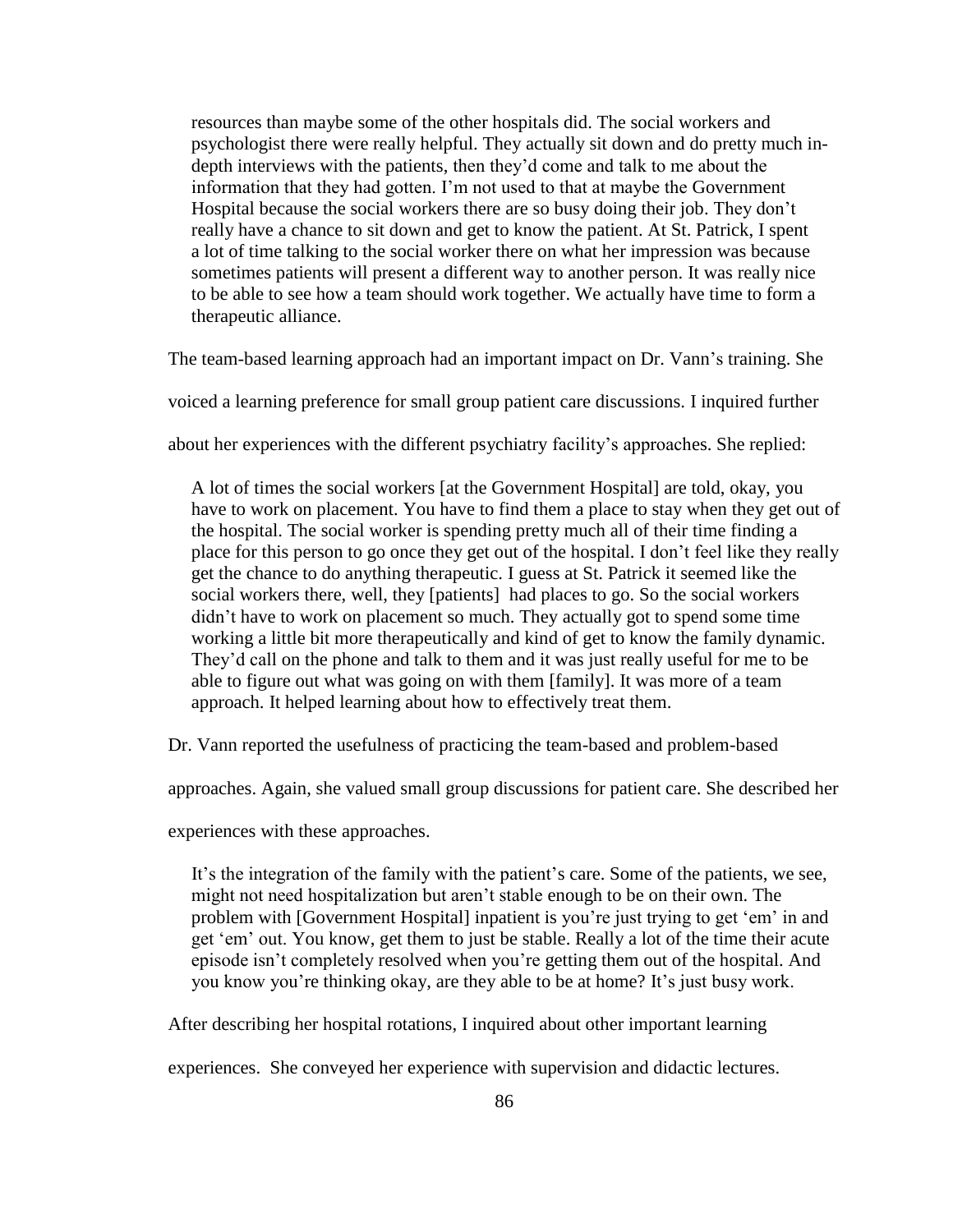In my lectures or classes . . . sometimes it just gets to be either too many or too long of time period. I just don't quite get as much as I could get out of that. I don't have a specific person or class, I just don"t feel like was useful. But it"s kind of the length of time that we're in class. You're just not getting as much out of it after three hours because you"re just not paying as much attention at the point. It might be the lecturer doesn"t realize that some of the stuff has been covered in another class and is repeating some of the material.

Dr. Vann takes responsibility for her learning objectives with an authentic sincerity.

She expressed being humble and less assured about her abilities. Although didactic

lectures have shaped residency education programs, both Dr. Toney and Dr. Vann cited

the sometimes stale nature of these formats. As our second interview drew to a close, I

asked her to discuss her most valuable experience in residency. Surprisingly, this

triggered her lengthiest discussion. She related the following:

 It"s been kind of nice to see outpatients. We"re so used to seeing inpatients our first two years. You kind of see people, they come in, you see them a whole lot for few weeks and they are gone. You don"t really know what happens to them after that. So it's really nice, in the third year, to seek how people do during the course of the year when they're not just in an acute stage of their illness. You're seeing them more, doing well and you can see some improvement over time. It's nice.

I asked her to continue with experiences that were meaningful. I specifically allowed her

to choose the direction of this final question.

 Seeing patients and getting to know them. Pretty much the ones that stand out are the patient related ones. I feel like that"s been the way that I"ve learned the best. What stands out in my mind the most is dealing with the patients. It helps me in my studies because I've seen them. I've seen something that I can go back and read about. Then what stands out to me in the future is that particular patient scenario as far as my learning goes.

Dr. Vann described a valuable experience that happens rarely during residency. She

conveyed the unique circumstances of treating a patient during her second year at an

inpatient hospital and then picking up the same patient as an outpatient a year later.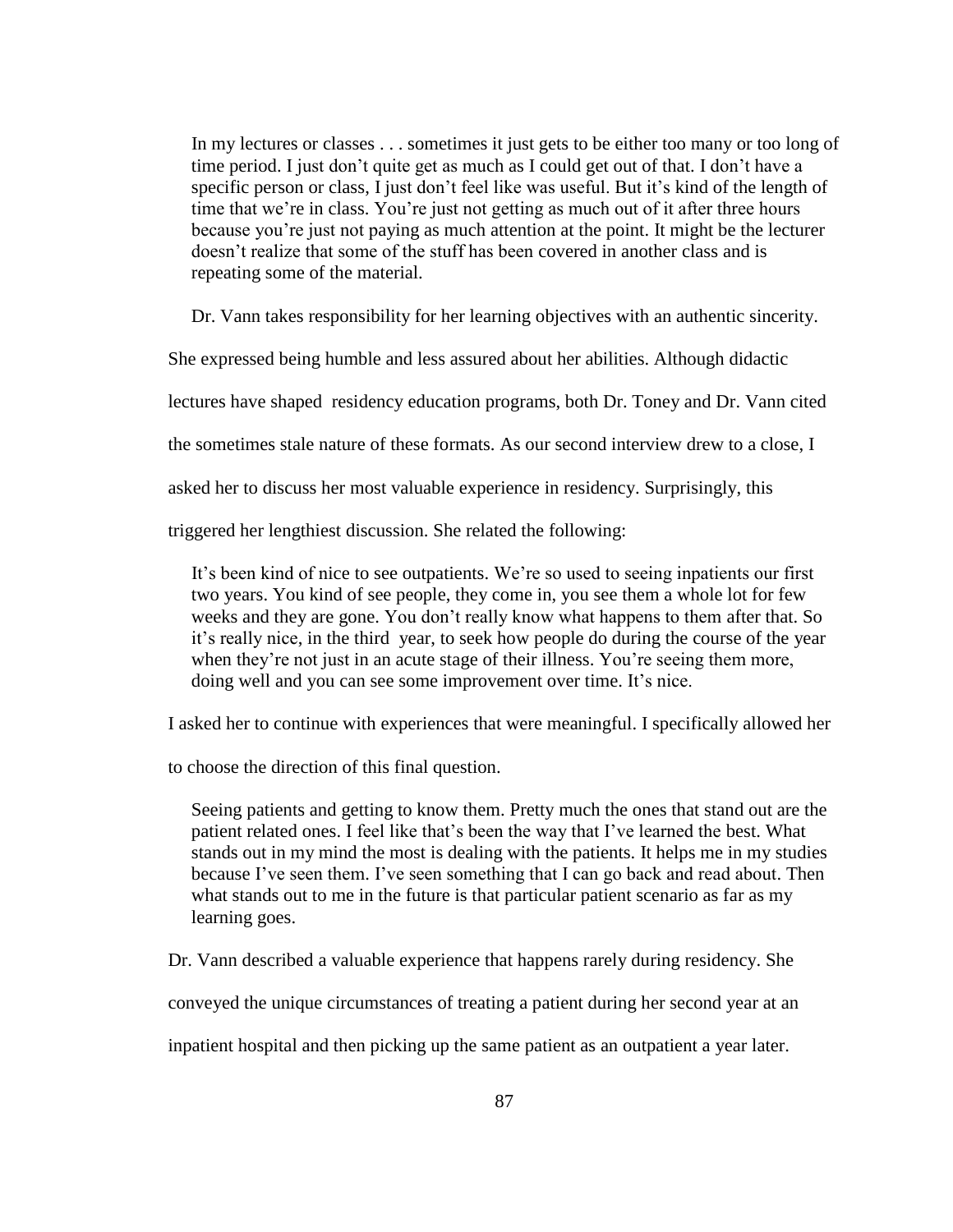Well, it's very interesting seeing how the patients do outside of the hospital. One of the patients I"ve been lucky enough to have seen in the hospital and now I"ve picked them up as outpatient this year. It"s really neat to see the different level of functioning, the different concerns. It's good to have a longer lasting relationship with them. I anticipate them getting better, I"ll see what happens at the end of the year. It will be nice to have that longer lasting relationship with the patient.

With little encouragement to continue, she described how beneficial this particular

experience has been for her.

 This patient, I saw her in my second year. She has a diagnosis of schizophrenia. I admitted her to the hospital three times at St. Patrick during my second year because I was there quite a bit, as compared to other residents. I saw her quite a few times, and then I actually picked her up as an outpatient this year. It"s been really rewarding working with her as an outpatient because she hadn"t had any hospitalizations this year. I thought there would be difficult times this year, especially when she was hospitalized last year. Just hearing her perspective on reflecting back to her experience as an inpatient and as an outpatient. It's really interesting.

I voiced my appreciation for volunteering this experience. I inquired about third-year

experiences which were different from her prior two years. She replied with this

response:

 I like the groups. Yeah, both in the inpatient units that I"ve been and outpatient. It"s definitely something that  $\dots$  I'd like to look into more in the future. I'd like to figure out if that might be an option that I could incorporate in my future practice. It seems like insurance would pay for. It's a good way for giving information to a lot of people, especially psycho educational type of information. The family therapy kind of stands out to me as another that I"d like to use in the future. Those are things, the groups and the family therapy, I"m interested in getting as much experience as I can.

I asked about her specific experiences with patients, therapies and interactions that she

considers as a focal point for her development.

 I guess I haven"t really focused on one thing so much as the other residents. I mean I"ve done some research and I like it. I might do it in the future. But I haven"t really decided this is definitely what I want to do. I mean, I like seeking patients, and so I"d like to continue doing that. Having a bit of the research exposure opened my eyes in that area. It helped out like reading some of the journal articles and having that perspective of working on a study myself. I also liked working with the medical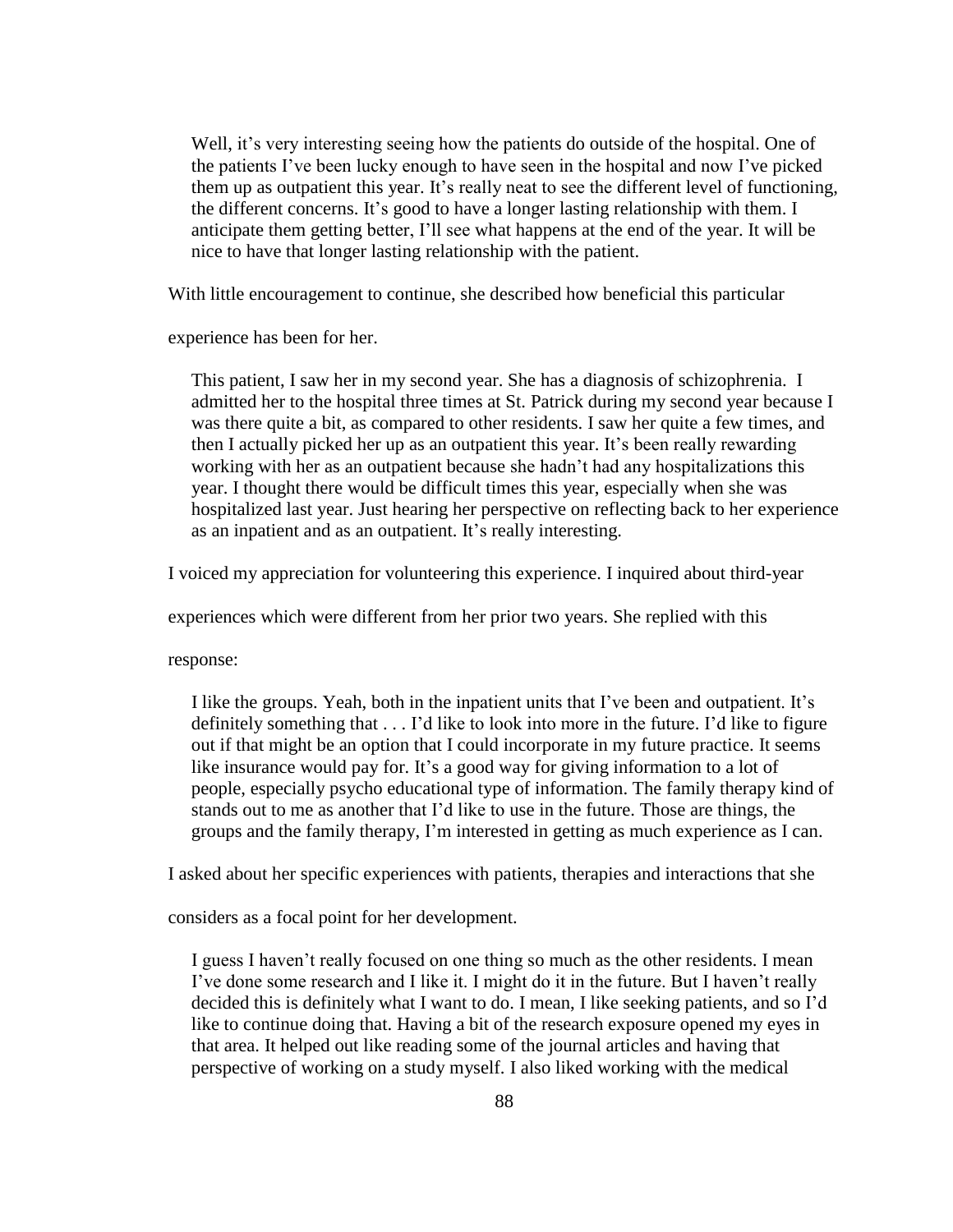students. I would definitely like to continue that. Participating in teaching gives a different perspective to psychiatry and to medicine in general. A lot of people, well for the medical students, this is going to be their only interaction with psychiatry, their medical school rotation. So providing them with a good experience and giving them some tools to identify certain illnesses or when to refer, I think is really important.

I followed by asking what was motivating about her educational experiences. Her

response was again humble and succinct.

 Seeing the patients, being in the clinic, getting that feeling that you can take care of a patient on your own. It's good to see patients and have that knowledge, I'm good with them. I'm only part way through this year so it's good to have a long relationship with them. It's been so beneficial. I guess that's the motivating factor is the thought of being able to see patients in the future, help people out, be successful in this line of work.

I was impressed with the dilemma Dr. Vann described about her abilities and her learning experiences. She noted her didactics grew stale but that she greatly benefitted from worthwhile clinical encounters. She highlighted a preference for modeling and observing techniques to enhance her educational experience. She described an aspiration to move beyond applying only a couple of cursory psychiatric approaches and to evolve into a well-rounded competent psychiatrist.

 Dr. Vann did not possess the past life experience that Dr. Toney had. Although she related a degree of self-doubt at times, she was psychologically engaged in her learning experiences. She did not let her insecurity prevent her from being successful with her studies. She reflected on both the productive and challenging patient interactions. Finding her niche in the profession of psychiatry was depicted throughout her experiences. Dr. Vann presented a humble and sincere description of her important experiences.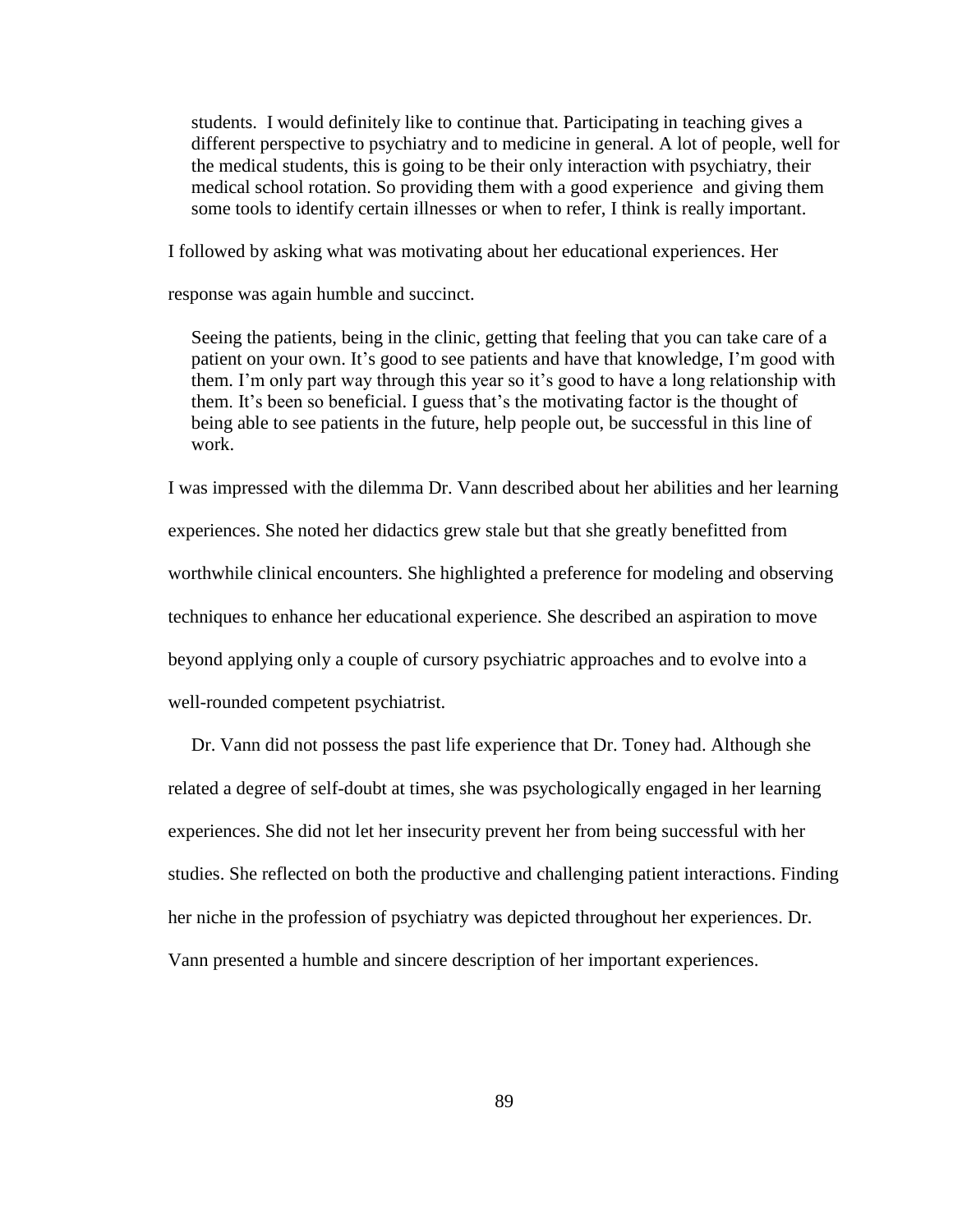## Dr. Christie

 My third participant was Dr. Christie. As an international student, he applied for psychiatric residency in the United States. One patient complaint of foreign residents is typically they do not know the nuances of the English language. Dr. Christie spoke English fluently. He was the only male in this year"s class. Dr. Christie provided a different candor than most psychiatry residents. He was willing to be interviewed but initially described the various aspects of residency in glowing terms. He was affable and gregarious when asked to participate in my study. He had been involved in several research projects in the department and had the reputation of being well liked by the faculty. My goal was to engage this participant in exploration of the research question. Dr. Christie's identified themes included 1) Blended educational approach, 2) Everything is a learning experience, and 3) Assigning value to patient interaction.

## *Blended Educational Approach*

 Dr. Christie displayed much enthusiasm and curiosity regarding my research question. I began by asking about his important experiences during his residency. Being generous with his replies, he identified many of diverse aspects of his residency. He stated everything was "great", "fantastic" or "superb".

 The residency experience has been like enormous for me. Overall, it has blended both in psychotherapy as well as the inpatient exposure I got. The exposure I got, I saw a lot of cases, a lot of psychopathologies. The VA [Veterans Administration] exposure we had a lot of PTSD [Post Traumatic Stress Disorder] from operations in Iraqi Freedom and Afghanistan. Substance abuse was very high during those rotations. At the state hospital, it was an all together different ballgame where you see a lot of really crazy people, people with schizophrenia and suicide attempts. But we were simultaneously taught in didactics how to handle these difficult patients. We were taught how to interview the patients. It was fantastic.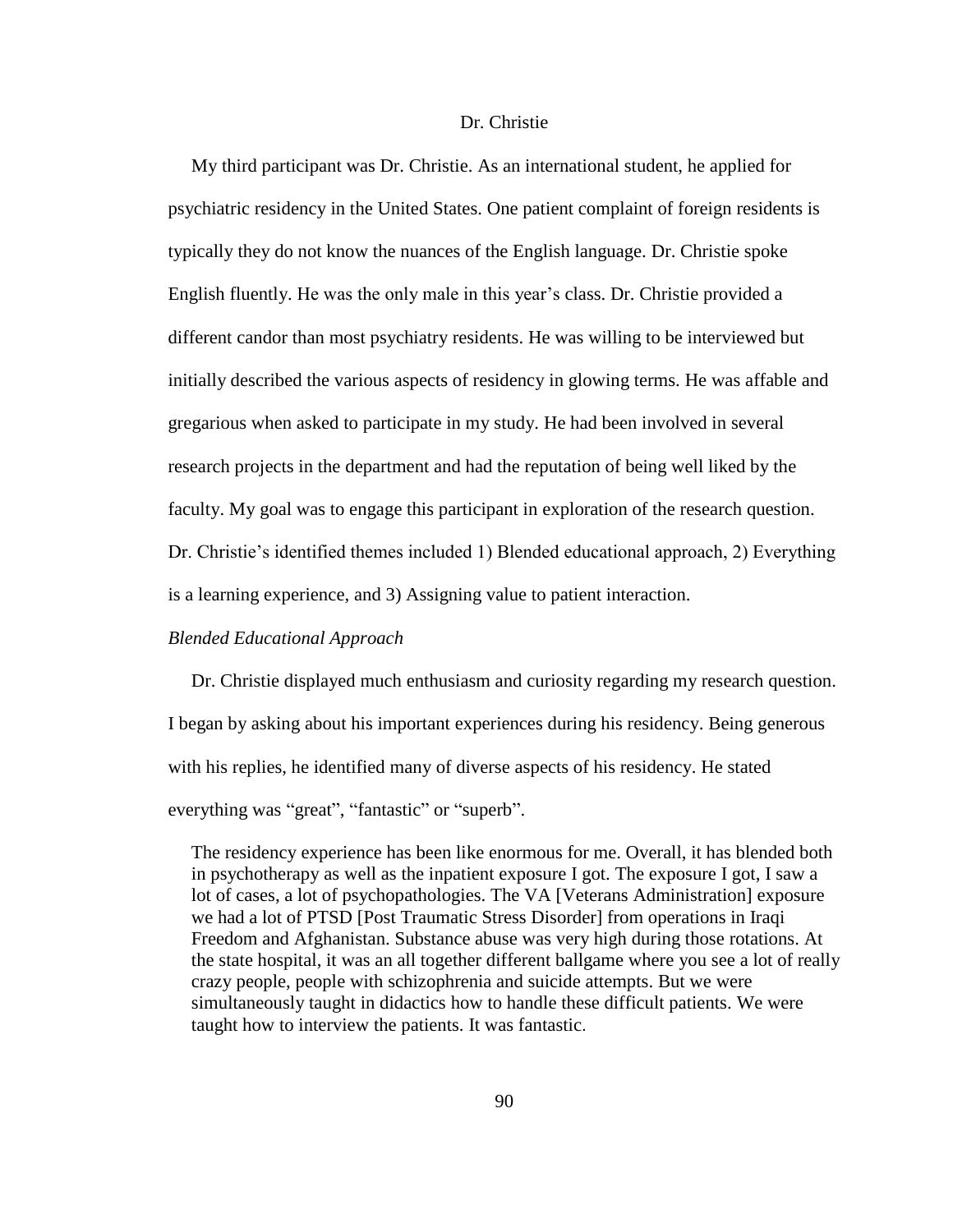As I sat in Dr. Christie"s office, I was intrigued with his description of important experiences. His replies became more detailed as he elaborated on his training and his psychiatric skill acquisition. He continued this discussion of his first theme, blended educational approach.

 It was like very entrusting because we could test our own knowledge and we could test the waters of our abilities. We were given the independence to work and to diagnose people and to treat them. Our attendings [faculty professors] were kind enough to help us with that. I had exposure to the geriatric population where we had a whole floor of geriatrics [at a private inpatient hospital]. We went through a lot of old people and their problems and a lot of medical problems. A lot of dementia, people with hyper sexuality, ambulation falls and their medical problems interacting with the psychiatric problems. That gave us a lot of ideas and insight about how different pharmaceuticals can affect them, how to monitor their medications, their mood and their family interactions Especially a lot of family work which I learned from geriatrics. In fact, it has a great deal to do with the illness, talking to families about arranging their nursing home placements and stuff like that.

His responses framed as a diverse set of encounters regarding his psychiatric skill

enhancement. He then continued with this blended theme.

 We also had a lot of didactics during those [rotations]. We were taught how to read the test, all the neuropsychological testing, how to look at a Rorschach and what do these mean to the patient. Classes were on how to handle different problems related to both physical complaints and psychiatric complaints. At the same time, we would have other didactics on psychopharmacology, how to do medication management, how to handle patients with complexities. Throughout my first and second year, we were also supposed to do our case conferences and general presentations, so it had a very good impact.

I further explored his experiences during his third year of residency. His responses were

quickly voiced with much gusto. He detailed this blended approach, the combination of

biological psychiatry and psychotherapy that increased his skill set. Dr. Christie

described his professors and didactic lectures as valuable educational encounters. In

glowing terms, he depicted quality training interactions. I attempted to clarify his

responses by distinguishing his favorite important experiences.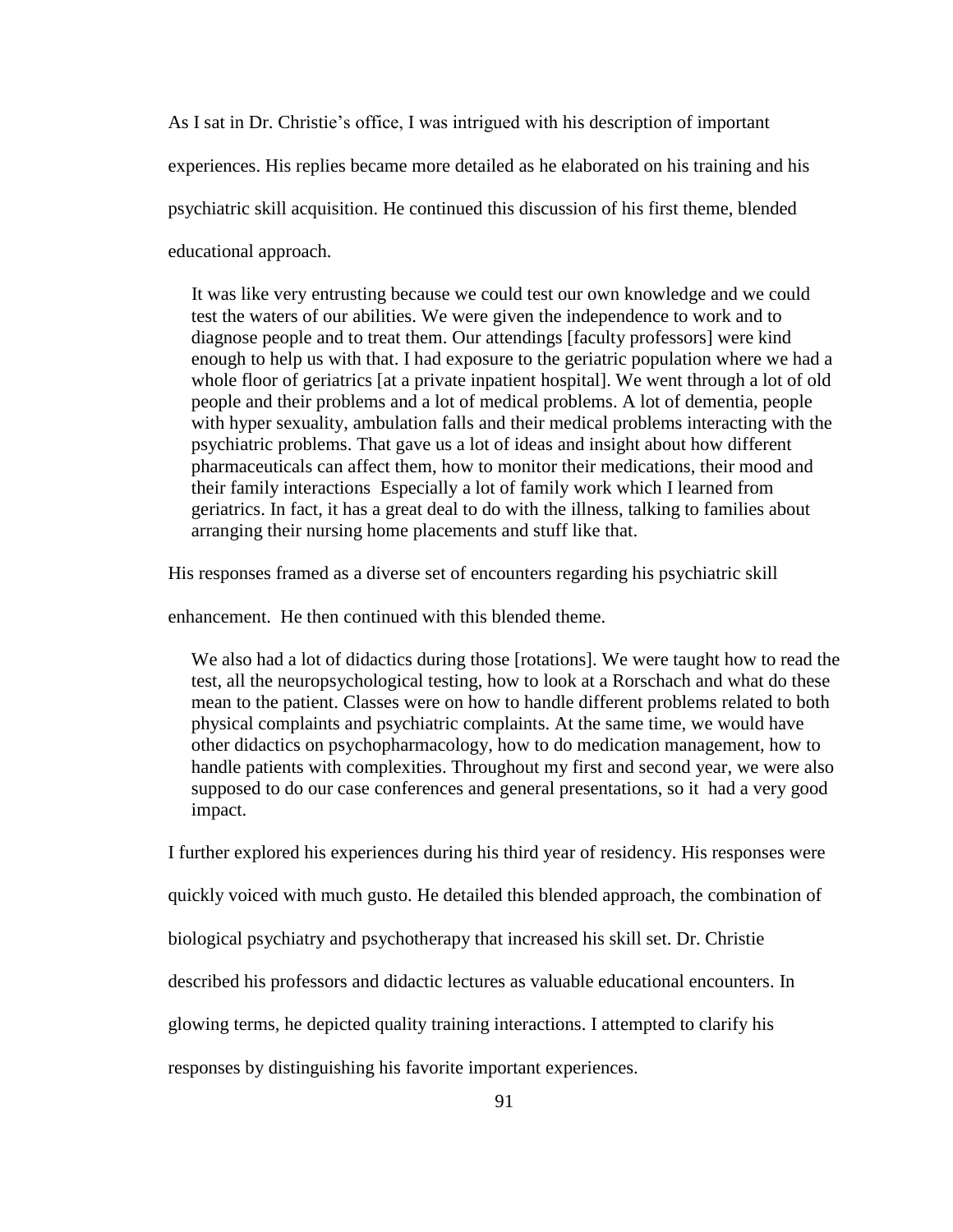We have great balance . . . this year, we had more towards therapy but at the same time we are taught pharmacology medications. Sometimes the pendulum swings towards therapy. Sometimes it goes towards the medications but it has been a great balancing exposure especially with this year's therapy exposure. We've been exposed to different schools and there are nearly four hundred different schools [of psychotherapy]. We can"t be exposed to them all but we are trying to get the major schools and the major flavor by being more interactive. We"ve got a great group therapy. We have a great sex therapy and couples counseling. The major areas like family therapy, everything is covered therapy wise. As far as medication wise, we have the treatment protocols we discuss for depression, anxiety, bipolar and schizophrenia. We discuss the treatment protocol and we have great balance. It's been great. We have fantastic faculty. They have been teaching us and taking care of our educational needs.

Dr. Christie described his desire for balance between the models of psychotherapy and

psychopharmacology through current approaches. I followed his praise for his faculty and

didactics with a more purposeful exploration. I asked about which important experiences

he would carry into his career. He championed one specific therapeutic modality by

highlighting the following example.

 The CBT"s [Cognitive behavioral therapy], which I"ve learned I will carry out, the relaxation techniques which I"ve learned, how to make group therapy cohesive and the cohesion of the group therapies will go along with the family therapy. We learned all this will go a long way. My third year was very exciting because we have all year outpatient and we have a very dedicated faculty and teachings. We have group therapy which is amazing. I"ve been to a lot of other programs as an applicant interviewer and a lot of people don"t even have that exposure to group therapy . . . so it"s a lot of therapy oriented in the third year. We have been taught a lot of didactics on Tuesday mornings and Wednesday mornings where we have personality disorder didactics . . . we follow for six months and then another six months we follow another personality [disorder] and those are year round. It"s very interesting.

Dr. Christie began our interview by describing the development of his skill set. Because

his experiences were described in extremely positive terms, I inquired about the

experiences he would place at the top of his list. He described the thorough training with

the major models of psychiatry. He continued with more details of this third year: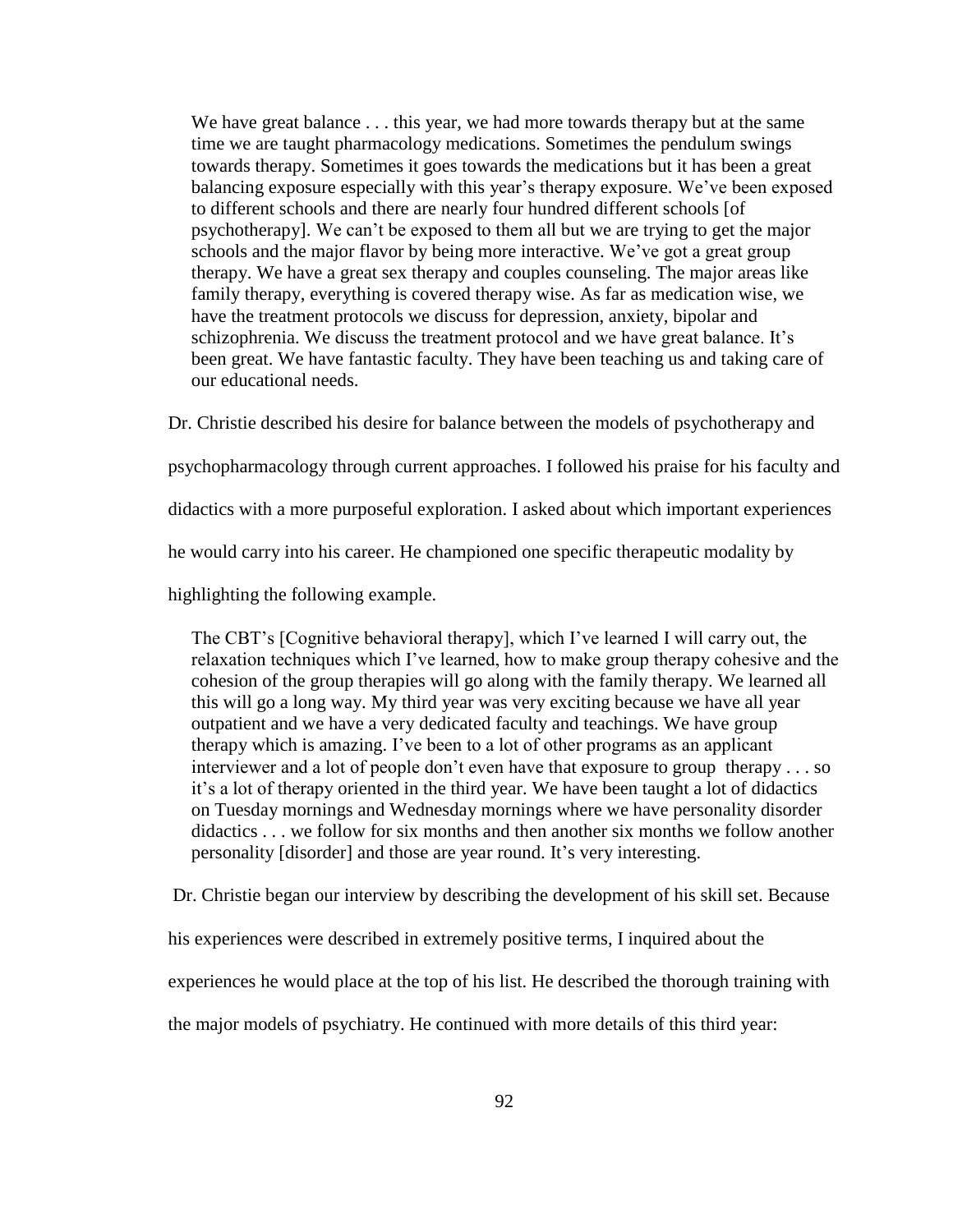We also do case conferences Tuesdays and Wednesday mornings, we have didactics the whole day. The first half of the day we do a lot of readings on psychotherapy, current psychotherapies. Every resident does their own reading one week apart from the others [residents]. Then we discuss how to manage each of the different treatments and watch different videos of different patients. We also are taught how to interview patients preparing us for our oral boards. Although we are not actually eligible, we were taught how to handle an oral interview with a patient in an exam setting. At the same time . . . every Thursday afternoon we go to child psychiatry where we are taught two hours of didactics and do rounds and then we discuss cases. It's been an overall good exposure. We follow our cases in a clinical setting where you see various psychopathologies, mixed types, mental retardation, autism, ADHD [Attention Deficit Hyperactivity Disorder], and a lot of adolescents with behavioral issues. So far it"s been very good didactics. There"s been a proper blend. For the second year, we had a supervisor. For the third year, we had two supervisors, one psychologist and one psychiatrist. We"re supposed to carry four patients for four hours of psychotherapy every week. We tape them and discuss them with our supervisors. He teaches certain things with our patients.

Dr. Christie's ambition in pursuing a wide range of interests created a unique experience

as a student, resident, doctor and possible researcher. After citing his didactic lecture

experiences within the adult and child divisions, I asked which of these experiences were

crucial for his skill attainment. He provided the following energetic response:

 The staff and faculty are very motivating especially Dr. A and Dr. S. They all look after us and give us a heads up when we are lacking and where we are lagging behind. They tell us our loopholes and try to fix those loopholes. This year will give me a lot of insight into therapy and different schools of thought. I came to know how to have an actual conversation with another therapist. I can understand the therapist"s language. I can do proper referrals, because I know which therapy is to be done with which person, due to the [educational] requirements of the program. Having four hours of psychotherapy [with patients] is a lot of exposure. So these psychotherapies, were not taught in most of the programs which I interviewed in the past, this is a very learning driven program.

Dr. Christie described a hands on approach by his professors which allowed him to grasp information he might otherwise have missed. His learning experiences were conveyed as dynamic but also pragmatic. He enjoyed the variety of educational avenues his residency accommodated. This diversity, with his training approaches, augmented his learning style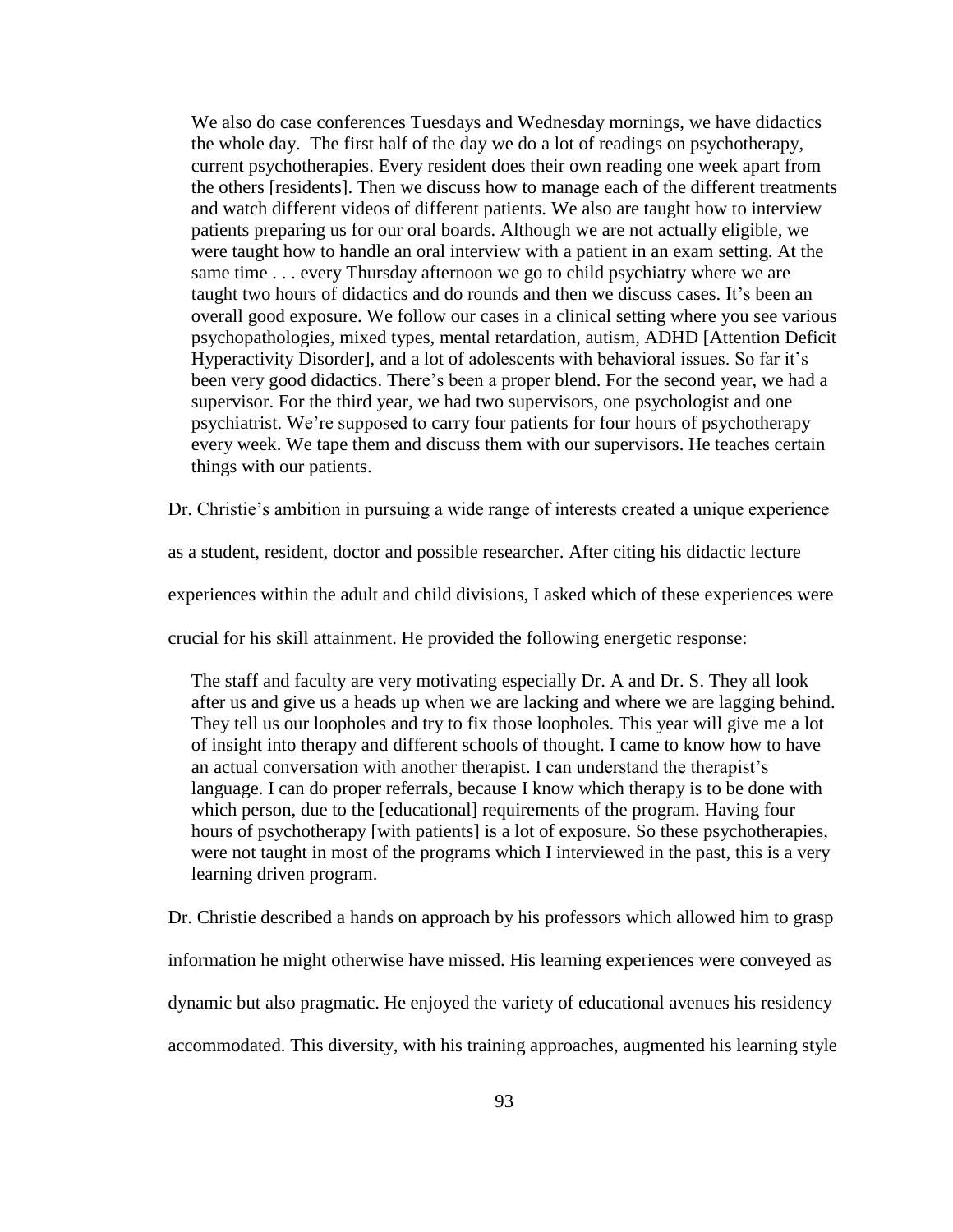preference for case studies, presentations, demonstrations, lectures and problem-solving activities.

## *Everything Is a Learning Experience*

 Dr. Christie provided the following description of interactions with peers and his learning atmosphere wherein his second theme emerged, everything is a learning experience. He approached possible negative experiences as learning opportunities. He did not refer to these interactions with cynicism.

 Working with them [third-year residents] sometimes can be challenging but usually there"s some camaraderie which has kept us together through difficult times. Working with difficult personalities . . . can be challenging. It's different personalities from different cultures and places. It's like there is a conflict down the middle [of the group of residents]. I try to let it go but sometimes it is right in front of you. However, this has been a learning experience for me.

Dr. Christie's experience was similar to the other participants. They described a rift

within this year's group of residents. At times, Dr. Christie stated this interferes with the

team-based approaches in his psychiatry training. He followed with a description of his

contentious experiences with certain patient populations.

 Initially, I had some difficulties adjusting to the people with a lot of entitlement issues, specifically at the VA [Veterans Administration Hospital]. You get a lot of hurtful comments and people with psychopathologies. They behave in different ways. They might be rude to you. Those initially will hurt you if you take it personally. When you talk to your supervisor, you discuss it with them. Those feelings, the transference and counter transferences were dealt with properly. Then you feel much better and you have a great learning exposure.

Dr. Christie framed these challenging encounters with his resident colleagues and certain

patients as learning experiences. He shrugged off taking these situations personally by

not dwelling on the negative aspects. Due to Dr. Christie"s upbringing, including his

father"s parenting style and Eagle Scout Training, he learned to view difficulties as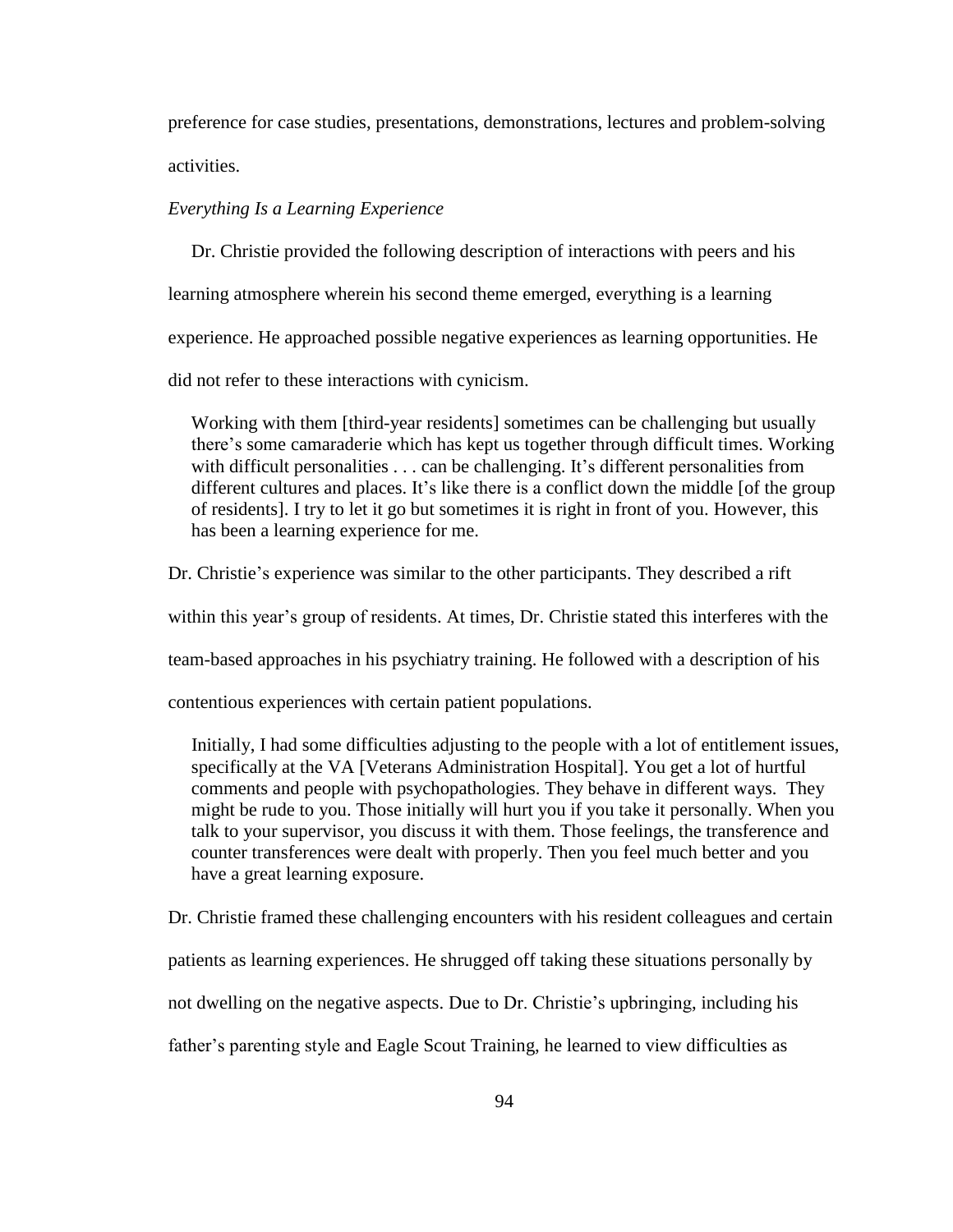important learning opportunities. Initially overwhelming, these examples of coping with difficult client situations shaped his educational experience and developed his psychiatric skills. He continued with this disclosure:

 The most challenging part of residency is having to do things independently and sometimes being questioned by difficult patients about our credibility. It has been a challenge with people who are difficult patients, who want certain things and who are very manipulative. They might take you for a ride. But if you have the proper supervision and the proper training, then I think you can tackle that.

This theme that "everything is a learning experience" depicted his skills, mentality and resourcefulness as the groundwork for his career. Dr. Christie received exposure to multiple models of psychotherapy and psychopharmacology as well as geriatrics and child psychiatry. He thrived by overcoming obstacles with his learning plans and tasks. On my observation day, I witnessed Dr. Christie's ability to take criticism with a mature perspective. He did not react abruptly or defensively. He responded with a diplomatic, conscientious manner. I was impressed with his efforts to look beyond these conflicts. Although he viewed the rift among the residents as a learning experience, he acknowledged the conflicts as an impediment. After a brief moment to reflect, he listed one last example that exemplified his third year learning experiences. He described his own internal dialogue from sessions.

 I ask myself, am I going too deep on a psychosocial level or am I concentrating on the main problem? Or I ask if I am asking [the patient] too many questions. Should I ask about addictions? It's about working in a time constraint. How to work under pressure and how to do a thorough interview in a given time. I look at did I sit comfortably and my body language, my sitting position and the way I interviewed, my cadence and interpretations with my speech. I give emphasis on different parts [of the interview]. It's valuable to me to better who I am.

The other participants also questioned their abilities and shortcomings. Yet with positive supervision and time for reflection, Dr. Christie was able to view these encounters in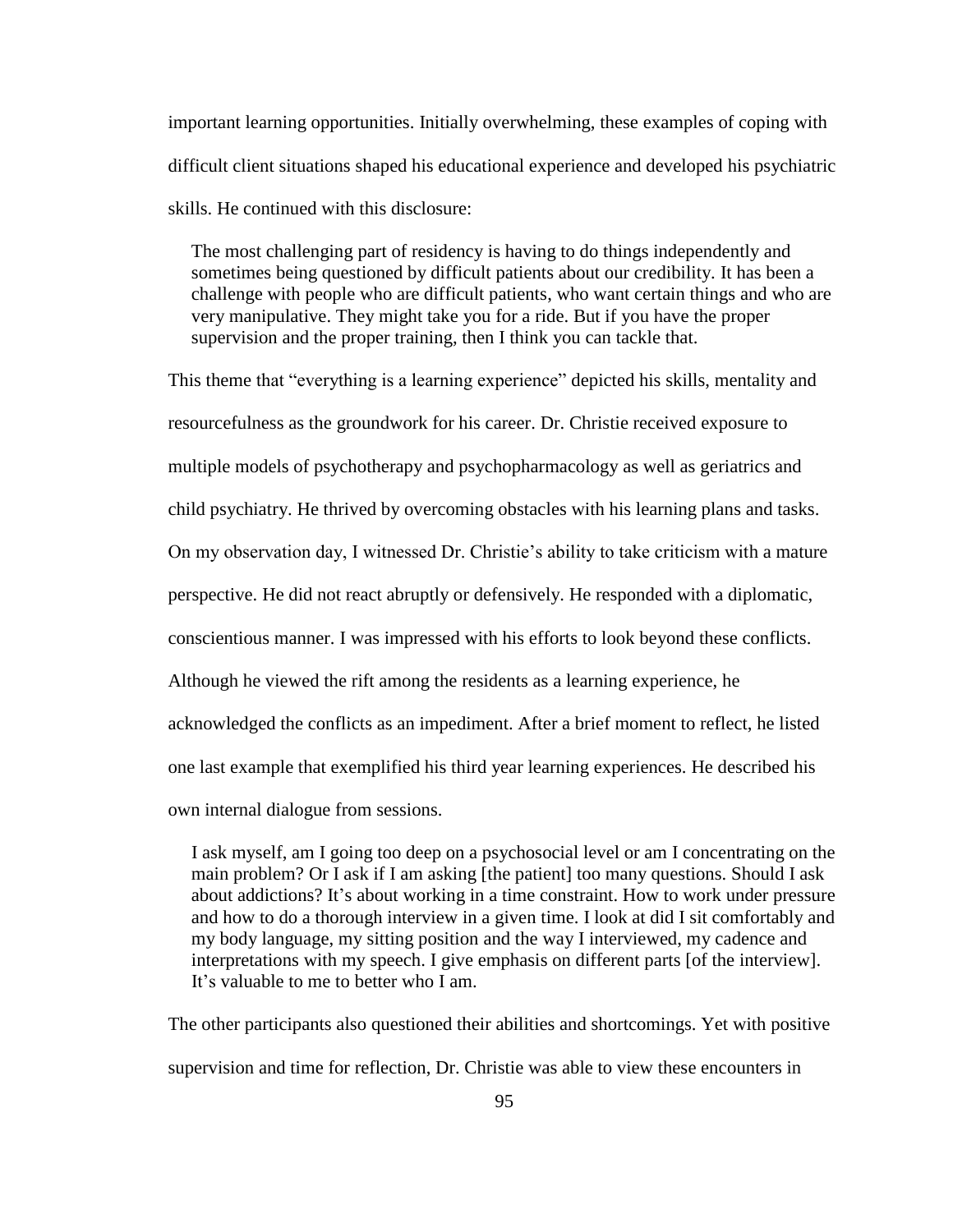constructive terms. These specific experiences symbolized Dr. Christie"s integration of

obstacles as learning opportunities.

### *Assigning Value to Patient Interaction*

I explored Dr. Christie"s current third-year experiences by asking about valuable

experiences with his academics, training, educational experiences and professional

interactions. His reply started with his medical school rotations.

 The turning point was when I was in med school doing my psych electives. I felt very connected and I thought I could make a difference. That"s the main reason I chose psychiatry as a profession. When I came into this profession, I really felt that I made a good choice because I feel a lot of people in trauma are in so much agony and pain. I feel like helping them. I feel very connected with to them and I feel like, now I can help them. When I came to the United States, I felt that there's a huge need and dearth of psychiatrists over here, so I would definitely do this.

Assigning value to patient interaction emerged as Dr. Christie"s third theme. He revealed

a pragmatic but personal appeal for psychiatry. His affable approach, inquisitive ability,

need for diversity and interest in family therapy solidified his choice. I inquired about

other challenging experiences during this year"s residency.

 The emergency [after hour] calls. I"m very independent and I try to come up with a solid plan for a patient. That has been very helpful for me to test the waters before I can go out in the real world.

This example was cited by the other participants during one of the focus groups. The

residents deemed on-call schedules as a necessary evil. Part of their professional

preparation is handling after hours crises. Although this was not his favorite assignment,

Dr. Christie chronicled this experience as an essential duty. I continued by asking which

experience stood above the others.

 My professors agree with us when we learn our assignments, but for example, when we were lagging in CBT [Cognitive Behavioral therapy], they arranged CBT classes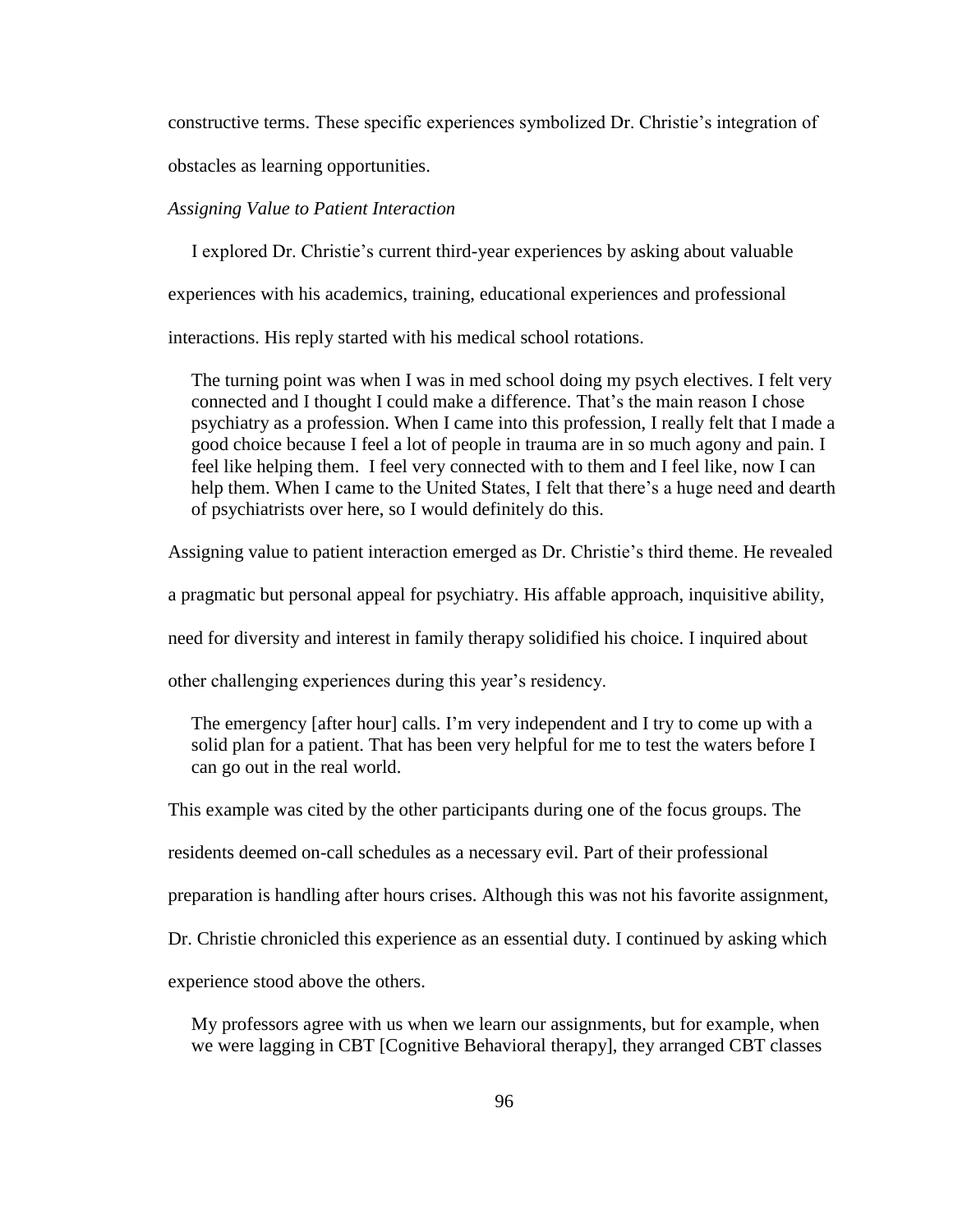or other experiences for us. They met our needs but it"s not been that easy for certain teachings. Some classes weren"t easy.

Dr. Christie described his professors as reciprocating and understanding. He depicted a

preference for concrete experiences with his cognitive behavioral therapy training. He

described benefitting from case studies, demonstrations of certain therapeutic

interventions and small group interactions. He continued with this reply:

 Being a resident, you have the leverage to take responsibility of the patient. At the same time, you have someone, your supervisor, who has your back who is working with you. When I see my patients, I personally think that they are part of my family, like an extended family. It's not like I have a relationship with them, but I feel that they [my patients] belong to be helped and I care for them. I think about them if they're not here  $\dots$  I call them and find out what's going on, why they didn't show up. I definitely take their calls when they are in distress and crisis. So, I definitely feel connected to the patient because I think these are my responsibilities as a doctor. This gives me a lot of private practice exposure I"m getting a taste of the real world.

I asked about quality experiences that developed his psychiatric skills. He described this

meaningful experience:

 The most valuable experiences are the one-on-one experiences. When I go into the real world, since I am going into child psychiatry, I would like to do family work. I would love to do family therapy. I"m working towards that because a lot of the family dynamic is involved in child psychiatry . . . out in the real world, there"s a lot of opportunity where I can practice that and fulfill my goals of what I want to do.

I affirmed his answer and slightly repackaged the question to further explore this avenue.

I asked about his favorite and important residency experience. He responded:

 The great faculty, they"re so encouraging for me. I"ve done some research with my faculty and they were very open. They were helpful to make me do that research. I"m working with Dr. S and Dr. A on a couple of projects. I've gotten a research inclination through these people which turned my life into more academics. I like teaching but it takes extra effort. You should have a love and an inclination towards teaching and I love to do that. I like working with the students and teaching them.

He described the following account toward the end of our interviews:

My other experience would be my group therapy which I enjoy a lot because the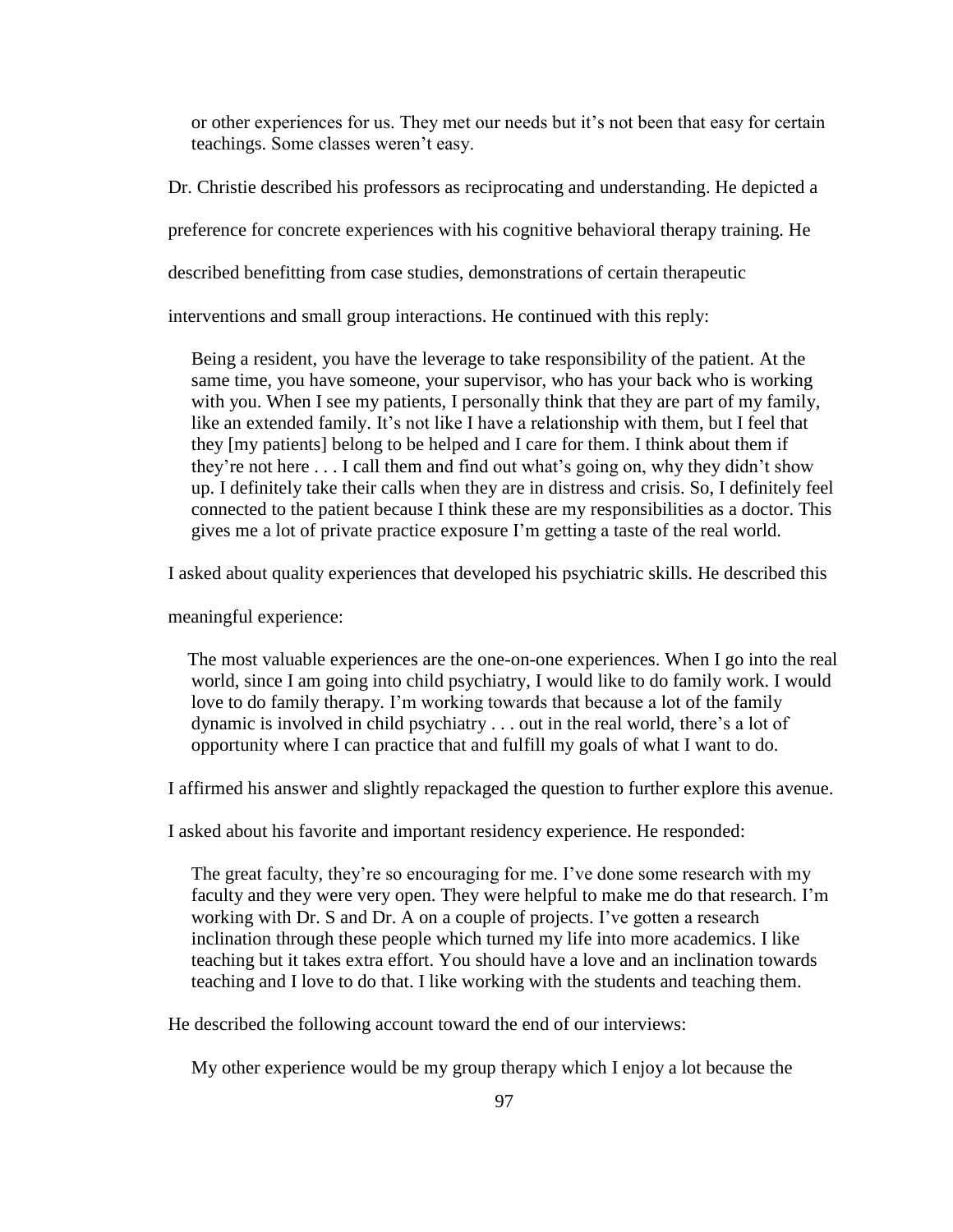people come with different problems, we discuss it and we come up with a solution for each of them. So that's one experience I think is very, very impressive for me. I've seen during my interviews for child psychiatry and other programs, they lack a group therapy done by the resident. So it"s a very good experience. My program has been very supportive for me to go on my paternity leave and my interviews and all that. I"ve been blessed in this program, so far so good.

An additional and important note was that Dr. Christie experienced the birth of his first child during this year"s residency. Although his overall approach and response was slightly scattered, he remained graciously good natured. It was clear that he brings considerable passion to his interactions with his patients. Dr. Christie displayed care for his fellow residents, value for supportive supervision and concern for his patients. Dr. Christie described a preference for meaningful clinical encounters to support his skill attainment. It became evident that he puts forth a heartfelt effort with his patient interactions. He carried this approach across treatment modalities including individual psychotherapy, medication management, group therapy and family interactions.

Dr. Christie's experience was distinctive from the other participants. His learning style was to jump in and get started first and then recognize his limitations. I gained the impression that he enjoys working closely with his faculty professors as well as the support staff. During one of my observation days, Dr. Christie bought pizza for the entire department. This occurred when a snow day was predicted and many patient appointments were cancelled. He possessed a jovial nature with both the faculty and staff. He enjoyed a deep interest in a few but specific facets of his residency training by taking great pleasure in improving his patient's lives. I enjoyed his descriptive comments and his ability to articulate these experiences.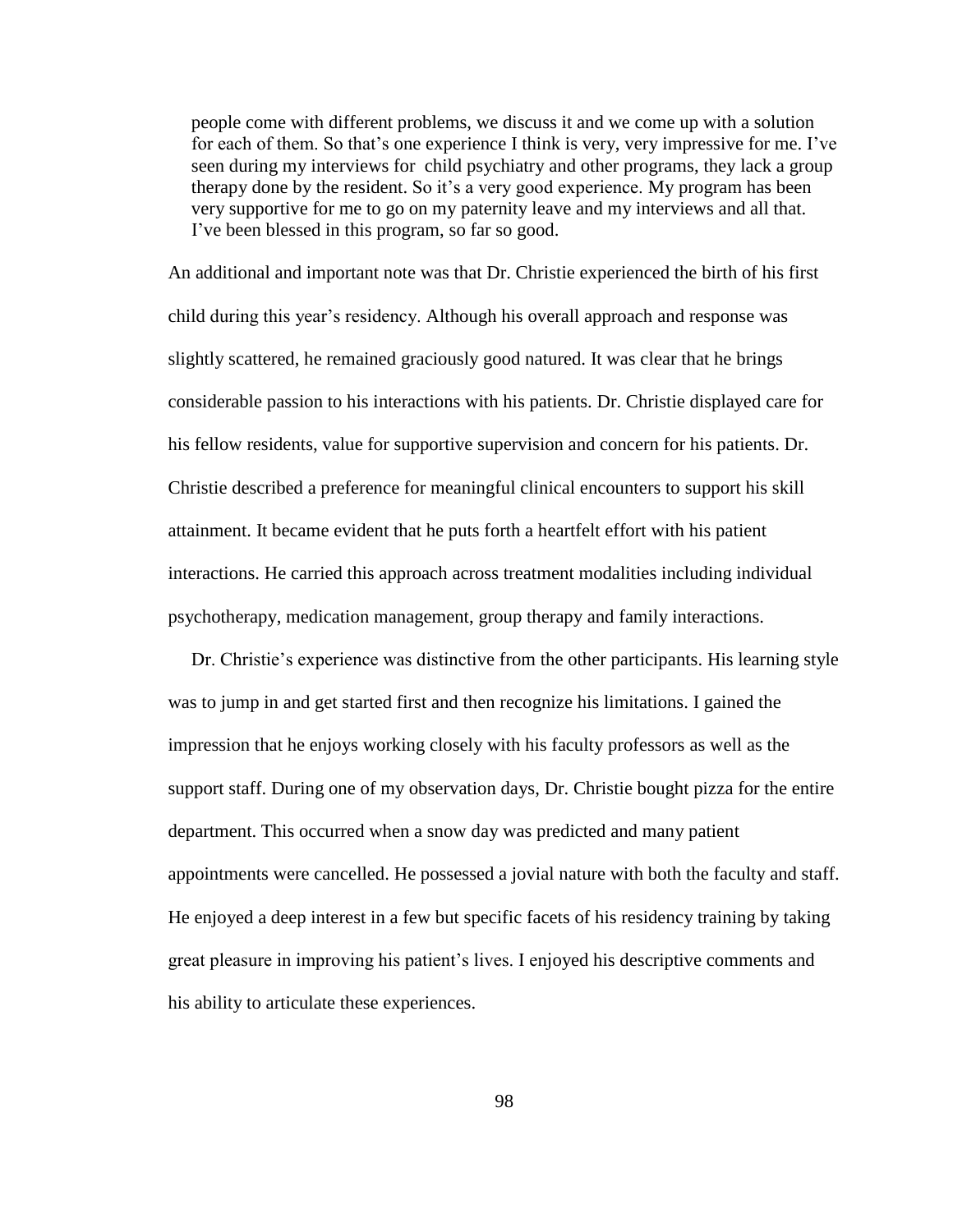### Dr. Reno

 Dr. Reno was a foreign resident in her late thirties and my fourth participant. When her husband accepted a job assignment in the United States, she and her son applied for green cards. Although she had completed a psychiatric residency in her home country, she needed to complete a US psychiatric residency to obtain a medical license. Her responses were concrete and practical. This may have been associated with her second exposure to a residency training program. Her focus consisted of work ethic and a fair distribution of assignments. Her themes included 1) Freedom and flexibility as a resident, 2) Skill development in a different culture and 3) The personal experience of losing a patient.

## *Freedom and Flexibility as a Resident*

 I started with my research question, "What are the important experiences of psychiatry residents and what meaning do they ascribe to these experiences in their acquisition of psychiatric skills?", regarding Dr. Reno"s important and valuable experiences during her psychiatry residency. She began our exploration with:

 Okay, important experiences. What it"s like. I don"t want to say one year away from freedom, well, relative freedom. I can enjoy a little more independent freedom the second half of the third year. The first half . . . I was bias because I"ve already done one residency. It was actually the lack of authority in interactions with my patients. I probably experienced some of that in my first residency but that was my first residency. I guess third-year residency, being devoted to our patient care, pretty much finishes the cycle. It leads you on to the things that you want to improve during the fourth year in terms of electives and specific knowledge. I can say towards the second half of the third year you should be ready to go in the community and start working.

I voiced my appreciation for her reply by framing her response as a desire to make her

own decisions. It was interesting that she described her experience as a drive for freedom.

I urged her to elaborate on this. With a cautious approach, she continued: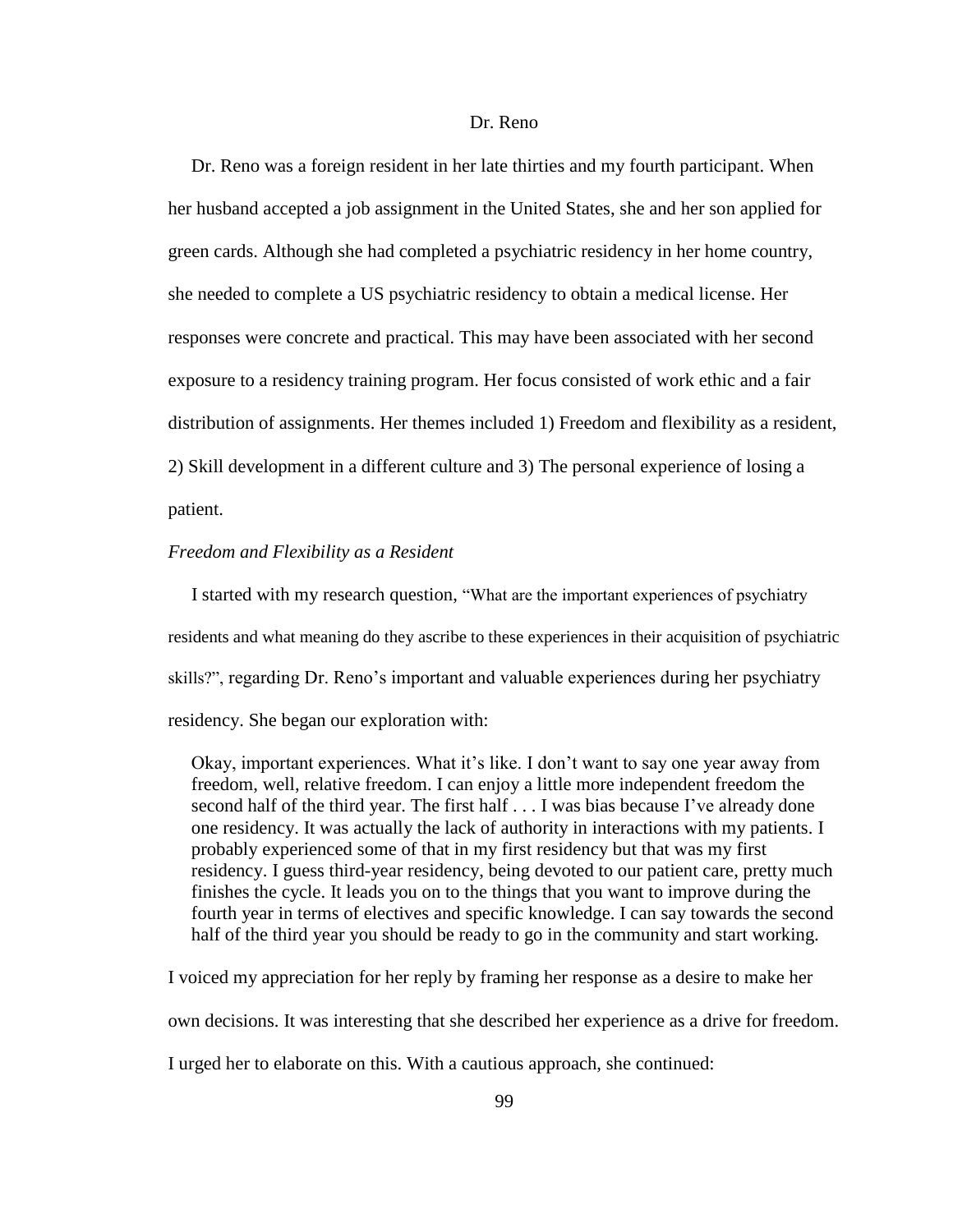Making your own decisions, yes . . . even authority in relationships to some extent with staff members but mainly with the patients. The good significant experience is being in learning environment again, having the opportunity to challenge myself and explore areas that I didn't have time to explore in my other residency or I didn't have enough resources. The fact that there"s more science developed in the past couple of years, developed since my last residency [in her home country].

The description of her experiences was different from the other residents. Her initial

response was depicted as a course of action for autonomy and freedom. I inquired about

her important experiences that compared with her residency training in her country. She

identified several features.

Work hours are very different. It's boxed in. I can say here is busier, the kind of schedule is very different. Pretty much here you work from very early in the morning to very late at night and then have emergency on-call schedule. The lectures and the didactics are more protected. Protected meaning no interruptions, no showing up late or no beepers and no phone calls in the middle of lecture. Most structured here.

Dr. Reno mulled over her responses before voicing her thoughts. I asked her to consider

learning experiences that were meaningful for her skill development. Again Dr. Reno

voiced a pragmatic description of her experiences.

 Yes, supervision . . . always good, sometimes too much, sometimes not enough. I guess we don"t have enough diversity. We have one medical doctor, psychiatrist supervisor and we have one psychologist supervisor and we have one group supervisor, so that's pretty much it. Regarding the everyday supervision in clinic, we probably do need more variety, because it's a teaching clinic, the idea is to learn, so the idea is to have feedback from more than one supervisor. Otherwise everything is fine with some supervision, and assigned time with the caseload. Probably it"s going to be good using our own videotaping as a source for supervision, to be able to observe work through videotaping.

Before I could comment, Dr. Reno clarified a common theme identified by the

participants. She described the use of videotapes for her supervision. She reflected that

videotaping her patient sessions was moderately helpful but observing her supervisors

model psychiatric techniques was more helpful.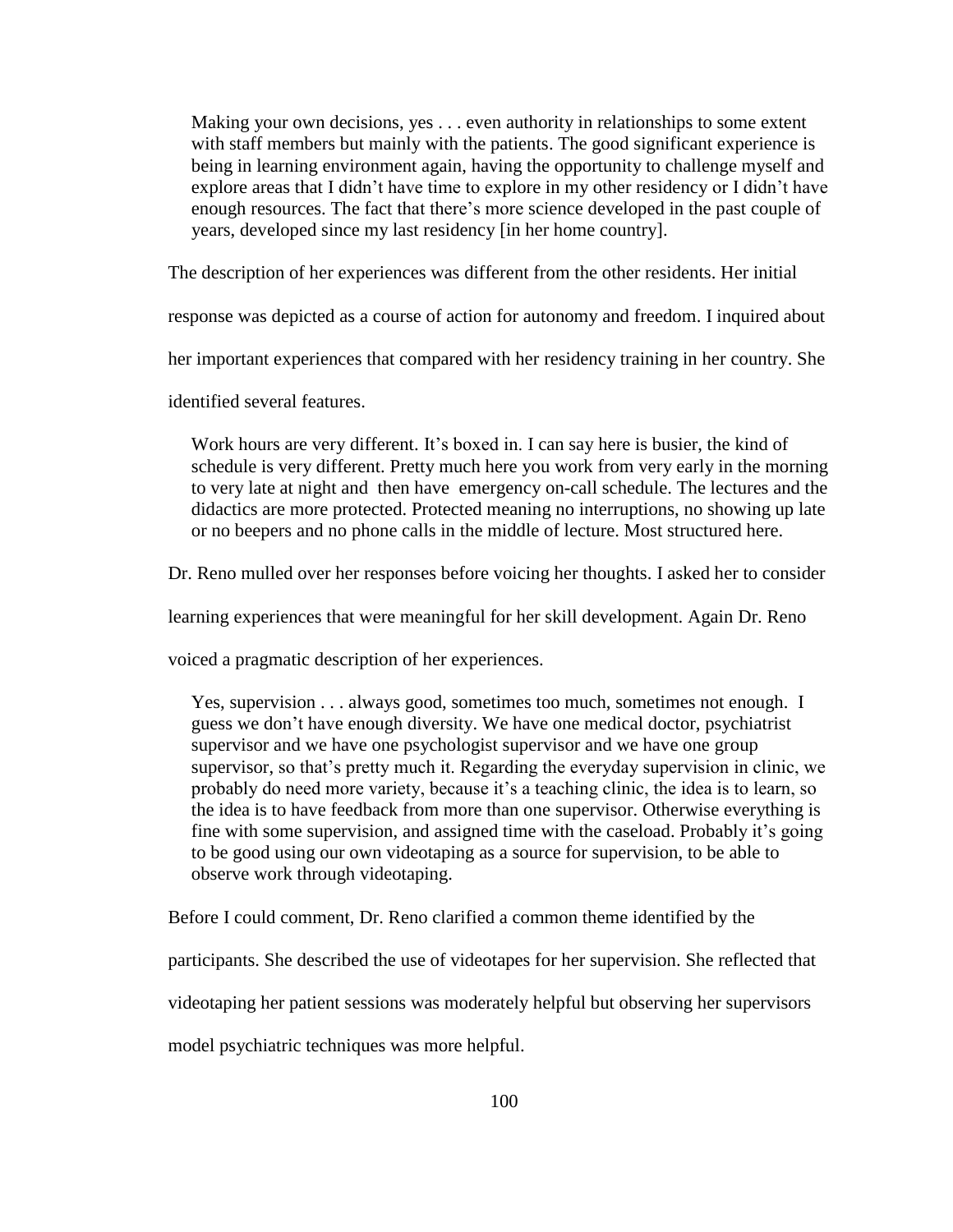I like the camera and opportunities to record sessions that I didn"t have way back in the past [former residency]. We had only the Dictaphone. We could use that, but we didn"t have the video camera. That is good. We always use our own videotaping for supervision. In the didactics, we watch some tapes, but it's not our supervisors. Those tapes can be dated. Outdated. I would like to see my supervisors doing session. This is most beneficial.

I simply asked "please continue with these experiences that contributed to your skill

acquisition".

Second year it's going to be better to assign [patients] psychotherapy to observe. This is what I did with one of the attending here, he was the primary provider. I essentially attended the psychotherapy sessions without interfering much. In the end, I document. That was probably most valuable. Observation can be more. We can have the opportunity through the years to observe our attending in different areas and aspects of patient doctor interactions. Observation is still not enough . . . when I did observe my supervisor, it was meaningful, helpful.

Although she commented on lack of modeling cited by other residents, she also

mentioned the benefits of her supervision. She stated that supervision fulfilled the

purpose of improving her patient care and interactions.

 Some of the supervision. Specifically the supervision that is after each of the patient sessions, the brief supervision that we get from whoever is available or scheduled in the clinic. You have to organize your thoughts to formulate the case to present the supervision details. This organizes the case.

I followed this statement by asking about valuable experiences during the third year of

residency, specifically, experiences that were meaningful with assignments and tasks. Dr.

Reno reflected on her comments before speaking.

 It"s been nice this year compared to being so busy the first three years. You have more time per patient. I guess on one hand, you have time per patient in outpatient settings but overall you have more time to think about your care. The freedom that I have to order quite expensive diagnostic studies to help me with diagnosis and treatment. The use of free access to use diagnostic studies. This supports and affirms what I am doing. That was valuable.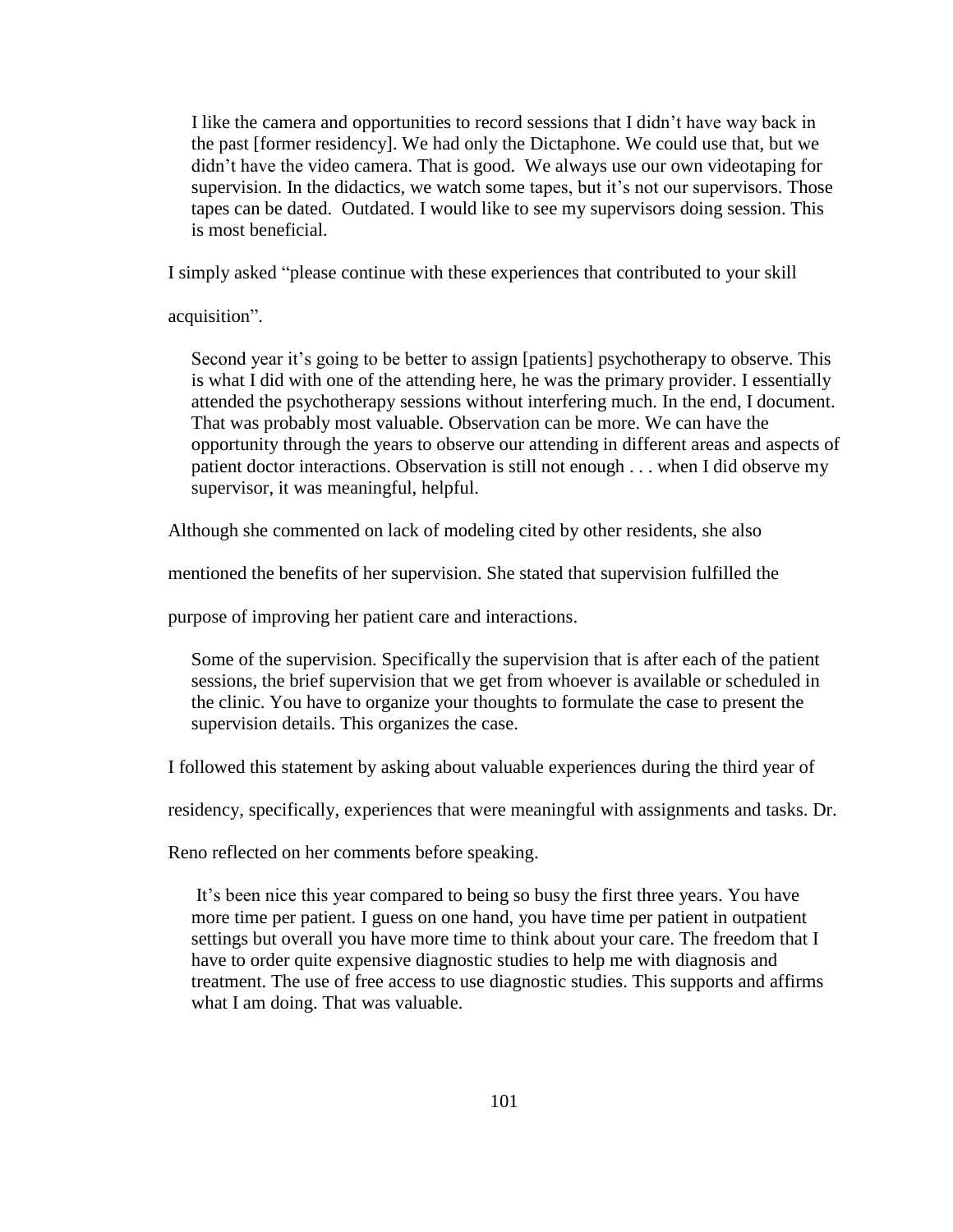Dr. Reno valued the freedom she experienced the second half of her third year. She described developing her skills by observing her supervisors and reflecting on her thoughts for case presentations. Although Dr. Reno possessed a vigilant approach, she sought the liberty to make her own choices. She preferred the freedom of choice with her treatment options combined with effective supervision.

## *Skill Development from a Different Culture*

 Skill development from a different culture emerged as Dr. Reno"s second theme. She highlighted the experiences that led to her choice of psychiatry. Dr. Reno described these experiences as important for her skill acquisition.

 So, when I won a green card lottery, then I started thinking about a residency in the US. It sounded exciting to learn a new language, to explore a new culture, probably to have different type of challenges with different psychopathology. I decided to come here because they do not offer you [US] medical license without repeating your residency. That is how I choose doing residency again. Otherwise, the purpose was to experience something different than I experienced in my country. I chose medicine in beginning but that's a long story.

I felt compelled to ask about her experiences prior to starting her US residency. I inquired

about the important experiences related to her choice of residencies. She provided the

following description:

 Decision was driven probably by the fact my parents were medical doctors and their siblings being medical doctors. Well, medical doctors usually think about the illness . . . not about the impact that illness has on the person. In school, I started reading some of their medical books and it looked fascinating to be able to know more about how people think. Initially, I thought about psychology, but that didn"t seem enough, like medical school . . . so I decided psychiatry probably gives better perspective. I might be bias, again, but psychiatry gives the opportunity to work with medications and to have certain psychological knowledge and psychosocial knowledge. Valuable experiences is . . . very often, encounter with patient during clinical rotation. I knew this was my choice. Some were clinically depressed and desperate. This decision was made many years ago . . . I do not really question that decision much.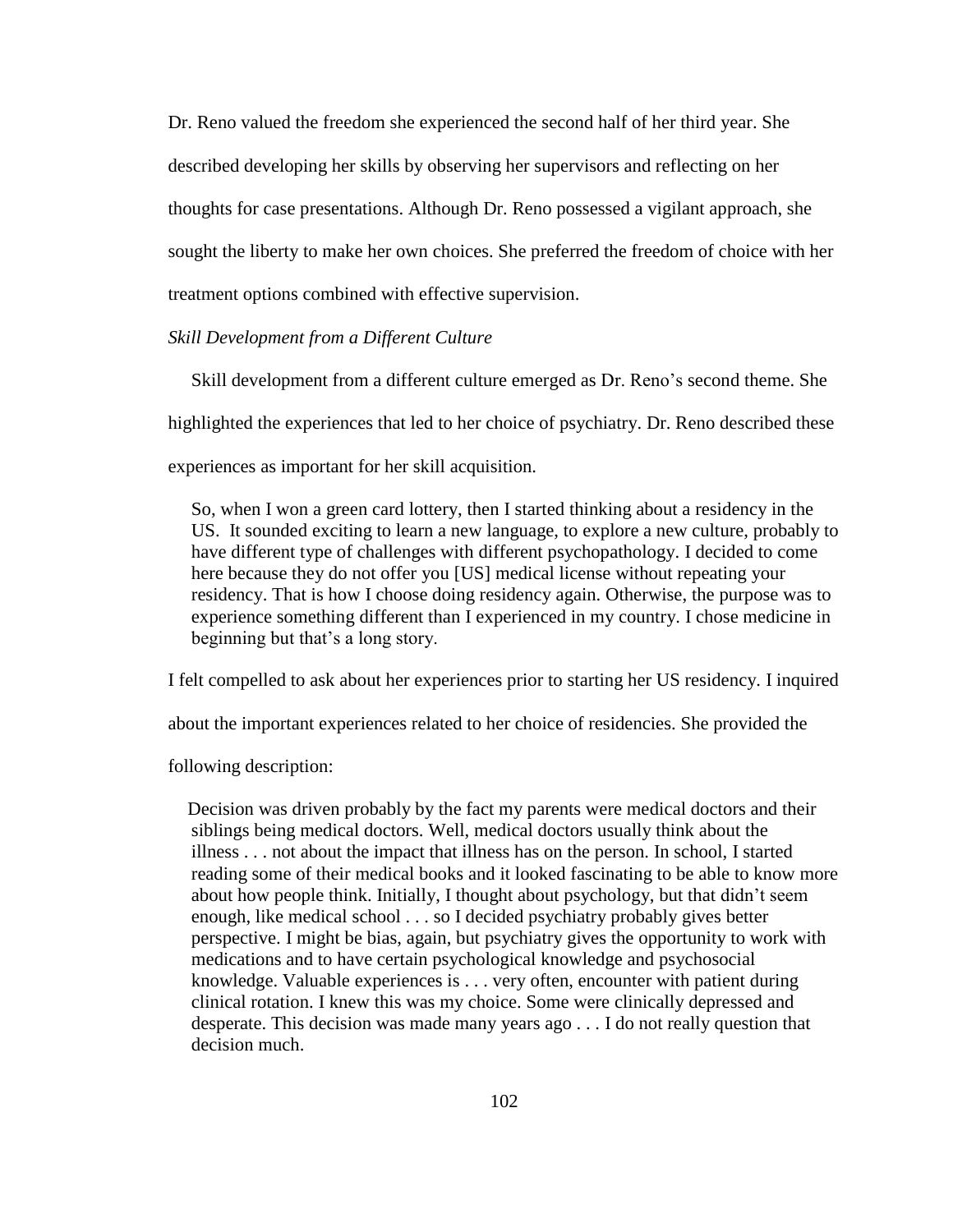After describing her choice of residency, she continued with the following discussion of

certain cultural aspects.

 I am amazed at the sex abuse here. The extent of incest here compared to what I experienced in my country. In my country, I was participant in famous local domestic violence study. I had encounter with people that were victims of molestation or incest. But the extent that I observed here, I didn"t know that this is possible to this extent. Even people from rural areas, that amazed me. It's been good experience to help these victims. It's been significant.

Dr. Reno described these encounters as a learning experience. I encouraged her to

continue and focus more on her third-year experiences that serve as a basis for her career.

 There is wide extended use of psychotropic medications, the antidepressants here [United States]. Everybody is on one. We rarely observe now pure clinical depression. Because people are for years on antidepressants. Already being on medication, clouds the clinical symptoms . . . not sure of what they describe is pure clinical representation. Also, here, in this area, can be different clinical picture because they are big people [obese] with depression or psychosis. This has been true learning experience for me.

Although Dr. Reno was acquainted with abuse treatment in her country, she remarked

how profound this was for her US training. She continued:

Psychotherapy and group therapy. When we have a good session it's enjoyable. Sometimes can be boring but every type of work can be boring. It's not always the same. When you have especially good psychotherapy case, individual therapy case or group or family therapy case, it"s the most wonderful experience.

Dr. Reno detailed how certain experiences affirmed her prior decisions. Although an

intense person, she smiled slightly when voicing this experience. I followed by inquiring

about other reflective moments that were important with her development.

The fact that the third year is psychotherapy oriented. It's just that we are the people discussing the psychotherapy approach without actually having a good idea about the approach. So, we talk something that we do not know enough about. I think to myself, I do not know what else to do or what else to say. Otherwise, we talk about the big schools of thought in psychotherapy. The natural development of knowledge during our third year was about learning medication management, then the knowledge about psychotherapy, family therapy and group therapy. This was the progression which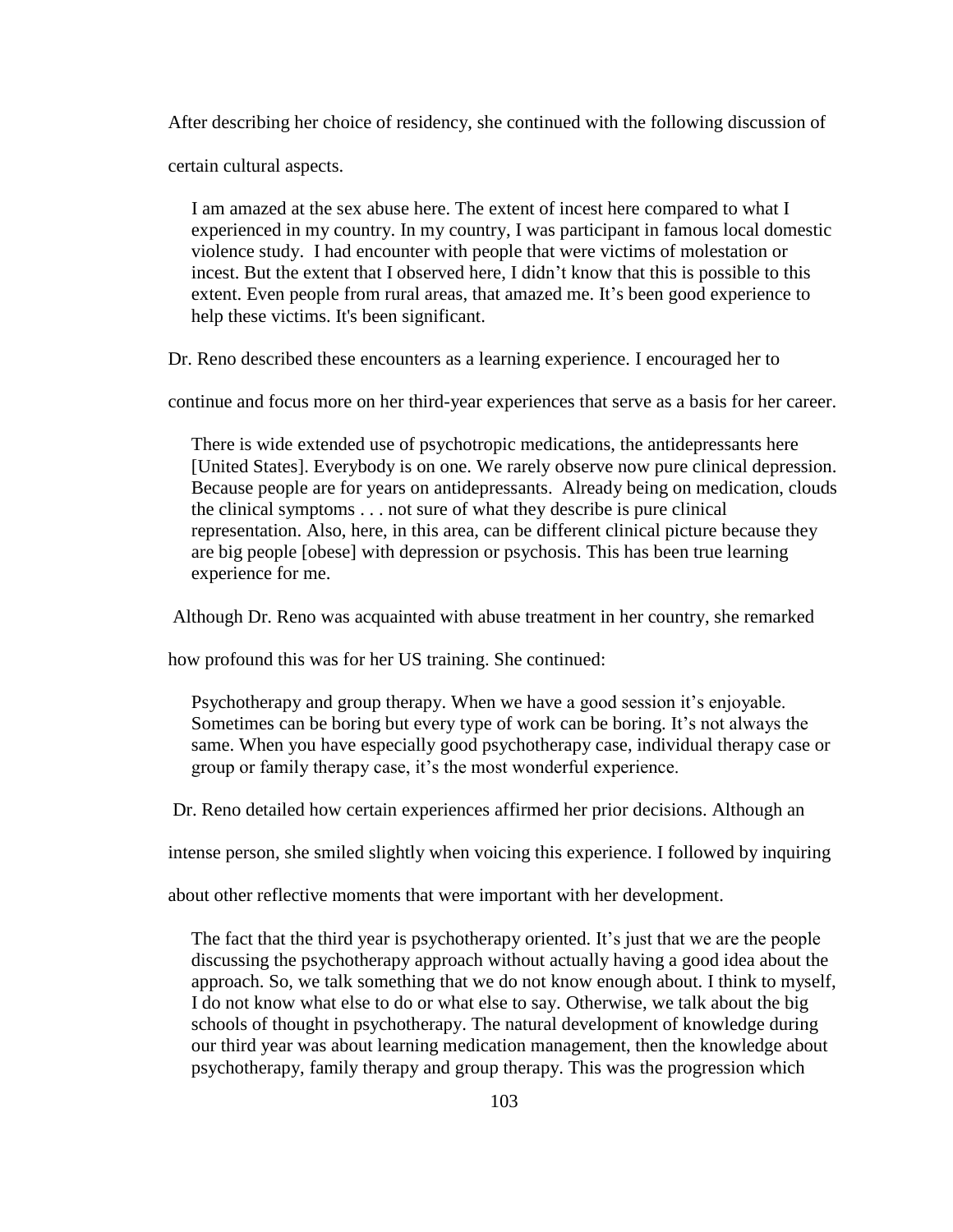shaped my knowledge. I just wish psychotherapy started the second year.

Dr. Reno's succinct comments became only mildly surprising. She shifted to describing experiences with her curriculum. Her experiences with the curriculum illustrated a common challenge for this residency class, the lecture format. She identified her critical experience with the on-call emergency service. She stated this rarely contributed to her learning abilities but referenced the overall beneficial experience of her third year.

I call it scutwork pretty much because it's something that we're required to do but it's not really contributing to our educational experience. Overall it"s pretty much the same if I compare my past and present. People [in crises]are not very different across the globe. So, I have good experience. It's good studying for second time.

During one of my observation encounters, I saw Dr. Reno conduct a new patient assessment and lead one of the group therapies. She displayed a detailed but composed skill set. During the group therapy, she was well versed in theory and amicable with the patients. Her patient accepted her accent with no rejection. Her assessment was thorough and well documented. She had accepted the challenge of a new culture, learning American English, and learning new psychiatric treatment which was an intimidating task.

## *The Personal Experience of Losing a Patient*

 Dr. Reno was a resident of insight and discernment giving considerable thought before sharing her thoughts. Her description of important experiences was unique. She described her supervisors, the opportunity to move to the United States and her parents as important experiences. As I reflected on our conversation, I wanted to pursue a distinctive tone during the description of her residency choice. I gently asked about a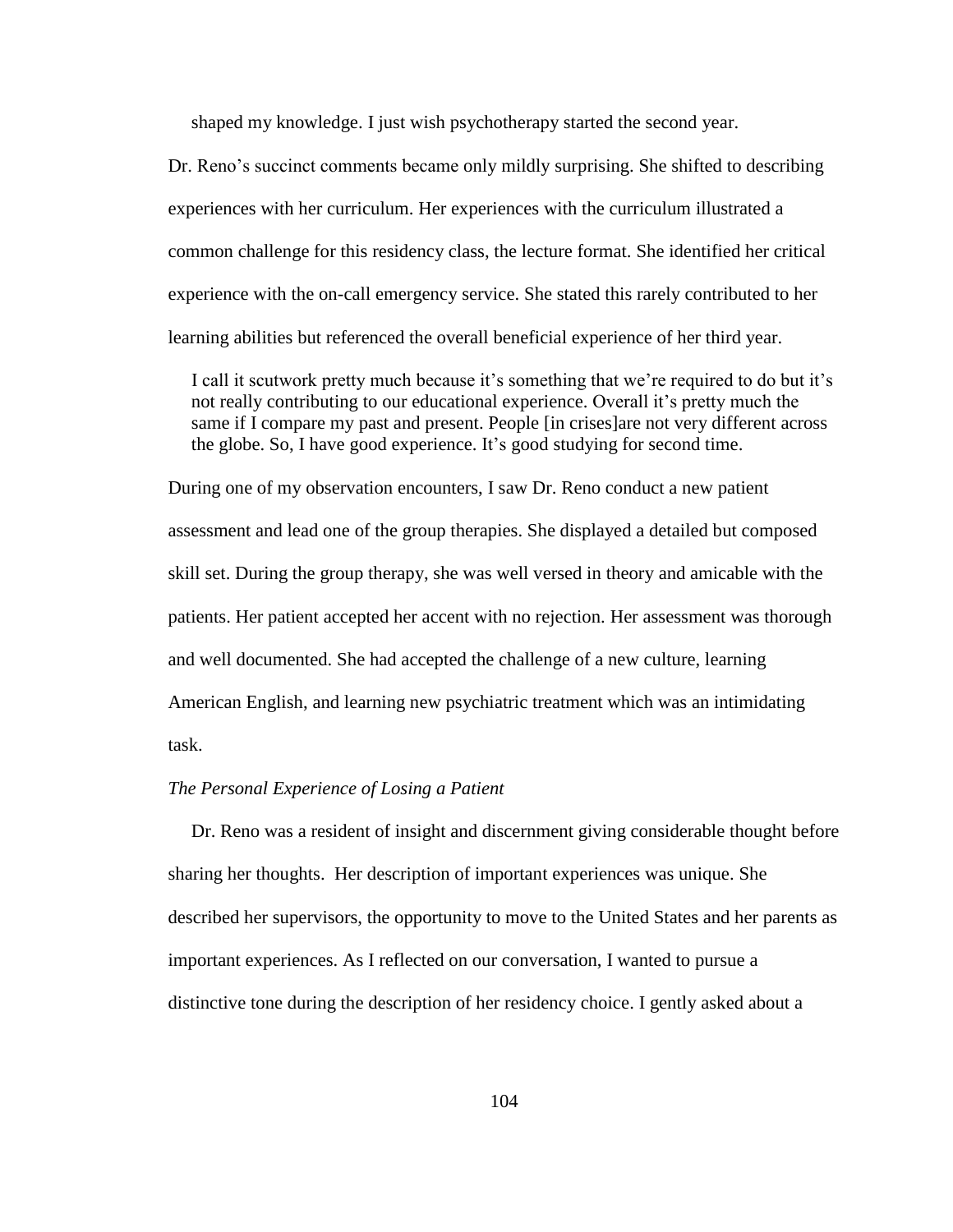statement she stated that she rarely questioned her residency choice. In the midst of our

second interview, she disclosed that she had a patient commit suicide.

 Although I can say I have more than ten years" practice behind my back, I lost one patient for first time, here [US residency]. One of my patients committed suicide successfully in the hospital with all the possible safety measures. That was valuable educational experience . . . It taught me that these things happen.

I empathetically asked her to continue. After establishing trust in our previous interview,

she further described this experience.

 It was bad experience. I do not think I"m actually allowed to talk about that [for] legal reasons. I had some immediate support from the program director who happened to be my supervisor, but that was pretty much it. I had to handle it myself. I guess in situations like this, there are always other concerns, legal concerns, you cannot go around and widely discuss. But I had support and I had conversation with the program director who was supportive. They were quite accessible. We kind of take that for granted, but I think this is beneficial when you really need it. I can really appreciate more that they are accessible and can discuss our problems.

I voiced my appreciation for sharing this crucial experience. When Dr. Reno began the

second interview talking about documenting her session notes, this struck me as odd. No

other participant mentioned the important experience of documenting session notes.

However, this critical incident explained her describing the importance of documentation.

With little prompting, she continued:

 This [learning about patient suicide] is very valuable experience. Very different probably because of the extent that law system is careful and attentive in observation of our mistakes. I learned here how to document correctly. That might be something minor for you, but it was very significant for me. The lawsuits against medical professionals are going to continue to rise because we use more and more chemical substances, medications and it"s more specific in psychiatry. Our responsibilities are bigger, so I learn how to document. Actually while you are documenting you start doing more if you"re really following the standards of medical profession. You think about side effects, you think about drug/drug interaction. Sometimes your documenting can help you actually to remember to discuss something with the patient, can help you to remember to do a good follow up lab work, blood work or whatever you need to do. Specifically, I am very careful. Even when you are careful, you can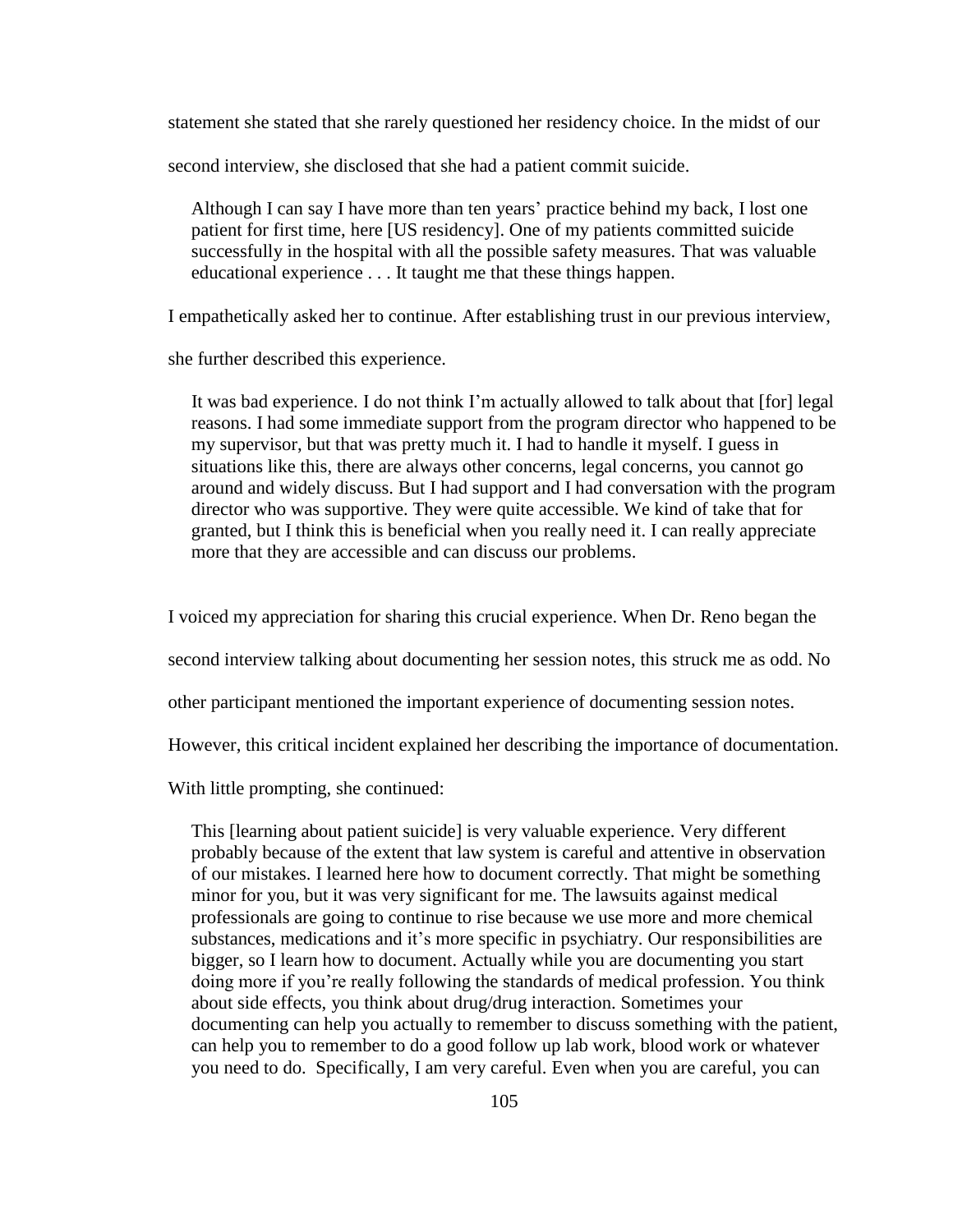have patients whose outcome it's not desirable, so you still keep questioning yourself what you did miss, what you didn't do.

Dr. Reno's reply accentuated the importance of documentation and her skill acquisition. She coped with the calamity of patient suicide by seeking to improve her ability to document. Learning about patient suicide and documentation propelled her to embrace a self-directed learning style. Her cautious approach, deliberate method and at times solemn manner were now framed in the context of this theme, The Personal Experience of Losing a Patient. She finished with her vital experiences that integrated her skill acquisition. She provided a thoughtful and pragmatic reflective description of her residency experience.

 Anything else, I hope not to do residency again. That"s enough, two times per lifetime. I'm not quite sure that at the end, we are completely prepared for the reality of psychiatric work in the community and as a private psychiatrist. I do not finish, only our formal education. Although residency will be over, I am a doctor, so I continue to learn. This is what I do.

Dr. Reno expressed a strikingly different description of her skill acquisition that was both practical and discreet. She held a strong conviction to what was just and fair which was slightly different than the other residents. During one of my observation days, I observed Dr. Reno confronting another resident who she deemed was shirking duties. She was not opposed to hard work but wanted an equal division. She made a great effort to ensure she was ready to practice psychiatry. It required much aspiration and commitment completing two different psychiatry residencies in two different countries. I was impressed that Dr. Reno demonstrated sophisticated psychotherapy skills during my observation day. She held her patients accountable but also provided supportive guidance. Although initially tentative, she became willing to extend herself as the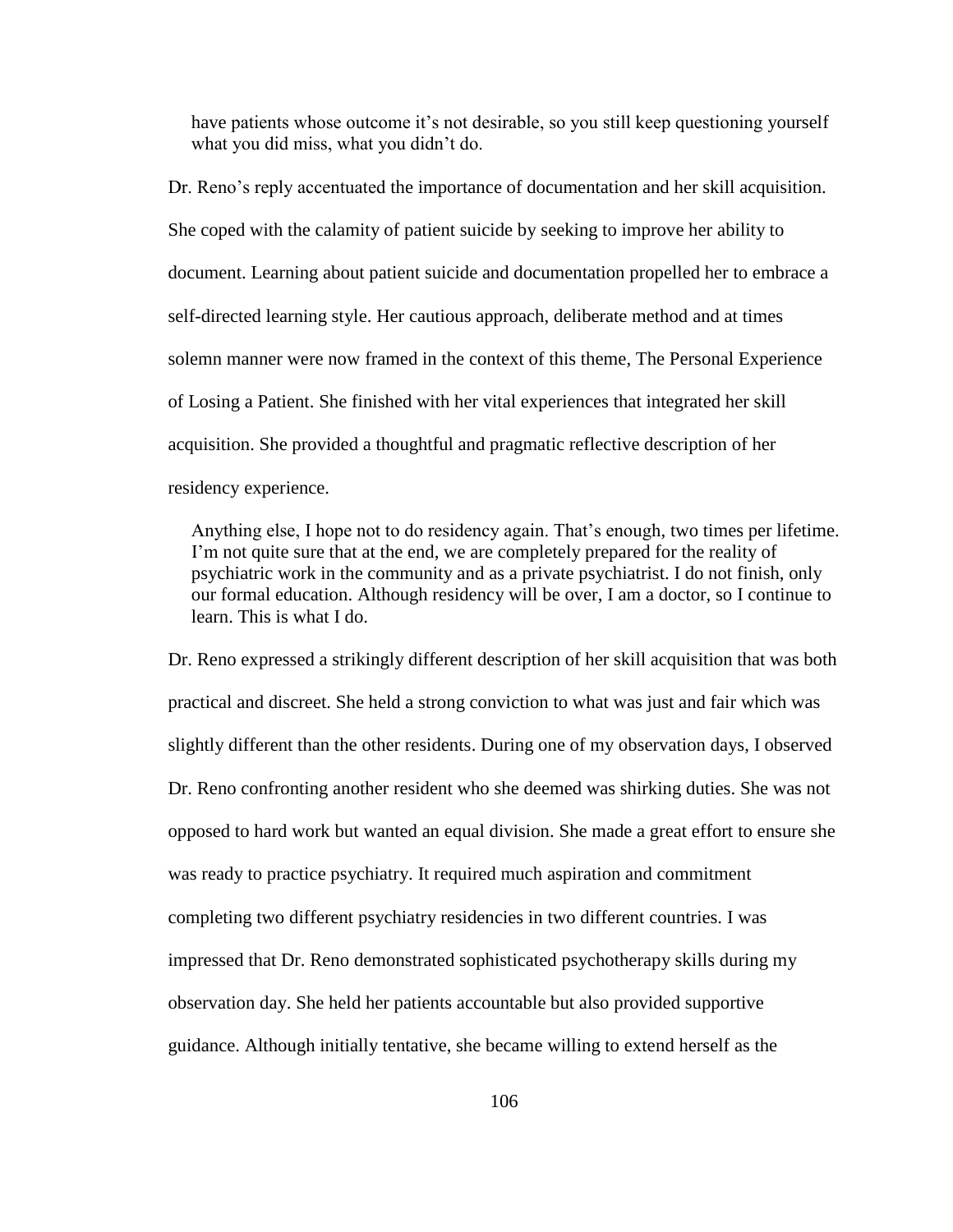interview progressed. I appreciated her contemplative descriptions particular addressing the suicide of a patient. Although this event framed her cautious approach, Dr. Reno possessed a genuine style and manner with her patients.

## Dr. Pulling

 Dr. Pulling was my fifth and final participant. A Caucasian female in her early 30"s, Dr. Pulling was the chief of her residency class. The chief of the residency class managed the on-call schedule and met with faculty to voice resident concerns. She transferred from the Midwest to pursue her psychiatry residency. She was noted as a tireless worker. I explained the purpose of my research and ways I would ensure confidentiality. There was no hesitancy or reluctance to be interviewed. She only needed this researcher to start the audio recorder and ask the research question regarding her important residency experiences. Four major themes emerged from our interviews. These included 1) Understanding the value of hard work, 2) Stepping stone experiences, 3) Provocation as chief resident and 4) The resident's journey, a place of enrichment.

## Understanding the Value of Hard Work

 Because I have known Dr. Pulling for several months, she was immediately at ease. She exuded a go-getter attitude which required little warm-up or introduction. Dr. Pulling's style was to jump in, then figure out the dynamics as she proceeded. She pulled no punches as we began our exploration. She stated "just let me know what you need" and she began.

 There have been a lot of emotions. But for me, my mother had died when I was in medical school, and I took care of her. She never got to see what I had been working so hard for. She was foreign [born] and she had wanted to become a doctor but back in that age, women were nurses. So, she had . . . many different careers. She was a nurse anesthetist, respiratory therapist, and had a teaching degree. Showing up the first day,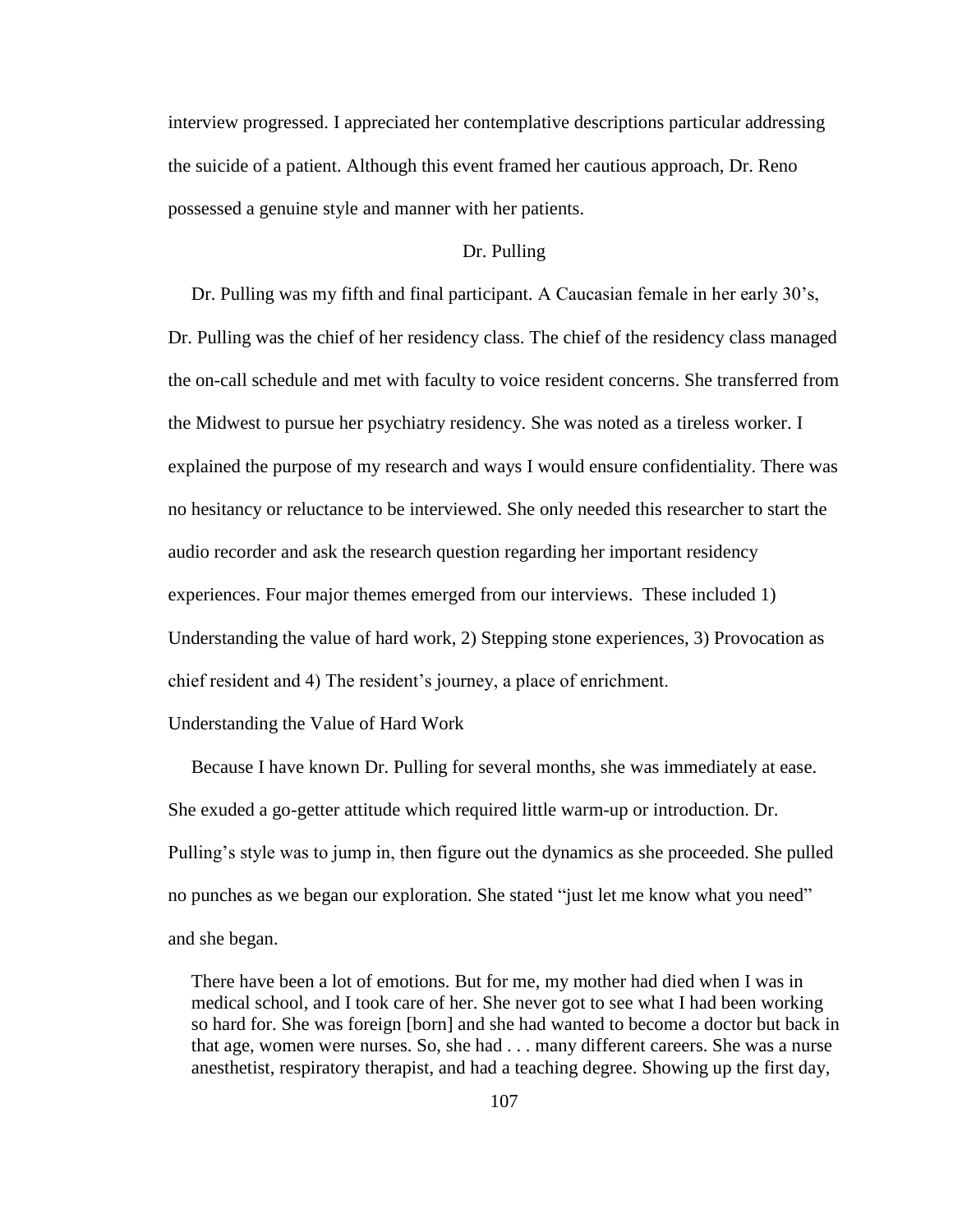knowing that I did what I wanted to do and she [her mother] wasn"t able to see my graduation or me get the residency that was my number one choice.

As I listened, I became impressed with her willingness and openness to discuss her

residency experiences. I thought she might enhance this study with a unique experience

but her candid presentation was stirring. I reflected back that her residency was important

to her for many different reasons. She agreed and continued to describe these early events

which emerged as her first theme, understanding the value of hard work.

 It [starting residency] was a joyous thing because I met my husband when we were in college, and I told him I"m going to be a psychiatrist from day one when he met me. We met quite young and I said this is what I'm going to do with my life. I get that strong-willed personality and drive from my mother. So making it here to the first day of residency was a huge deal.

Dr. Pulling exuded much energy regarding the impact of her heritage on her residency.

She did not hold back when discussing these experiences. I inquired about her notable

experiences during residency. She gladly continued:

 Getting through medical school was enough of a challenge because I lost my whole family. They died during medical school. My welcome to psychiatry started with my first night on the job on my husband"s birthday . . . but I was really grateful and glad to be able to do what I wanted to do. I"ve known since the fourth grade when I was like nine years old that I wanted to be a doctor. I know I was quirky, very weird but I always loved science and math and liked the geeky science part of it. Also, I like interacting in the social part with people. That was so great that you can combine the two in this field called psychiatry. During the end of my second year and start of the third, I saw this gentleman at the VA, most of the time in the middle of the night, two, three, four, five am. He was so sick and in so much pain. But just to see how caring and interacting a minute of humanity would impact his life. The fact that he looked forward to seeing me even though it would usually be under bad circumstances, when he"d run out of medicine or something wasn"t going right. Months later he would see me and remember my name.

I wanted to learn more about the phenomenon of her psychiatric residency and her

important learning experiences. When she paused, I responded with much positive

regard. She took only a moment to reflect, then continued with a marvelous story of her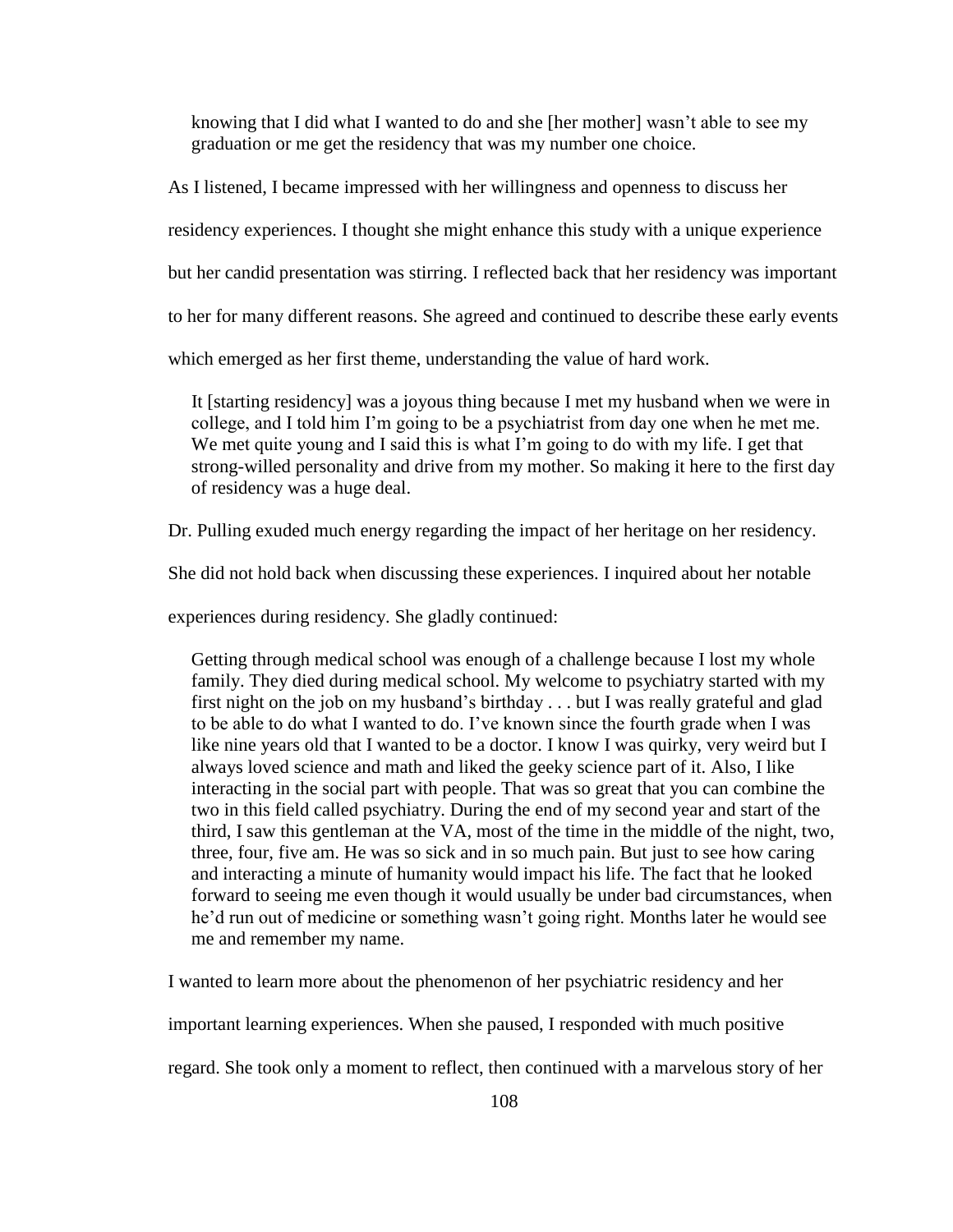residency experience. During this discourse, I leaned back in my chair and listened with

captivation.

 My medicine training was the osteopathic school of the mind-body connection. So choosing psychiatry was very valid and my approach with him [the patient] was appreciated. So this patient that had AIDS and had picked up secondary infections and depression. It became pretty clear to me that he was not going to be leaving the hospital any time soon. He was getting sicker and he was shifted between different floors but he"d stay so positive. He was able to consider and think about people that were worse off than him that had less. We talked, and he got sicker and sicker as he moved from floor to floor. People were less likely to put on the suits to protect yourself from TB [tuberculosis]. So, they would not go in where somebody has got chronic diarrhea or whatever is going on. He would say to me, maybe even say he wanted to talk about the end . . . about dying. Nobody else would talk with him. I kind of became the death-and-dying lady. But in a good way because he wanted to talk and everybody else avoided it. Then he got sicker and sicker and terminal. He would say everybody comes in and tells me I need to talk. Then they all run off. He got to the point where he wanted to have a more reasonable discussion about where his life was going to end. He realized he was dying. He was thinking about death and what is it, and what"s it going to be like, and am I going to hurt or be afraid. So how realistic was it for me to leave? He felt like they would sometimes come in, and say you need to talk and then run out or say something with big words . . . he really never knew what to do. He felt they couldn"t be honest with him about the fact that he was dying. The young medicine [residents] doctors would come in and say I could be hit by a bus today. You [the patient] could outlive me. This was when his T-cell count showed that he clearly wasn"t making it out anytime soon. We talked about the end and he got sicker and sicker. It got to the point where he couldn't even see me, but he could recognize me by my voice . . . that was something that the other residents [in medicine] were afraid of. Nobody wanted to face death. It's an area that maybe we all need a little bit more training on because most doctors pronounce death, but they don"t see death. I've done both. I've been there. I know the smell of death. I've known people as they leave this earth and as doctors, who are supposed to be trained or think of saving everybody. There"s the quality of life thing and sometimes saving somebody is to let them have a natural end to their life. It was just about comforting him which was comforting to me, that I could be at least something positive at the end of his life.

Her depiction held my attention. I was enthralled with this story of her experiences and

development as a psychiatric resident. I voiced my appreciation for sharing this

experience. Dr. Pulling described tackling a learner-driven model for her training

including problem-based learning aspects. She readily accepted and embraced becoming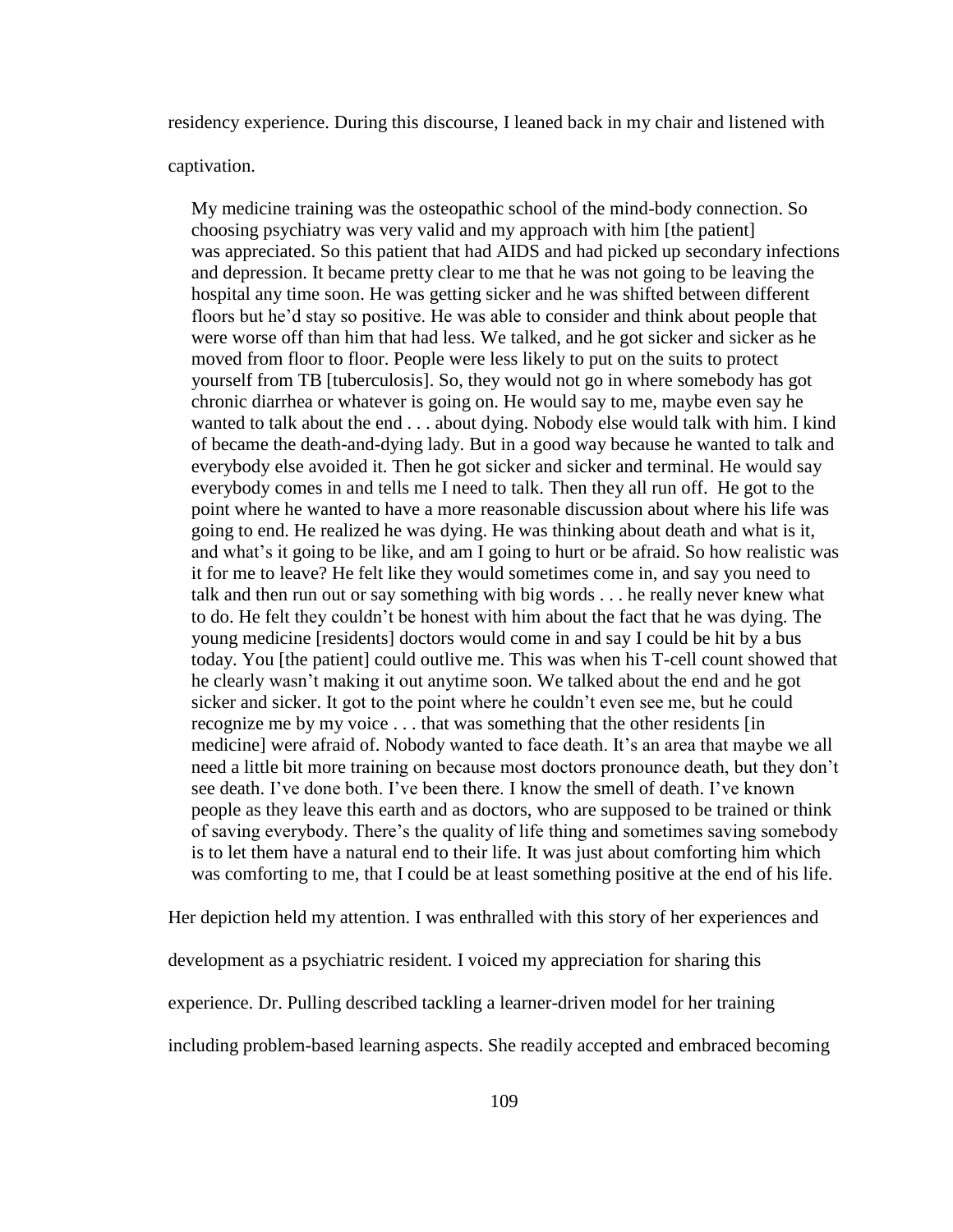an active empathetic clinician. She began with her experiences with residency then

detailed another facet of her learning experiences.

 I lived in a very rural state where the local people had to be tough. They had to work to survive. So, I knew to work. And mother was in a concentration camp. She overcame a lot. I ended up getting straight A"s in college to show I could do it. But I had to organize my life as people died [her mother], as I became their caretakers. You didn't see me sweat because residency isn't the hardest part of my life. Having seen 38 patients on only 4 hours sleep . . . Now I"m not perfect on four hours sleep but yeah, I"m glad I was able to get to this point to see 38 patients. The beginning of this year, at the VA, one of the surgeons wanted me to see a patient, come over and talk some sense into this guy. He had protested eating because he didn"t like the surgeon. I had to negotiate this and calm everybody down. The drama and the interpersonal stuff and this getting people to talk has never been my thing. But nobody makes me do this. I could have quit so many times. But because I read my books, listened to my didactics and my supervisors trusting me, encouraged me to be myself and take risks. I have a sense of responsibility to my residency.

Her first theme emerged through a fabulous representation of these learning experiences.

Her willingness to roll up her sleeves and tackle intense situations was heartrending. These examples were symbolic of Dr. Pulling's educational preference for meaningful clinical encounters and allotted time for critical thinking and skill development. She welcomed the most difficult circumstances without hesitancy. Dr. Pulling"s learning preference was to jump right in and start doing things. She grasped knowledge through concrete experiences consisting of case studies, demonstrations and recalling past events. She preferred the active experimentation learning style through group projects, problemsolving tasks.

## *Stepping Stone Experiences*

 Her second theme, stepping stone experiences, detailed her ability to embrace certain diagnostic populations. Dr. Pulling accepted learning opportunities with complete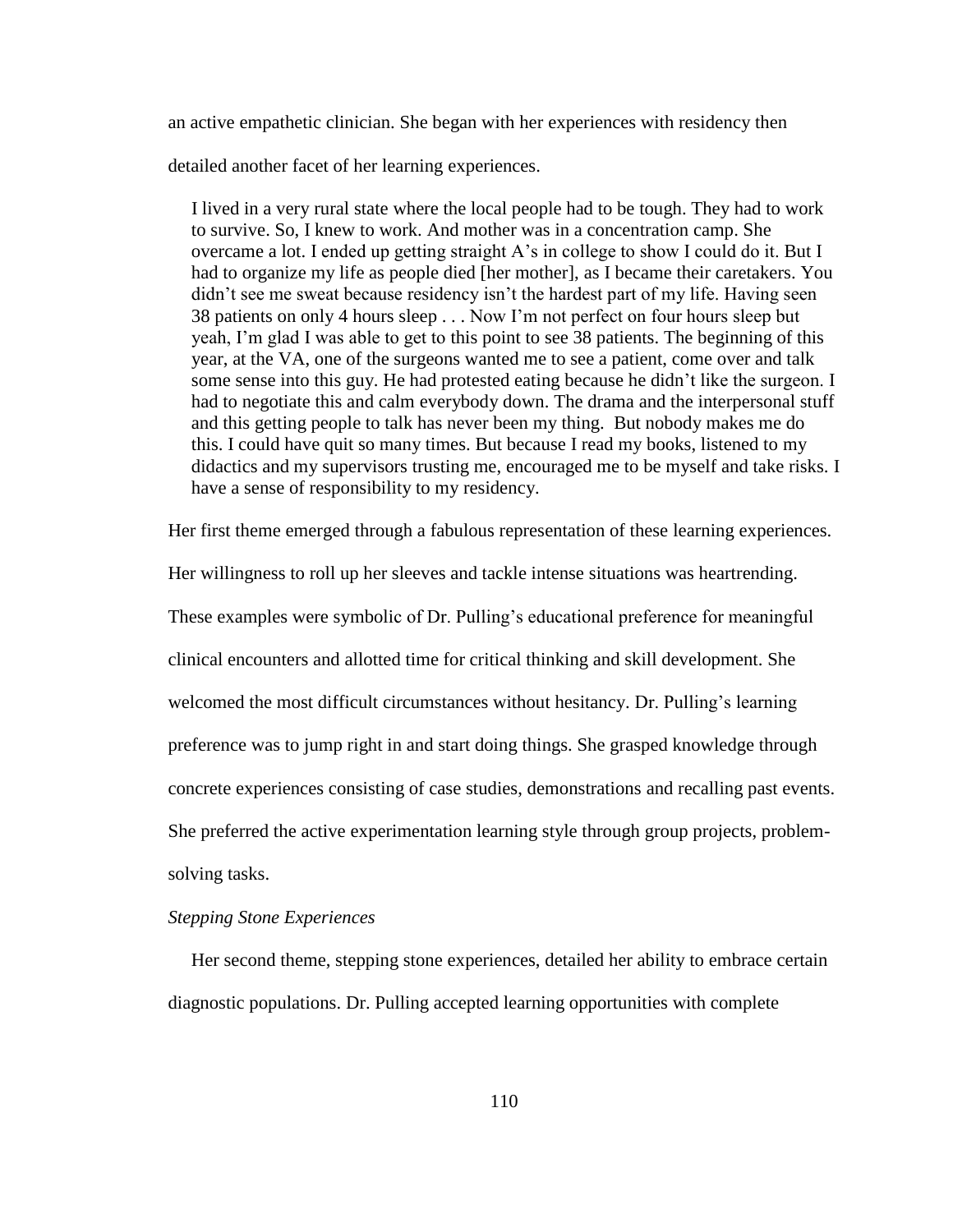abandon. I asked about third-year situations where she utilized her skill and developed

competency. She replied:

 I had a patient that was given to me because everybody else, in sense, was wrong for him either wrong race or wrong color. Actually female wasn"t quite right, but white was least offensive for his personal PTSD [Post Traumatic Stress Disorder]. The irony was that I'm first-generation American . . . but if I don't say that too much, you're not going to know it. I had this really tough African-American young guy looking at me like how can some white rich chick help me out. We got pretty real about it. He talked about what do you know about life? You have a swimming pool and I swim in the Mississippi. I love the vets because you can be a little bit blunt with them. I told him I didn't have a swimming pool. I swam in a lake. So, you swam in a river and I swam in a lake. Can we be done with this and move on? It started a therapeutic relationship where he could be honest and open up and we could talk about philosophy. He got me thinking about PTSD because my mother had been in a concentration camp . . . I had always, even as a little kid, kind of wondered how can somebody have lived through World War II, been in concentration camps, seen all of her family like massacred, heads blown off with grenades and sit and watch the news while reading a Lithuanian newspaper or watch documentaries on World War II and be a perfectly normal person? I guess when you're eight, you don't realize that you're thinking about PTSD. You"re just realizing Mom was in something bad and she"s handled it really well. Then being with a challenging PTSD patient and realizing this is my area. I really like PTSD vets because I think I have a little bit of an insight into them. The other thing, too, is I owe my existence to American Vets because my mother remembered when the war was over . . . the chocolate candy bars, the food dropped down by Americans. The irony is that I"m actually now with a lot of veterans . . . I"m comfortable with talking about PTSD and people getting shot, blown up, and really gory stuff. They're comfortable enough with me and if they need to cuss, fine. We can cuss. If it"s talking about God and philosophy with somebody who looks like rapper, 50 Cent but they are still excited to see some little white chick that he never thought he"d connect with . . . I had this within me and residency brought it out.

Her self-disclosures were gritty but riveting with each patient experience. Dr. Pulling's competency development evolved as her educational experiences expanded. Her two patient interactions detailed acquiring the cognitive skills needed for psychiatry. After a moment to articulate her thoughts, she continued to reflect on her educational experiences.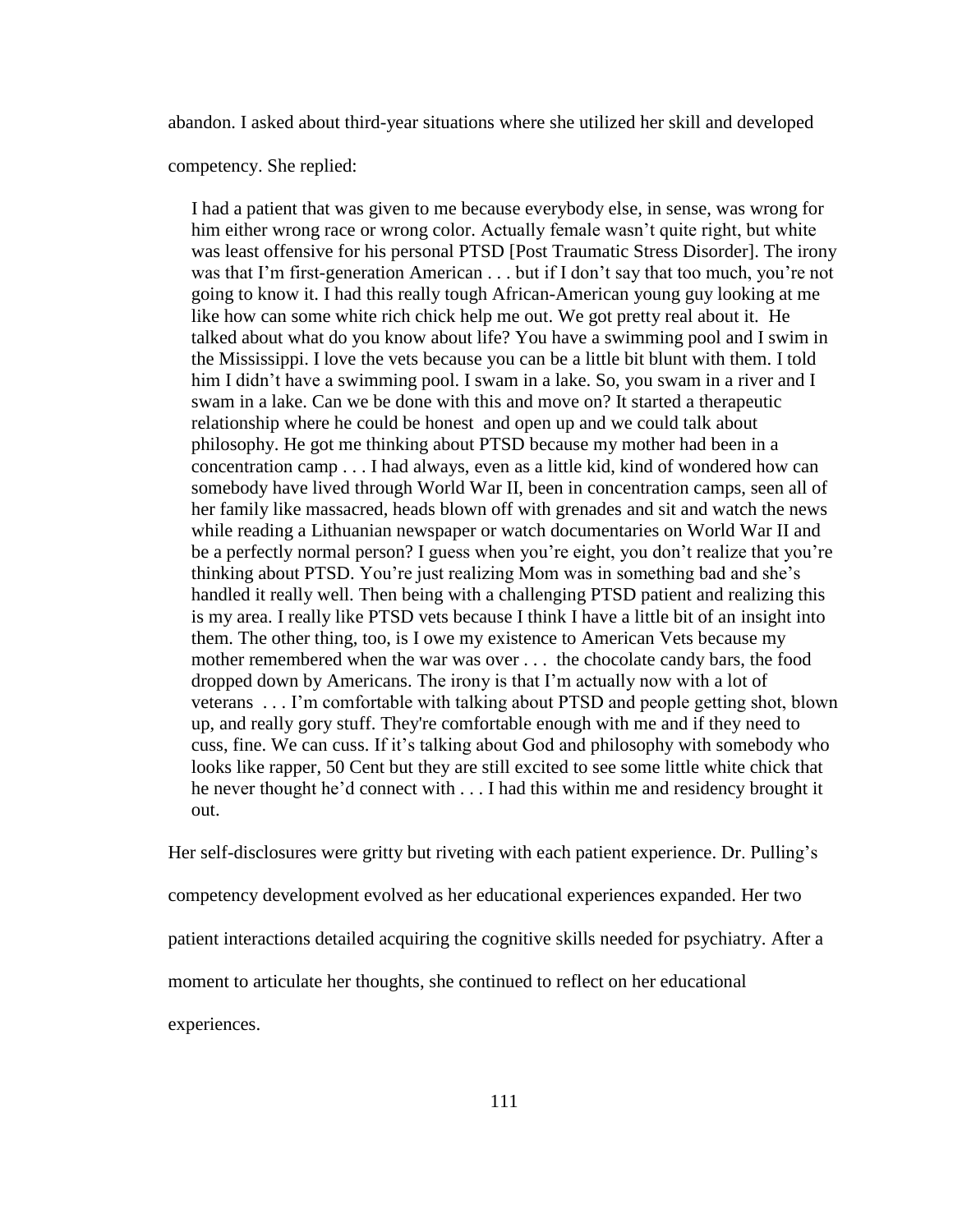The start of this year was very interesting. I felt I had to reprove myself after staffing the patients at the VA. It was sometimes in the hallway in the last 5 minutes of the day to now having more supervision available during this year. But there"s also freedom with the supervision. It's more oversight, reading assignments and concepts. I found out the fact that in this clinic, my new niche was battered women . . . having people feel that they could connect with me. Even though I look about as opposite as most of the people that seem to be attached to me. I learned that people should be comfortable with their doctor. Check out your doctor and see if you're the right fit . . . who you're comfortable with.

I nodded my acknowledgement as I was intrigued by her residency training experiences. I

asked about valuable stepping stone learning encounters. She continued:

I'm a very slow reader. I've always been. The fact that I sometimes feel like I've prepared well and now I"m sometimes reading the same assignments or very similar material over and over ten years later. It's been reading the same thing or discussing the same topic over and over and hearing how you don"t know this but you"ll learn it. I had gotten quite used to not doing anything on time. But I was approached by Dr. E who said would you like to teach and orient the first-year class? We"d like you to do it. So, my first month of the year was getting to coordinate with the attending [faculty professor]. Then I learned that some second, third and fourth years had never really been placed in this situation. At times, I had to scramble to get an attending and make sure that things were signed and make sure they [first year residents] got into the right locations. I felt honored by the fact they[supervisor and director] allowed me that much freedom, responsibility and they trusted me.

With abundant energy, she highlighted her learning deficit. However, she embraced this

as a demand and willed herself to overcome it. Dr. Pulling"s experiences added much

depth to my research. Her description of experiences was quite engrossing. She detailed

that her early drive to become a psychiatrist was rewarded by finding her career niche.

Her academic pursuits and diagnostic specialties matched her approach to life, family

heritage and psychiatric skill acquisition. Dr. Pulling's third-year development

experiences demonstrated her attainment of basic knowledge and clinical skill.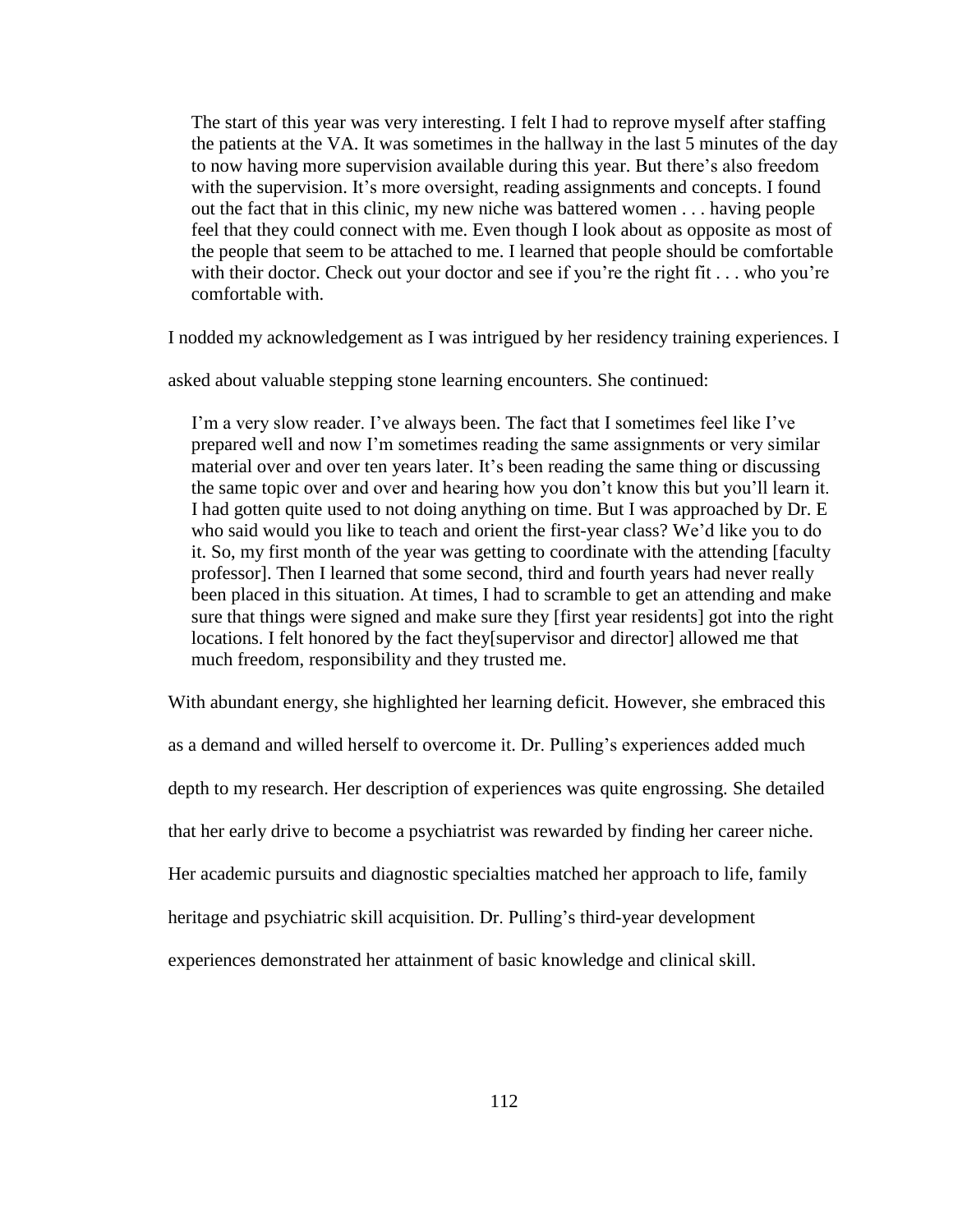Provocation as Chief Resident

 Although Dr. Pulling expressed much passion and dedication to her psychiatric skill acquisition, she fell prey to some of its consequences. She characterized several conflicts she experienced as chief resident. This was her third theme, provocation as chief resident. All five participants identified a division among this group of residents.

 As chief resident you have to say no to people. I"m used to no in my life, so that"s not a problem with me to say no. I can realize that I can be your friend because we were friends a month ago, but I can still say no to you. I can separate my friendships from my role. Maybe other people struggle with that or who they"re going to hurt. Maybe its wisdom, age, stupidity, life experience, being tired, some things that other people stress about . . . I can come in and stick to it. Sometimes that"s hard for people. That might be callous because they"re not getting the way they want. Having that extra stress, that extra burden of people being unhappy with you, I don"t dwell on it. It interferes with your life and your vocation because people aren"t doing the work, or they are picking fights and then scheduling conflicts that overflow into a significant portion of my personal life and time. That"s the balance that I think a lot of doctors struggle with. I never come home and say that the patients drove me crazy. It's the people I work with.

It became evident that Dr. Pulling"s fervor for her residency learning plans and tasks did

not let her role as chief resident stand in her way of friendships. She possessed a most

forthright and, at times, blunt approach with her chief resident duties. She continued to

chronicle her determined efforts.

 I guess the other challenge is interpersonal issues because in third year you"ve got your classes all together . . . other years, you"re with upper levels. You"re all over the place. Every month it's something different. Now we're in this environment where we're all stuck together whether we like it or not. It's not that you have to be, we're stuck together because of work and learning not because necessarily we want to be best friends. I think it"s great to have friendships in residency. In a perfect world we"d all be stuck together and be best friends. It kind of comes out of some competitiveness with people and feeling like they need to show something or portray or come across. I never felt myself really in any competition until this year. I just go to work, I do my job and I never thought that it was a competition, to do your job.

Dr. Pulling referenced a disagreement I witnessed during one of my observation days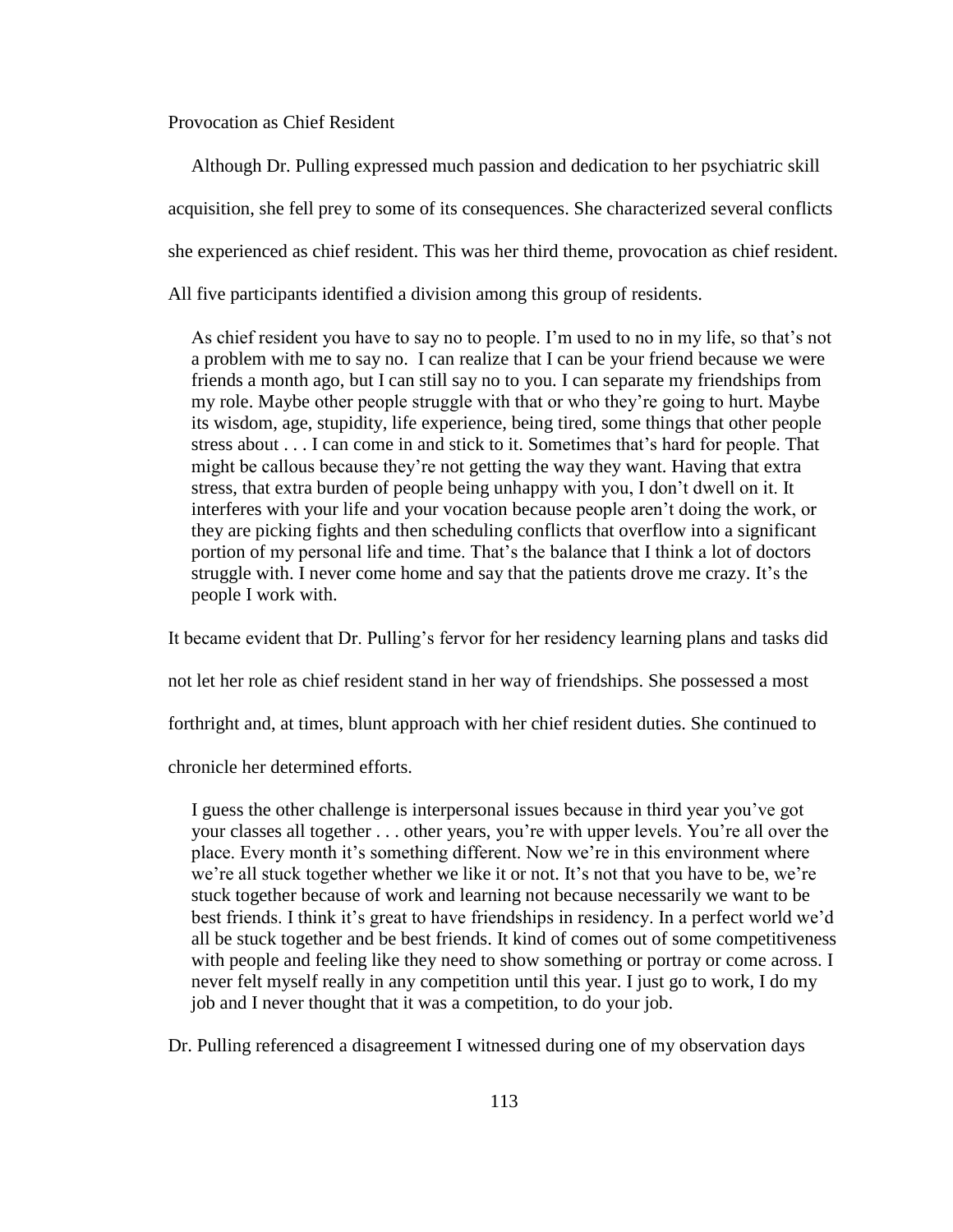with Dr. Pulling and Dr. Toney. She expounded about the challenges with her resident interactions.

I think, just for me personally with my career, it's a good experience with leadership and having to work on some of the interpersonal issues. But it can be very challenging to be in a situation where you feel like people [residents] are misjudging your good intentions. You have no idea and you can"t make somebody basically stop thinking the opposite of what you"re doing all the time. But if you didn"t have a chance to send an email out about a schedule, it wasn't that you were trying to hide it from people . . . it's just that you actually had to see your patients and do another presentation. It's been a challenge. Just dealing with how, despite your best efforts, people can always misinterpret anything . . . it's more of a problem sometimes with your co-workers, which you wouldn't think in mental health it would be. The patients are actually much easier. You"re not out for any bad motive. You"re just trying to do your job and anything you say or do sometimes is wrong. To always have some people, the negative people always talk to higher levels, superiors, it was tough.

This theme was identified by the previous participants. Dr. Pulling"s encounters denote her plain-spoken approach. She placed dealing with the facts of a situation as a priority. As chief resident, she distinguished these interactions as both a frustration and a growth experience. She stated the class conflict was difficult for her.

#### *The Resident's Journey Is a Place of Enrichment*

Dr. Pulling's ambitious description of removing educational obstacles in her way was a gripping account. As a result, this determined young resident has marched through her residency with purpose. I wanted to get a clear picture of experiences that fostered her educational experiences and psychiatric skill attainment. As we explored this, her last theme emerged, the resident"s journey is a place of enrichment. She continued with her depiction of her third year.

 The third-year is very fun, exciting and also very tiring. It"s fun and exciting because you"re now in the clinic setting, which is completely different after having been on a ward. You lose some of the control over your patient care because they leave you. You don't know how they're doing in between sessions. When they're on a unit, you can see that they take everything because the nurse gives it. You can interact with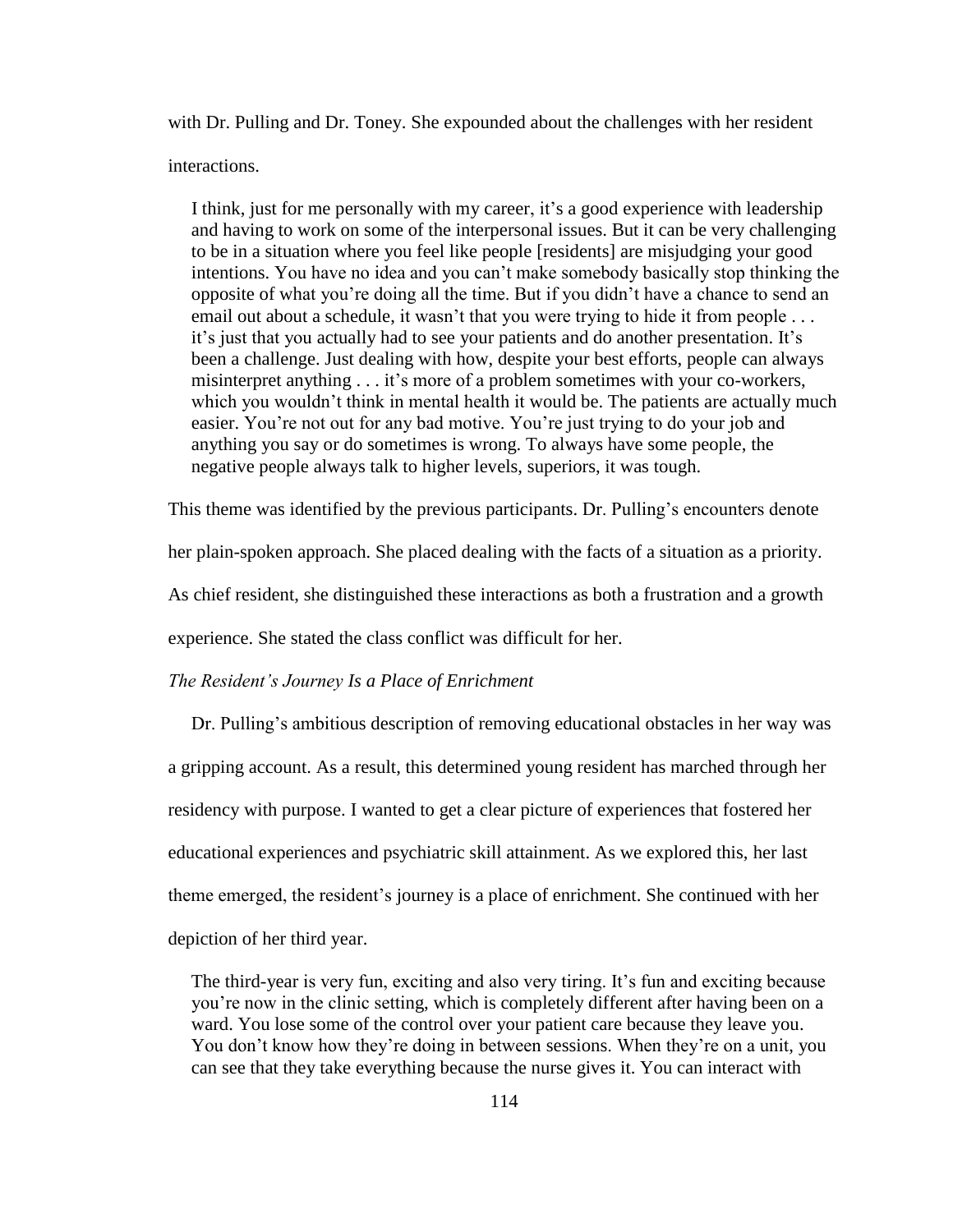them every day . . . focus them on target. When you"re in an outpatient clinic, you really have to motivate them and do everything you can in that short amount of time. Then kind of hope . . . they do well. You see them at the next appointment doing well or that they're brave enough to call in and talk with you. It's very kind of an interesting time in the third year because we have some different attendings than from our first two years. It"s also a time of reproving yourself to people who maybe have heard your reputation but don't know your work directly. It's kind of an interesting challenge . . . at times, it feels like a step back. You have to re-explain this is why I"m doing this, this is why I"m doing that, when other people would just be like, oh yeah, you"re fine. You have to justify and sort of prove everything one more time when you thought you were done with it. It's tiring because as a third year there's a lot going on. You have the clinic, the patients, the notes. The notes take a long time if you actually bother to get as much of the history and there"s a lot of things to follow up on.

Dr. Pulling displayed an energetic eagerness when describing her growth in confidence,

skill set and educational experiences. Her valuable experiences were centered on her

patient interactions, typically patients who were rejected by society but have a great need

for help. In describing her last theme, she disclosed the following experience.

 The challenging patients I usually like, people send me, so that I can hone in with. Is it a medical problem? Is it pediatric? Is it combination of both . . . being able to sort or tease it out. I had one lady that ended up having a brain abnormality that really needed to be rechecked I think it had been missed because she had gone to so many different facilities. It was lost in the follow-up that really explained her presentation. People get misdiagnosed because you don"t ask the full question. One that really stands out to me is a lady that"s foreign, she speaks a different language, and she"s been treated for schizophrenia. She had lived through a very serious, bloody battle in her village. When you've seen a body sometimes you really have seen a body in some of these gruesome things. It's not in your mind. Then trying to check on the history to see that it matched up and realizing this is PTSD. Maybe if I get a translator, I can get to more of the details that I can"t get just from having family members try to talk to me. Well, the anniversary of that war, that incident, is when she"s had so many hospitalizations. Three or four back to back. I started treating her in July and she hasn"t been in the hospital since. I'm actually weaning her down to a very minimal amount of medicine. You have to be dedicated. Otherwise you"re just not going to keep up with it. It has to be something that you want to do with your life.

As she proceeded to discuss her vital residency experiences, it occurred to me that Dr.

Pulling"s education had enhanced her abilities, nurtured her natural talents and developed

her competencies. She preferred problem-based and team-based-learning formats.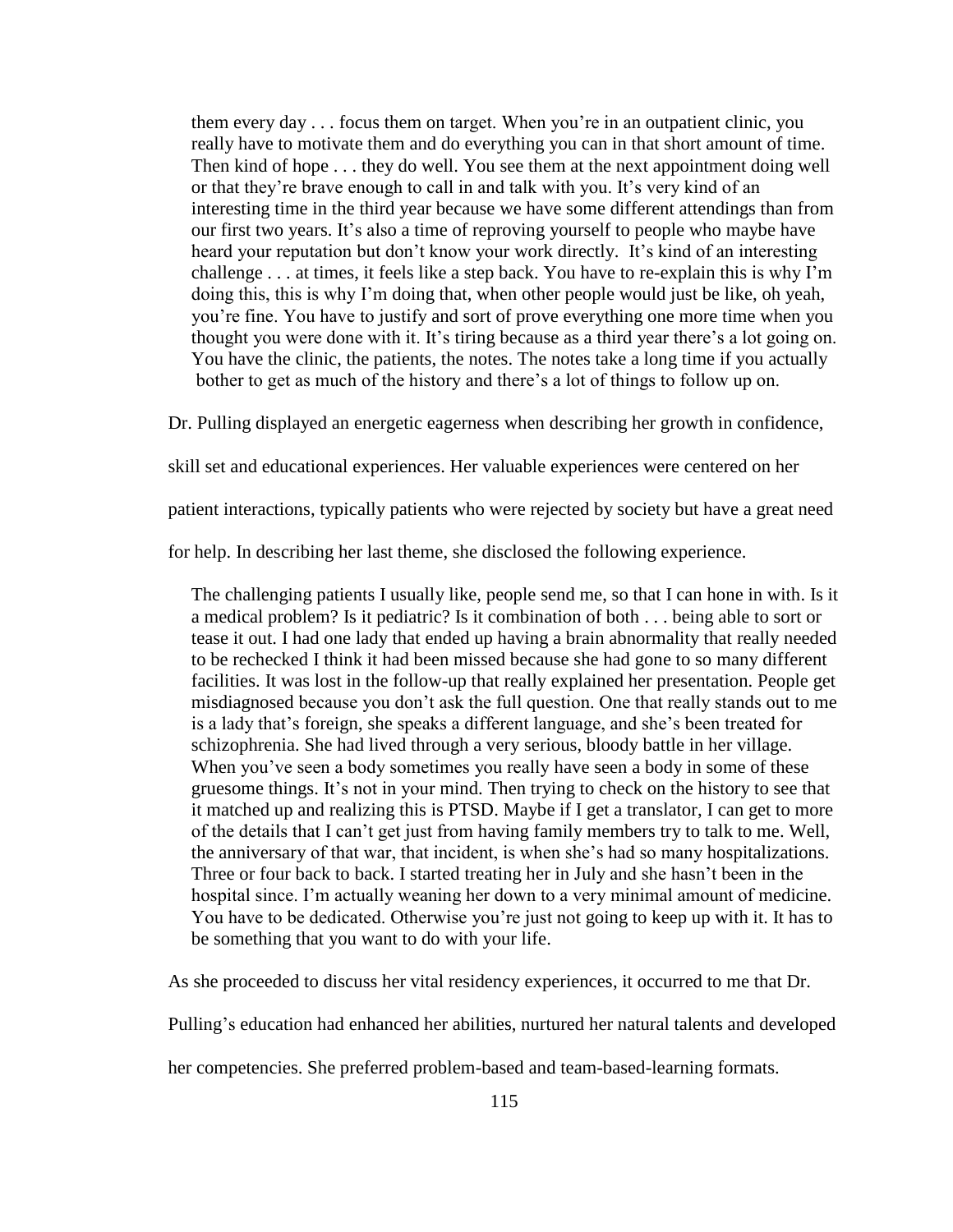Multiple times she described the joy of applying these learning and self-directed tasks,

focusing on subject interests and increasing motivation to learn. As she continued with

these situational experiences, I took note of her self-reflections.

 Seeing people get better. Seeing people improve. I"ve been lucky enough to have a lot of patients where I"ve picked up on a diagnosis or a problem that other people maybe missed or glazed over . . . I"ve been able to see people really change from being psychotic, thinking that they"re controlling weapons, to shaking my hand, saying they're going to go read at the library getting back to a sort of normal human being ... or the lady I mentioned that has true PTSD realizing she has that and an abusive husband and sort of trying to find a way culturally to not offend either but getting him to sort of back off give her a little freedom. Just seeing people get better . . . but if I can improve their quality of life, then that"s rewarding. I"m applying what we learned.

Dr. Pulling ended this theme by identifying her growth and competency. She related

becoming an independent learner through this year of residency. As we spoke, the many

educational dimensions of challenge and support became more apparent.

 It"s a combination of lectures, inpatient, outpatient, staffing with attendings. Being able sometimes to have the freedom to work on our own and to see that you can do this. Just being able to think and function on your own. Being able to problem solve and work on things because one day you"re going to have to do it.

I ended our interviews with an inquiry about her most important experience. I framed this

question to have her identify which vital experiences had been the most valuable. She

spoke about the impact of her patient interactions. These experiences provided her a

baseline for her career.

 I love meeting with the patients. People talk about its stressful and I had to see so many patients today. I don"t think anybody"s ever heard me counting numbers. They say how many did you see? And I just look at them like what? They think I"m trying to compete or come one up on them. I love interacting with the patients. It's the system that frustrates me, never the patient. I've never been upset with any interaction with a patient.

Dr. Pulling obviously loved learning her craft and meeting with her patients. It was

evident that she was willing to take on difficult cases, seize hard work with a passion, and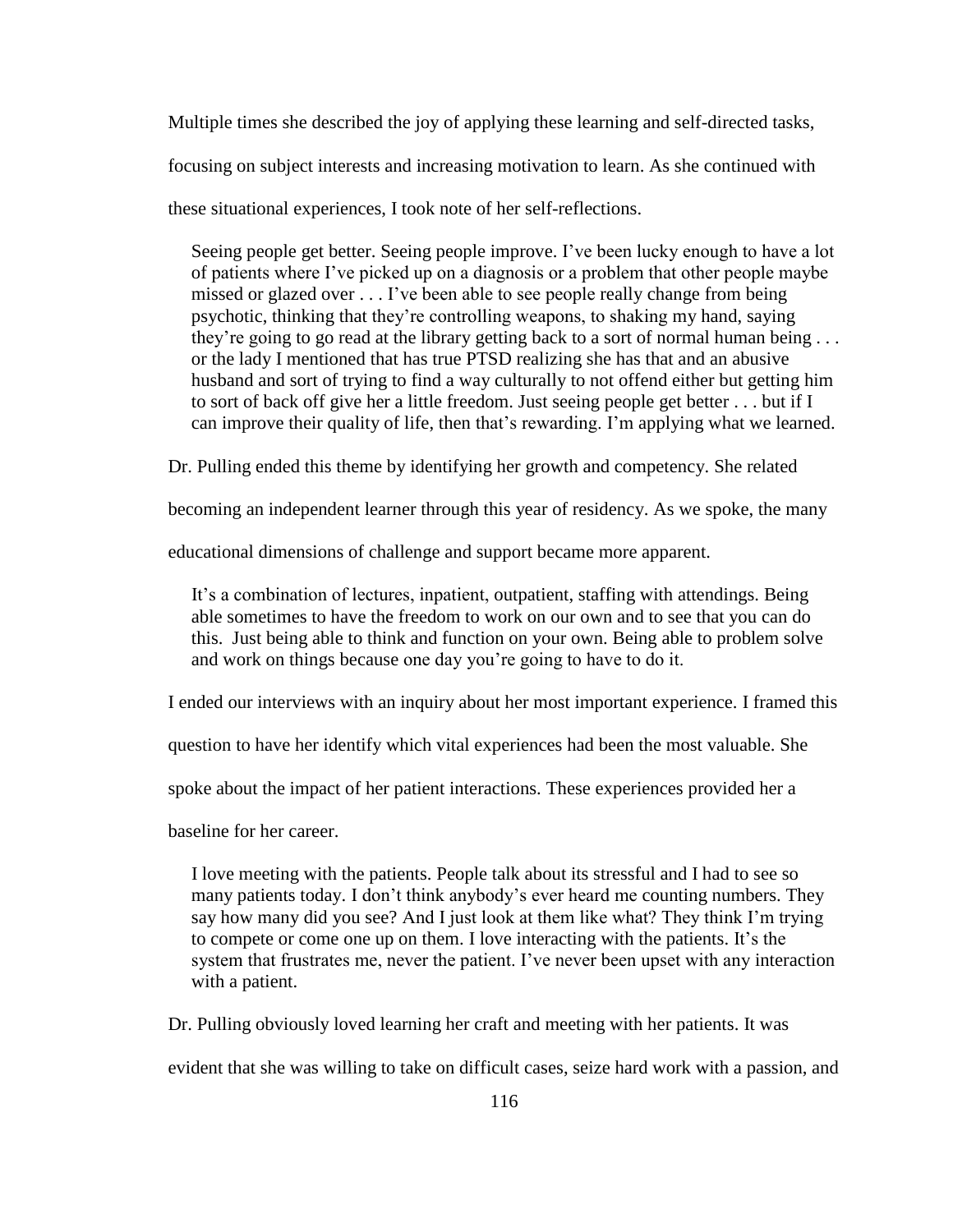invest a large part of self with her learning tasks. She described another example.

 I had a very strange call. This lady called back a few days later to confess that she hadn't been fully honest. She said she's been using cocaine and her husband was beating her. She was terrified and wanted a way out. We got her resources, made sure she got connected with mobile crisis . . . being mindful where she"s calling me is a safe place. So, I"ve had a series of women that have been battered and abused. They feel like this is their safe haven at least to talk and find some resources. Even if it's not getting out, but at least getting out for a while. Not that I"m pushing them out or putting my will on them. I just let them see that it's safe to think of all different things and explore options.

Throughout our conversations, I became aware of her deep desire to help the

disadvantaged. Dr. Pulling demanded a lot from herself and others. These responsibilities

were portrayed through our interviews. She ended with a vignette of her compatibility

with psychiatry residency.

It's definitely meant that I worked. That's okay, it was reinforcing. There were people that thought why don"t you give up and take the easy way out in life, but that"s not me. It has been challenging and fun. I never thought I"d be the death-and-dying, the PTSD-doctor. I honestly thought that I"d always be a private tutor or teacher. Being a psychiatrist is the most important part of my life.

 The challenges of residency during the third year have provided Dr. Pulling with a solid foundation for the future with rich experiences. I grew to realize that Dr. Pulling had a great inner drive and zeal for her residency experiences and skill acquisition. She was the most detailed of the residents. She fulfilled her learning opportunities with a fierce determination not witnessed with the other participants. She embraced challenges, possessed high expectations and evolved as an independent learner during this third year of residency. These experiences broadened her textbook understanding, motivated her accomplishments and formed her self-directed learning skills.

 The five residents provided a unique but rich description of the phenomenon of the third year of psychiatry residency. Each resident depicted her/his important learning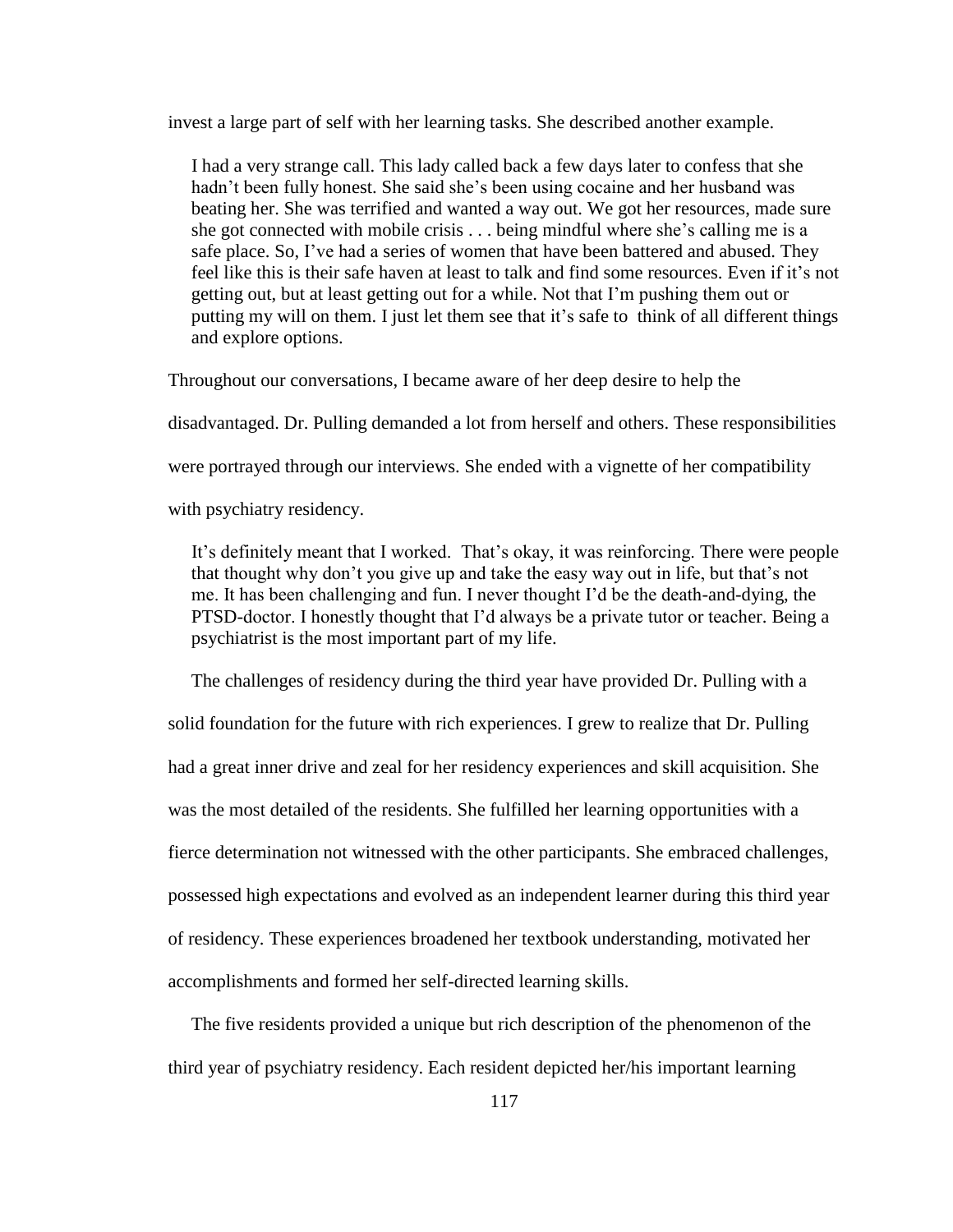experiences and attainment of psychiatric skills. Chapter 5 discusses the major themes from the individual resident descriptions and ends with a discussion of implications for residency training, higher education and future research.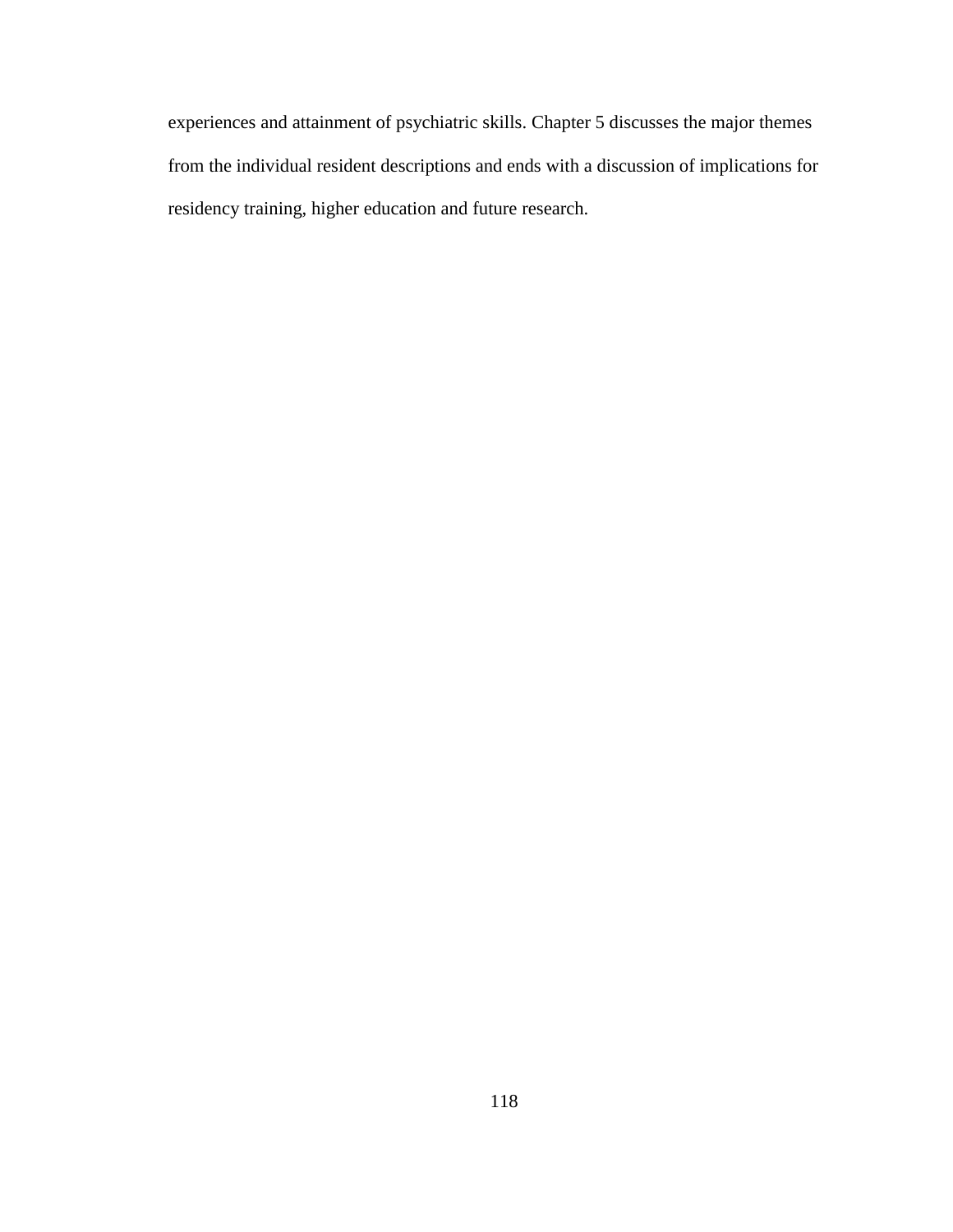#### CHAPTER 5: DISCUSSION

 This phenomenological study explored the important experiences of psychiatry residents and the meaning they ascribe to these experiences in their acquisition of psychiatry skills. My research question was

"What are the important experiences of psychiatry residents and what meaning do

 they ascribed to these experiences in their acquisition of psychiatric skills." Through a qualitative reduction analysis, I developed a better understanding of the meaningful experiences for the five participants (Moustakas, 1999). The intent was to gain a unique view of the phenomenon of residents" important and valuable experiences. I believe I have accomplished my goal by telling the experiences and stories of the psychiatry residents who participated in this study. My purpose in Chapter 5 is discussing the important findings of my research efforts, the major themes identified from the research participants, my findings compared to the current research on residency training and the meaningful experiences of psychiatry"s third-year of residency. I end with a review of skill acquisition and competency.

 Considerable research in higher education has been dedicated to medical school and residency instruction. The importance of training proficient and competent doctors has never been greater. With the recent increase of mental and emotional disorders, educating psychiatry residents has taken on intense and important considerations by higher education. The old school approach to medical education has been detailed by numerous studies (de groot et al., 2000; Fauth et al., 2007 & Ludmerer, 2003). However, postmodern perspectives of education value learner-driven models of instruction. Researchers LeCouteur and Delfalbro (2001) specified the need to research residents"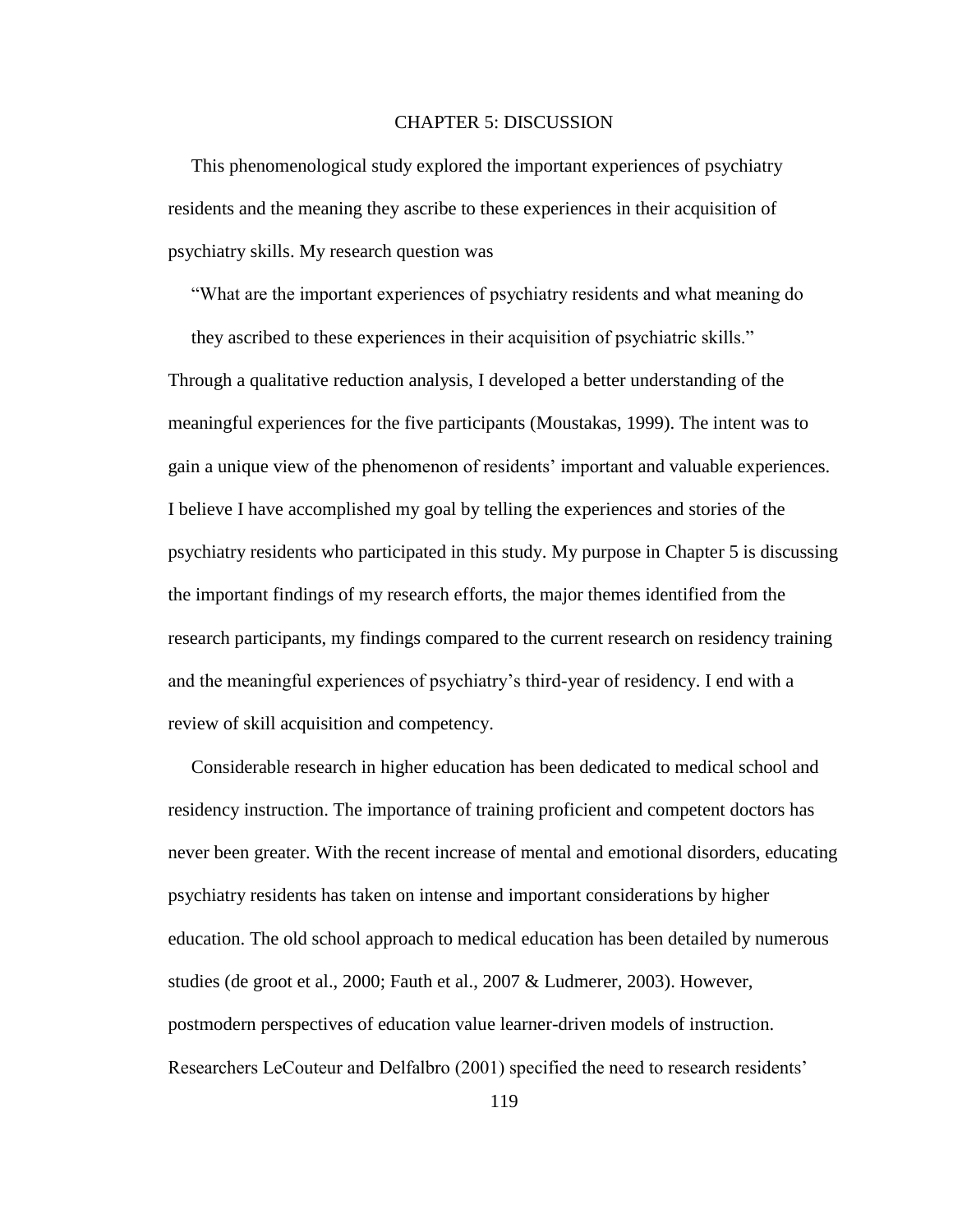perspectives regarding the phenomenon of learning. Bhugra and Holsgrove (2005) stated one neglected aspect of medical education was to explore contemporary residents" experiences regarding their instruction. Hilty et al. (2005) stated it would be beneficial to include residents" experiences with competency-based skill development programs. This study contributes to our understanding of psychiatry residents" experiences with their instruction and skill development.

 The five residents readily and conscientiously described the phenomenon of psychiatry residency through identifying the vital and important experiences that formed a foundation for their careers. Each of my participants brought a unique flavor to the research. Although the participants understood and experienced their residency education in diverse ways, there were certain commonalities that connected their stories. I begin this chapter by describing the themes across the residents and a summary of the research. I conclude with Implications for Psychiatry Residency Programs, Implications for Higher Education and Implications for Future Research.

### Descriptive Patterns Across Residents

 My focus as a phenomenologist was to describe the participants" common and diverse experiences and to develop a composite description of the essence of these experiences across the residents. These participants who volunteered to share their inner world possessed strikingly different cultural backgrounds and personalities which shaped their skill acquisition during their psychiatry residency. However, psychiatry residency training has allowed their minds to blossom and develop further. I describe the important conclusions from my research study. The four descriptive patterns are Residency Choice Was a Momentous Decision, Observation and Reflection Should be Modeled Prior to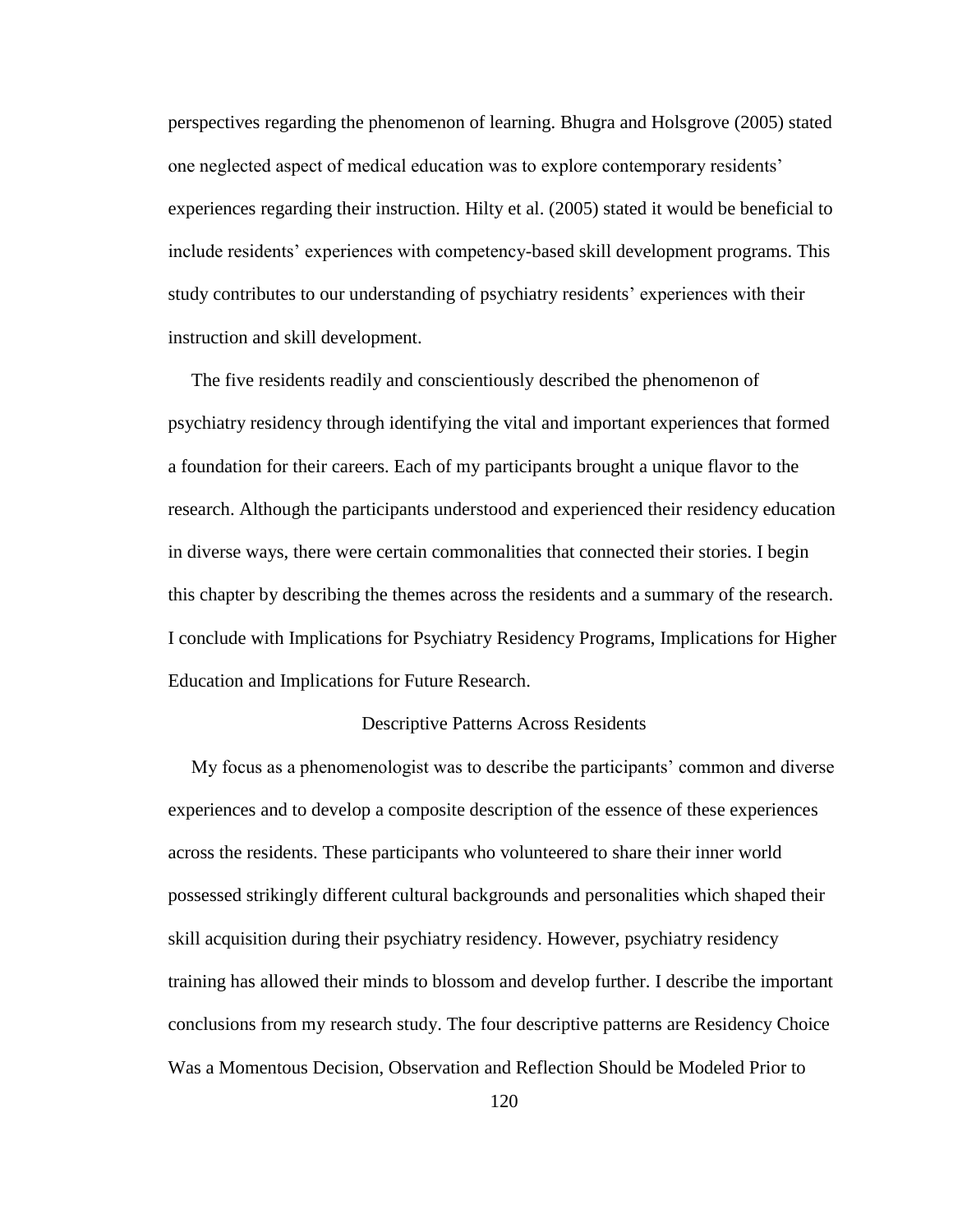Practice, The Value of the Third Year Was the Shift to Psychotherapy Training and Competency Was Overcoming Hurdles to Acquire Their Psychiatric Skills.

# *Residency Choice Was a Momentous Decision*

 The first descriptive pattern in this study was the importance of residency choice. Each resident wanted to tell their individual journey of choosing a residency. Psychiatry is one of many medical graduate school specialties among which third-year medical school students rotate among. The pressure of matching specialties is enormous and has life-long implications. During rotations, the residency programs rank the student applicants and the medical school students rank their choices. Medical students possess great anticipation while waiting their selections. At the end of the rotations, selections are announced for all medical school students. Some medical specialties are more structured with little deviation, some medical fields change radically with technology, and others suffer drastic impacts from insurance reimbursement trends and managed care. Matching with a residency determines the course of a medical student's work life for the next several decades.

 Each resident attached strong meaning to the experiences with their residency choice. Part of this is due to the tremendous urgency and stress for the students to match with a compatible medical residency. It is an eventful decision for a young medical school student to make. For psychiatry rotations, interacting with patients was a meaningful feature; other residencies may have little patient interaction such as radiology where residents learn to study technology results or anesthesia where patients are given only brief introductions before surgeries. At times, residencies such as infectious disease or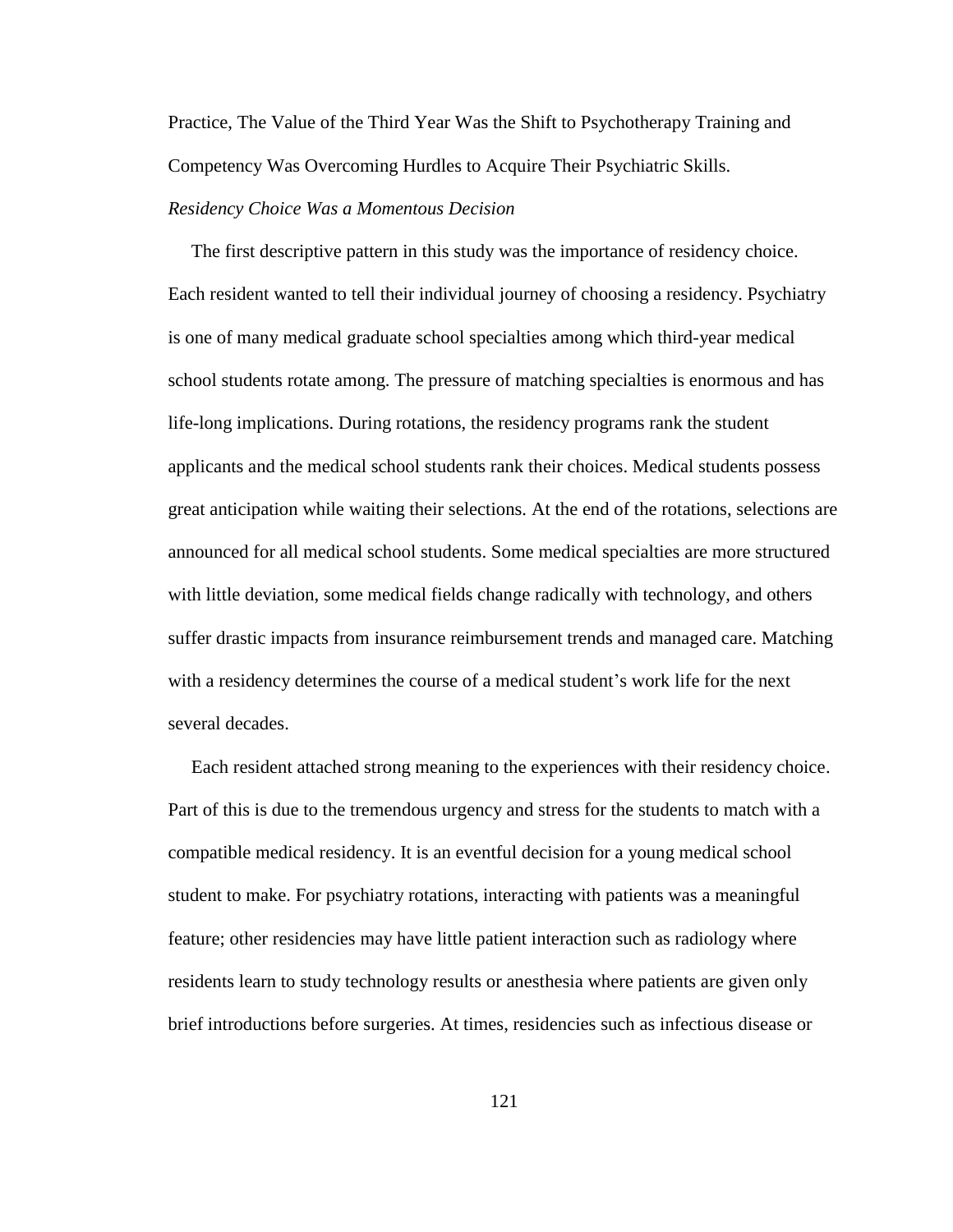family practice may be considered since these residencies possess more patient interaction.

 Attitudes toward psychiatry as a profession, the psychiatrist"s image as perceived by the medical student and accumulated experience during psychiatry rotations make up the persuasive dynamics for choosing a psychiatry residency. Both personal exposures and professional encounters during medical school seem to have an impact on psychiatry as a residency and career. The route to residency may be different; however, the influential factors seemed to be common for these five psychiatry residents. From the resident interviews, these common factors included a strong desire to help people, the recent shortages of psychiatrists, attraction of psychological trauma, interest in human behavior, family dynamics and how the brain works.

 For the residents in this study, the decision to choose a psychiatry residency was based on considerations prior to medical school. Although the participants came from diverse backgrounds including two individuals from foreign countries and another first generation American, three of the five residents reflected back to their childhood and adolescent years to an encounter with psychiatry. This set the stage for their interest in medicine and psychiatry as a residency choice.

 Two of the residents suffered hardships along their educational path which also predisposed their choice of a medical career. Two resident participants were influenced by their parents who were also physicians with one resident knowing since she was a small child that she wanted to become a psychiatrist. Overall, there existed a fierce determination to enter psychiatry residency. All the residents shared their stories of critical incidents, life-defining moments, personal resolve and fortitude. Their roles,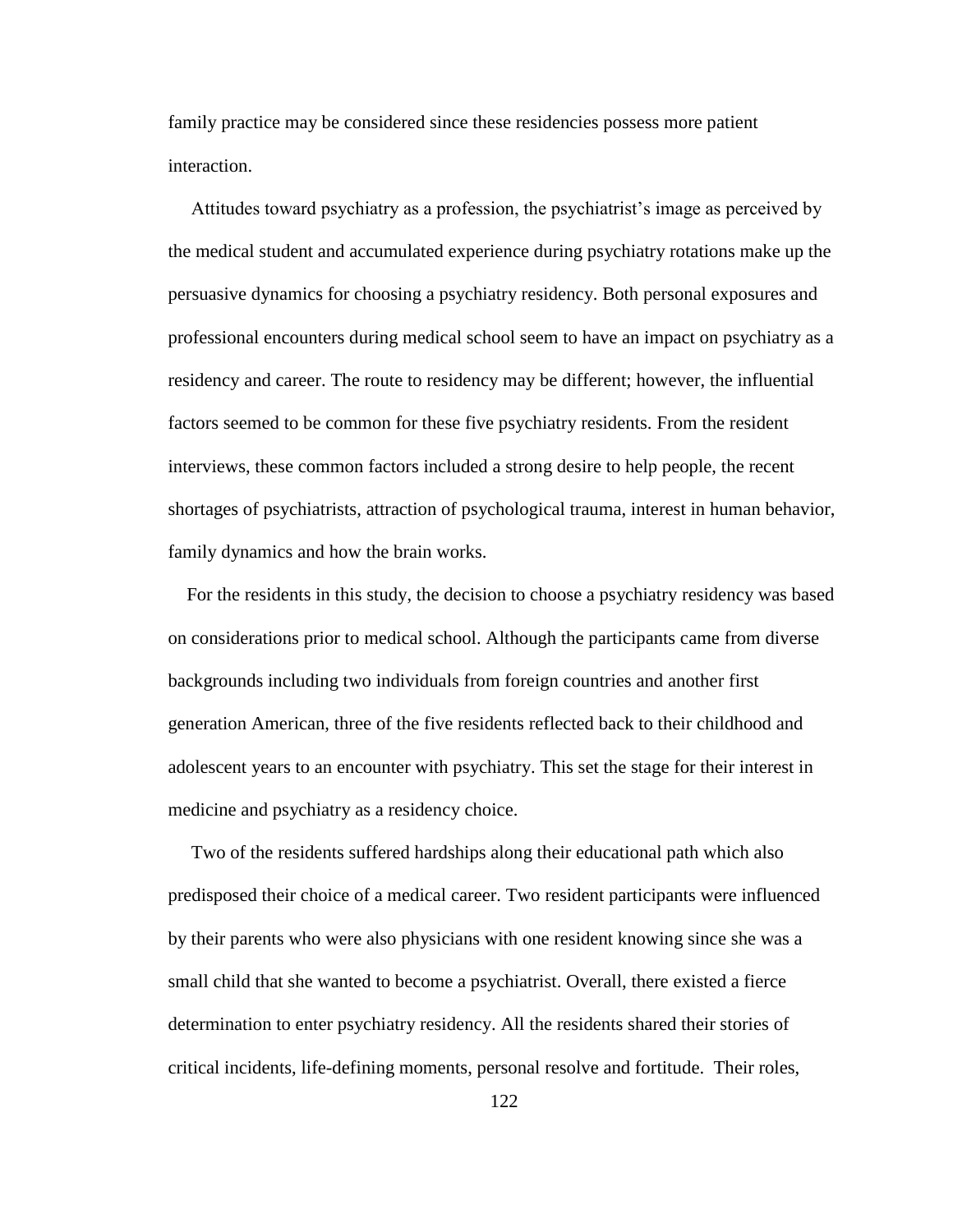personality styles, educational and parental experiences, personal identities and cultures impacted their choice of residency.

 Serby (2000) found that residency has become complex and demanding with educational requirements including a vast array of medicines and competencies as evidenced by knowledge of a full range of psychological, biological, behavioral and social techniques. Yet the complex competencies and requirements of psychiatry training were the very qualities the residents found appealing. Several times throughout my data collection, the five residents described benefitting from learning to prescribe medicines and apply psychotherapy techniques. The participants were fascinated with studying how people think. Disliking the mechanical techniques of other residencies, they preferred psychiatry"s individualized approach. They were weary of treating the same perfunctory parts of the body that other medical residencies encountered. Psychiatry was not like a surgery rotation where patients were lined up at 5 a.m. for gallbladder procedures with little changes from procedure to procedure. Each patient possessed a unique set of treatment issues that offered the residents the opportunity to draw upon different psychiatric approaches and individual styles.

 The multitude of subspecialties in psychiatry ranging from child to geriatric psychiatry and emergency psychiatry to neuropsychiatry was an attractive aspect. This descriptive pattern, Residency Choice was a Momentous Decision, revealed that interaction with psychiatry patients during their rotations was a decisive factor as they wrestled with their residency choice. Yager, Kay, and Mellman (2003) reported psychiatry was a more unique and critically diverse medical school residency program. The patient's diverse characteristics, new research in the neurosciences, challenges of combined

123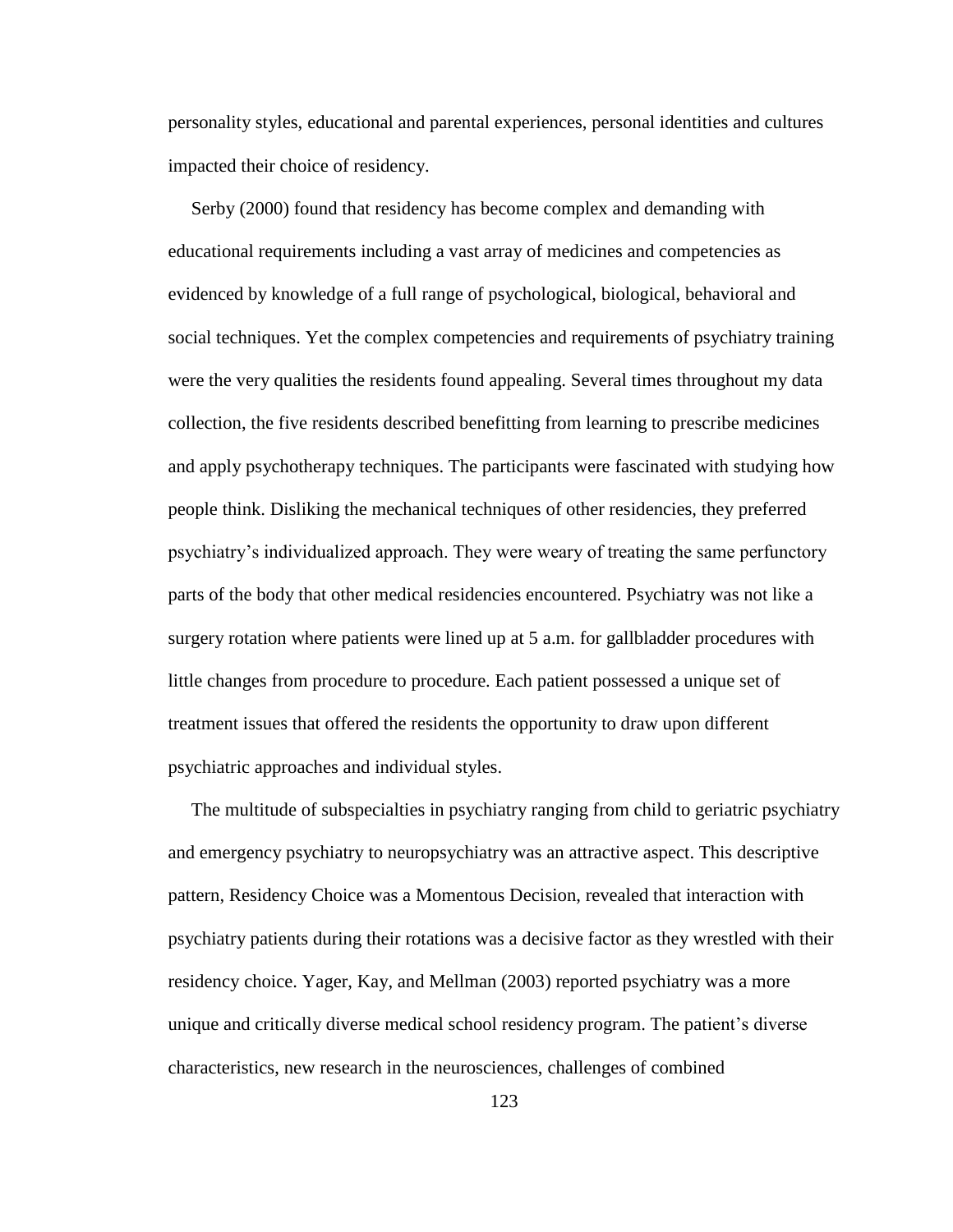psychopharmacology and psychotherapy treatments, attraction for working with people with psychiatric trauma and the great demand for psychiatrists are attractive venues for possible residents. The experiences of the five residents in this study appear to be aligned closely with Yager et.al (2003).

 Although Timmermans and Angell (2001) found that treating the multitudes of psychiatric illnesses and disorders can be a challenge for novice residents, the residents in this study revealed that their interest in psychiatry was validated by their exposure the diversity of psychiatry practices. The participants reported that their initial inclination for psychiatry was enhanced during their exposure to the psychiatry department. The residents mentioned ruling out other medical residencies, even ones that paid more. The amicable interactions with departmental faculty and staff during their rotations and electives were a decisive factor for this group of residents.

 Yager et al. (2003) found that psychiatry included innovative approaches but also pragmatic knowledge combining biological psychiatry and psychotherapy. Three of the five residents in this study voiced their passion for studying psychiatry that began as a personal experience years before entering medical school. They reflected on these prior encounters with psychiatry, the personal attraction of helping people as well as its creative aspects during their interviews. Exploring their residency selection was a vital personal and developmental experience resulting in a psychological bond with their residency choice for all five residents. Each enjoyed a fascination with both brain chemistry and the cognitions of the mind. This along with patient interactions was immensely significant for the selection of psychiatry residency.

124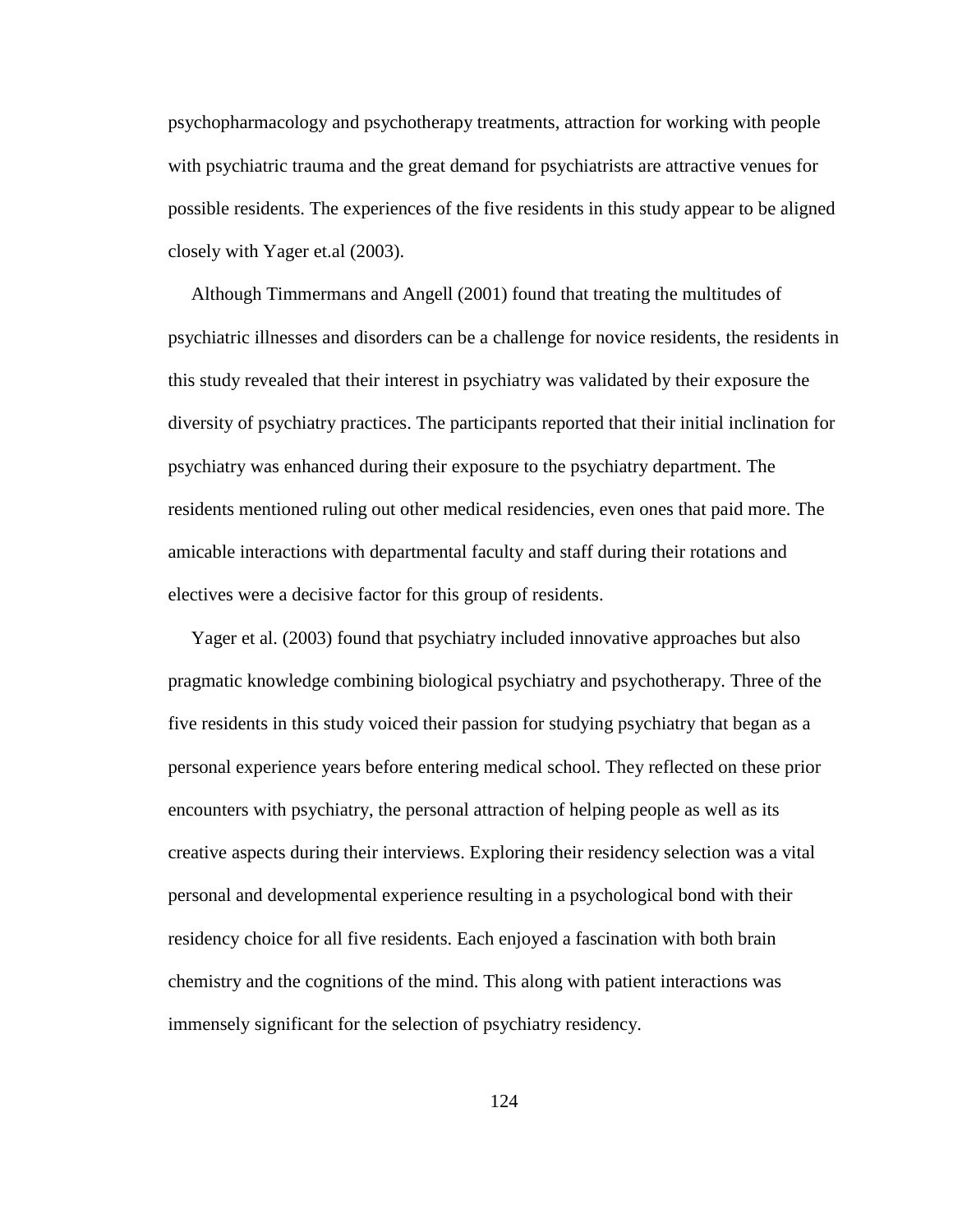Although their original preference for psychiatry began at some point earlier in life, three of the five participants initially considered pursuing a Ph.D. in psychology before entering medical school. However, medical school and psychiatry residency offered more educational depth for these residents. Also, there exists a critical shortage of psychiatrists. All five residents were aware of the extensive demand for psychiatrists in the US as cited in Carlott (2010) who reported there was a shortage of 45,000 psychiatrists in 2010. This was a compelling factor for residents in this study to choose psychiatry.

 de Groot et al. (2000) found that psychiatry rotations have taken on enormous importance due to the reported shortage of psychiatrists. The participants described the intrinsic appeal that medical school psychiatry rotations and psychiatry electives offered. Their psychiatry rotation provided concrete meaning to their early interest in the field. The psychiatry rotation offers close consultation with the department"s faculty and residents. The positive interaction with the faculty, residents and staff cemented their decision. The five participants cited this as one of their top considerations agreeing with the findings of de Groot et al. (2000) and Carlott (2010) that the value of the psychiatry rotations has been widely recognized.

#### *Observation and Reflection Should be Modeled Prior to Practice*

 The second descriptive pattern was Observation and Reflection Should Be Modeled Prior to Practice. For decades, psychiatry residency has centered on two main educational cornerstones, didactic lectures and supervision. Supervision in psychiatry residency serves several purposes with the foremost being review of patient cases to improve the resident"s skill and patient outcomes. The degree of quality supervision varies among individual supervisors depending on multiple factors. Directive, supportive or aggressive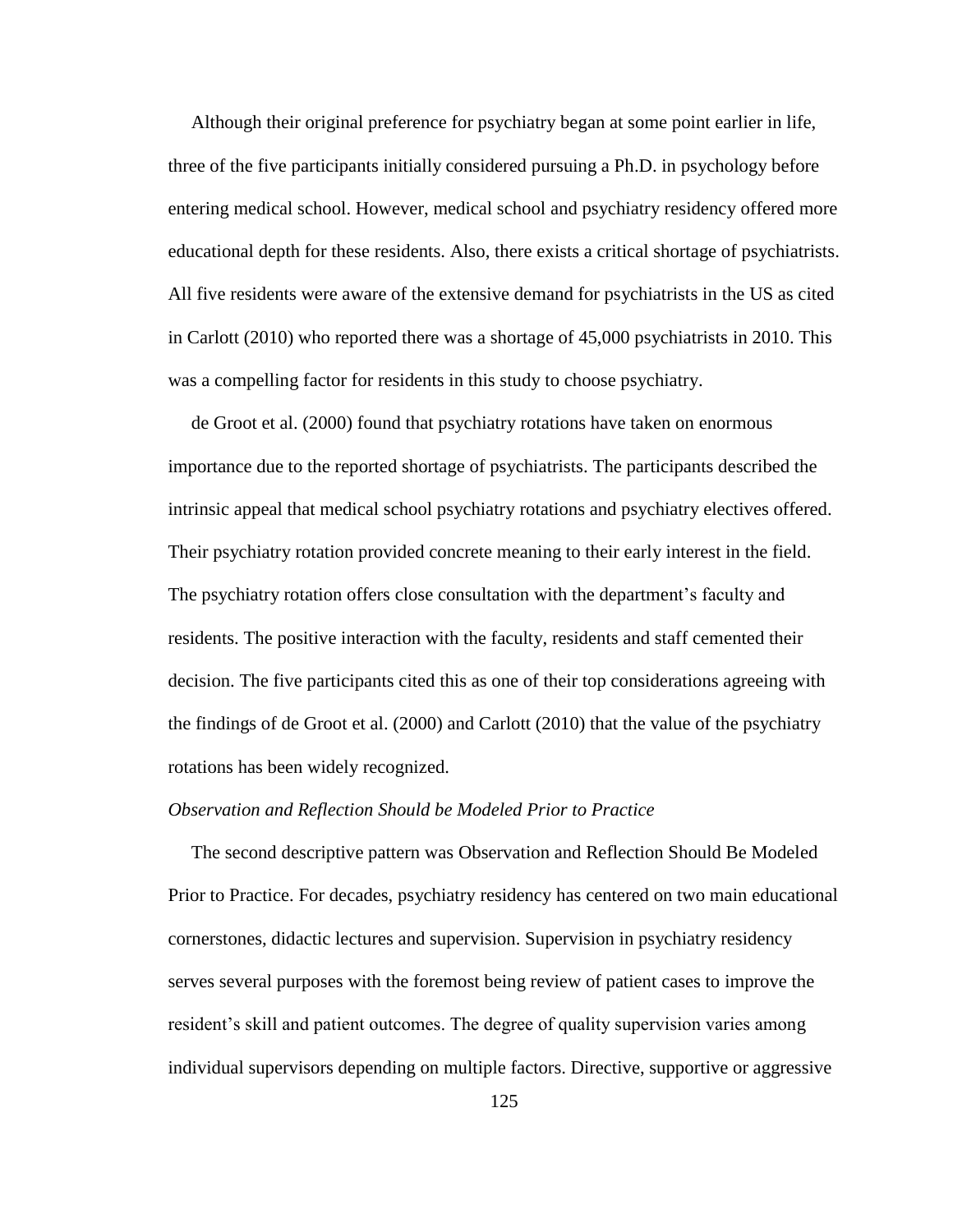characteristics affect the relationship between supervisor and supervisee. Supervision is best applied when viewed as a two-way street. However, when supervision only meets the needs of one person, difficulties ensue.

 Contemporary supervision in psychiatry residency training typically involves a psychiatrist or a clinical psychologist. With the recent competition for mental health dollars and the encroachment from the field of psychology with prescribing privileges, psychiatry residents prefer to be supervised by psychiatrists who have a graduate medical school degree.

 In the midst of a patient crisis, supervision serves its most useful purpose. Guidance and solace from supervisors are imperative for less experienced psychiatry residents. Supervisors possess a reservoir of wisdom and experience which is an increasingly valued asset. The professors" insightful recommendations and ideas were described as pivotal when prescribing medicines, assessing acuity of symptoms, reviewing cases, analyzing client sessions, addressing skill development, coping with transference, guiding research efforts, encouraging and supporting residents through difficult situations. Effective supervision is highly regarded in residency training programs.

 Sinai et al. (2001) and Whitman (2001) found complaints abounded regarding the resident-supervisor dynamic. They cited supervision was overall critical and harshly judgmental. Whitman stated that often supervision does not fulfill its educational purpose because residents feel obligated to accept whatever the supervisor dictates. The students in this study contradicted the research literature findings regarding stringent critical supervisors. Instead of the dour and punitive supervisor, residents in this study reported supervisors who were constructive and helpful. Dr. Vann reported "It [Supervision]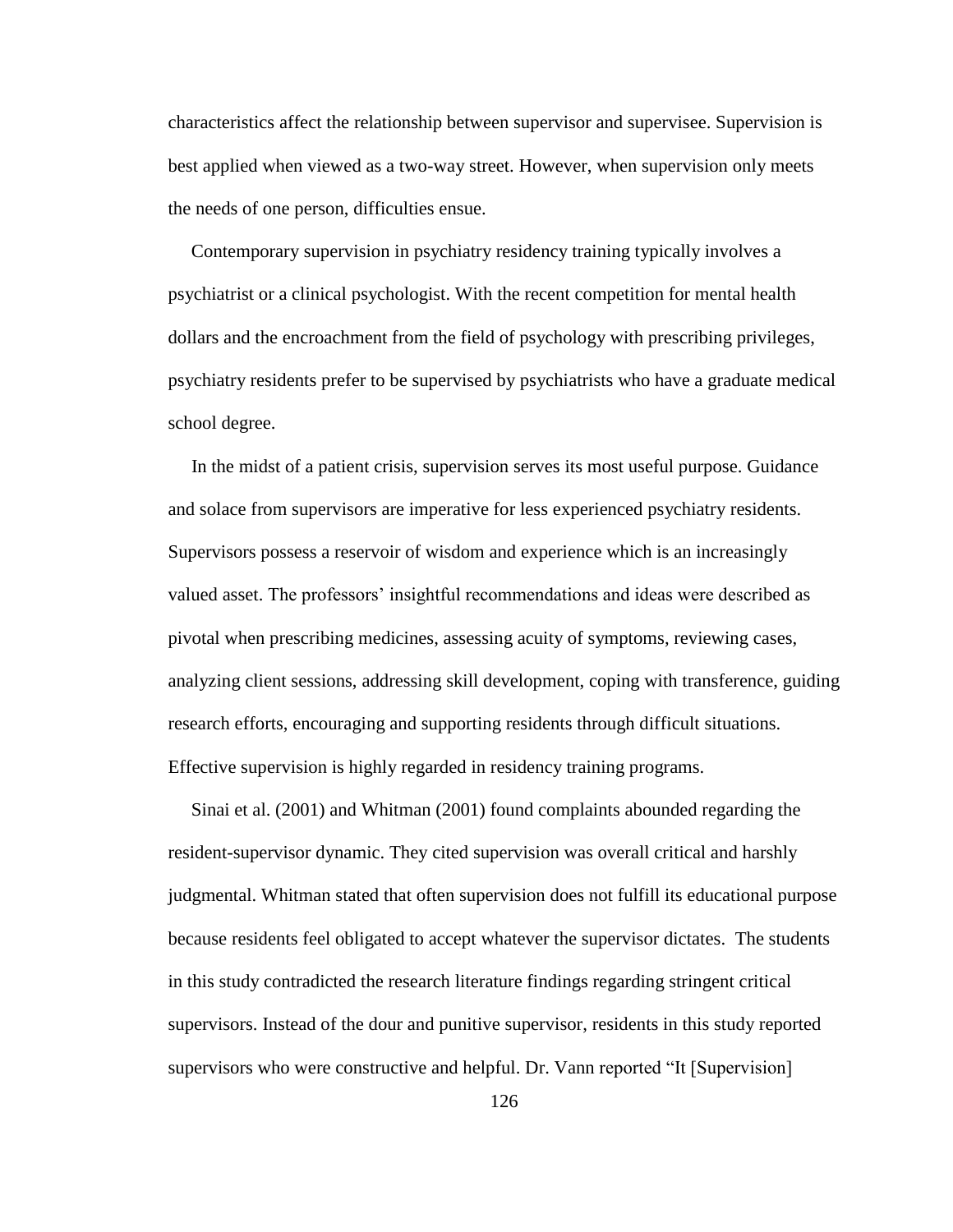hasn't been mean, it's been constructive". Mohammed et al. (2005) found effective supervision was based on a trusting atmosphere where supervisors displayed confidence in the residents to develop their abilities. During the third year, supervisors allow more freedom and independence to diagnose and treat their patients by providing reassuring feedback. For the participants in this study, supervisors were helpful by encouraging the residents to organize and present case details.

 I found that supervision was most crucial in times of crisis. Although infrequent, patient crisis does occur. When a resident"s patient committed suicide, supervision provided immediate assistance by being accessible and supportive to the resident. After disclosing the patient committed suicide, Dr. Reno stated "I had support and conversations with the program director and my supervisor who was supportive".

 Often crisis occur at the end of a long frazzled day. Seeking supervision during these treatment predicaments proves meaningful for an already overloaded resident. All the research participants stated supervision was a positive experience and played a major role with improving their abilities. The residents described supervision as beneficial for their skill acquisition and appreciated the corrective feedback from their supervisors.

 McCarthy et al. (2000) reported that residency education only provides didactic lectures and medication management. Touchet and Coon (2005) proclaimed that residents only retain a small amount of information with the lecture format. While supervision was a helpful experience, the residents in this study noted the lackluster nature of their lectures, specifically when the residents were required to lecture. They grew weary of listening to each other drone on about a subject they could have read. They saw these lectures as redundant, providing only passive integration of knowledge. It left the

127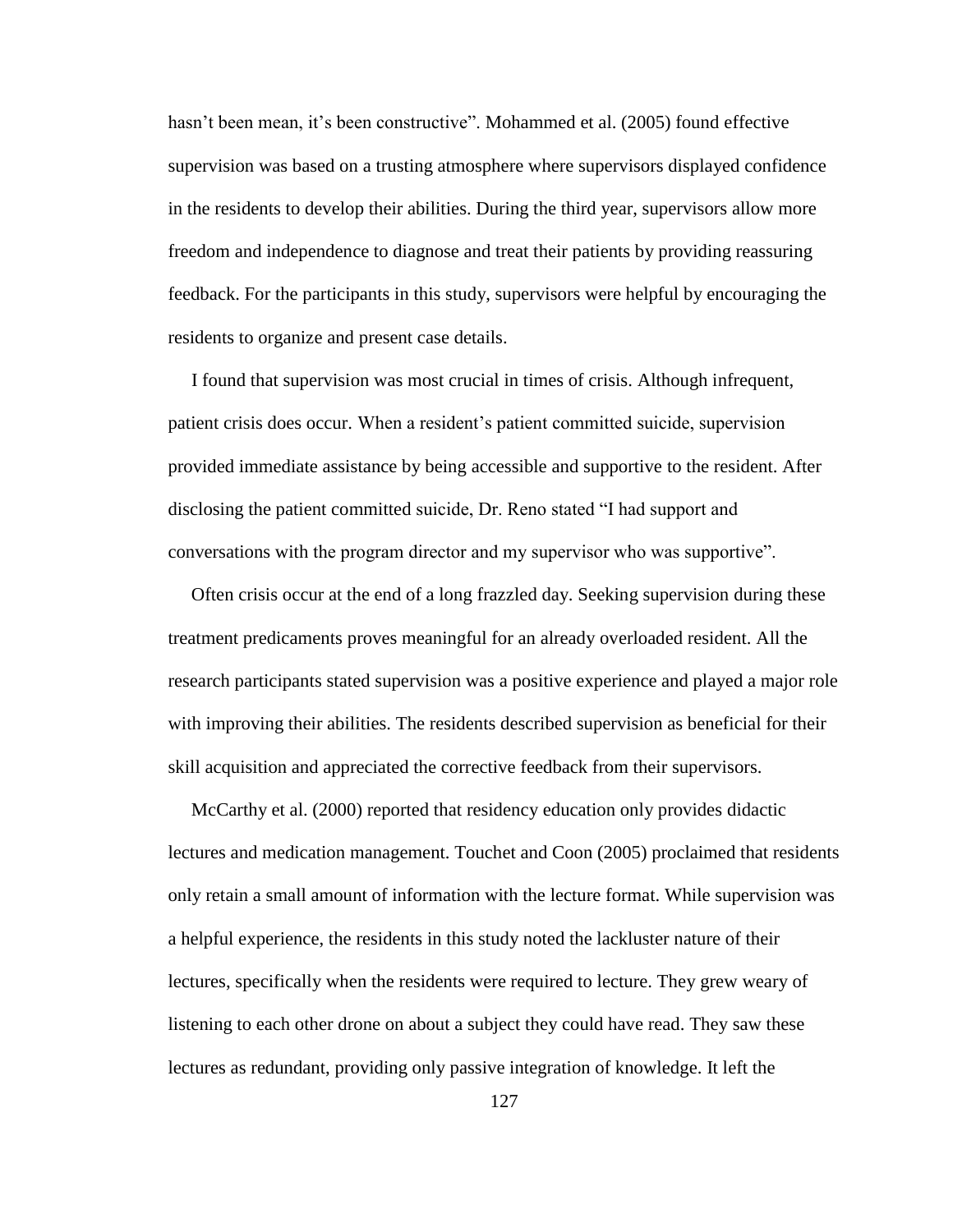residents wrestling to assimilate the techniques taught. One benefit of didactic lectures occurred during their medication prescribing seminars. These were seen as helpful at the beginning of the third year when residents first start treating outpatient cases. The evidence-based didactic lecture by their professors regarding medication guidelines provided concrete guidance for meeting patient"s psychiatric needs.

 Serby (2000) revealed that traditional education, didactic lectures and supervision lacked balance between models of psychotherapy disciplines and psychopharmacology. My research revealed that an integrated approach including the new formats of instruction (PBL, TBL, EBM, and Experiential Learning) was the strength of the residency program at Soho University. The blended approach advanced the residents' skill development including several major models of psychotherapy and medication management approaches. Ludmerer and John"s (2005) research stated that restoring balance to residency education depends on transforming older traditional approaches to a balanced format. The old lecture format appeared to be useful for the residents in the beginning of their third year when learning to prescribe psychiatric medicines but it became less effective as the residents craved more experiential formats.

 Prochasta et al."s (2007) research reported that resident training has undergone a recent transformation from didactic lectures and supervision to include more dynamic learning formats. The residents lamented the lack of observing techniques modeled by their professors during their training. When given the opportunity to observe their professors during patient interactions, participants described this as a meaningful experience and voiced a desire for observation and reflection to be utilized more. The data revealed that learning preference was a significant theme for the resident participants. Being able to

128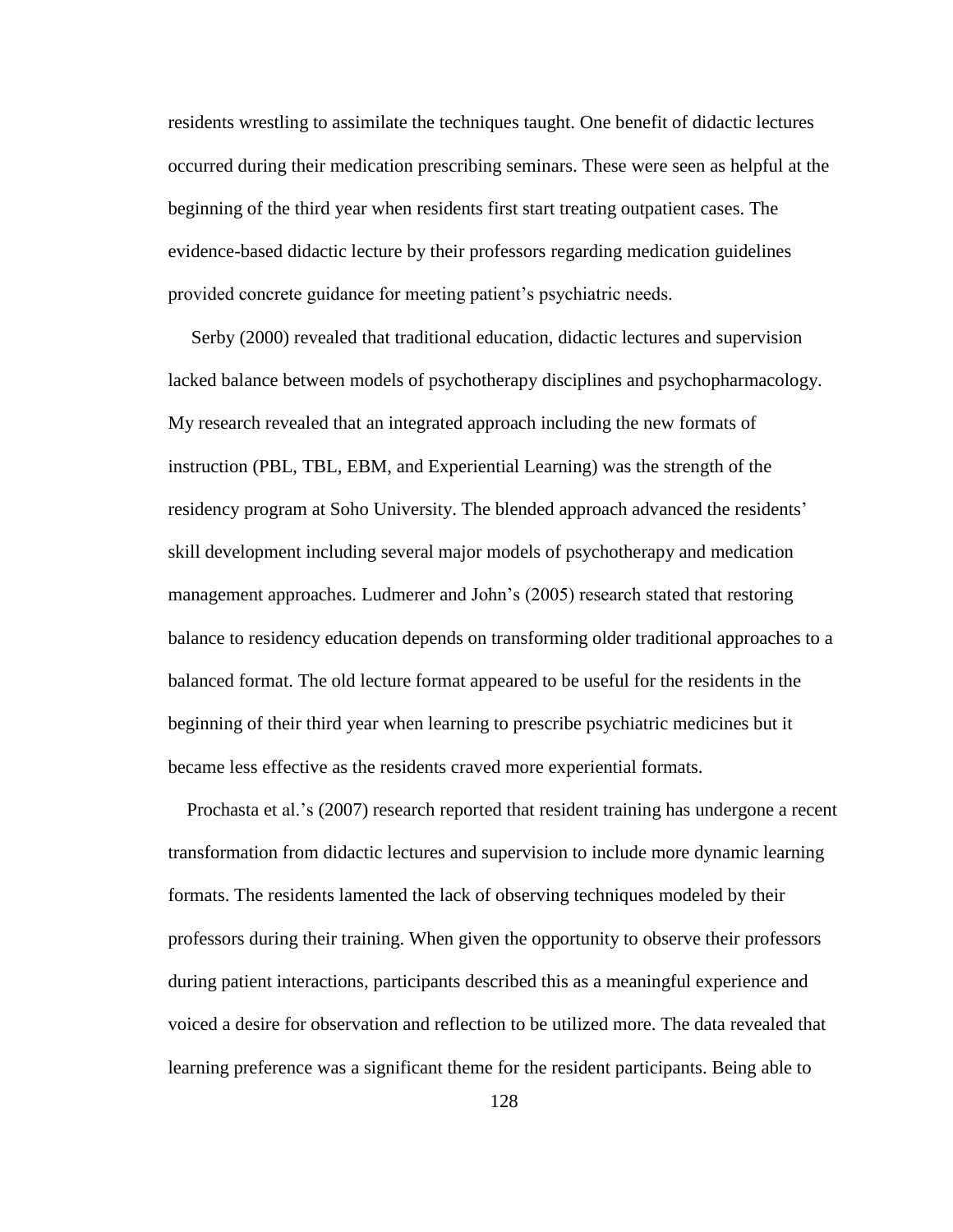observe and then reflect on these observations greatly enhanced the residents" skill acquisition. Seeing textbook examples and techniques implemented by their professors adds a progressive dimension to residency curricula.

 The old school traditional format of residency education consisting of stale lectures and supervision has shifted to models such as experiential learning formats. David Kolb"s model (1984) has some implications for psychiatry residency. He believed that knowledge is created through the transformation of experience. He created four stages of learning that learners move through as they acquire information. These stages- concrete experience (enact), reflective observation (observe), abstract conceptualization (think or contemplate) and active experimentation (arrange or implement)- is grounded in experience and adaptations between learners and the environment. Effectiveness depends on implementing these stages that best promotes learning. The residents voiced the benefit of observation, reflection, contemplation, and implementation of the psychiatric techniques they were taught.

 Kolb"s research evaluated the relationship between learning style and job disposition. Psychiatry attracts divergent learners due to the humanistic orientation of the physician role in psychiatry. The divergent learning style is correlated with valuing skills such as assessing others with an open mind, gathering information and envisioning implications for certain behaviors. The residents in my study voiced their desire for observation (viewing others and gathering information) and reflection (envisioning implications). As a beginning therapist it is helpful to observe instructors who model psychiatric techniques. After reflecting on their experiences, they adapted these observations to develop their own style, approach, and skill set. Without observation and reflection, it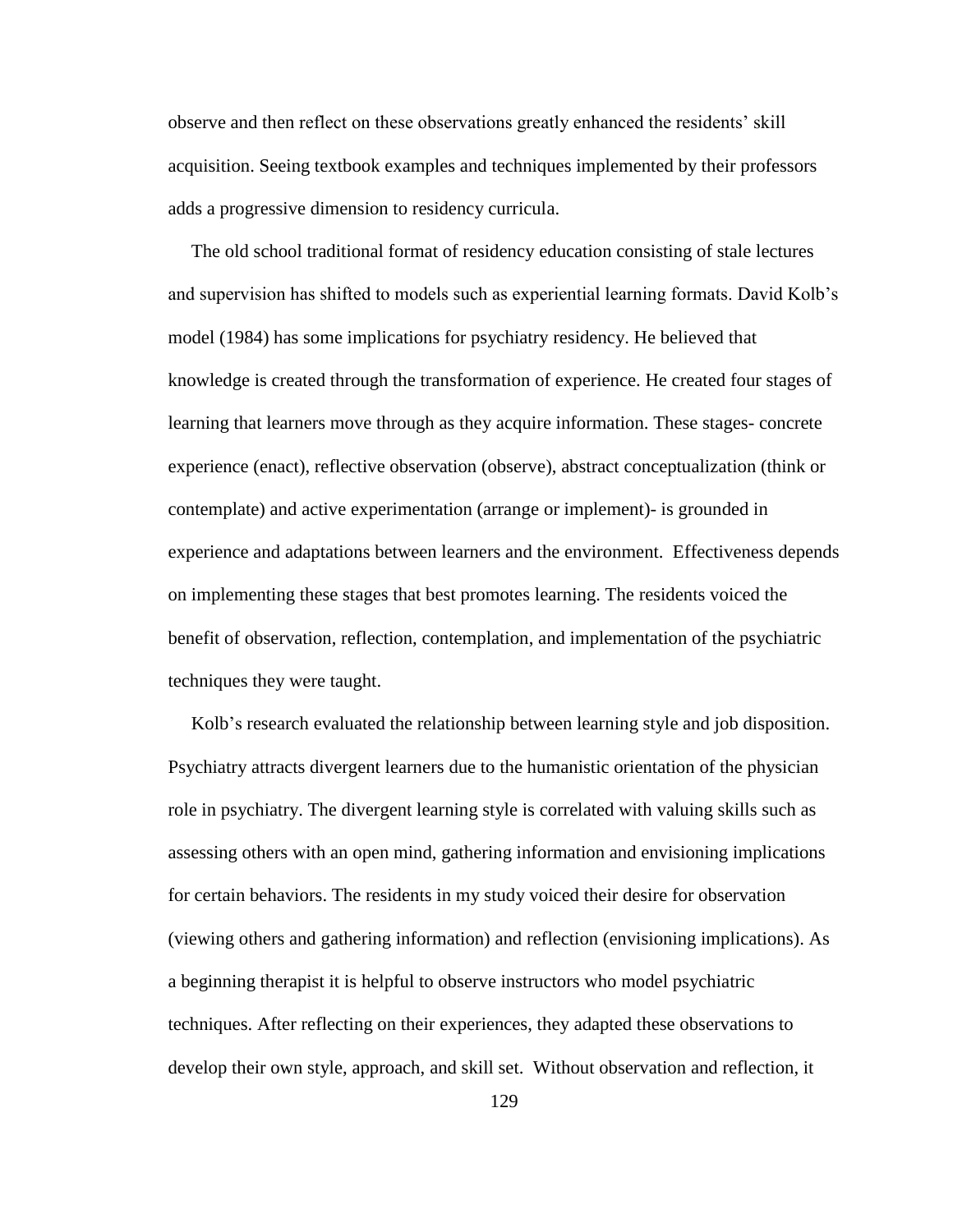was a struggle to learn techniques during patient sessions. They placed pressure on themselves to not make mistakes or harm their patients. The residents learned by mimicking these observations and practicing certain tactics. Otherwise, they were left guessing on how to implement techniques.

 Each resident valued the opportunity to embrace their learning preference and described a strong avidity for the aspects of experiential learning. Dr. Toney"s request for observation of professor"s psychiatry techniques was denied by a professor at the child division of psychiatry. I believe the residents had a legitimate request which would have improved their skill acquisition. Including such educational tasks such as modeling effective psychiatric tactics and reflecting on these observations may increase the full spectrum of instruction methods offered by the department. Residents" psychological well-being also influences learning retention. When denied a seemingly legitimate request to improve learning, animosity often ensues. This sense of hostility has a carryover effect on the individual learner and the class as a whole.

 Recent learning formats such as experiential learning and evidenced-based curricula have a place in residency training. During the start of the third year, there is a delicate and tenuous shift from the controlled environment of inpatient psychiatry to the less ordered nature of outpatient psychiatry. Dr. Pulling stated "It"s completely different after having been on a ward. You lose some control over your patient". As I mentioned earlier in this theme, some participants cited the value of evidence-based medicine because of its concreteness with prescribing medications. Although evidence-based medicine is a relatively new educational method, its scientific structure assisted the residents to cope with the vast array of psychiatric medications and subjective opinions regarding patient

130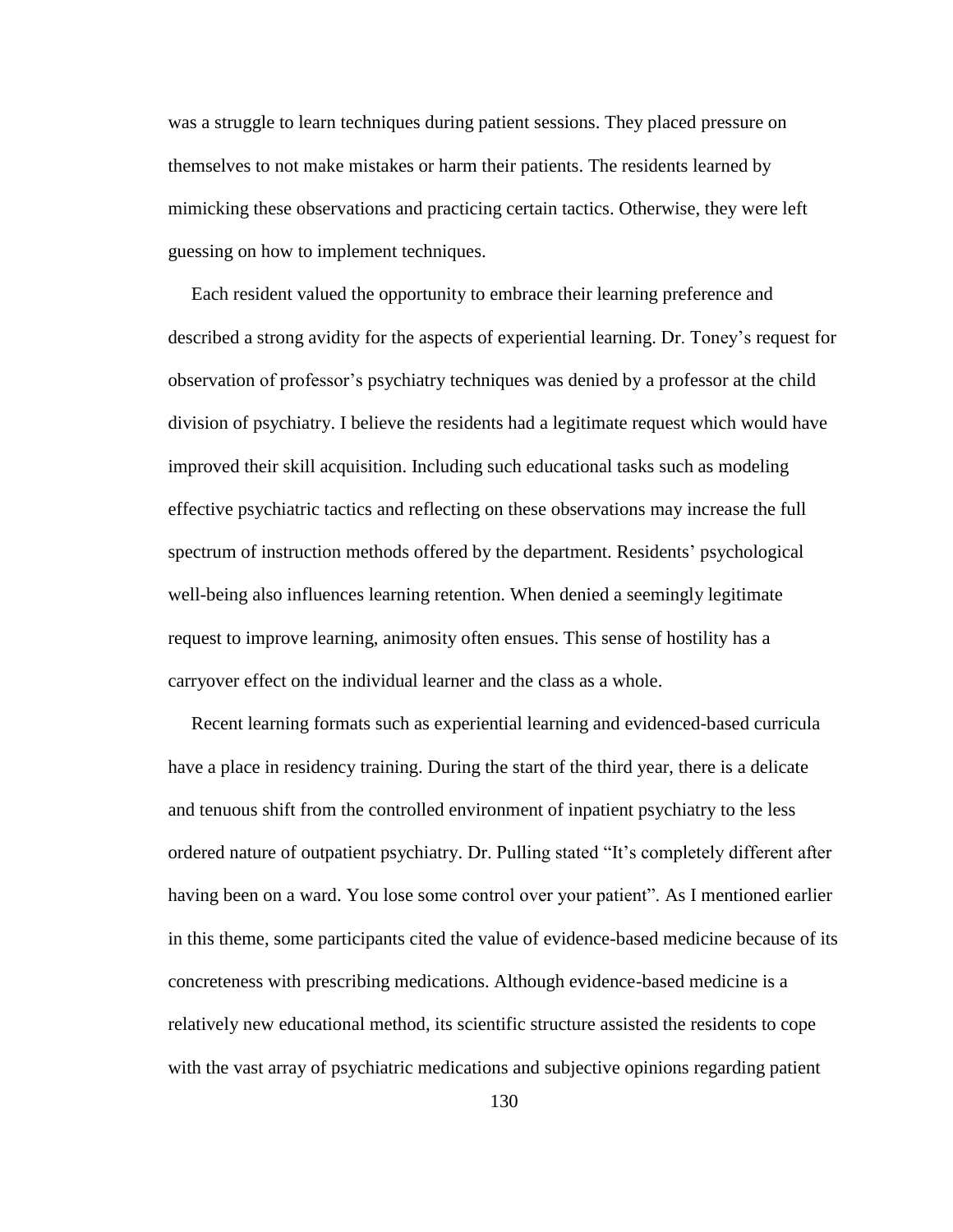interactions. Timmermans and Angell"s (2001) research stated that medical decisions should be based on scientific evidence through integrating clinical expertise with the best available research evidence. My research study supported these findings. Evidencedbased medicine provided a framework for effective treatment approaches with the less structured arena of outpatient psychiatry.

 Schultz and Kline (1999) found that medical school residents gained more knowledge through the use of problem-based formats than the use of traditional formats by advancing self-motivation and self-directed skills. Problem-based and team-based learning models are newly integrated educational approaches. Although the portrayal of a scholarly gray-haired professor challenging a group of young residents to solve a patient"s medical dilemma was not depicted by the residents in this study, problem-based learning (PBL) was described as an effective method of instruction.

 The residents in this study stated problem-based learning was advantageous. Inpatient hospital rounds and outpatient supervision with senior faculty creates a forum for discussion of difficult cases, diverse diagnostic criteria, treatment option evaluations, case presentations, medication consultations, major theories and technique reviews as well as geriatric, adult and child psychiatry experience. The residents in this study corroborated this by describing consultation with senior faculty professors allowed the residents to assess standards of practice, explore challenging treatment options and review lab results and patient histories.

 In contrast to problem-based learning, team-based learning (TBL) has certain conditions that promote its effectiveness and implementation. Pileggi and O"Neill (2008) and Touchet and Coon (2005) found that team-based learning (TBL) increased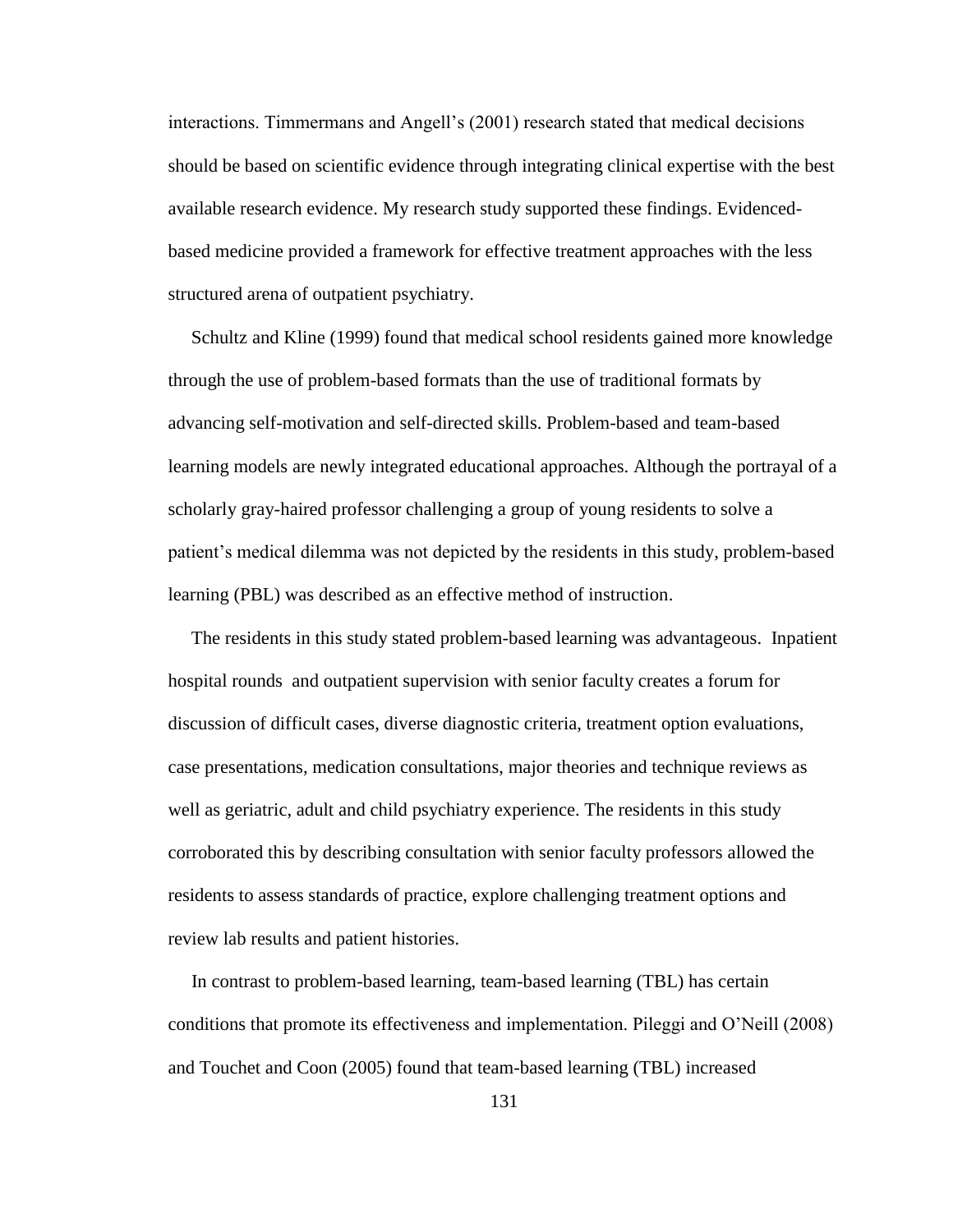competency and decreased time for skill acquisition. However the integration of TBL was thwarted by the discord within this residency class. As a result, the participants in this study were only moderately impacted by the team-based educational approach. The benefits included deliberations with various faculty members and with chosen resident colleagues and conferences with nursing and social services at the residents" hospital assignments. However, conflicts within this residents" class disrupted the full implementation of this method. I believe if the conflict had been reconciled with this residency class, TBL may have yielded better results and knowledge retention.

 The first time I took my 4 and 5 year old sons camping, I borrowed sleeping bags and a tent that came with no directions. We spent the afternoon wrestling with this tent with no idea about putting it together. After an ill-tempered and frustrated afternoon, we became dysphoric and gave up. Out of necessity we approached our camping neighbors for help. One being a seasoned camper and the other an engineer, they gladly came over and within a short time the tent was assembled.

 A similar dynamic affected this year"s residency class. As the academic year began, the residency director resigned leaving the class with little direction as they scrambled to assemble their educational campsite. The residents soon became divided while the new director was acclimating to the department. Class discord impacted the residents learning experience by inhibiting team-based learning approaches and class collaboration. The identity of the residency class became partly defined by this schism. Lack of residency class collegiality was reported as a major learning obstacle and a critical factor. Although supervision was described as beneficial by the residents, it did not impact the class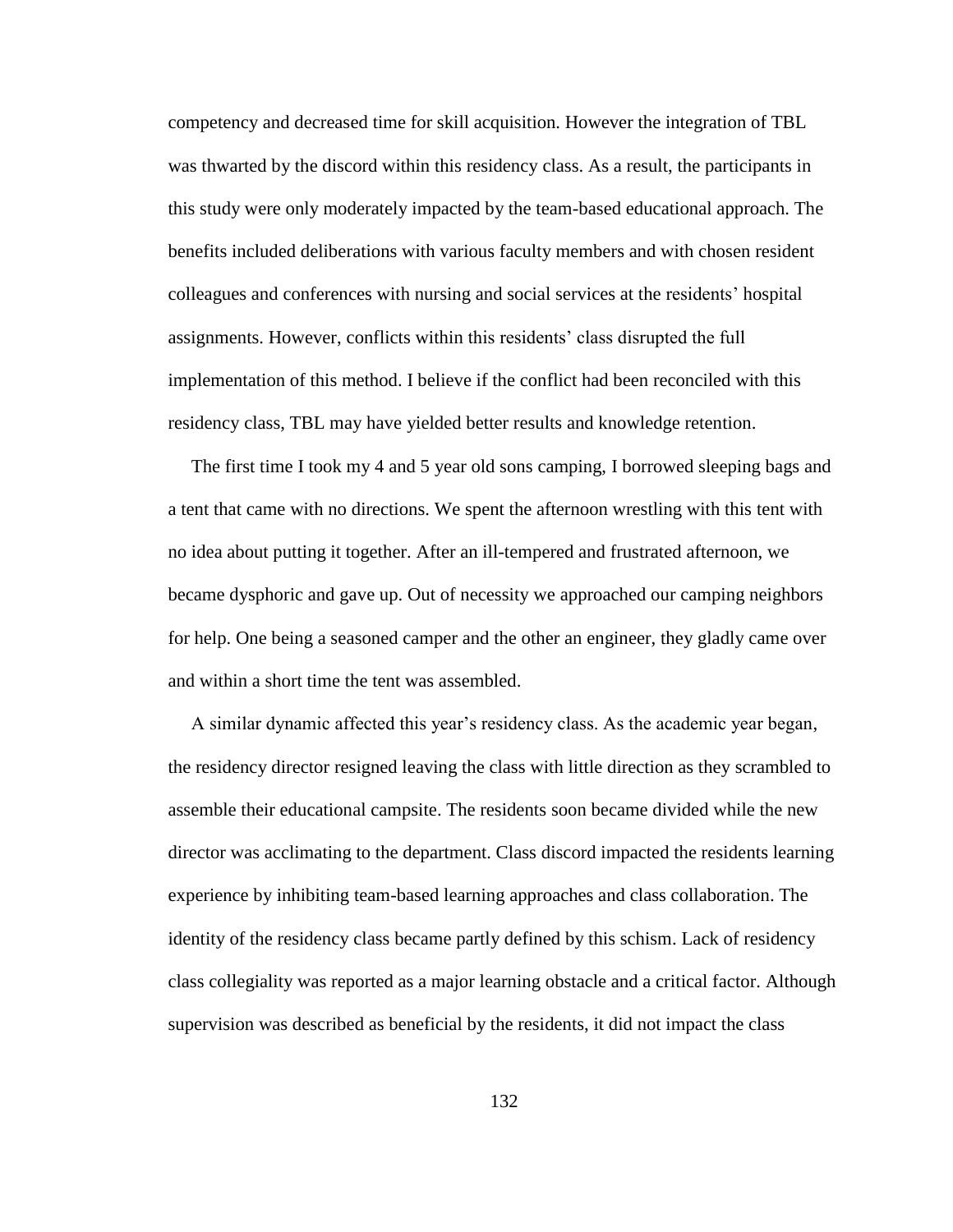discord. My conclusion was that the residency class needed a residency director to remedy the class discord. The conflicts continued with the change in directorship.

 However, the impact of a divided class demonstrated the significance and value of the residency director position. The past residency director had been in place for 25 years providing a stabilizing educational presence to residency training. For the past 14 years, I have witnessed the department produce a steady flow of skilled psychiatrists ready to enter professional practice. Each year residency classes graduated with ethical capabilities, effective skills, medical expertise and a solid psychiatry education. None were seen on the evening news charged with malpractice or ethical charges. The change in residency director occurred at the beginning of the third year which is a critical period for residents. This left the residents grappling with their own strongly held opinions which divided the class. These conflicts proved the value of the residency director.

 At times, these interpersonal clashes created a demoralizing effect. In order to compensate, self-directed learning skills were sought by the residents as opposed to group learning projects and team-based tasks. As the residents" skills developed, they were able to make their own decisions and embrace their positions of medical authority and expertise. The residents began to challenge their skills, explore knowledge deficits, observe and identify their mistakes, question their session content and modify their psychiatric approaches. This group of residents transformed their educational experiences by arranging their own sub-groups and developing a degree of self-directed learning skills. This hybrid format was preferred by the residents as a result of conflicts within the residency class.

133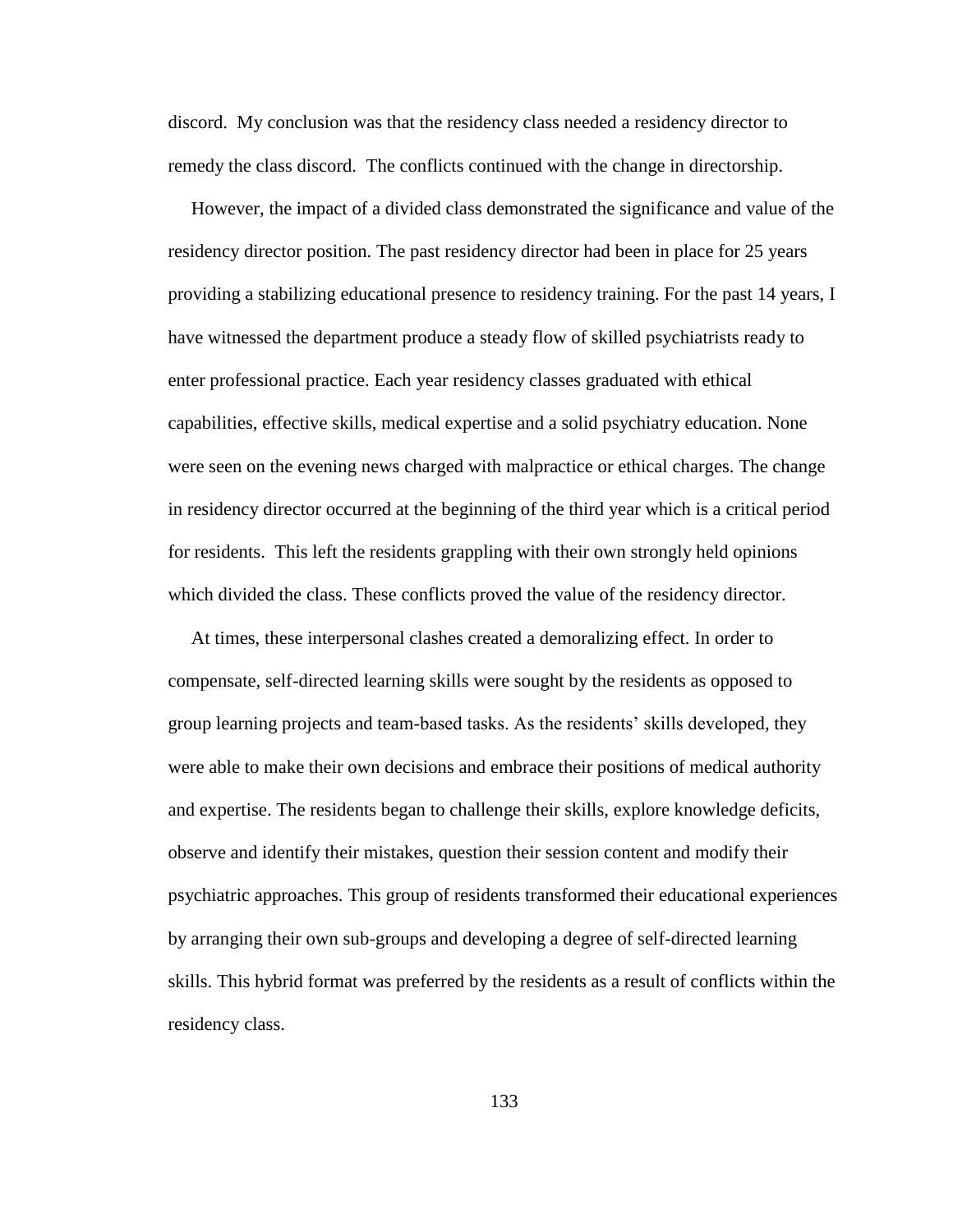#### *The Value of the Third Year Was the Shift to Psychotherapy Training*

 Prochastra et al. (2006) found many psychiatric residents struggle to master the various psychiatric approaches including psychodynamic, existential, client-centered, and supportive and group therapies. Residents tend to only apply a couple of approaches such as cognitive and behavioral therapies. Basic behavioral approaches to psychological change are taught at the start of the academic year. Assertiveness training and stress management tactics offer a more concrete model for residents to grasp. The more complex theories and methods are taught later in the year. In my opinion, this is the natural progression of skill attainment. The third-year of training appears to introduce the more complicated psychotherapy models, giving residents the opportunity to explore these models later in the year.

 The unique challenges each resident encountered yielded a different flavor to their acquisition of skill. Dr. Toney"s perseverance, Dr. Vann"s poise and confidence, Dr. Christie"s view that everything is a learning experience, Dr. Reno"s coping with a patient suicide, and Dr. Pulling"s dedication to hard work generated a novel experience for their learning and education. These individualized third-year experiences created a meaningful educational path for each resident.

 Ludmerer and Johns (2005) advocated for psychiatry residency programs to create meaningful clinical encounters and learning tasks. The third year afforded a once in a lifetime experience by allowing the residents to meet with patients over an extended period, consult with expert faculty and explore the multitude of treatment options. These experiences provided a foundation for their careers as evidenced by each resident identifying a notable patient encounter that symbolized their attainment of competency.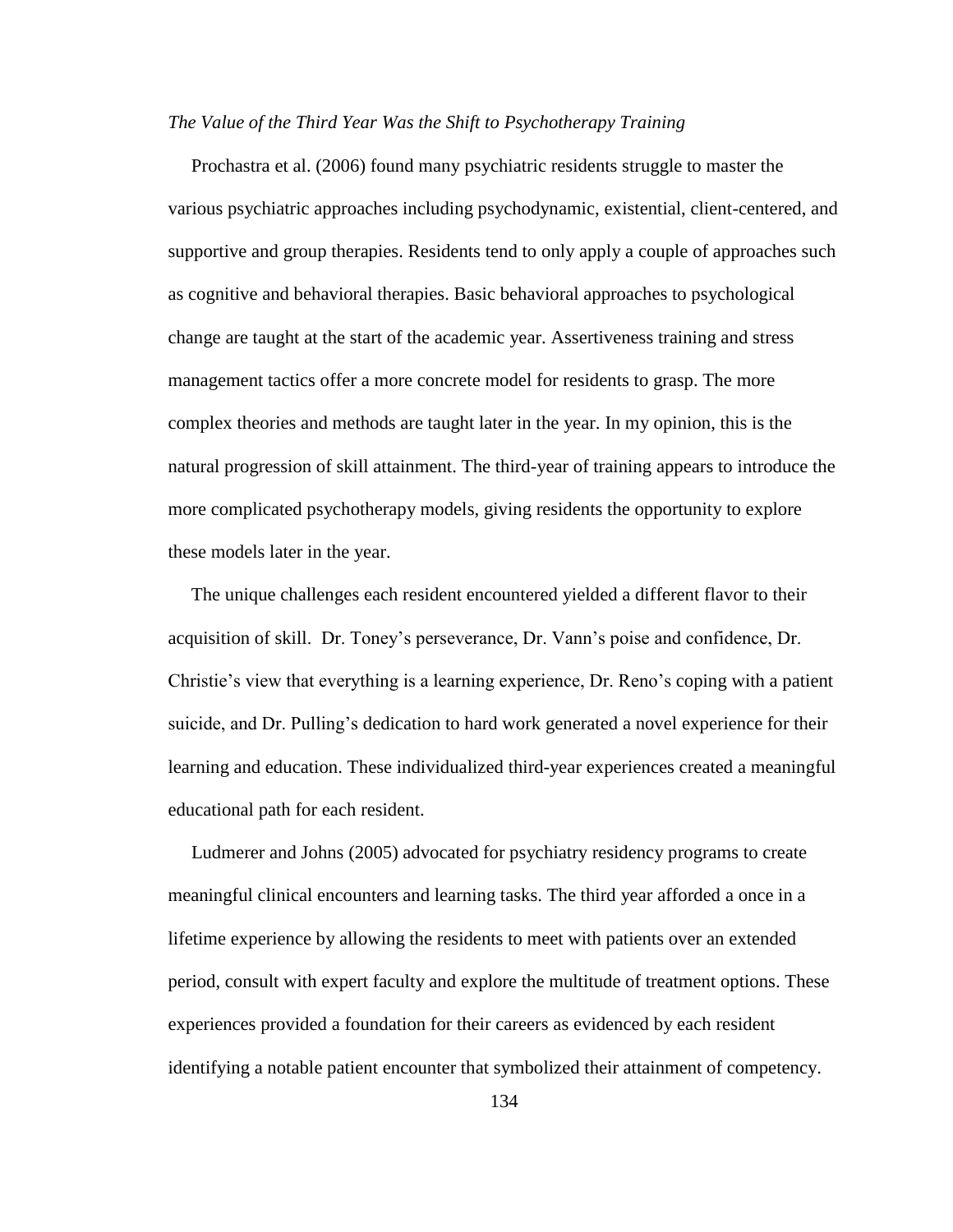These purposeful patient interactions propelled the residents through difficult times and motivated their continued skill acquisition.

 What I found in this study is that the combination of several educational circumstances had a cumulative impact on the residents" skill acquisition. Meaningful patient interactions, group and family therapy (which some residency programs do not emphasize) added to their skill set. As a result of a comprehensive approach to psychiatry training, the residents were academically invested with their patient care and learning tasks. Part of their patient care centered on administering to a challenging and diagnostically complicated patient population. Due to the unique characteristics identified earlier, the residents treated complex patient symptoms to enhance their motivation and skill acquisition.

 Therapeutic alliance increased the residents" meaningful patient interactions. When first meeting a patient, certain interactions were recalled as noteworthy due to forming effective therapeutic connections. The five residents in this study described key patient sessions as a foundation for their careers. The resident whose patient committed suicide was able to integrate this as a valuable learning experience. Difficult patients such as terminally ill patients and psychologically traumatized patients stimulated the residents" critical thinking skills. These vital experiences combined with reflections of prior life experiences constructed a competent knowledge base for this class of residents.

 Many psychiatry residents dream about affluent practices with upscale patients. Yet, the residents in this study preferred meeting with complicated hardship cases because of their strong desire to help. Dr. Pulling reported her joy of treating patients who were chronically distressed when she stated, "I"ve been lucky enough to have a lot of patients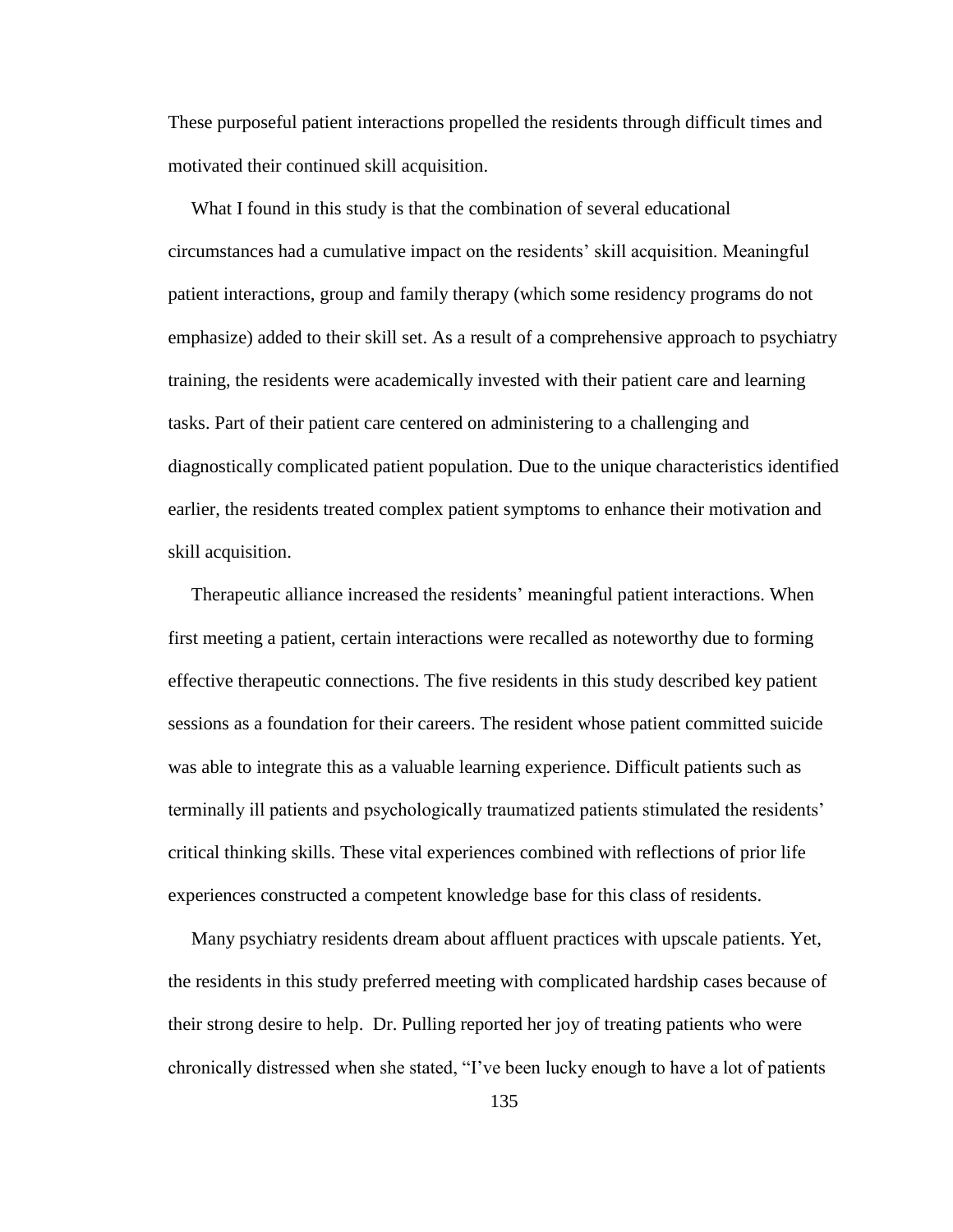where I've picked up on a diagnosis or a problem that other people maybe missed or glazed over". Previous studies did not identify this allure of helping disadvantaged and underserved patients. Psychiatry residency afforded the opportunity to make a positive difference in patient"s lives even when treating a chronic patient population. *Competency Was Overcoming Hurdles to Acquire Their Psychiatric Skills*

 During this study, the phenomenon that captured my attention was the acquisition of skill as resident psychiatrists. Throughout the third year, the residents in this study attained a considerable degree of competency even when considering class discord and differences with their psychiatric approaches. Coupled with their supervision and didactic lectures, observation and refection provided the basis to increase their abilities leading to meaningful patient interactions and competent abilities. Throughout the interviews, the residents coveted the educational components of observation of professors' techniques. All five residents stated that positive patient interaction was the most helpful when combined with observation and reflection.

 The residents spoke of their desire to be good enough and competent by questioning their abilities and reflecting on their skills. During formidable educational challenges, the residents dug in their heels overcome learning obstacles. When their patients responded poorly, the residents examined what they could have done better. Dr. Christie voiced selfreflection when he stated, "I look at my body language, my sitting position and the way I interviewed, my cadence and interpretations". These residents placed much pressure on themselves to perform and take responsibility for their learning.

 Although several definitions of competency exist, Khursid (2005) defined competency as a fundamental demonstration of textbook technique, effective therapeutic alliances and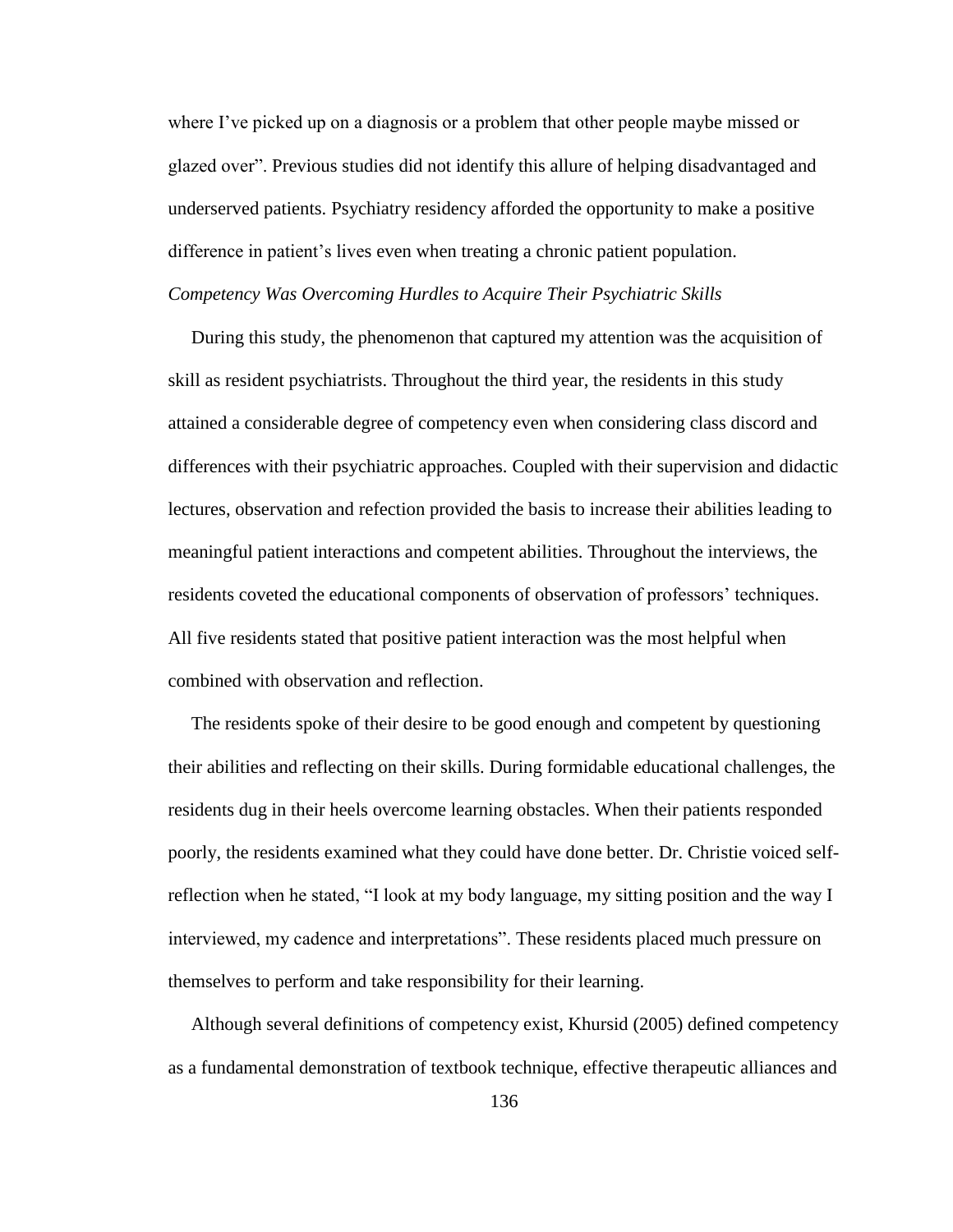sufficient medical experience resulting in clinical skill. Some of the residents in this study were better suited for a structured organization and some were better matched as a solo practitioner. Dr. Vann voiced a desire to work with a team approach while Dr. Toney related an ambition for a solo practice. In my opinion, this class of residents developed not only clinical skill and effective psychiatric approaches, but also personal attributes, ethical judgment and knowledge of who they are as psychiatrists. They met the standards of competency as defined by researchers.

 The profession of psychiatry requires some form of effective assessment to ensure that residents are ready to enter practice. The residents" psychiatric ability and skill were assessed by their assigned supervisors through several competency measures including the PRITE (Psychiatry Residents In-Training Examination) conducted at the end of the second year, video-taped sessions reviewed during weekly supervision, direct observation and progress note review conducted weekly after patient sessions. Each of these assessment modules corroborated the development of psychiatric skill and acumen for these residents. Meeting regularly and frequently with their faculty professors was the most useful form of assessment described by the residents.

 Success with patient outcomes increased the residents" confidence, self-efficacy, professional composure, motivation and skills. Critical incidents during these patient session encounters helped the residents derive meaning with their psychiatric approaches. Although lectures and supervision were helpful during the beginning of the third year, patient interaction was the most influential on development of competencies as a psychiatrist. Previous studies identified the importance of residency instructional methods. This study revealed that patient interaction was the most meaningful and

137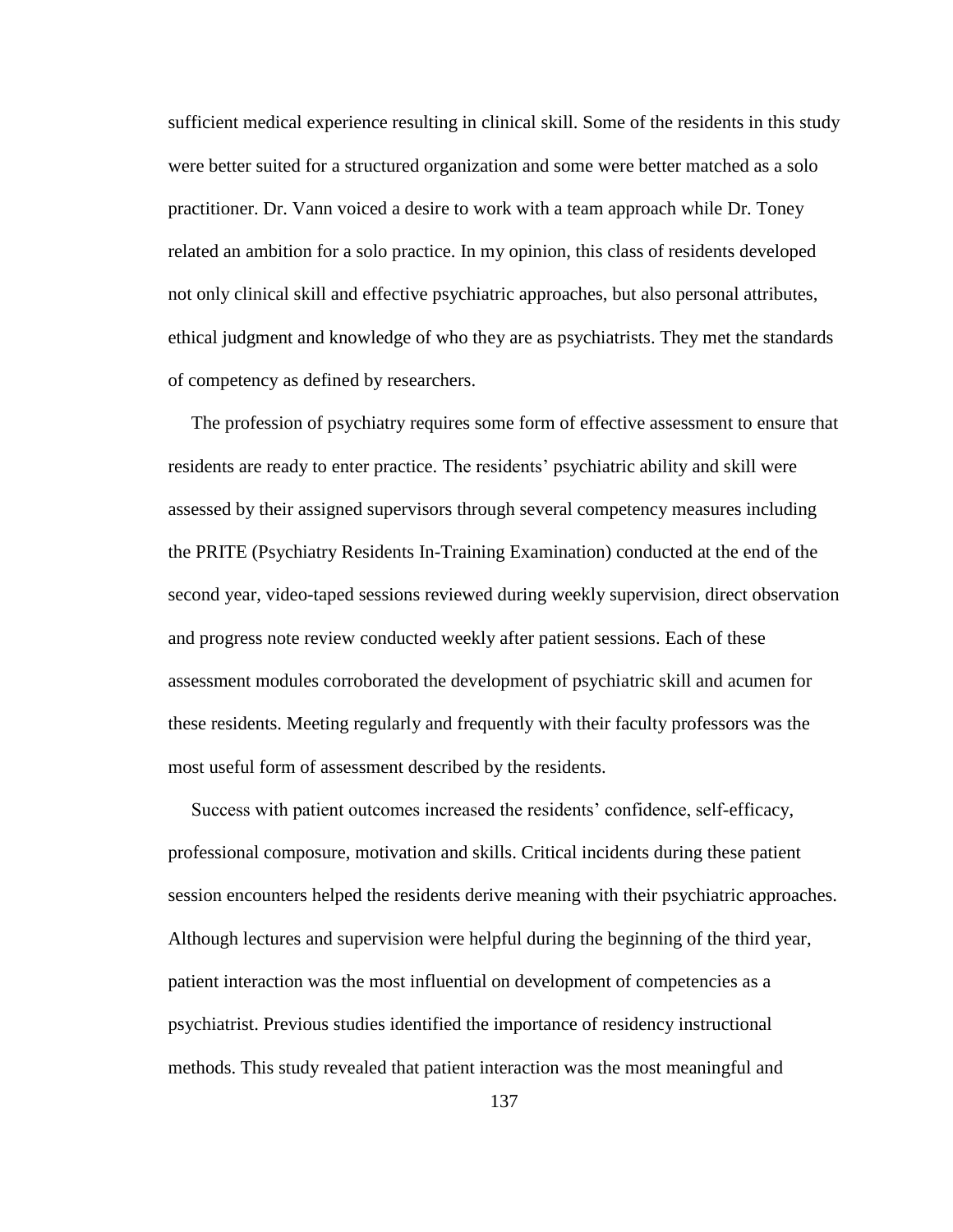important experience of psychiatry training. When their patients benefitted from treatment, this authenticated the residents" skill and confidence.

## Implications for Psychiatry Residency Programs

 I believe this research study has implications for residency training programs. Introduction to psychiatry during medical school rotations has become vitally important. Quite simply, a gracious introduction and pleasant interactions with the faculty and staff to the psychiatry department for pressured and sometimes frazzled medical school students is influential.

 Historically, psychiatry training was shaped by didactic lectures and supervision of patient cases. The lecture format and supervision by faculty provided a basic educational approach for psychiatry residency. Although residency has some basic premises, I strongly believe that a combination of newer dynamic formats along with instructional didactic lectures and supervision will benefit psychiatry training. The experiences of these residents suggest implementing approaches such as experiential learning, teambased, problem-based and evidence based formats may enhance the already productive curriculum in place. I would argue that inclusion of observation and reflection of professors modeling psychiatric techniques adds to the beneficial experiences of residents.

 I believe that future residency programs should account for how residents learn best and how additional instruction methods impact learning. Residents regard positive patient encounters as a result of modeling effective psychiatry techniques in combination with their didactic lectures and supervision. The recent requirements by the Accreditation Council of Graduate Medical education (ACGME) and Residency Review Committee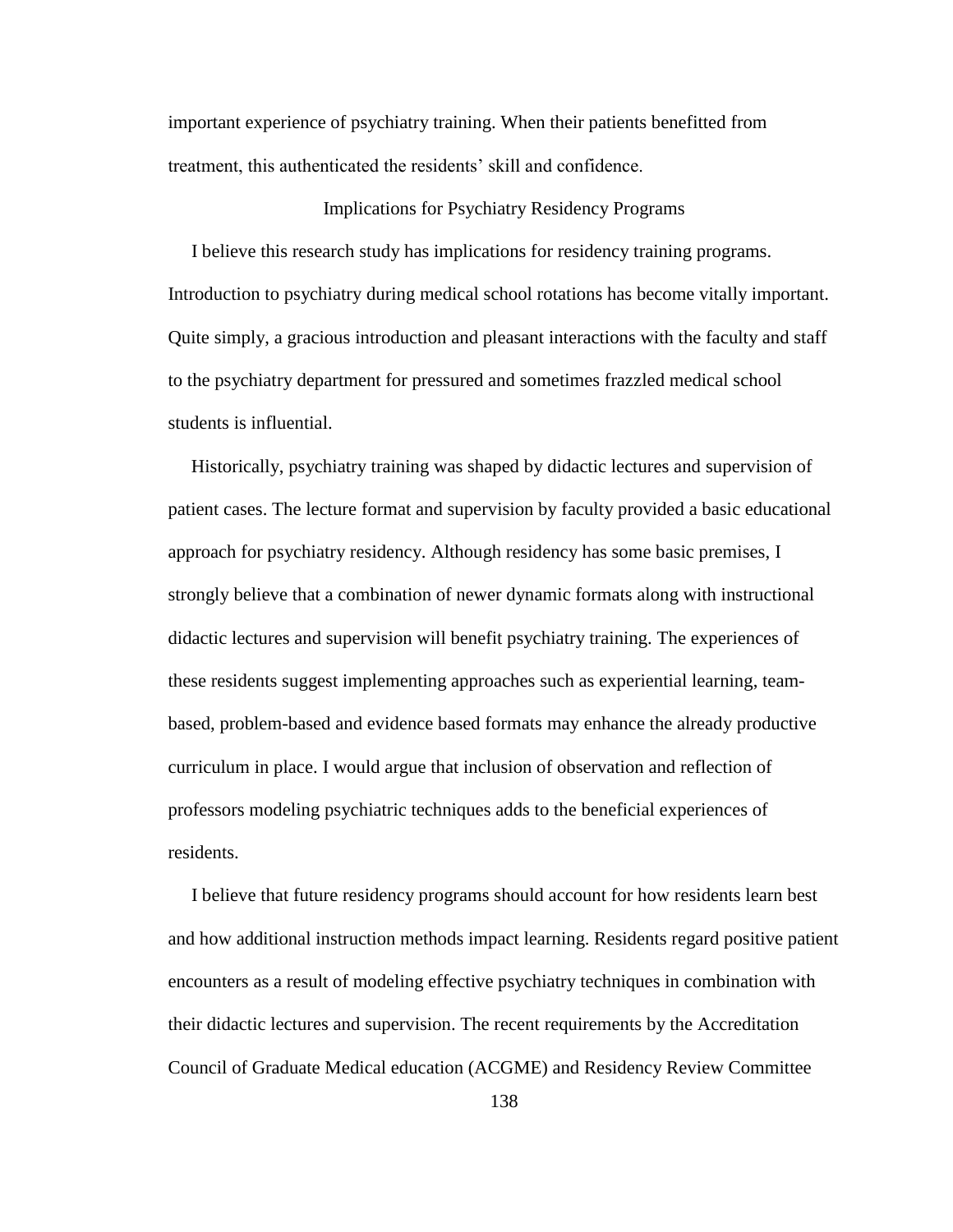(RRC) emphasizing psychotherapy skills have reshaped psychiatry training programs. I believe that insurance managed care companies only want to pay for medication management but psychiatry residents greatly benefit from a well-rounded psychopharmacology and psychotherapy education.

### Implications for Higher Education

 My interviews during this study highlighted the conflicts and tension that existed between residents. This ongoing tension plagued the social relationships within this residency class and at times sabotaged their learning with new instructional formats such as team-based learning.

 This research suggests that a fragmented class may not attain the same level of learning as a cohesive class. Addressing conflicts early in the academic year by negotiating differences, modeling compromise and accommodating divergent perspectives may increase the learning experiences of residents. Perhaps educational leaders should emphasize communities of practice investing in learning communities and peer learning tasks to enhance team-based and problem-based learning formats. Including social gatherings at the beginning of the academic year may benefit and foster more collaborative efforts for future groups of learners.

#### Implications for Future Research

 This phenomenological study allowed me to explore the rich, deep experiences of a residency class of five in a department of psychiatry. This study offers implications for future research. First, research ought to continue exploring the authentic voices of psychiatric residents in such areas as meeting their required competency standards. Possibilities for future research also include specific attributes of patient care, practice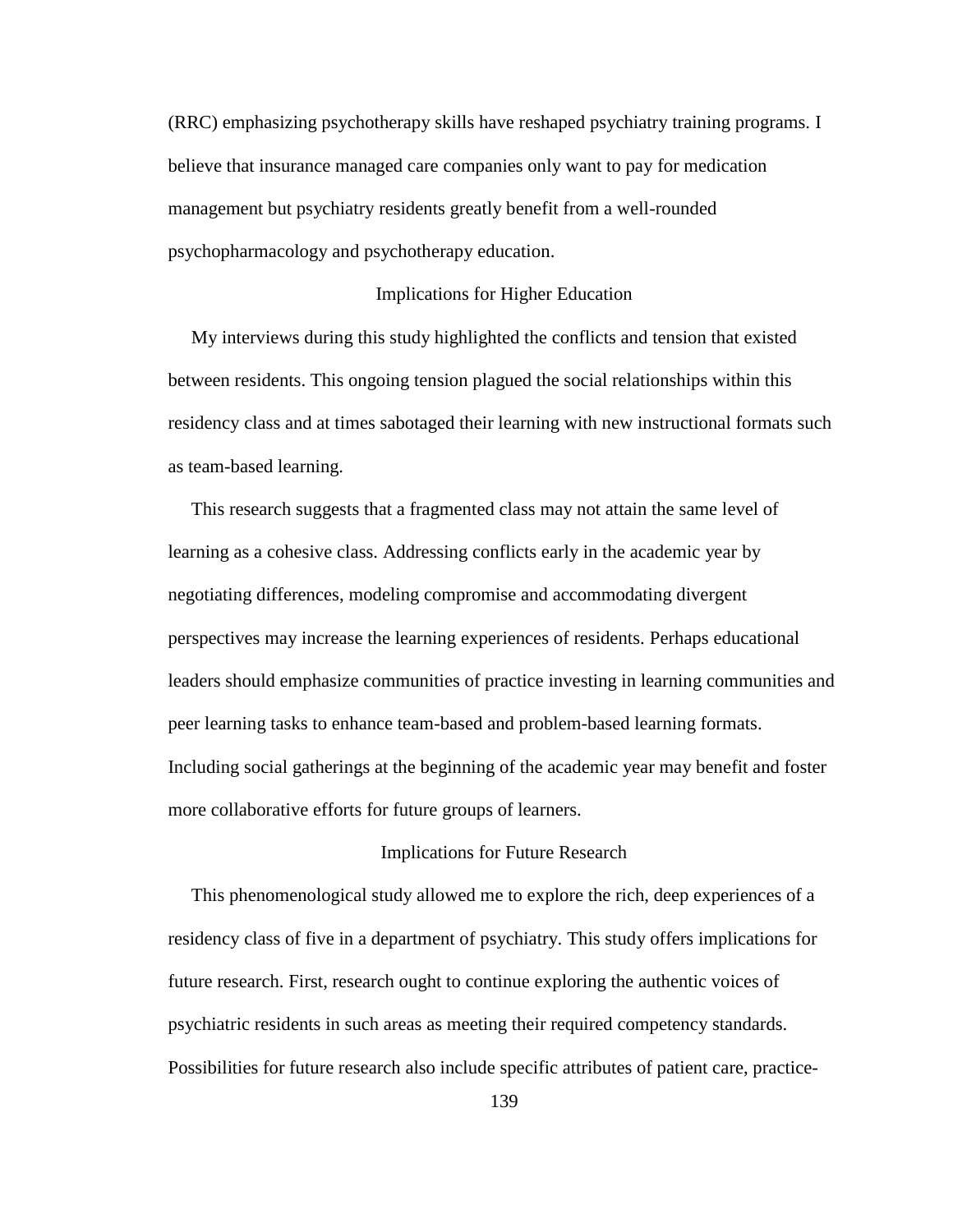based learning, interpersonal communication, and systems-based psychiatric practices. Other areas might include the exploring the residents" experience with competency assessment measures, learner-centered verses teacher-centered approaches, core fundamentals for specific disorders such as personality disorders, bipolar disorders and other complex diagnostic disorders.

The recent influence of managed care's financial limitations on patient care sessions also creates a research prospect. Research might include building rapport with patients, coping with angry and resistant patients and dual diagnosed patients suffering from mental disorders and substance abuse disorders. Lastly there is the opportunity to investigate the experiences of other classes of residents (first year, second year and fourth year) as well as the experiences of medical school students facing the pressure of choosing and matching with a residency program.

#### Summary

 My intention with this research study was to gather the experiences of the five residents regarding the phenomenon of psychiatry residency education. The participants shared their experiences both positive and negative in a steadfast manner. My responsibility was to tell their experiences in an honorable and trustworthy manner. I judge my effort as adequate and sometimes as proficient. This study of psychiatry residency had a profound impact on me professionally. I was mildly surprised how quickly I established trust and alliance with this residency class. Part of this was attributable to the more objective position I hold as an employee of the medical group associated with the university. Approaching the participants in a humble nonaggressive manner allowed the residents to share their experiences at their own pace to decide on the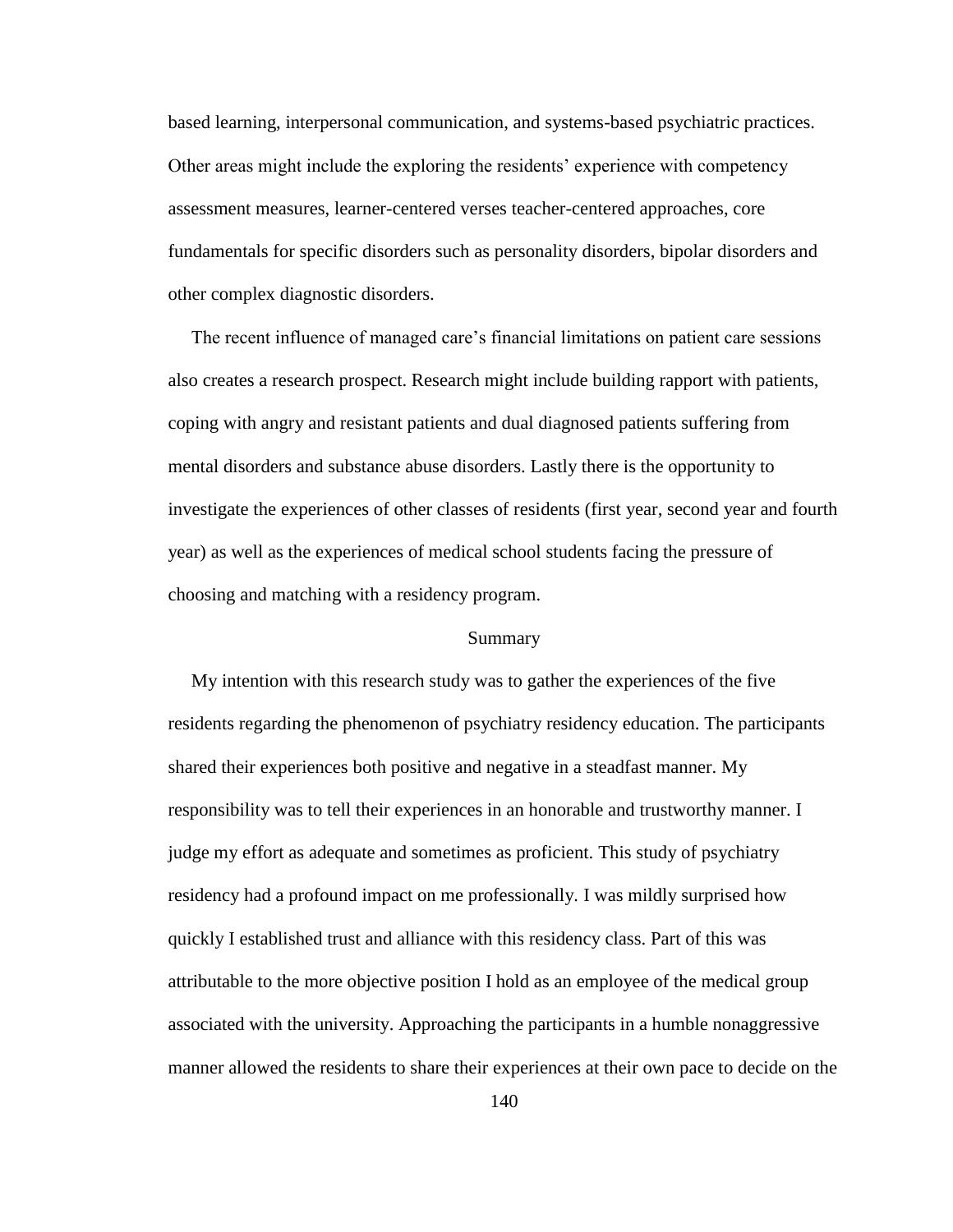depth of their disclosures. During my career as a clinical social worker, I have worked in many diverse programs of psychiatric care. While working at a university department of psychiatry and its medical group, I have felt more complete as a clinician. My duties as a coordinator of patient intakes and group therapies placed me in direct collaboration with the third-year residents.

 This dissertation research has afforded me the luxury of studying and exploring the phenomenon of the third-year psychiatry resident. Since starting my research, I found it fascinating. Never once did I tire of my subject matter. I now have a special connection with the third-year resident. As the residents gained meaning about the essence of becoming a psychiatrist, I gained meaning about the third-year of psychiatry. The third year is clearly the cornerstone of transforming to a psychiatrist ready to enter practice. Not only are the residents learning to prescribe the ever-changing and challenging psychiatric medications available for use, but they are also learning the expertise of psychotherapy. Each is a daunting task. It takes a dedicated person to become accomplished with both these endeavors.

 In conclusion, I am fortunate to have been granted my career, the opportunity to study and learn from this research project and to know the five residents in my study. I greatly appreciate each resident for their openness, willingness and honest sharing during this study. All five residents enthusiastically displayed a strong desire to tell their stories of psychiatry residency. Afterward they seemed honored to be included in my research efforts. Alternatively, I developed great admiration for my five residents.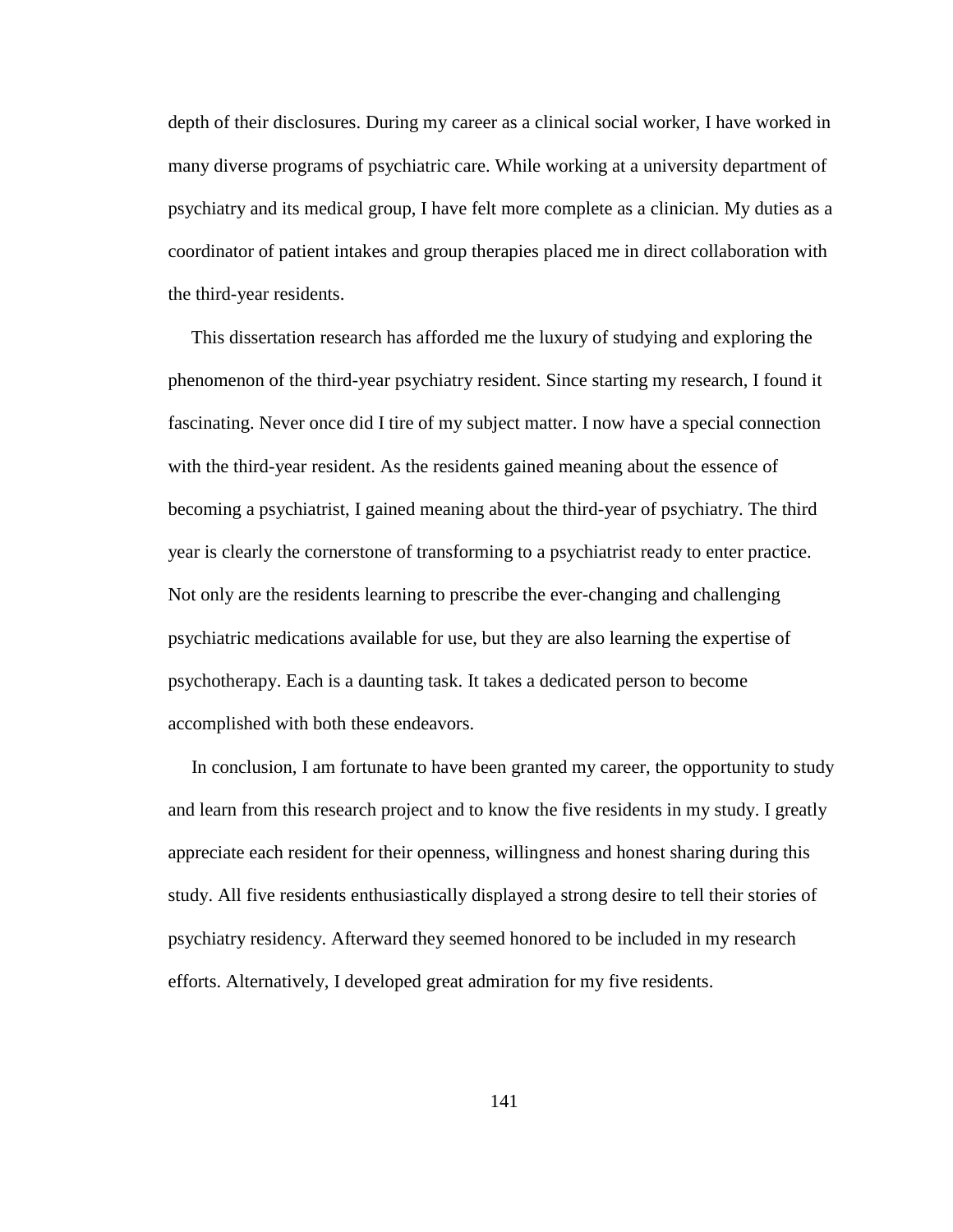#### REFERENCES

- Academic Psychiatry Association. (2010). Retrieved from http:/[/www.academicp](http://www.academic/)sychiatry.org.
- Allen, D.M. (2010). *How dysfunctional families spur mental disorders: A balanced approach to resolve problems and reconcile relationships.* Santa Barbara: Greenwood Publishing.
- American Psychiatric Association. (2008). Retrieved from http://www.psych.org/mainmenu/educationcareerdevelopment.
- American Psychiatric Association. (2000). *Diagnostic and statistical manual of mental disorders*. Fourth Edition, Text Revision. Washington DC.: American Psychiatric Association.
- American Psychiatric Association. (2007). *News Release: Hawaii psychologist prescribing bill*.

Retrieved from [http://www.psych.org/MainMenu/newsroom/NewsRelease/2007New.](http://www.psych.org/MainMenu/newsroom/NewsRelease/2007New)

- Anfara, V.A, Brown, K.M., & Mangione, T.L. (2002). Qualitative analysis on stage: Making the research process more public. *Educational Researcher, 31*(7), 28-38.
- American Psychological Association Online. (2002, March 6). *New Mexico signs landmark law on prescription privileges for psychologists*. Retrieved from [www.apa.org/practice/nm\\_rxp.html.](http://www.apa.org/practice/nm_rxp.html)
- Ballon, B.C., Silver, I., & Fidler, D. (2007). Headspace theater: An innovative method for experiential learning of psychiatric symptomatology using modified role-playing and improvisational theater techniques. *Academic Psychiatry, 31*(5), 380-387.

Barker, R.L. (2003). *The Social Work Dictionary*. (5<sup>th</sup> ed.). Washington DC: NASW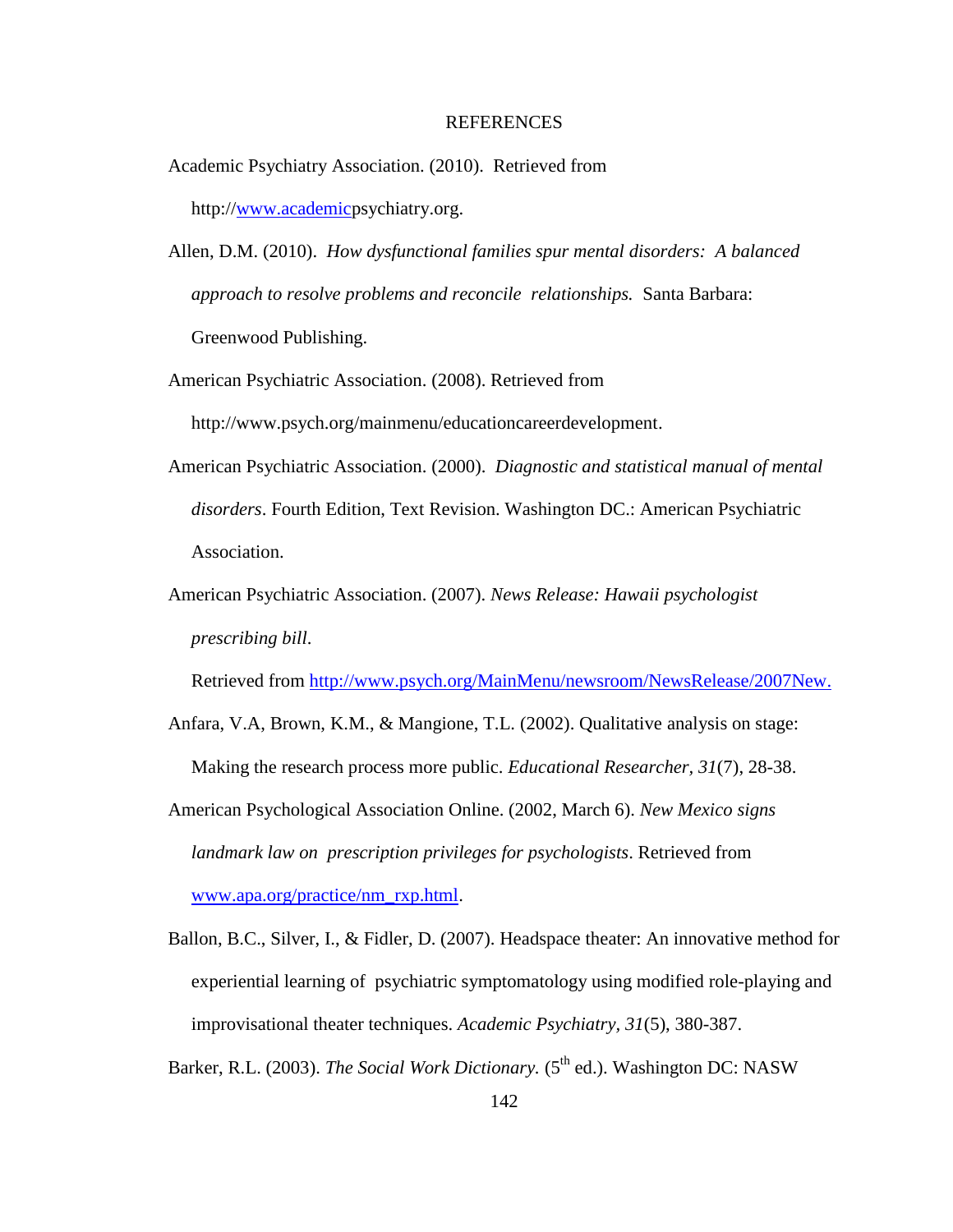Press.

- Bhattacharya, K. (2007). *Introduction to qualitative methods in education: A student handbook.* Memphis TN: University of Memphis.
- Bhugra, D., & Holsgrove, G. (2005). Patient-centered psychiatry training and assessment: The way forward. *Psychiatric Bulletin 29*, 49-52.

Carlat, D. (2010). 45,000 more psychiatrists, anyone. *Psychiatric Times, 27*(8). Retrieved from http://www.psychiatrictimes.com/diplay/article/10168/1632011

- Centers for Disease Control and Prevention. (2007) *Leading causes of death*. Retrieved from http://www.cdc.gov/nchs/fastats/lcod.htm.
- Conrad, P. (1988). Learning to doctor: Reflections on recent accounts of the medical school years. *Journal of Health and Social Behavior, 29*(4), 323-332.
- Creswell, J.W. (2007). *Qualitative inquiry and research design: Choosing among five traditions*. Thousand Oaks: Sage.
- de Groot, J., Tiberius, R., Sinai, J., Brunet, A., Voore, P., Sackin, D., Lieff, S. & Reddick, S. (2000). An analysis of training activities with recommendations. *Academic Psychiatry, 24*(3), 139-146.
- deMarrais, K. (2004). *Qualitative interview studies: Methods of inquiry in education and the social sciences*. Newark, NJ: Lawrence Erlbaum Associations.
- Denzin, N.K., & Lincoln, Y.S. (1998). *Strategies of qualitative inquiry*. Thousand Oaks CA: Sage.
- Etkin, A., Phil, M., Pittinger, C., Polan, H.J., & Kandel, E. R. (2005). Toward a neurobiology of psychotherapy: Basic science and clinical applications. *The Journal of Neuropsychiatry and Clinical Neurosciences*, *17*, 145-158.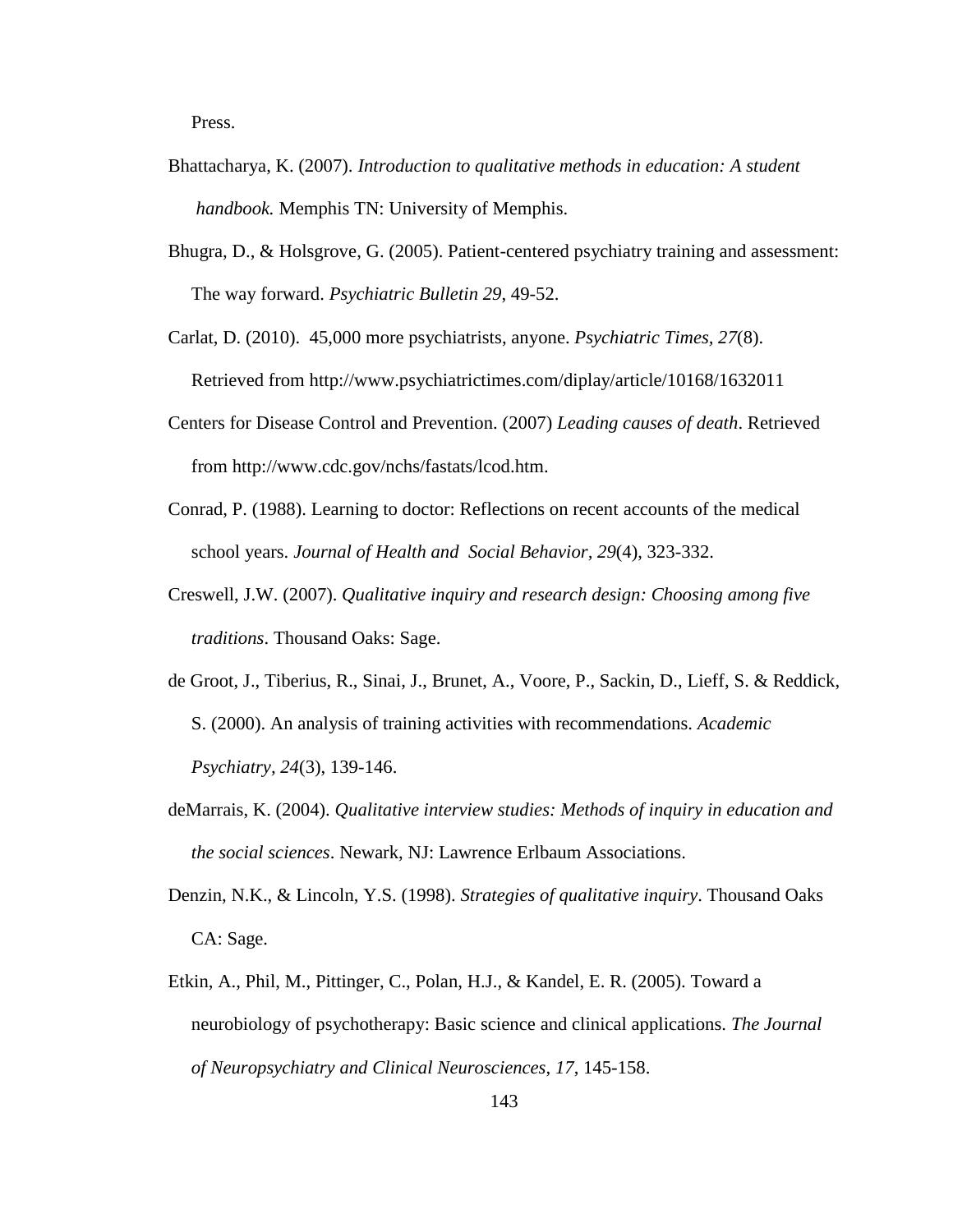- Fang, F., Kemp, J.,Jawandha, A.,Juros, J., Long, L, Nanayakkara, S., Stepansky,C., Thompson, B., & Anzia, J. (2007). Encountering patient suicide: A resident's experience. *Academic Psychiatry, 31*(5), 340-344. doi:10.1176/appi.ap.31.5.340
- Fauth, J., Gates, S., Vinca, M., Boyles, S., & Hayes, J. (2007). Big ideas for Psychotherapy training. *Psychotherapy: Theory, Research, Practice, Training, 44*(4), 384-391. doi:10.1037/0033-3204.44.4.384
- Giordano, F.L., & Briones, D.F. (2003). Assessing residents' competence in psychotherapy. *Academic Psychiatry, 27,* 145-147.
- Goldman, W. (2001). Economic grand rounds: Is there a shortage of psychiatrists?  *Psychiatric Services, 52*, 1587-1589.
- Hilty, D.M., Maynes, S.M., Clark, M.S., Bourgeois, J.A., Servis, M.E., & Kellner, M. (2005). A day in the life of a psychiatry resident: A pilot qualitative analysis. *Academic Psychiatry,29*(4), 405-407. doi:10.1176/appi.ap.29.4.405
- Kamenev, M. (2006, October 11). Rating countries for the happiness factor. *Business Week*. Retrieved from [http://wwwbusinessweek.com.](http://wwwbusinessweek.com/)
- Kayes, A.B, Kayes, C.D., & Kolb, D.A. (2005). Experiential learning in teams.  *Simulation and Gaming, 36*(3), 330-354.
- Khurshid, K., Bennett, J.I., Vicari, S., Lee, M.A., & Broquet, K.E., (2005). Residency programs and psychotherapy competencies: A survey of chief residents. *Academic Psychiatry, 29*(5), 452-458. doi:10.1176/appi.ap.29.5.452
- Kirch, D.G. (2006). Financial and organizational turmoil in the academic health center: Is it a crisis or an opportunity for medical education. *Academic Psychiatry, 30*(1), 5-8*.* doi:10.1176/appi.ap.301.5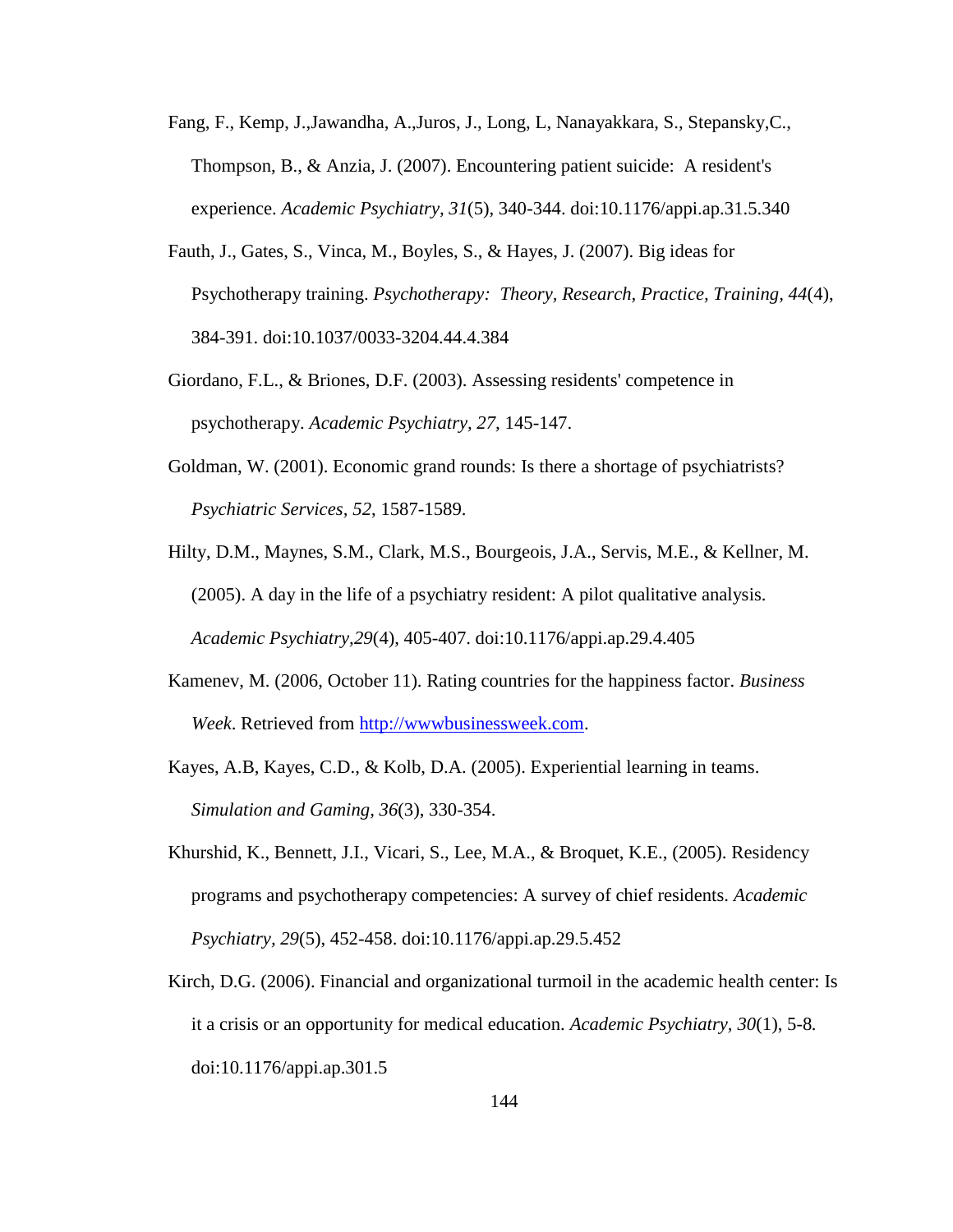- Kolb, D. (1984). *Experiential learning: Experiences as the source of learning*. Upper Saddle River, NJ: Prentice Hall.
- LeCouteur, A., & Delfabbro, P.H. (2001). Repertoires of teaching and learning: A comparison of university teachers and students. *Journal of Higher Education, 42*(2), 205-235.
- LeVassear, J.J. (2003). The problem of bracketing in phenomenology. *Qualitative Health Research, 13*(3), 408-420.
- Ludmerer, K.M., & Johns, M.E. (2005). Reforming graduate medical education. *Journal of the American Medical Association, 294*(9), 1083-1087.
- McCarthy, M.K., Birnbaum, R.J., & Bures, J. (2000). Problem-based learning and psychiatry residency education. *Harvard Review Psychiatry, 7,* 305-308.
- Mellman, L., & Beresin, E. (2003). Psychotherapy competencies: Development and implementation. *Academic Psychiatry, 27*(3), 149-153.
- Mohl, P.C. (2004). Assessing psychotherapy competence. A*cademic Psychiatry, 28*(3), 251-253.
- Mohamed, M., Punwani, M., Clay, M., & Appelbaum, P. (2005). Protecting the residency training environment: A resident"s perspective on the ethical boundaries in the faculty resident relationship. *Academic Psychiatry 29*(4), 368-373. doi:101176/appi.ap.29.4.368

Moustakas, C. (1994). *Phenomenological research methods*. Thousand Oaks: Sage.

National Institute of Mental Health. (2007). *Transforming the understanding and treatment of mental illness through research.* Retrieved from <http://www.nimh.nih.gov/health/statistics/index.shtml.>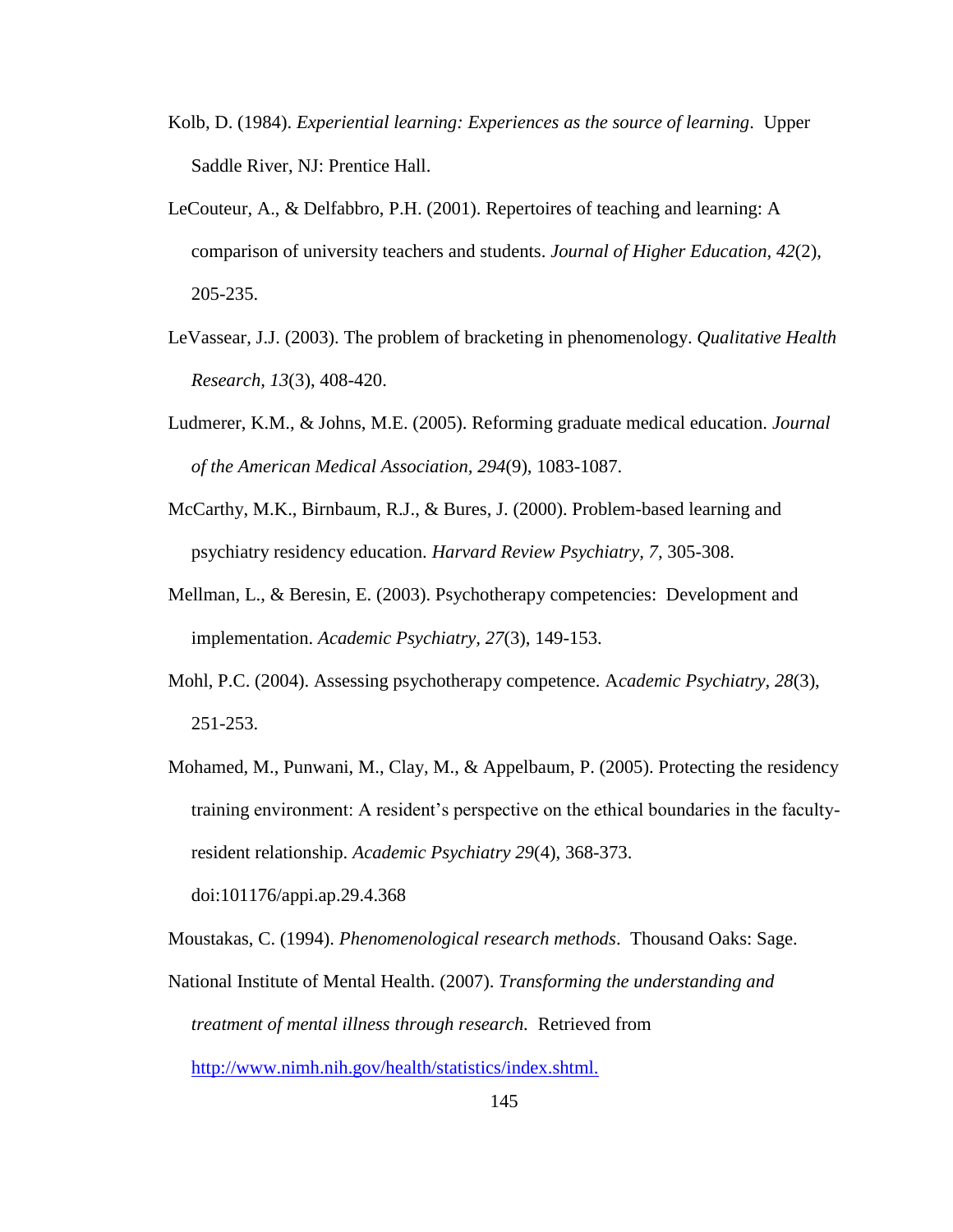- Peshkin, A. (1998). In search of subjectivity: One"s own. *Educational Researcher, 17*(7), 17-20.
- Pileggi, R., & O"Neill, P.N. (2008). Team-based learning using an audience response system: An innovative method of teaching diagnosis to undergraduate dental students. *Journal of Dental Education*, *20*(10), 1182-1188.
- Pratt, M.G., Rockmann, K.W., & Kaufmann, J.B. (2006). Constructing professional identity: Therole of work and identity learning cycles in the customization of identity among medical residents. *Academy of Management Journal, 49*(2), 235-262.
- Prochaska, J.J., Fromont, S.C., Banys, P., Eisendrath, S.J., Horowitz, M.J., Jacobs, M.H. & Hall, S. (2007). Addressing nicotine dependence in psychodynamic psychotherapy: Perspective from residency training. *Academic Psychiatry, 31*(1), 8-14. doi:10.1176/appi.ap.31.1.8
- Ratanawongsa, N., Wrights, S.M., & Carrese, J.A. (2008). Well-being in residency: Effects on relationships with patients, interactions with colleagues, performance, and motivation. *Patient Education Counseling, 72*(2), 194-200.

doi:10.1016/j.pec.2008.04.010

- Ronnestad, M.H., & Skovholt, T.M. (2001). Learning arenas for professional development: Retrospective accounts of senior psychotherapists. *Professional Psychology: Research and Practice, 32*(2), 181-187.
- Sackett, D.L., Rosenberg, W.C., Gray, J.A., Haynes, B.R., & Richardson, W.S., (1996). Evidence based medicine: what it is and what it isn"t: It"s about integrating individual Clinical expertise and the best external evidence*. British Medical Journal, 32*(3), 71- 74.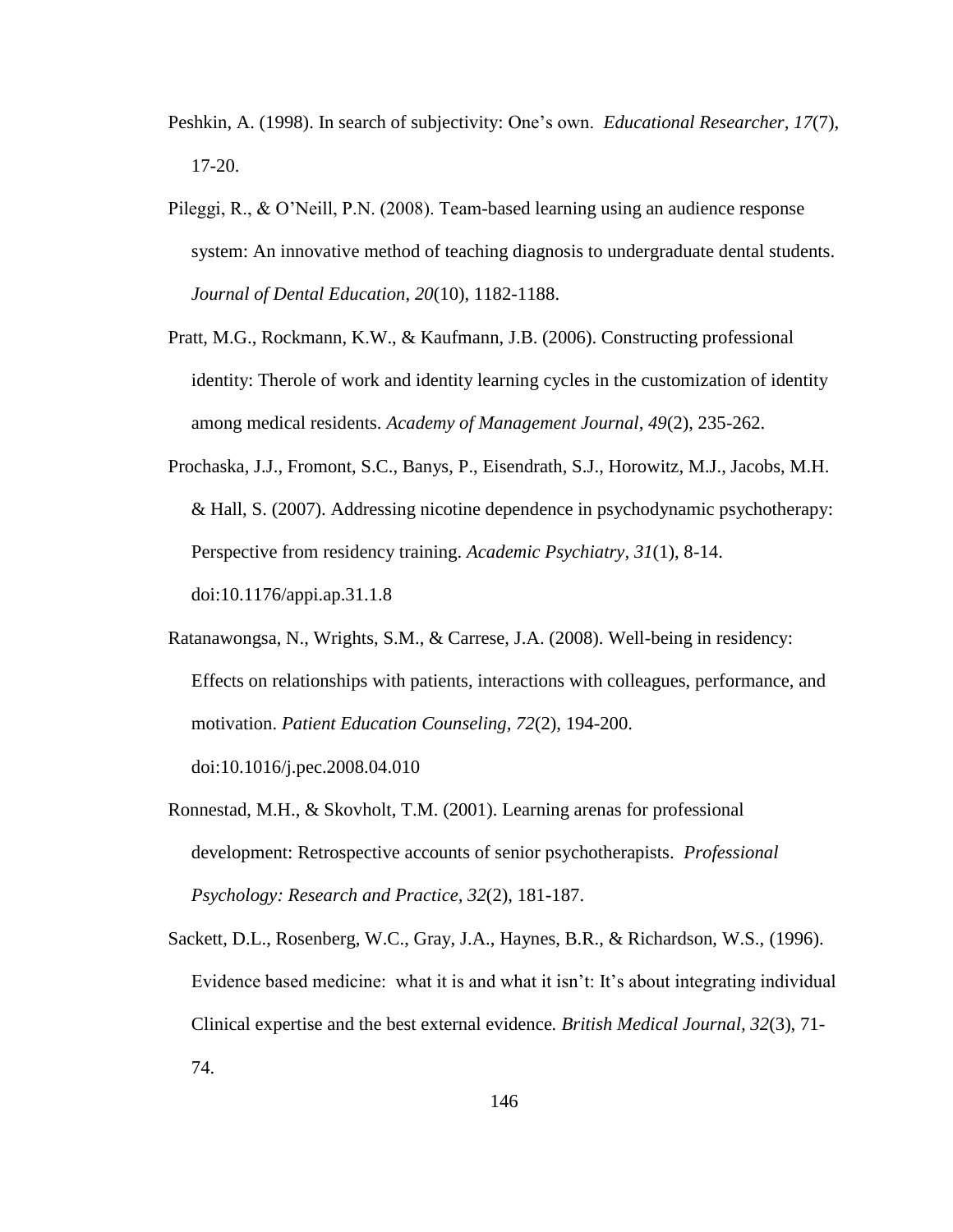- Samuelowicz, K., & Bain, J.D. (2001). Revisiting academics" beliefs about teaching and learning. *Journal of Higher Education, 41*(3), 299-325.
- Schultz-Ross, R.A., & Kline, A.E. (1999). Using problem-based learning to teach forensic psychiatry. *Academic Psychiatry, 23*(1), 37-41.
- Schwandt, T.A. (2007). The sage dictionary of qualitative inquiry, third edition. Thousand Oaks: Sage.
- Seidman, I. (1998). *Interviewing as qualitative research: A guide for researchers in education and the social sciences.* New York: Teachers College Press.
- Serby, M. (2000). Balance in psychiatric education. *Academic Psychiatry, 24*(3), 164- 167.
- Sharma, B., Dunop, B.W., Ninan, P.T., & Bradley, R. (2007). Use of dialectical behavior therapy in borderline personality disorder: A view from residency. *Academic Psychiatry, 31*(3), 218-224. doi:10.1176/appi.ap.31.3.218
- Shaw, B., & Dobson, K.S. (1988). Competency judgments in the training and evaluation of psychotherapists. *Journal of Consulting and Clinical Psychology, 56*(5), 666-672.
- Sinai, J., Tiberius, R.G., de Groot, J., Brunet, A., & Voore, P. (2001). Developing a training program to improve supervisor-resident relationships, step 1: Defining the types of issues. *Teaching and Training in Medicine, 13*(2), 80-85.
- Smith, J.A., Flowers, P., & Larkin, M. (2009). *Interpretative Phenomenological Analysis*, Thousand Oaks: Sage.
- Sturm, R. (2001). Are psychiatrists more dissatisfied with their careers than other physicians? *Psychiatric Services, 52*(5), 51-52.

Sudak, D.M., Beck, J., & Gracely, E.J. (2002). Readiness of psychiatry residency training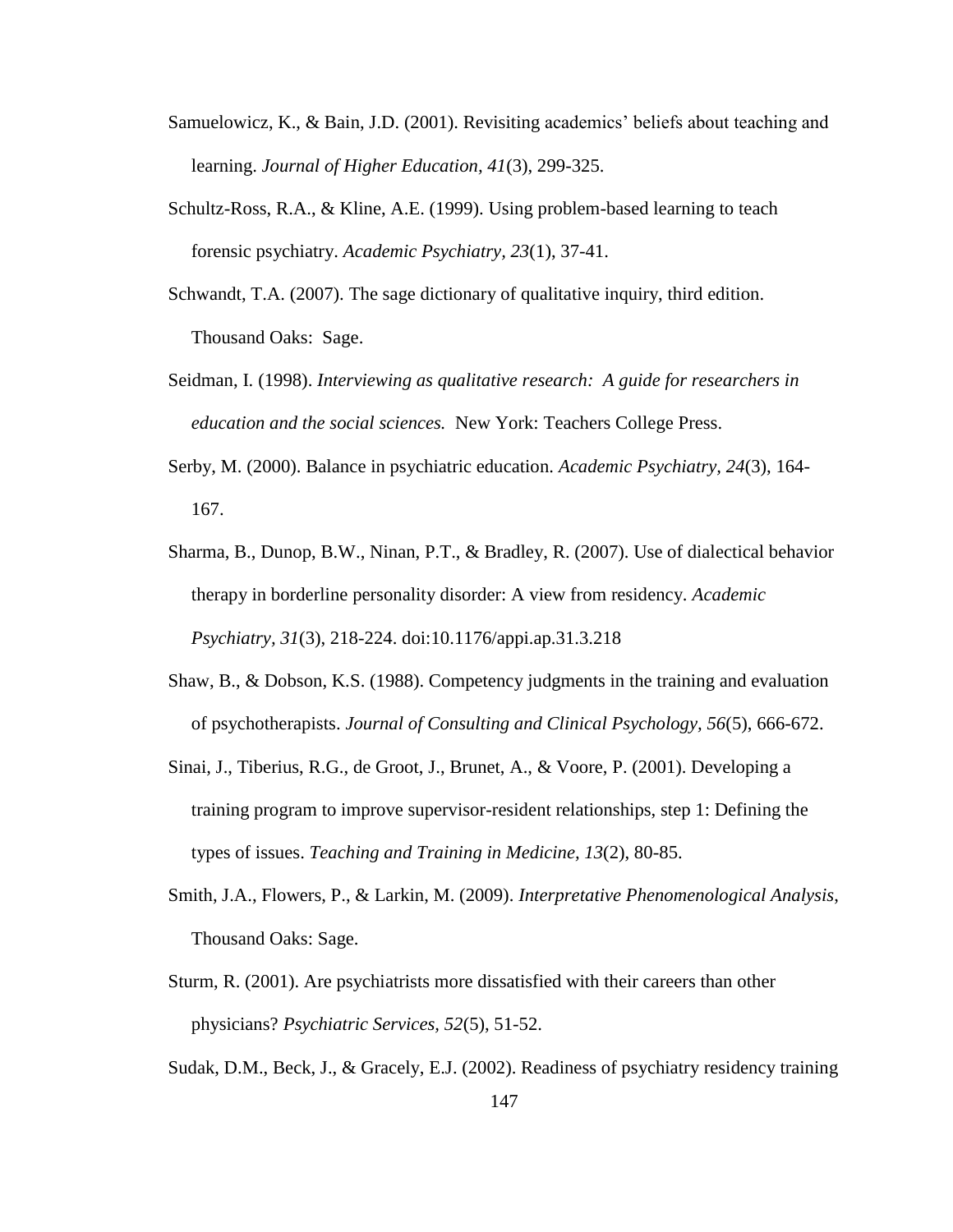programs to meet the ACGME requirements in cognitive-Behavioral therapy. *Academic Psychiatry, 26*(2), 96-101.

Swick, S., Hall, S., & Beresin, E. (2005). Assessing the ACGME competencies in psychiatry training programs. *Academic Psychiatry, 30*(4), 330-351. doi:10.1176/apppi.ap.30.4.279

Teunissen, P., Boor, K., Scherpbier, A., Van Leuten, C., Van Diemen, Steevoorde, J., Van Luijk, S.J., & Scheele, F. (2007). Attending doctors' perspectives on how residents learn. *Medical Education, 41,* 1050-1058. doi:10.1111/j.13652923.2007.02858.x

- Teunissen, P.W., Scheele, F., Scherpbier, A.J., Van Der Vleuten, C.P., Boor, K., & Van Diemen-Steen Voorde, J.A. (2007). How residents learn: Qualitative evidence for the pivotal role of clinical activities. *Medical Education, 41,* 763-770. doi:10.1111/j.1365- 2923.2007.02778.x
- Thornhill, J.T., & Tong, L. (2006). From yoda to sackett: The future of psychiatry medical

student education. *Academic Psychiatry, 30*(1), 23-28. doi:1176/appi.ap.30.1.23

- Timmermans, S., & Angell, A. (2001). Evidence-based medicine, clinical uncertainty, and learning to doctor. *Journal of Health and Social Behavior, 42,* 342-359.
- Touchet, B.K., & Coon, K.A. (2005). A pilot use of team-based learning in psychiatry resident psychodynamic psychotherapy education. *Academic Psychiatry, 29*(3), 293- 296. doi:10.1176/appi.ap.29.3.293
- Tweed, W.A., & Donen, N. (1994). The experiential curriculum: An alternative model for anaesthesia education. *Canadian Journal of Anaethesia, 41*(12), 1227-1233.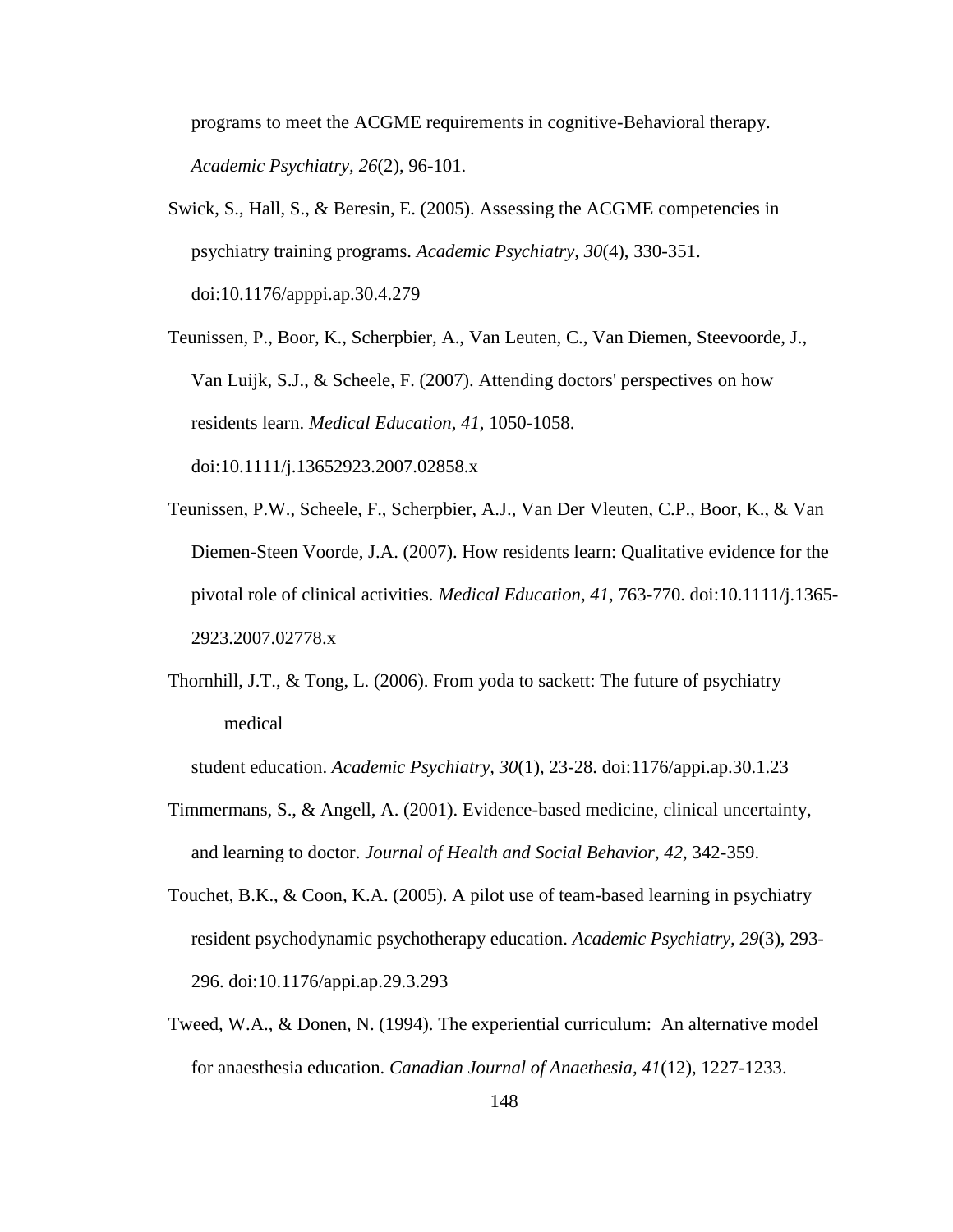- Vakoch, D.A., & Strupp, H.H. (2000). The evaluation of psychotherapy training: Reflections on manual-based learning and future alternatives. *Journal of Clinical Psychology, 56*(3), 309-318.
- Weerasekera, P., Martin, M.M, Bellissimo, A., Bieling, P., Shurina-Egan, J., Spencer, A., Whyte, R., & Wolpert-Zur, A. (2003). Competency assessment in the McMaster Psychotherapy Program. *Academic Psychiatry, 27*(3), 166-173.
- Welch, G.H., & Lurie, J.D. (2000). Teaching evidence-based medicine: Caveats and challenges. *Academic Medicine, 75*(3), 235-240.
- Wertz, F.J. (2005). Phenomenological research methods for counseling psychology. *Journal of Counseling Psychology, 52*(2), 167-177.
- Whitman, S.M. (2001). Teaching residents to use supervision effectively. *Academic Psychiatry, 23*(3), 143-147.
- World Health Organization. (1999). *Health life expectancy*. Retrieved from http://photius.com/rankings/healthy life table2.html.
- World Health Organization. (2000). *The World Health Organization's ranking of the world's health systems.* Retrieved from [http://photius.com/rankings/healthranks.html.](http://photius.com/rankings/healthranks.html)
- Yager, J., Kay, J., & Mellman, L. (2003). Assessing psychotherapy competence: A beginning. *Academic Psychiatry, 27*(3), 125-127.
- Yalom, I. (1995). *The theory and practice of group psychotherapy*, 4<sup>th</sup> ed. New York: Basic Books.
- Zeddies, T.J. (1999). Becoming a psychotherapist: The personal nature of clinical work, emotional availability and personal allegiances. *Journal of Psychotherapy, 36*(3), 229- 235.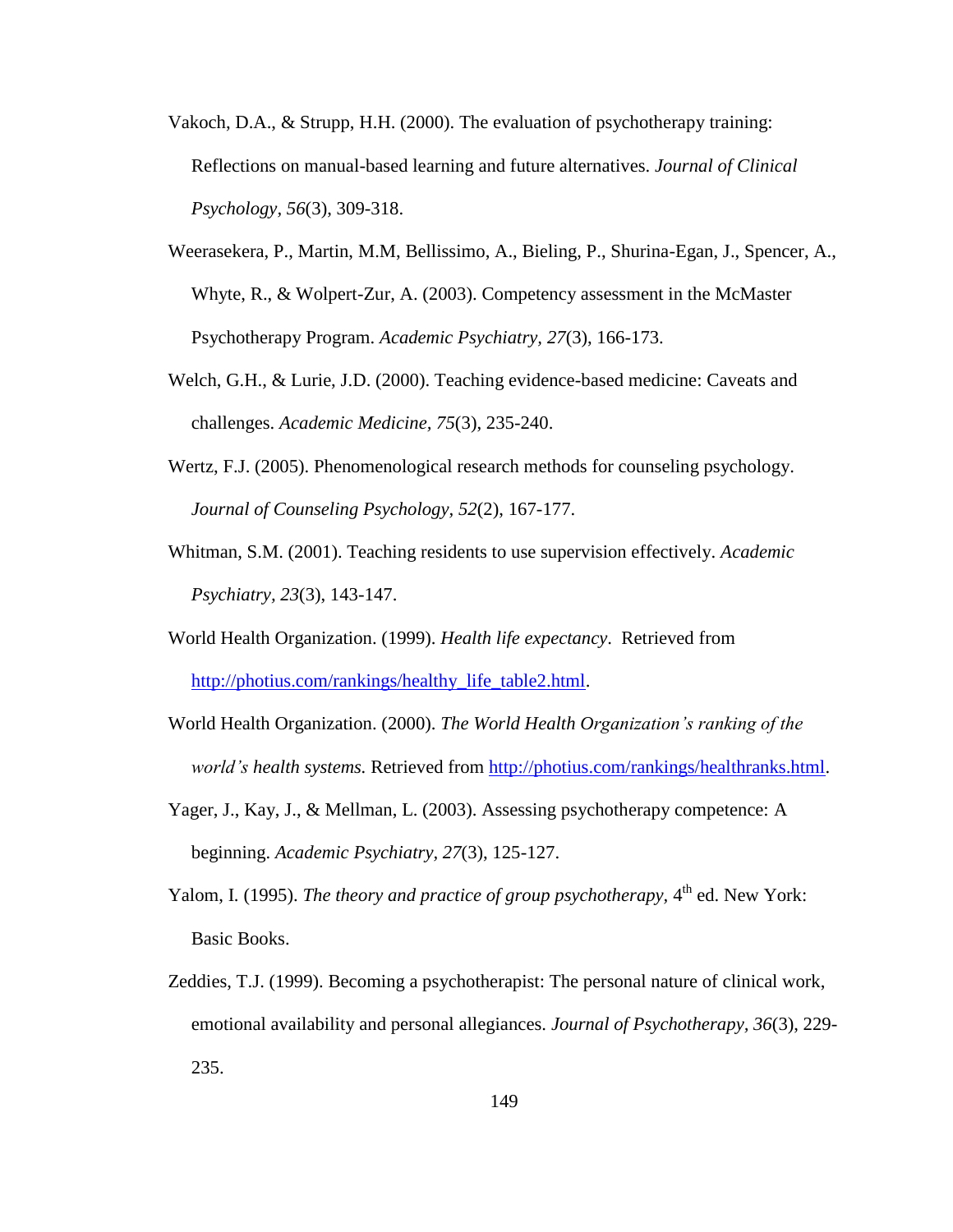# Appendix A: Observation Form

Date

Place

Interviewee

General Description

Position of interviewee

What is their role during this event

Descriptive Notes

Reflective notes

Follow up points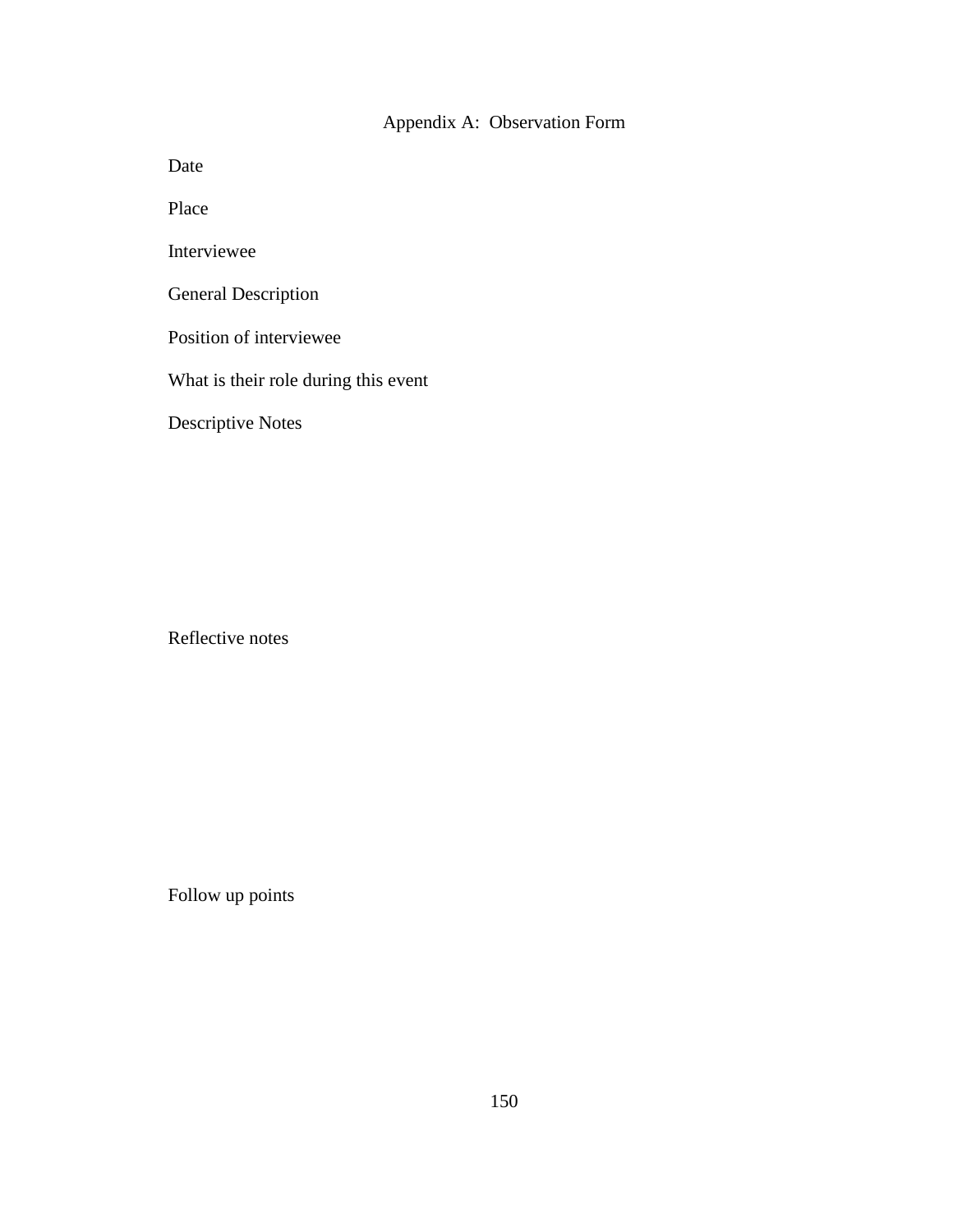I agree to participate in a research study of "What experiences were important and significant during psychiatry education?" The procedure will be a phenomenological research design.

Data will be collected during the academic semester including recorded interviews, researcher observation and focus groups. Participant names will not be associated with the research findings in anyway, and identity as a participant will be known only to the researcher.

I grant permission for the data to be used in the process of completing an EdD. degree, including dissertation and any other future publication.

\_\_\_\_\_\_\_\_\_\_\_\_\_\_\_\_\_\_\_\_\_\_\_\_\_ \_\_\_\_\_\_\_\_\_\_\_\_\_\_\_\_\_\_\_\_\_\_\_\_\_\_

I understand the purpose and nature of this study and I am participating voluntarily.

Research Participant/Date Primary Researcher/Date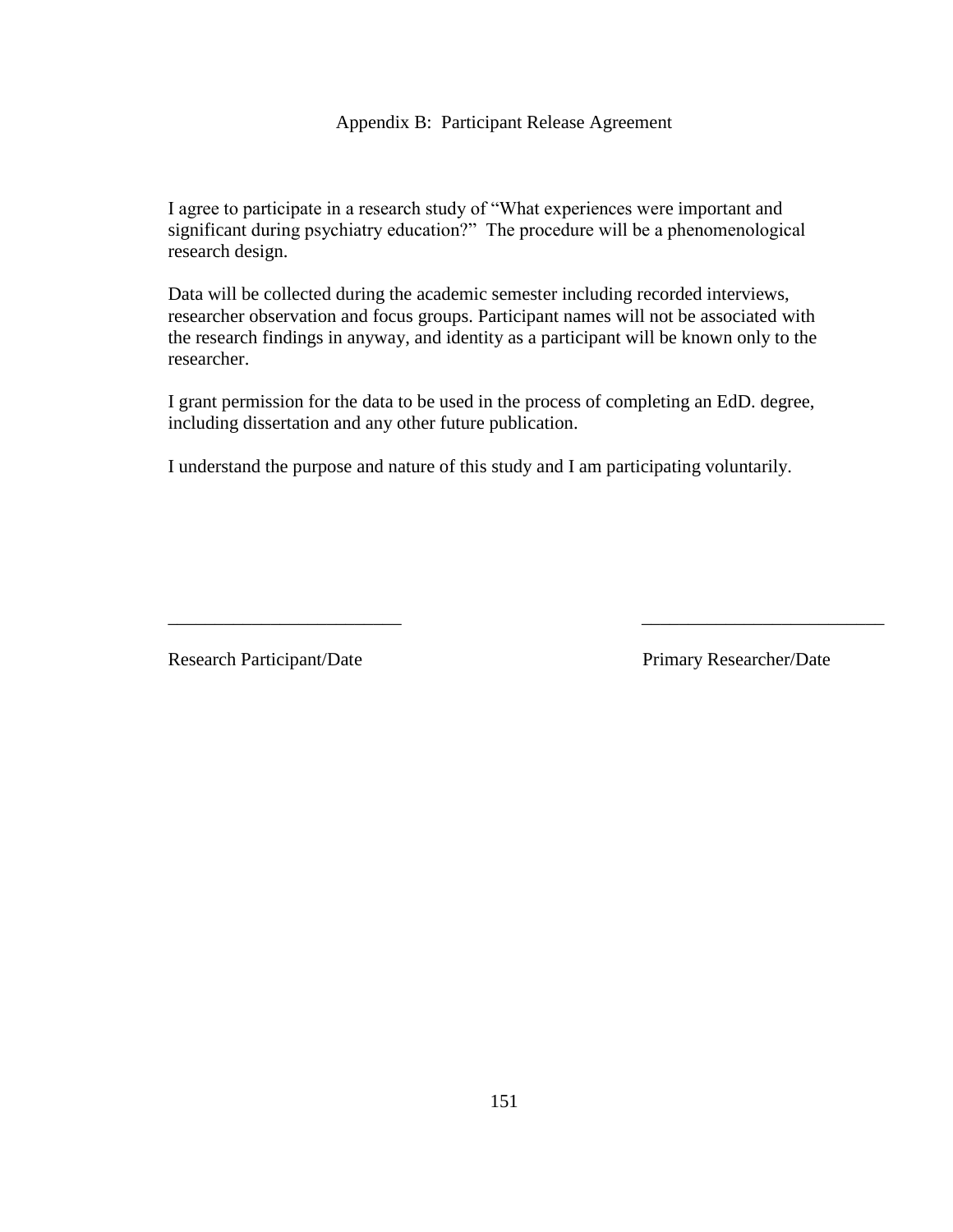## Health Science Center Institutional Review Board

February 12, 2010

Jody G Long College of Medicine Department of Psychiatry 135 North Pauline

**Re: 09-00671-XM:** The Development of Psychiatric Residents As Therapeutic Individuals. Qualitative Study. The research purpose is to discover, through qualitative methods, how psychiatric residents experience their development as effective clinicians.

Dear Mr. Long,

The IRB has received your written acceptance of and/or response dated February 12, 2010 to the provisos outlined in our correspondence of February 3, 2010 0concerning the application for the above referenced project.

The Administrative Section of the IRB determined your application to be consistent with the guidelines for **exempt** review under 45 CFR 46.101(b)(2). In accord with 45 CFR 46.116(d), informed consent may be altered, with the cover statement used in lieu of an informed consent interview. The requirement to secure a signed consent form is waived under 45 CFR  $46.117(c)(2)$ . Willingness of the subject to participate will constitute adequate documentation of consent.

Therefore your application has been determined to comply with proper consideration for the rights and welfare of human subjects and the regulatory requirements for the protection of human subjects. This letter constitutes full approval of your application, consent cover statement and survey [stamped approved by the IRB on February 12, 2010] for the above referenced study.

## **This study may not be initiated until you receive approval from the institution(s) where the research is being conducted.**

In the event that volunteers are to be recruited using solicitation materials, such as brochures, posters, web-based advertisements, etc., these materials must receive prior approval of the IRB.

Any alterations (**revisions**) in the protocol, consent cover statement, or survey must be promptly submitted to and approved by the Institutional Review Board prior to